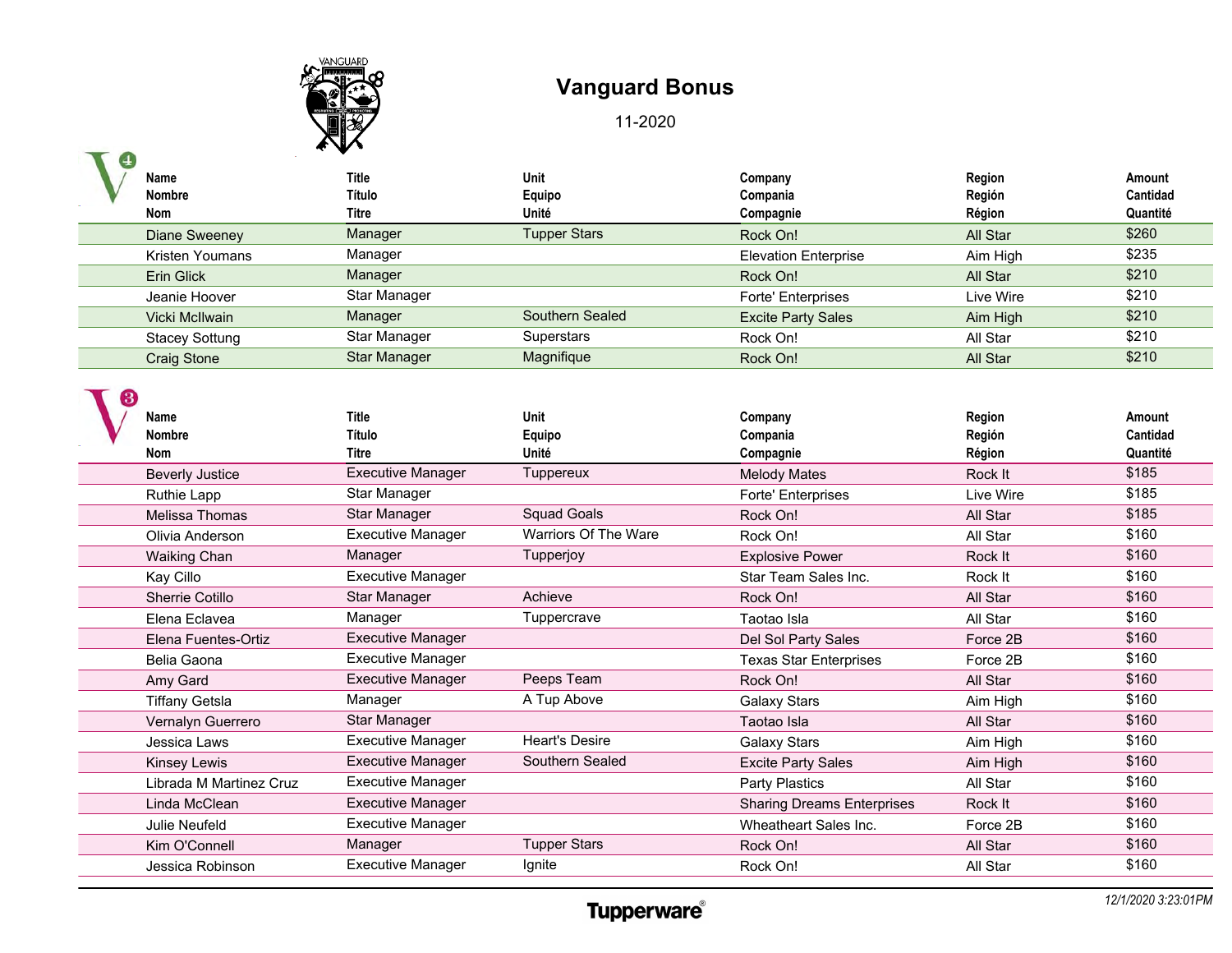

| Name<br><b>Nombre</b><br><b>Nom</b> | <b>Title</b><br>Título<br><b>Titre</b> | Unit<br>Equipo<br>Unité                    | Company<br>Compania<br>Compagnie  | Region<br>Región<br>Région | Amount<br>Cantidad<br>Quantité |
|-------------------------------------|----------------------------------------|--------------------------------------------|-----------------------------------|----------------------------|--------------------------------|
| Emily Schromen                      | Star Manager                           | Peeps Team                                 | Rock On!                          | All Star                   | \$160                          |
| <b>Heather Shoemaker</b>            | <b>Executive Manager</b>               |                                            | <b>Galaxy Stars</b>               | Aim High                   | \$160                          |
| Noelle Stidham                      | <b>Executive Manager</b>               | The Servaliers                             | <b>Explosive Power</b>            | Rock It                    | \$160                          |
| Amy Tessereau                       | Manager                                | Magnifique                                 | Rock On!                          | All Star                   | \$160                          |
| Ming Wai Ting                       | <b>Star Manager</b>                    | Tupperjoy                                  | <b>Explosive Power</b>            | Rock It                    | \$160                          |
| <b>Brooke Carrig</b>                | Star Manager                           | Led By Grace                               | Superstars                        | Live Wire                  | \$140                          |
| Maria Carrillo                      | <b>Executive Manager</b>               |                                            | <b>Exploradora Sales</b>          | Union Latina               | \$140                          |
| Paola Cervantes                     | Star Manager                           | <b>Believe It</b>                          | <b>Party Plastics</b>             | All Star                   | \$140                          |
| Melinda Cowgar                      | Manager                                | Team Tuppertini                            | Rock On!                          | All Star                   | \$140                          |
| Jandi Fitzsimmons                   | Star Manager                           |                                            | Wheatheart Sales Inc.             | Force 2B                   | \$140                          |
| Araceli Garibo                      | Star Manager                           | <b>Mujeres Fuertes</b>                     | <b>Golden Sand Castles</b>        | Aim High                   | \$140                          |
| Lisa Gordon                         | <b>Executive Manager</b>               | <b>Crystal Coast Sparkling</b><br>Starfish | <b>Full Circle Enterprises</b>    | Aim High                   | \$140                          |
| Sarah Gould                         | <b>Executive Manager</b>               | <b>East Coast Seals</b>                    | <b>Melody Mates</b>               | Rock It                    | \$140                          |
| Sandra Knoll                        | <b>Executive Manager</b>               |                                            | Star-Climbers                     | Live Wire                  | \$140                          |
| Melissa Manarino                    | Manager                                |                                            | <b>Sharing Dreams Enterprises</b> | Rock It                    | \$140                          |
| Carol Nelson                        | <b>Executive Manager</b>               | Karins Spicy Shakers                       | <b>Big Waves Party Sales</b>      | Live Wire                  | \$140                          |
| <b>Tressie Owen</b>                 | <b>Star Manager</b>                    | Warriors Of The Ware                       | Rock On!                          | All Star                   | \$140                          |
| Jose Luis Reyes                     | <b>Executive Manager</b>               | Persigue Tus Suenos                        | <b>Estrella Enterprises</b>       | Union Latina               | \$140                          |
| Norma Rodriguez Marmolejo           | <b>Star Manager</b>                    | Girasol                                    | Karisma Sales                     | <b>Union Latina</b>        | \$140                          |
| Dayanara Sanchez                    | Manager                                | Inmensidad                                 | <b>Estrella Enterprises</b>       | Union Latina               | \$140                          |
| <b>Billy Joe Schnaubert</b>         | <b>Executive Manager</b>               |                                            | <b>Texas Star Enterprises</b>     | Force 2B                   | \$140                          |
| Dawn Sorrows                        | <b>Executive Manager</b>               |                                            | Eagle Enterprises                 | Aim High                   | \$140                          |

| Name<br>Nombre<br>Nom    | Title<br>Título<br>Titre | <b>Unit</b><br>Equipo<br>Unité | Company<br>Compania<br>Compagnie | Region<br>Región<br>Région | Amount<br>Cantidad<br>Quantité |
|--------------------------|--------------------------|--------------------------------|----------------------------------|----------------------------|--------------------------------|
| Pauline Barton           | Manager                  | <b>East Coast Seals</b>        | Melody Mates                     | Rock It                    | \$120                          |
| Martha Arcelia Contreras | <b>Executive Manager</b> | Unidos Al Exito                | Flores Del Desierto              | Union Latina               | \$120                          |
| Yuriana Coyt             | <b>Executive Manager</b> | Aprendiendo A Emprender        | Party Plastics                   | All Star                   | \$120                          |
| Samantha Cummings        | <b>Executive Manager</b> |                                | Soaring Eagle Sales              | Force 2B                   | \$120                          |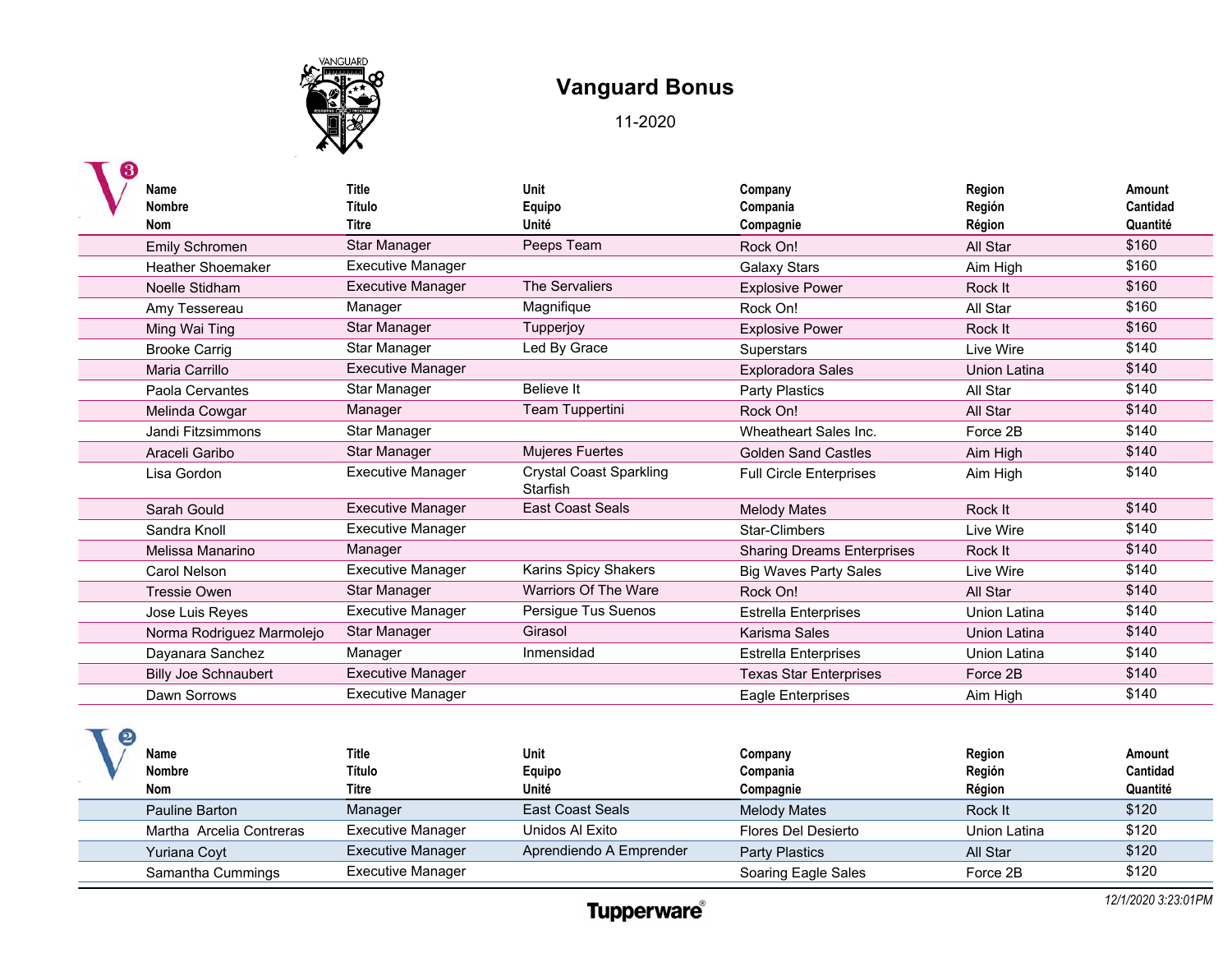

| Name<br><b>Nombre</b><br><b>Nom</b> | <b>Title</b><br>Título<br><b>Titre</b> | Unit<br>Equipo<br>Unité      | Company<br>Compania<br>Compagnie | Region<br>Región<br>Région | Amount<br>Cantidad<br>Quantité |
|-------------------------------------|----------------------------------------|------------------------------|----------------------------------|----------------------------|--------------------------------|
| Corey Rae Czerwinski                | Manager                                | <b>Dream Believers</b>       | Rock On!                         | All Star                   | \$120                          |
| Lucero Diaz                         | Star Manager                           | Sol Brillante                | Fuego Latino                     | <b>Union Latina</b>        | \$120                          |
| <b>Lisa Flowers</b>                 | <b>Executive Manager</b>               | Catalyst                     | Rock On!                         | All Star                   | \$120                          |
| <b>Malia Freitas</b>                | Star Manager                           | <b>Classic Planning</b>      | Legacy Party Sales               | All Star                   | \$120                          |
| <b>Tracy Hecker</b>                 | <b>Executive Manager</b>               | Tuppereux                    | <b>Melody Mates</b>              | Rock It                    | \$120                          |
| Marcy L Jacobo                      | <b>Executive Manager</b>               | <b>Goal Getters</b>          | Legacy Party Sales               | All Star                   | \$120                          |
| Laura Jensen                        | <b>Executive Manager</b>               |                              | Soaring Eagle Sales              | Force 2B                   | \$120                          |
| Robyn Krick                         | Manager                                | Elite                        | Rock On!                         | All Star                   | \$120                          |
| Lizbeth Luevano                     | <b>Executive Manager</b>               |                              | <b>Exploradora Sales</b>         | Union Latina               | \$120                          |
| Angela Mayle                        | Star Manager                           |                              | <b>Limitless Party Sales</b>     | Rock It                    | \$120                          |
| Pamela Meredith                     | <b>Executive Manager</b>               | Achieve                      | Rock On!                         | All Star                   | \$120                          |
| <b>Marla Miller</b>                 | Manager                                |                              | <b>Forte' Enterprises</b>        | Live Wire                  | \$120                          |
| Dawn Mood                           | <b>Executive Manager</b>               |                              | Bravo!                           | Force 2B                   | \$120                          |
| Lourdes Morales Martinez            | <b>Executive Manager</b>               | Mujeres Fuertes              | <b>Golden Sand Castles</b>       | Aim High                   | \$120                          |
| Kristi Owen                         | <b>Executive Manager</b>               | Firecrackers                 | Rock On!                         | All Star                   | \$120                          |
| Karina Isabel Palencia              | <b>Executive Manager</b>               | Girasol                      | Karisma Sales                    | <b>Union Latina</b>        | \$120                          |
| Lisa Price                          | <b>Executive Manager</b>               | The United Dreamers          | <b>Limitless Party Sales</b>     | Rock It                    | \$120                          |
| <b>Shannon Sandell</b>              | Star Manager                           | <b>Cooking Monsters</b>      | Rock On!                         | All Star                   | \$120                          |
| <b>Rachel Schrock</b>               | Manager                                |                              | Forte' Enterprises               | Live Wire                  | \$120                          |
| <b>Kimberley Scott</b>              | <b>Executive Manager</b>               | <b>Goal Getters</b>          | Legacy Party Sales               | All Star                   | \$120                          |
| <b>Bridget Skelton</b>              | <b>Executive Manager</b>               | Cornerstone                  | Rock On!                         | All Star                   | \$120                          |
| Krista Smith                        | Star Manager                           | <b>Together We'Re Better</b> | Rock On!                         | All Star                   | \$120                          |
| <b>Kimberly Smithson</b>            | <b>Executive Manager</b>               | <b>Bowls And Goals</b>       | <b>Galaxy Stars</b>              | Aim High                   | \$120                          |
| Angela Stolz                        | <b>Executive Manager</b>               | <b>Team Liberty</b>          | Rock On!                         | All Star                   | \$120                          |
| <b>Noe Torres</b>                   | <b>Executive Manager</b>               | <b>Corazones Dorados</b>     | <b>Party Plastics</b>            | All Star                   | \$120                          |
| Stephanie Whitehead                 | <b>Executive Manager</b>               | <b>Flippin Seals</b>         | <b>Galaxy Stars</b>              | Aim High                   | \$120                          |
| Lisa Willard                        | <b>Executive Manager</b>               |                              | Pot Of Gold Sales                | Force 2B                   | \$120                          |
| <b>Shelly Williams</b>              | <b>Executive Manager</b>               | <b>Tupper Power</b>          | <b>Galaxy Stars</b>              | Aim High                   | \$120                          |
| Joanna Yoder                        | <b>Star Manager</b>                    |                              | Forte' Enterprises               | Live Wire                  | \$120                          |
| Margaret Zimmerman                  | Star Manager                           | Morning Glories              | Forte' Enterprises               | Live Wire                  | \$120                          |
| Carolyn Akin                        | <b>Executive Manager</b>               | <b>Tupper Power</b>          | <b>Galaxy Stars</b>              | Aim High                   | \$105                          |
|                                     |                                        |                              |                                  |                            |                                |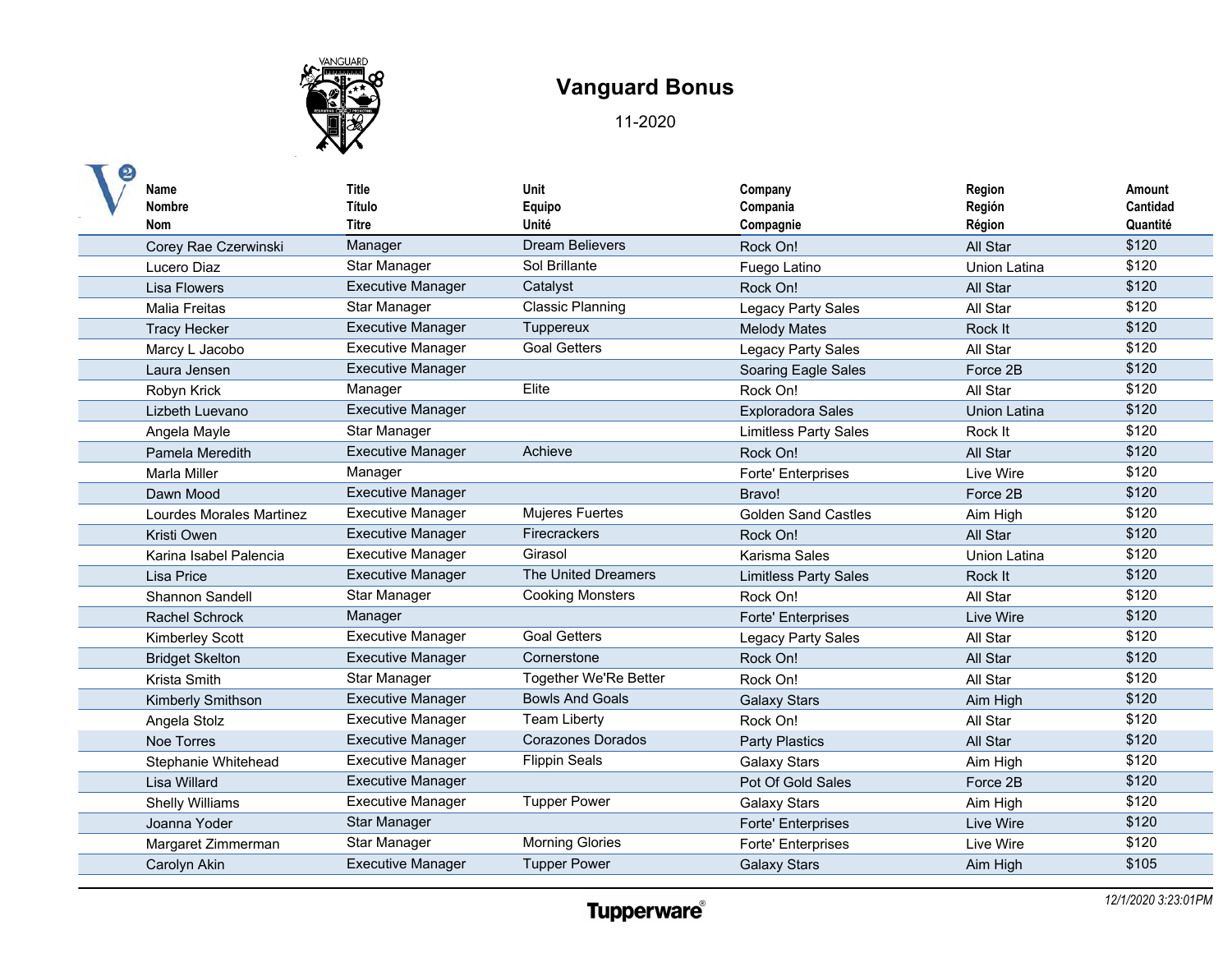

| Name<br><b>Nombre</b><br><b>Nom</b> | Title<br>Título<br>Titre | Unit<br>Equipo<br>Unité     | Company<br>Compania<br>Compagnie | Region<br>Región<br>Région | Amount<br>Cantidad<br>Quantité |
|-------------------------------------|--------------------------|-----------------------------|----------------------------------|----------------------------|--------------------------------|
| Francisco Aponte                    | <b>Executive Manager</b> | Triunfando Con Tupperware   | <b>Super Stars Party Sales</b>   | Aim High                   | \$105                          |
| Dawn Barton                         | Manager                  | The United Dreamers         | <b>Limitless Party Sales</b>     | Rock It                    | \$105                          |
| Elizabeth Booth                     | <b>Executive Manager</b> |                             | Rock On!                         | All Star                   | \$105                          |
| <b>Tabitha Branning</b>             | Star Manager             |                             | Bravo!                           | Force 2B                   | \$105                          |
| Eva Bray                            | <b>Executive Manager</b> | In The Nick Of Time         | Razzmatazz                       | All Star                   | \$105                          |
| Gidget Burgett                      | Star Manager             | Karins Spicy Shakers        | <b>Big Waves Party Sales</b>     | Live Wire                  | \$105                          |
| Grace Burkholder                    | Manager                  |                             | <b>Forte' Enterprises</b>        | Live Wire                  | \$105                          |
| <b>Blanca Lidia Calderon</b>        | <b>Executive Manager</b> | <b>Believe It</b>           | Party Plastics                   | All Star                   | \$105                          |
| Cathy Camardelle                    | Star Manager             | <b>Team Strong</b>          | Rock On!                         | All Star                   | \$105                          |
| Amy Carmody                         | Manager                  | <b>Tupperware Hotshots</b>  | Rock On!                         | All Star                   | \$105                          |
| <b>Teresa Casey</b>                 | <b>Executive Manager</b> | Gold                        | Rock On!                         | All Star                   | \$105                          |
| Cindy Chandler                      | Manager                  | Dream Weavers               | Rock On!                         | All Star                   | \$105                          |
| Teresa D Colby Thompson             | <b>Executive Manager</b> | <b>All Starz</b>            | Rock On!                         | All Star                   | \$105                          |
| Ronda Collins                       | Manager                  | <b>Flippin Seals</b>        | <b>Galaxy Stars</b>              | Aim High                   | \$105                          |
| Martha Delgado                      | <b>Executive Manager</b> | Sonando En Grande           | <b>Party Plastics</b>            | All Star                   | \$105                          |
| Jo Ann Di Lorenzo                   | <b>Executive Manager</b> |                             | Seabreeze Party Sales            | Aim High                   | \$105                          |
| Carmelita Diaz Reyes                | <b>Executive Manager</b> |                             | <b>Party Plastics</b>            | All Star                   | \$105                          |
| Staci Dodson                        | <b>Executive Manager</b> |                             | <b>Excite Party Sales</b>        | Aim High                   | \$105                          |
| Kellie Donohoe                      | <b>Executive Manager</b> |                             | Team Infinity                    | Live Wire                  | \$105                          |
| <b>Kim Dukes</b>                    | <b>Executive Manager</b> | Sizzlin' Stars              | Elite Party Sales Inc            | Live Wire                  | \$105                          |
| <b>Teresa Emerson</b>               | <b>Executive Manager</b> | <b>Tupperware Bowlmates</b> | Rock On!                         | All Star                   | \$105                          |
| Mary Esau                           | <b>Executive Manager</b> |                             | <b>Party Plastics</b>            | All Star                   | \$105                          |
| Amanda Fesperman                    | Manager                  |                             | True Destiny Inc.                | Live Wire                  | \$105                          |
| Brisa Franco Rendon                 | <b>Executive Manager</b> | <b>Estrellas Latinas</b>    | <b>Zenith Party Sales</b>        | Aim High                   | \$105                          |
| <b>Phyllis Gobetz</b>               | <b>Executive Manager</b> |                             | <b>Spectacular Party Sales</b>   | Rock It                    | \$105                          |
| Jill Grim                           | Star Manager             |                             | <b>Venture Sales</b>             | Live Wire                  | \$105                          |
| Denise Hanna                        | <b>Executive Manager</b> | Sensational                 | Rock On!                         | All Star                   | \$105                          |
| Jessica Hansley                     | <b>Executive Manager</b> |                             | Smooth Sailing                   | All Star                   | \$105                          |
| <b>Tommy Harvey</b>                 | <b>Star Manager</b>      | <b>Flippin Seals</b>        | <b>Galaxy Stars</b>              | Aim High                   | \$105                          |
| Maria Del Rocio Hernandez           | <b>Executive Manager</b> | <b>Team Orquideas</b>       | <b>Party Plastics</b>            | All Star                   | \$105                          |
| Carmen Z Hernandez Nieves           | Star Manager             | Isla Bonita                 | Camino Brillante                 | <b>Union Latina</b>        | \$105                          |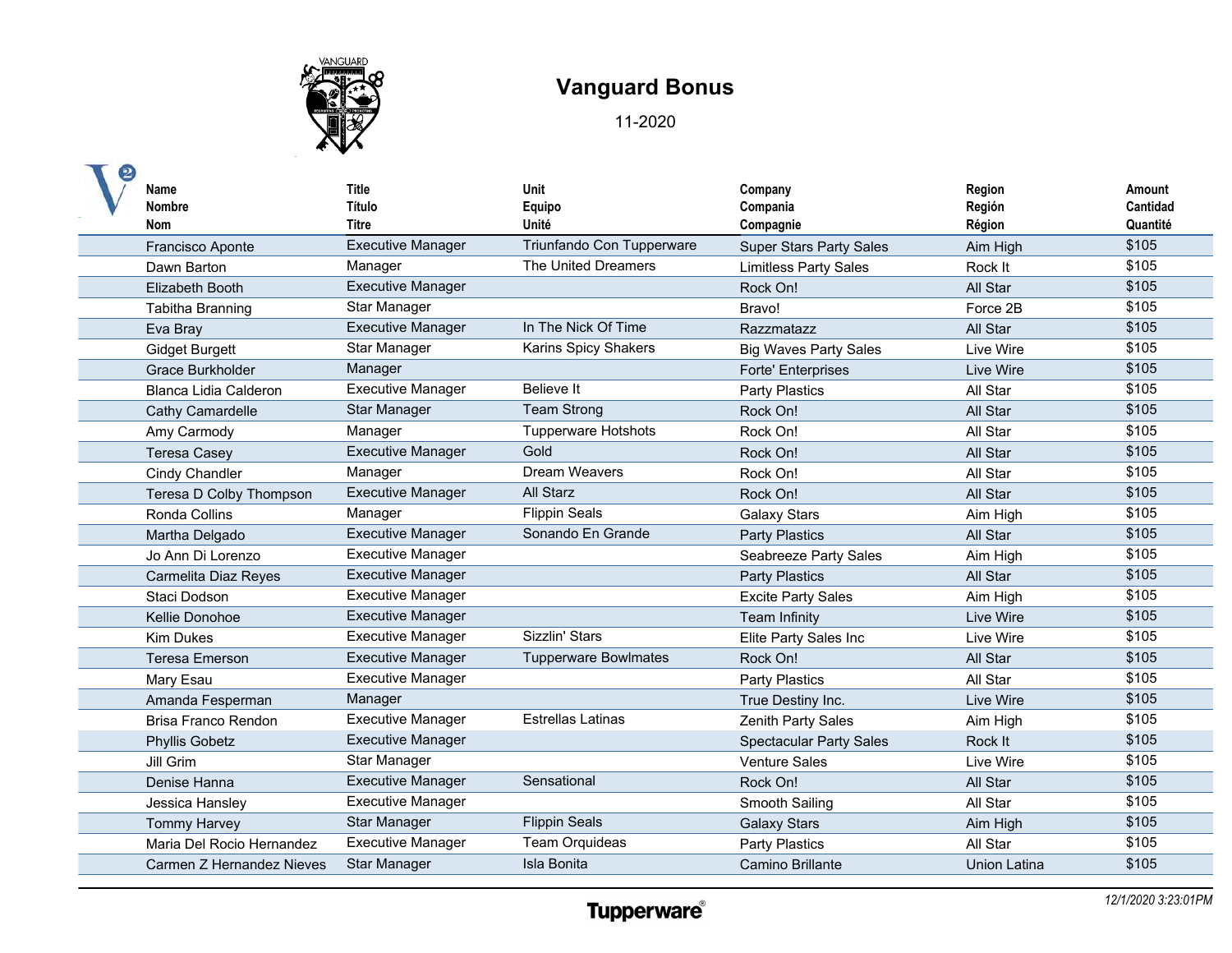

| Name<br><b>Nombre</b><br>Nom | <b>Title</b><br>Título<br>Titre | Unit<br>Equipo<br>Unité    | Company<br>Compania<br>Compagnie  | Region<br>Región<br>Région | Amount<br>Cantidad<br>Quantité |
|------------------------------|---------------------------------|----------------------------|-----------------------------------|----------------------------|--------------------------------|
| Kathy Hinds                  | <b>Executive Manager</b>        |                            | <b>Excell Sales</b>               | Rock It                    | \$105                          |
| <b>Heather James</b>         | Manager                         | Dancing Hearts             | Rock On!                          | All Star                   | \$105                          |
| Kris Kelly                   | <b>Executive Manager</b>        |                            | Keynote Sales Inc                 | Live Wire                  | \$105                          |
| Harmony Kleskovic            | Manager                         |                            | <b>Fire Star Enterprises</b>      | Rock It                    | \$105                          |
| Vicki Koehn                  | Star Manager                    |                            | Wheatheart Sales Inc.             | Force 2B                   | \$105                          |
| Marti Komasz                 | Star Manager                    | <b>Dazzlers</b>            | <b>Explosive Power</b>            | Rock It                    | \$105                          |
| Kaci Larrimore               | Star Manager                    | <b>Dream Catchers</b>      | <b>Sharing Dreams Enterprises</b> | Rock It                    | \$105                          |
| Candy Lockamy                | <b>Executive Manager</b>        | <b>Dream Catchers</b>      | Rock On!                          | All Star                   | \$105                          |
| <b>Kimberly Maddox</b>       | <b>Executive Manager</b>        | <b>Dream Believers</b>     | Rock On!                          | All Star                   | \$105                          |
| Susan McGue                  | <b>Executive Manager</b>        |                            | <b>Acclaim Enterprises</b>        | Live Wire                  | \$105                          |
| Carina Mendez                | <b>Executive Manager</b>        | <b>Believe It</b>          | <b>Party Plastics</b>             | All Star                   | \$105                          |
| Nayeli Montoya               | <b>Executive Manager</b>        | <b>Mentes Brillantes</b>   | Escandalo                         | <b>Union Latina</b>        | \$105                          |
| Georgene Mulder              | <b>Star Manager</b>             |                            | <b>Funtastic Sales</b>            | I ive Wire                 | \$105                          |
| Luisa Munoz                  | <b>Executive Manager</b>        | Corazones Dorados          | <b>Party Plastics</b>             | All Star                   | \$105                          |
| <b>Maribel Parra</b>         | <b>Star Manager</b>             |                            | <b>Party Plastics</b>             | All Star                   | \$105                          |
| <b>Antoinette Parsley</b>    | <b>Executive Manager</b>        | Suzy Q's Tupper Superstars | Rock On!                          | All Star                   | \$105                          |
| Josephine S. Paulino         | <b>Executive Manager</b>        |                            | Taotao Isla                       | All Star                   | \$105                          |
| <b>Christina Peck</b>        | <b>Executive Manager</b>        | <b>Goal Getters</b>        | <b>Legacy Party Sales</b>         | All Star                   | \$105                          |
| <b>Annette Perez</b>         | Star Manager                    | <b>Golden Pinas</b>        | <b>Red Hot Sales</b>              | Force 2B                   | \$105                          |
| Delfina Perez                | Star Manager                    | Abejita Tupperware         | <b>Party Plastics</b>             | All Star                   | \$105                          |
| Keylin Ramirez               | <b>Executive Manager</b>        | <b>Dream Team Power</b>    | <b>Party Plastics</b>             | All Star                   | \$105                          |
| Martha Ramon                 | <b>Executive Manager</b>        | <b>Manos Extendidas</b>    | El Sol Enterprises                | <b>Union Latina</b>        | \$105                          |
| Patricia Rosario             | <b>Executive Manager</b>        | <b>Grupo Estrellas</b>     | <b>Party Plastics</b>             | All Star                   | \$105                          |
| Mary Rose                    | Star Manager                    | <b>Wheat Hearts</b>        | New Image Enterprises             | Force 2B                   | \$105                          |
| Violeta Saldana De Cordova   | <b>Executive Manager</b>        |                            | Viva Enterprises                  | <b>Union Latina</b>        | \$105                          |
| Dee Schubert                 | <b>Executive Manager</b>        | Dancing Hearts             | Rock On!                          | All Star                   | \$105                          |
| Janet Schwartz               | <b>Executive Manager</b>        |                            | <b>Spotlight Enterprises</b>      | Rock It                    | \$105                          |
| Arlene Shimokawa             | Star Manager                    | Wiki Wiki                  | Legacy Party Sales                | All Star                   | \$105                          |
| Carrie Sinitski              | Manager                         | Led By Grace               | Superstars                        | Live Wire                  | \$105                          |
| Jenny Sterman                | <b>Executive Manager</b>        |                            | Smooth Sailing                    | All Star                   | \$105                          |
| <b>Catherine Stillinger</b>  | <b>Executive Manager</b>        | Sensational                | Rock On!                          | All Star                   | \$105                          |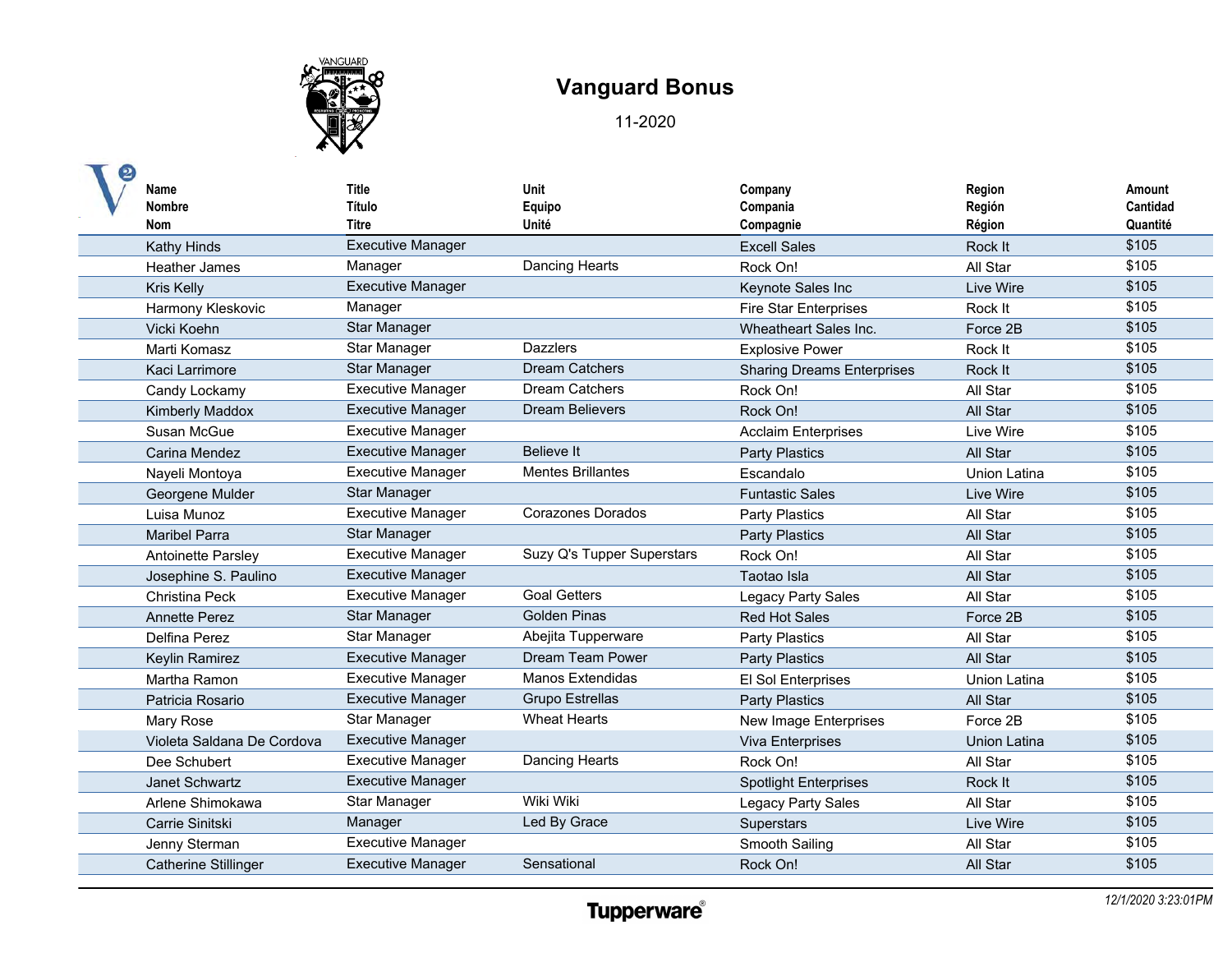

| Name<br><b>Nombre</b><br>Nom | Title<br>Título<br><b>Titre</b> | Unit<br>Equipo<br>Unité        | Company<br>Compania<br>Compagnie  | Region<br>Región<br>Région | Amount<br>Cantidad<br>Quantité |
|------------------------------|---------------------------------|--------------------------------|-----------------------------------|----------------------------|--------------------------------|
| Remedios Tepepa Cazares      | <b>Executive Manager</b>        | Abejita Topperware             | <b>Party Plastics</b>             | All Star                   | \$105                          |
| Bridget Topczewski           | <b>Executive Manager</b>        | The Sky Is The Limit           | Rock On!                          | All Star                   | \$105                          |
| Nicole Trevino               | <b>Executive Manager</b>        |                                | <b>Divine Enterprises</b>         | All Star                   | \$105                          |
| Sherre Vandenheuvel          | <b>Executive Manager</b>        | <b>Fierce Achievers</b>        | Rock On!                          | All Star                   | \$105                          |
| Melissa Walther              | <b>Executive Manager</b>        | Unified                        | Rock On!                          | All Star                   | \$105                          |
| Brenda Wardon                | <b>Executive Manager</b>        | <b>Bear Buds</b>               | <b>Red Hot Sales</b>              | Force 2B                   | \$105                          |
| Martha Aguilar               | <b>Executive Manager</b>        | Nuevo Amanecer                 | <b>Futuros Sin Limites</b>        | <b>Union Latina</b>        | \$90                           |
| Terisa Akovenko              | Star Manager                    | <b>Smiling Rainbowzz</b>       | <b>Melody Mates</b>               | Rock It                    | \$90                           |
| Jose Douglas Aparicio        | Star Manager                    |                                | <b>Party Plastics</b>             | All Star                   | \$90                           |
| <b>Shirley Arnold</b>        | <b>Executive Manager</b>        |                                | <b>Accolade Enterprises</b>       | Force 2B                   | \$90                           |
| Sarah Bauer                  | Manager                         |                                | <b>Divine Enterprises</b>         | All Star                   | \$90                           |
| Diane Beardsley              | Star Manager                    | <b>Tupperware Goal Diggers</b> | Rock On!                          | All Star                   | \$90                           |
| Linda Becker                 | Star Manager                    |                                | Infinite Shine Enterprises        | Force 2B                   | \$90                           |
| Kathy Behringer              | <b>Executive Manager</b>        |                                | <b>Full Circle Enterprises</b>    | Aim High                   | \$90                           |
| Joyce Bielik                 | <b>Executive Manager</b>        |                                | Peak Performance                  | Force 2B                   | \$90                           |
| Shirley Bjerken              | <b>Executive Manager</b>        |                                | Above And Beyond                  | Force 2B                   | \$90                           |
| Mary Bohle                   | Star Manager                    |                                | Elite Party Sales Inc             | Live Wire                  | \$90                           |
| Jennifer Borr                | Star Manager                    | Lasting Impressions            | <b>Galaxy Stars</b>               | Aim High                   | \$90                           |
| <b>Francine Bowens</b>       | <b>Executive Manager</b>        | <b>Showtime Enterprises</b>    | <b>Full Circle Enterprises</b>    | Aim High                   | \$90                           |
| <b>Beth Bowman</b>           | Manager                         | <b>Shining Stars</b>           | Rock On!                          | All Star                   | \$90                           |
| Shawnmarie Budde             | Manager                         | Victorious                     | Rock On!                          | All Star                   | \$90                           |
| Cathy Burney                 | <b>Executive Manager</b>        | <b>Butterfly Checkers</b>      | <b>Champion Enterprises</b>       | Rock It                    | \$90                           |
| Enrigueta Carrillo           | <b>Executive Manager</b>        |                                | <b>Party Plastics</b>             | All Star                   | \$90                           |
| Rise' Carter                 | Star Manager                    | <b>Star Seeker</b>             | Razzmatazz                        | All Star                   | \$90                           |
| Joan Cautrell                | <b>Star Manager</b>             |                                | New Image Enterprises             | Force 2B                   | \$90                           |
| Elia Chavez                  | <b>Executive Manager</b>        |                                | <b>Party Plastics</b>             | All Star                   | \$90                           |
| <b>Bridgette Clark</b>       | Manager                         | <b>Tupperland Express</b>      | <b>Success Express</b>            | Force 2B                   | \$90                           |
| Marjorie Conger              | Manager                         | Peeps Team                     | Rock On!                          | All Star                   | \$90                           |
| Juana Correa                 | <b>Star Manager</b>             | <b>Hot Shots</b>               | <b>Full Circle Enterprises</b>    | Aim High                   | \$90                           |
| Samantha Czworka             | <b>Executive Manager</b>        |                                | <b>Galaxy Stars</b>               | Aim High                   | \$90                           |
| <b>Angel Dalton</b>          | <b>Executive Manager</b>        |                                | <b>Rockin Success Party Sales</b> | Rock It                    | \$90                           |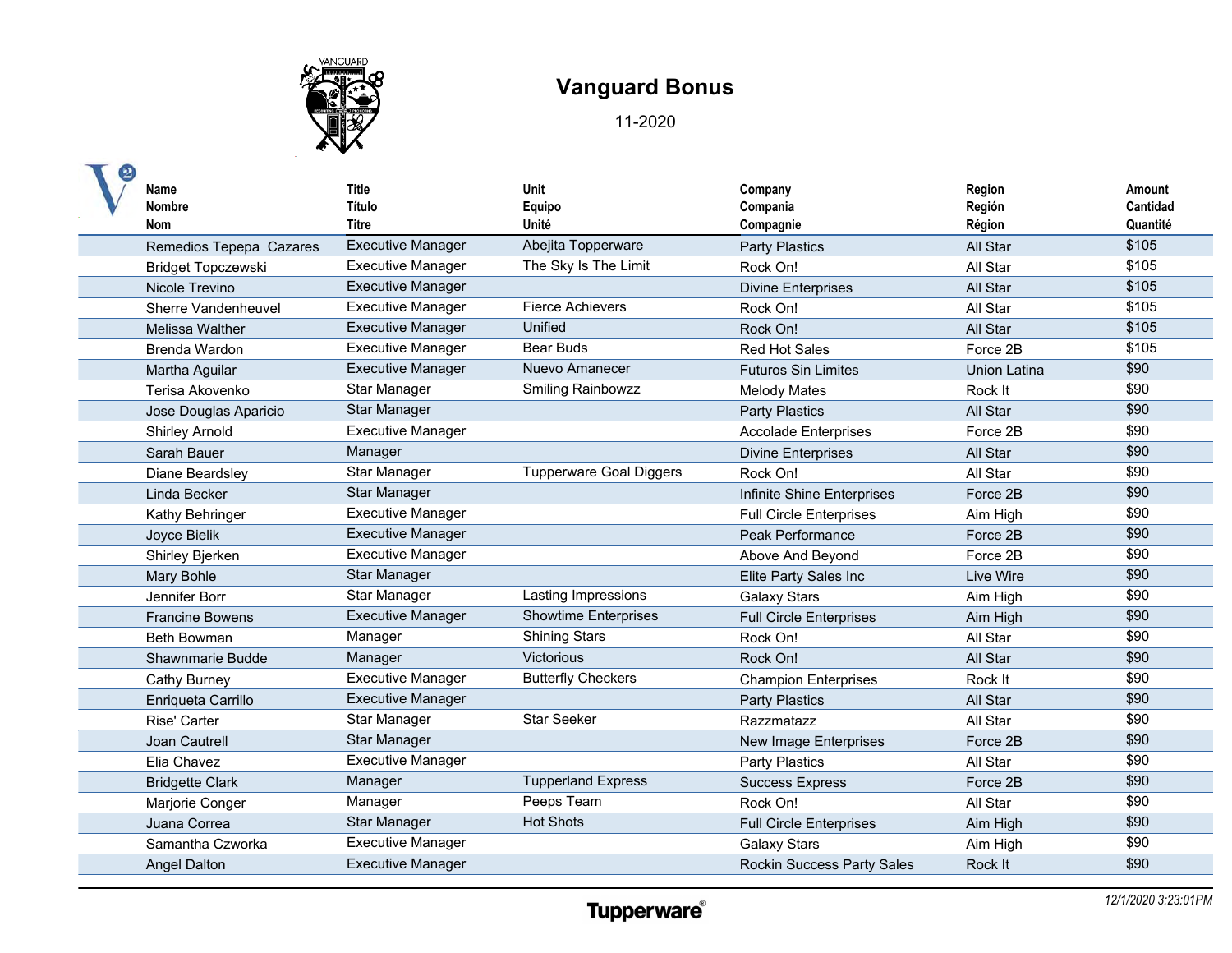

| Name<br><b>Nombre</b><br>Nom | <b>Title</b><br>Título<br>Titre | <b>Unit</b><br>Equipo<br>Unité    | Company<br>Compania<br>Compagnie   | Region<br>Región<br>Région | Amount<br>Cantidad<br>Quantité |
|------------------------------|---------------------------------|-----------------------------------|------------------------------------|----------------------------|--------------------------------|
| Holly Deandrea               | <b>Executive Manager</b>        | My Tupperware Life                | Rock On!                           | All Star                   | \$90                           |
| Robin Drubin                 | <b>Executive Manager</b>        | <b>Kitchen Divas</b>              | <b>Galaxy Stars</b>                | Aim High                   | \$90                           |
| <b>Crystal Emmons</b>        | <b>Executive Manager</b>        | <b>Blessed Kitchen Bosses</b>     | Rock On!                           | All Star                   | \$90                           |
| <b>Bev Engelke</b>           | Star Manager                    |                                   | <b>Gateway Rockers Party Sales</b> | Live Wire                  | \$90                           |
| Debbie Finberg               | Star Manager                    | Day Dreamers                      | <b>Avante Sales</b>                | Live Wire                  | \$90                           |
| <b>Justin Flowers</b>        | Star Manager                    | <b>Blessed Tupper Connections</b> | Rock On!                           | All Star                   | \$90                           |
| <b>Christy Fry</b>           | <b>Executive Manager</b>        | <b>Tupptastic Plastic</b>         | <b>Galaxy Stars</b>                | Aim High                   | \$90                           |
| Liliana Galindo              | Manager                         | Dancing Hearts                    | Rock On!                           | All Star                   | \$90                           |
| <b>Kelly Garrett</b>         | <b>Star Manager</b>             |                                   | <b>Galaxy Stars</b>                | Aim High                   | \$90                           |
| Aimee Gobel                  | Star Manager                    |                                   | Rock On!                           | All Star                   | \$90                           |
| <b>Lindsey Goodenberger</b>  | <b>Executive Manager</b>        | Tupperinis                        | Wheatheart Sales Inc.              | Force 2B                   | \$90                           |
| Sandy Goretzki               | <b>Executive Manager</b>        |                                   | Viva Enterprises                   | <b>Union Latina</b>        | \$90                           |
| <b>Crystal Gregory</b>       | Manager                         | <b>Shooting Stars</b>             | Rock On!                           | All Star                   | \$90                           |
| Aimee Gross                  | <b>Executive Manager</b>        | <b>Team Empowerful</b>            | Rock On!                           | All Star                   | \$90                           |
| Julia Guzman                 | <b>Star Manager</b>             |                                   | <b>Party Plastics</b>              | All Star                   | \$90                           |
| <b>Cindy Hall</b>            | <b>Executive Manager</b>        |                                   | The Heat Is On                     | Force 2B                   | \$90                           |
| Stephanie Hall               | <b>Star Manager</b>             |                                   | The New Emergence                  | Force 2B                   | \$90                           |
| Sharmen Hall-Lengel          | Star Manager                    | Lasting Impressions               | <b>Galaxy Stars</b>                | Aim High                   | \$90                           |
| Lela Hogan                   | Star Manager                    | Ruth's Rock-In-Us Team            | Rock On!                           | All Star                   | \$90                           |
| Kim Horner                   | <b>Executive Manager</b>        |                                   | <b>Excite Party Sales</b>          | Aim High                   | \$90                           |
| Kim Hunsaker                 | <b>Star Manager</b>             | <b>Desert Rain Overcomers</b>     | Rock On!                           | All Star                   | \$90                           |
| Sylvia Ibarra                | Star Manager                    |                                   | <b>Texas Star Enterprises</b>      | Force 2B                   | \$90                           |
| Sandra Johnson               | Manager                         |                                   | <b>Bayou Party Sales</b>           | Aim High                   | \$90                           |
| Sandra Jones                 | Star Manager                    | M And M's                         | <b>Sunflower Sales</b>             | All Star                   | \$90                           |
| Lyda Kasselman               | <b>Executive Manager</b>        | Deb's Dream Team                  | Wheatheart Sales Inc.              | Force 2B                   | \$90                           |
| Nancy Kays                   | <b>Star Manager</b>             |                                   | <b>Big Waves Party Sales</b>       | Live Wire                  | \$90                           |
| Lynn Kelly-Coburn            | <b>Executive Manager</b>        | <b>Sealing The Deal</b>           | <b>Royalty Sales</b>               | Rock It                    | \$90                           |
| Lavonne Keyser               | <b>Executive Manager</b>        | Sellebrities                      | <b>New Image Enterprises</b>       | Force 2B                   | \$90                           |
| Lisa Kissel                  | Manager                         | <b>Lucky Stars</b>                | Razzmatazz                         | All Star                   | \$90                           |
| Daveeda Kuhn                 | <b>Star Manager</b>             | <b>Heart's Desire</b>             | <b>Galaxy Stars</b>                | Aim High                   | \$90                           |
| Jocelyn Lara                 | Manager                         | Oceano                            | <b>Estrella Enterprises</b>        | Union Latina               | \$90                           |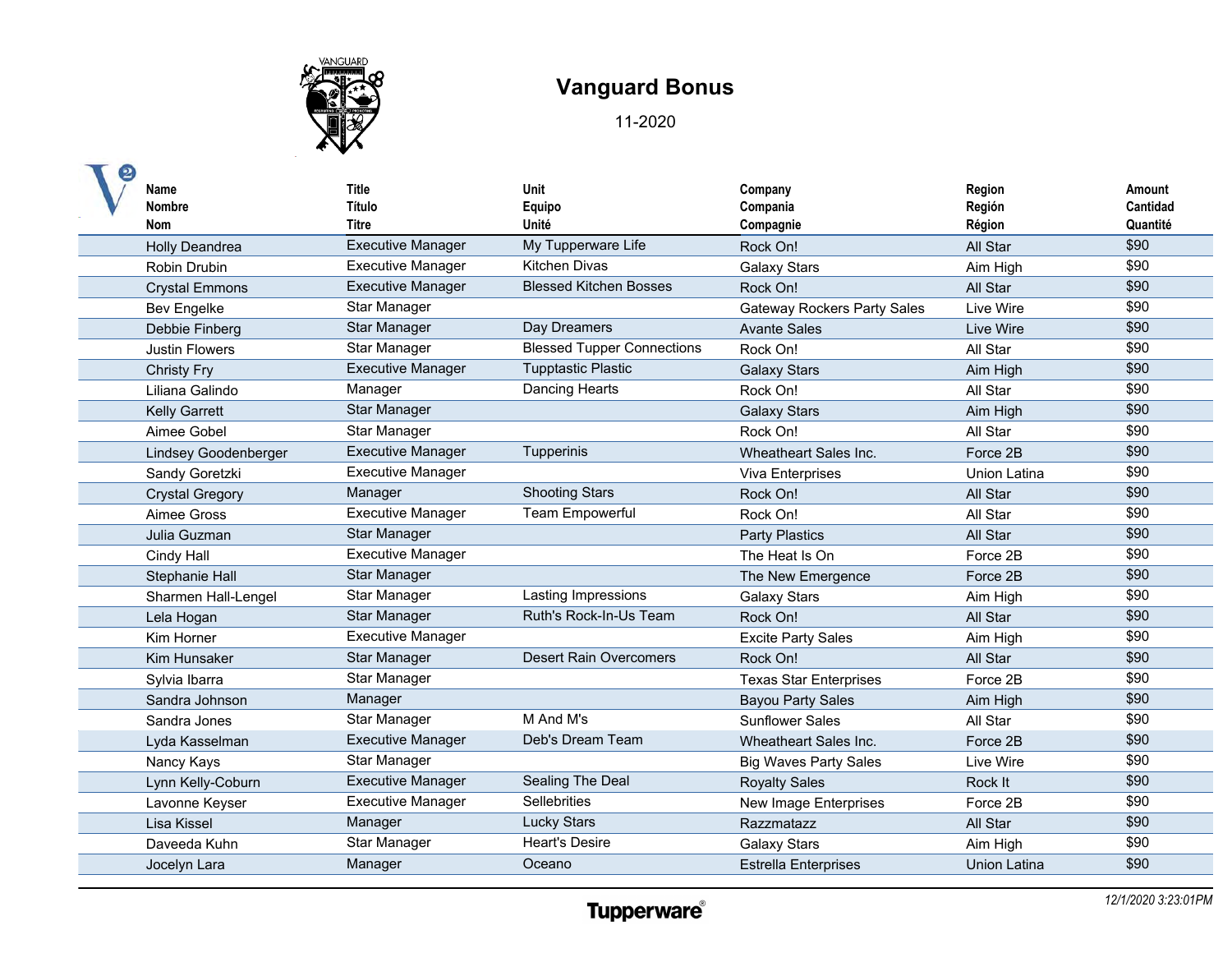

| Name<br><b>Nombre</b><br><b>Nom</b> | <b>Title</b><br>Título<br><b>Titre</b> | Unit<br>Equipo<br>Unité    | Company<br>Compania<br>Compagnie | Region<br>Región<br>Région | Amount<br>Cantidad<br>Quantité |
|-------------------------------------|----------------------------------------|----------------------------|----------------------------------|----------------------------|--------------------------------|
| Rubi Laureano                       | <b>Executive Manager</b>               |                            | <b>Party Plastics</b>            | All Star                   | \$90                           |
| <b>Wendy Lentz</b>                  | Manager                                | Minnie Impressions         | Fired Up! Party Sales            | Force 2B                   | \$90                           |
| Anyssa Lizarraga                    | Star Manager                           |                            | <b>Triple Crown Enterprises</b>  | All Star                   | \$90                           |
| Lucia Maria Lopez Sorroza           | Manager                                | American Dream             | Zenith Party Sales               | Aim High                   | \$90                           |
| Nancy Lorrigan                      | Manager                                |                            | <b>Peak Performance</b>          | Force 2B                   | \$90                           |
| Gloria Luna                         | <b>Executive Manager</b>               |                            | <b>Futuros Sin Limites</b>       | Union Latina               | \$90                           |
| <b>Nickie Malouf</b>                | <b>Executive Manager</b>               |                            | Smooth Sailing                   | All Star                   | \$90                           |
| Karen Louise Martin                 | Manager                                | Pollizi's Honor            | <b>Unity Sales</b>               | Rock It                    | \$90                           |
| <b>Christal Matchinski</b>          | <b>Executive Manager</b>               | <b>Team Tupper Tide</b>    | Rock On!                         | All Star                   | \$90                           |
| Melynda McKinney                    | Manager                                | Ignite                     | Rock On!                         | All Star                   | \$90                           |
| <b>Cari Mueller</b>                 | Manager                                |                            | <b>Higher Vision Enterprises</b> | Aim High                   | \$90                           |
| Misha Murphy                        | <b>Executive Manager</b>               | <b>Tupperware Titans</b>   | Rock On!                         | All Star                   | \$90                           |
| <b>Heather Olson</b>                | <b>Executive Manager</b>               | Come Sale Away             | Fired Up! Party Sales            | Force 2B                   | \$90                           |
| Tomasa Orgas                        | Manager                                |                            | <b>Futuros Sin Limites</b>       | <b>Union Latina</b>        | \$90                           |
| Rosa Pantoja                        | Star Manager                           | <b>Strand Of Pearls</b>    | <b>Triple Crown Enterprises</b>  | All Star                   | \$90                           |
| Kendra Peterson                     | Manager                                |                            | <b>Clear Vision Enterprises</b>  | Force 2B                   | \$90                           |
| Patty Peterson                      | <b>Executive Manager</b>               | <b>Shooting Stars</b>      | Pot Of Gold Sales                | Force 2B                   | \$90                           |
| Jennifer Phelps                     | Manager                                | <b>Cooking Monsters</b>    | Rock On!                         | All Star                   | \$90                           |
| <b>Shirley Pinkston</b>             | <b>Star Manager</b>                    |                            | <b>Eagle Enterprises</b>         | Aim High                   | \$90                           |
| Megan Prieto                        | Manager                                | <b>Wonderware Warriors</b> | Rock On!                         | All Star                   | \$90                           |
| <b>Aracely Ramirez</b>              | <b>Star Manager</b>                    |                            | <b>Party Plastics</b>            | All Star                   | \$90                           |
| <b>Brenda Riffle</b>                | <b>Executive Manager</b>               | Team Tuppertini            | Rock On!                         | All Star                   | \$90                           |
| <b>Kim Rivard</b>                   | <b>Star Manager</b>                    |                            | <b>Eagle Enterprises</b>         | Aim High                   | \$90                           |
| Dulce Rivera                        | Star Manager                           | <b>Tupper Blings</b>       | <b>Accolade Enterprises</b>      | Force 2B                   | \$90                           |
| Gadalupe Ruiz                       | <b>Executive Manager</b>               | The Garden                 | <b>Party Plastics</b>            | All Star                   | \$90                           |
| Elva Salomon                        | <b>Executive Manager</b>               | Aguilas Del Sol            | <b>Exploradora Sales</b>         | Union Latina               | \$90                           |
| <b>Flor Sanchez</b>                 | <b>Executive Manager</b>               | <b>Brillo Latino</b>       | Camino Brillante                 | Union Latina               | \$90                           |
| Deborah Savage                      | Star Manager                           |                            | Rock On!                         | All Star                   | \$90                           |
| Lavonne Schneider                   | <b>Star Manager</b>                    |                            | New Image Enterprises            | Force 2B                   | \$90                           |
| Amber Sheldon                       | <b>Star Manager</b>                    |                            | <b>Nordic Sales</b>              | Force 2B                   | \$90                           |
| Virginia Straley                    | <b>Star Manager</b>                    | Minnie Impressions         | Fired Up! Party Sales            | Force 2B                   | \$90                           |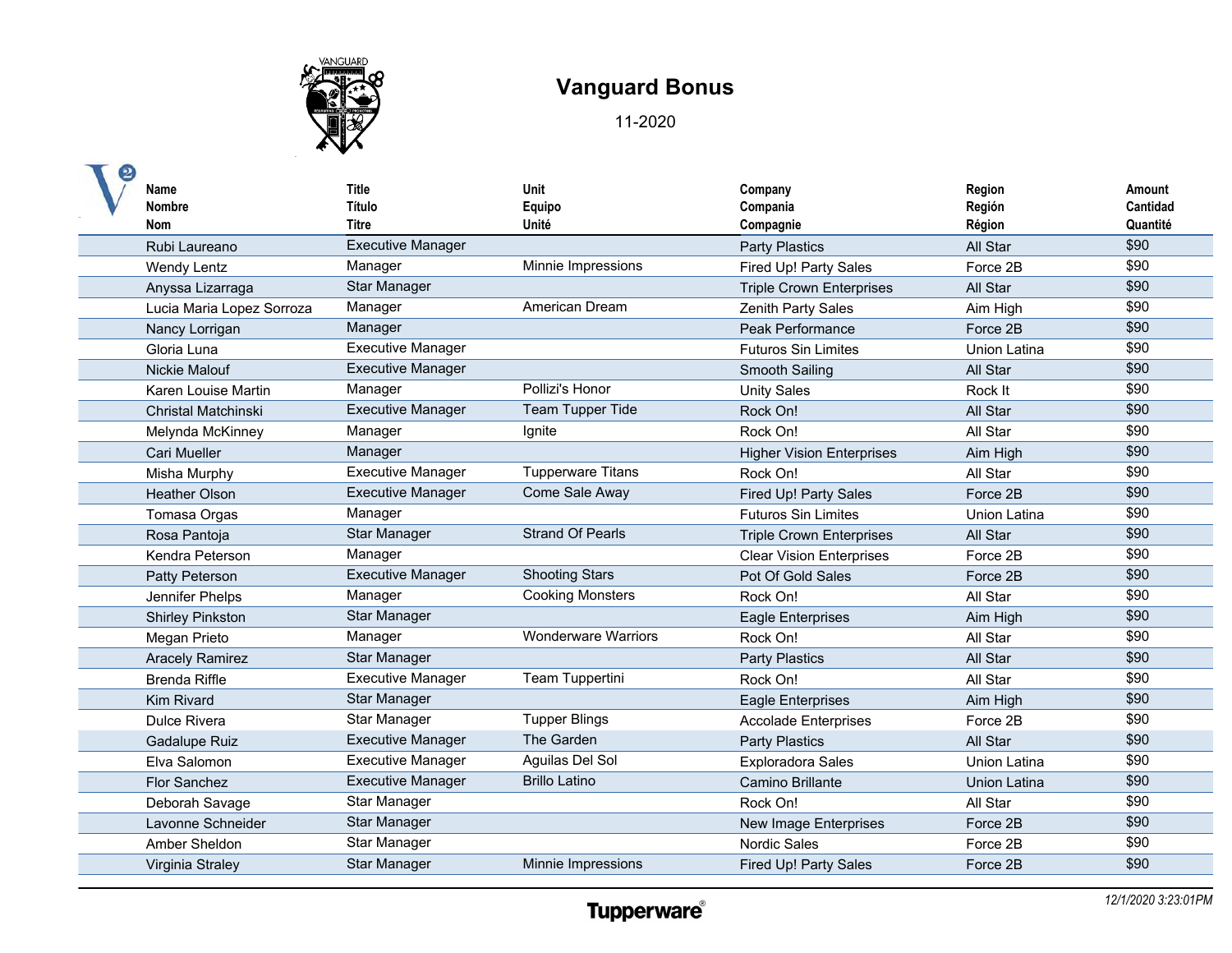

| Name<br><b>Nombre</b><br><b>Nom</b> | <b>Title</b><br>Título<br><b>Titre</b> | Unit<br>Equipo<br>Unité                | Company<br>Compania<br>Compagnie | Region<br>Región<br>Région | Amount<br>Cantidad<br>Quantité |
|-------------------------------------|----------------------------------------|----------------------------------------|----------------------------------|----------------------------|--------------------------------|
| Georgia Strasler                    | Star Manager                           |                                        | Rock On!                         | All Star                   | \$90                           |
| <b>Bethany Thomas</b>               | <b>Executive Manager</b>               | <b>Bowled Over</b>                     | <b>Galaxy Stars</b>              | Aim High                   | \$90                           |
| Belinda Vanhouten                   | <b>Executive Manager</b>               | <b>Blaze</b>                           | Rock On!                         | All Star                   | \$90                           |
| Joy Williams                        | Star Manager                           | Cold Brew Crew                         | Rock On!                         | All Star                   | \$90                           |
| <b>Guadalupe Aceves</b>             | Manager                                | Guerreras Atrevidas                    | Escandalo                        | <b>Union Latina</b>        | \$80                           |
| <b>Stacey Agent</b>                 | Manager                                | Sizzlin' Stars                         | Elite Party Sales Inc            | Live Wire                  | \$80                           |
| Jose Aguilera                       | Manager                                |                                        | Camino Brillante                 | <b>Union Latina</b>        | \$80                           |
| Rebeca Aquino                       | Star Manager                           |                                        | <b>Party Plastics</b>            | All Star                   | \$80                           |
| <b>Marisol Armenta Gomez</b>        | <b>Executive Manager</b>               |                                        | <b>Party Plastics</b>            | All Star                   | \$80                           |
| Magaly Arroyo Cruz                  | <b>Executive Manager</b>               | Atrevete                               | Escandalo                        | Union Latina               | \$80                           |
| Jessica Atkins                      | Manager                                | The Big Hearts                         | <b>Accolade Enterprises</b>      | Force 2B                   | \$80                           |
| Angelica M Avalos Medina            | <b>Executive Manager</b>               | Lanith77                               | <b>Party Plastics</b>            | All Star                   | \$80                           |
| Elida Bahena Rivera                 | Manager                                | Nuevo Amanecer                         | Fuego Latino                     | Union Latina               | \$80                           |
| Maria Del Rocio Barron              | Star Manager                           | Rocas De Oro                           | Camino Brillante                 | Union Latina               | \$80                           |
| <b>Emily Bayer</b>                  | Manager                                |                                        | True Destiny Inc.                | Live Wire                  | \$80                           |
| <b>Kim Bowers</b>                   | Executive Manager                      | <b>Terhune's Tuppermates</b>           | Rock On!                         | All Star                   | \$80                           |
| Andrea Brown                        | Manager                                | Unstoppable!                           | Rock On!                         | All Star                   | \$80                           |
| Shawn Burcham                       | <b>Star Manager</b>                    | Love On                                | Wheatheart Sales Inc.            | Force 2B                   | \$80                           |
| Elena Bush                          | Star Manager                           | Treasures-Melanie's<br>Tupperware Team | Rock On!                         | All Star                   | \$80                           |
| Maira Cabrera                       | Star Manager                           | Team Bayahibe                          | <b>Party Plastics</b>            | All Star                   | \$80                           |
| <b>Barbie Calvert</b>               | <b>Star Manager</b>                    |                                        | Bravo!                           | Force 2B                   | \$80                           |
| Laura Cardona                       | <b>Executive Manager</b>               | Rockstarz                              | Rock On!                         | All Star                   | \$80                           |
| <b>Esther Chavez</b>                | <b>Executive Manager</b>               |                                        | <b>Party Plastics</b>            | All Star                   | \$80                           |
| <b>Christy Clark</b>                | <b>Executive Manager</b>               |                                        | <b>Team Infinity</b>             | Live Wire                  | \$80                           |
| Melissa Cockerham                   | <b>Executive Manager</b>               |                                        | <b>Red Hot Sales</b>             | Force 2B                   | \$80                           |
| Kelly Conard                        | Star Manager                           | <b>Awesome Allstars</b>                | Rock On!                         | All Star                   | \$80                           |
| Kari Coolidge                       | <b>Executive Manager</b>               | <b>Team Smartini</b>                   | Rock On!                         | All Star                   | \$80                           |
| <b>Judy Copeland</b>                | Manager                                | In The Nick Of Time                    | Razzmatazz                       | All Star                   | \$80                           |
| Melissa Couture                     | <b>Executive Manager</b>               | Deb's Dream Team                       | Wheatheart Sales Inc.            | Force 2B                   | \$80                           |
| Cristina Delgadillo                 | Manager                                | Estrellas Triunfadoras Del Sol         | El Sol Enterprises               | Union Latina               | \$80                           |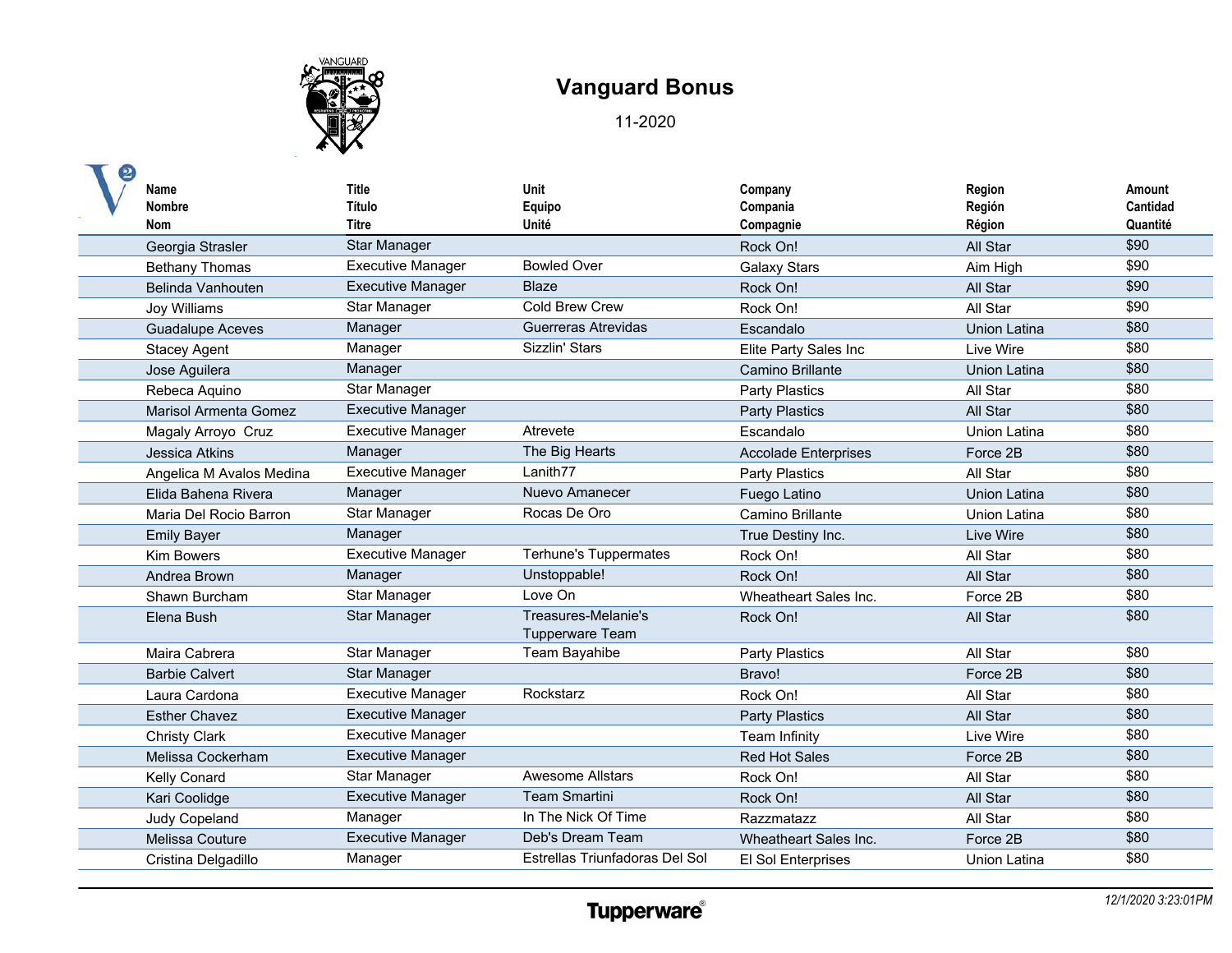

| Name<br><b>Nombre</b><br><b>Nom</b>   | <b>Title</b><br>Título<br><b>Titre</b> | Unit<br>Equipo<br>Unité    | Company<br>Compania<br>Compagnie | Region<br>Región<br>Région | Amount<br>Cantidad<br>Quantité |
|---------------------------------------|----------------------------------------|----------------------------|----------------------------------|----------------------------|--------------------------------|
| <b>Ruby Diaz</b>                      | Manager                                |                            | Zenith Party Sales               | Aim High                   | \$80                           |
| <b>Stormy Duffle</b>                  | <b>Executive Manager</b>               | <b>Shooting Stars</b>      | Rock On!                         | All Star                   | \$80                           |
| Anne Duncan                           | <b>Executive Manager</b>               |                            | <b>Accolade Enterprises</b>      | Force 2B                   | \$80                           |
| <b>Ruthy Ebersole</b>                 | Manager                                | <b>Lucky Charms</b>        | <b>Exhilaration Sales</b>        | Rock It                    | \$80                           |
| <b>Brittany Edens</b>                 | <b>Star Manager</b>                    | Tupptastic!                | <b>Elevation Enterprise</b>      | Aim High                   | \$80                           |
| Lindi Elkin                           | Manager                                | <b>Firecrackers</b>        | Rock On!                         | All Star                   | \$80                           |
| Ruby Erb                              | Manager                                | <b>Happy Hearts</b>        | <b>Royalty Sales</b>             | Rock It                    | \$80                           |
| Luisa Estrada                         | Manager                                | Sol Brillante              | Fuego Latino                     | <b>Union Latina</b>        | \$80                           |
| <b>Mendy Flowers</b>                  | Manager                                | <b>Team Overcomers</b>     | <b>Higher Vision Enterprises</b> | Aim High                   | \$80                           |
| Melissa Freeman                       | <b>Executive Manager</b>               | <b>Tupper Bumpkins</b>     | Rock On!                         | All Star                   | \$80                           |
| Maria Elena Gallegos                  | Manager                                |                            | <b>Estrella Enterprises</b>      | <b>Union Latina</b>        | \$80                           |
| Mayela Elizabeth Gallegos<br>Alvarado | Manager                                | Atrapa Suenos Tupper       | <b>Exploradora Sales</b>         | Union Latina               | \$80                           |
| Itamar Garcia                         | <b>Star Manager</b>                    | <b>Triunfo Y Amor</b>      | <b>Party Plastics</b>            | All Star                   | \$80                           |
| Lisa Garringer                        | Star Manager                           |                            | <b>Shazam! Enterprises</b>       | Force 2B                   | \$80                           |
| Paige Gibbs                           | Manager                                | <b>Heart's Desire</b>      | <b>Galaxy Stars</b>              | Aim High                   | \$80                           |
| Ana Maria Gomez                       | Star Manager                           | Atrapa Suenos Tupper       | <b>Exploradora Sales</b>         | <b>Union Latina</b>        | \$80                           |
| Rosa Gomez                            | <b>Executive Manager</b>               | Mariposas                  | <b>Party Plastics</b>            | All Star                   | \$80                           |
| Vivian Yesenia Gomez                  | <b>Executive Manager</b>               | Amatista                   | <b>Classico Sales</b>            | <b>Union Latina</b>        | \$80                           |
| Norma Gonzalez                        | Star Manager                           | Dream Diamond              | Camino Brillante                 | <b>Union Latina</b>        | \$80                           |
| Sandra Gonzalez                       | Manager                                |                            | <b>Party Plastics</b>            | All Star                   | \$80                           |
| Dawn Green                            | Manager                                | <b>Tupper Addicts</b>      | Rock On!                         | All Star                   | \$80                           |
| <b>Stacy Hansen</b>                   | <b>Executive Manager</b>               | Reaching For The Sky       | Rock On!                         | All Star                   | \$80                           |
| Jennifer Hanson                       | <b>Star Manager</b>                    | <b>Sharp Shooters</b>      | Above And Beyond                 | Force 2B                   | \$80                           |
| Johanna Harbottle                     | Star Manager                           | <b>Tropical Hoku Pals</b>  | Legacy Party Sales               | All Star                   | \$80                           |
| Savannah Hardister                    | <b>Executive Manager</b>               | Deb's Dream Team           | Wheatheart Sales Inc.            | Force 2B                   | \$80                           |
| Shawna Harper                         | Manager                                |                            | <b>Higher Vision Enterprises</b> | Aim High                   | \$80                           |
| <b>Tammy Hawkey</b>                   | <b>Executive Manager</b>               | Magical Sales, Inc.        | <b>Champion Enterprises</b>      | Rock It                    | \$80                           |
| <b>Christine Heath</b>                | <b>Executive Manager</b>               |                            | <b>Higher Vision Enterprises</b> | Aim High                   | \$80                           |
| Bertha Hernandez                      | <b>Star Manager</b>                    | <b>Ilusion</b>             | <b>Classico Sales</b>            | Union Latina               | \$80                           |
| Maria Hernandez                       | Manager                                | Mundo De Colores Y Alegria | <b>Party Plastics</b>            | All Star                   | \$80                           |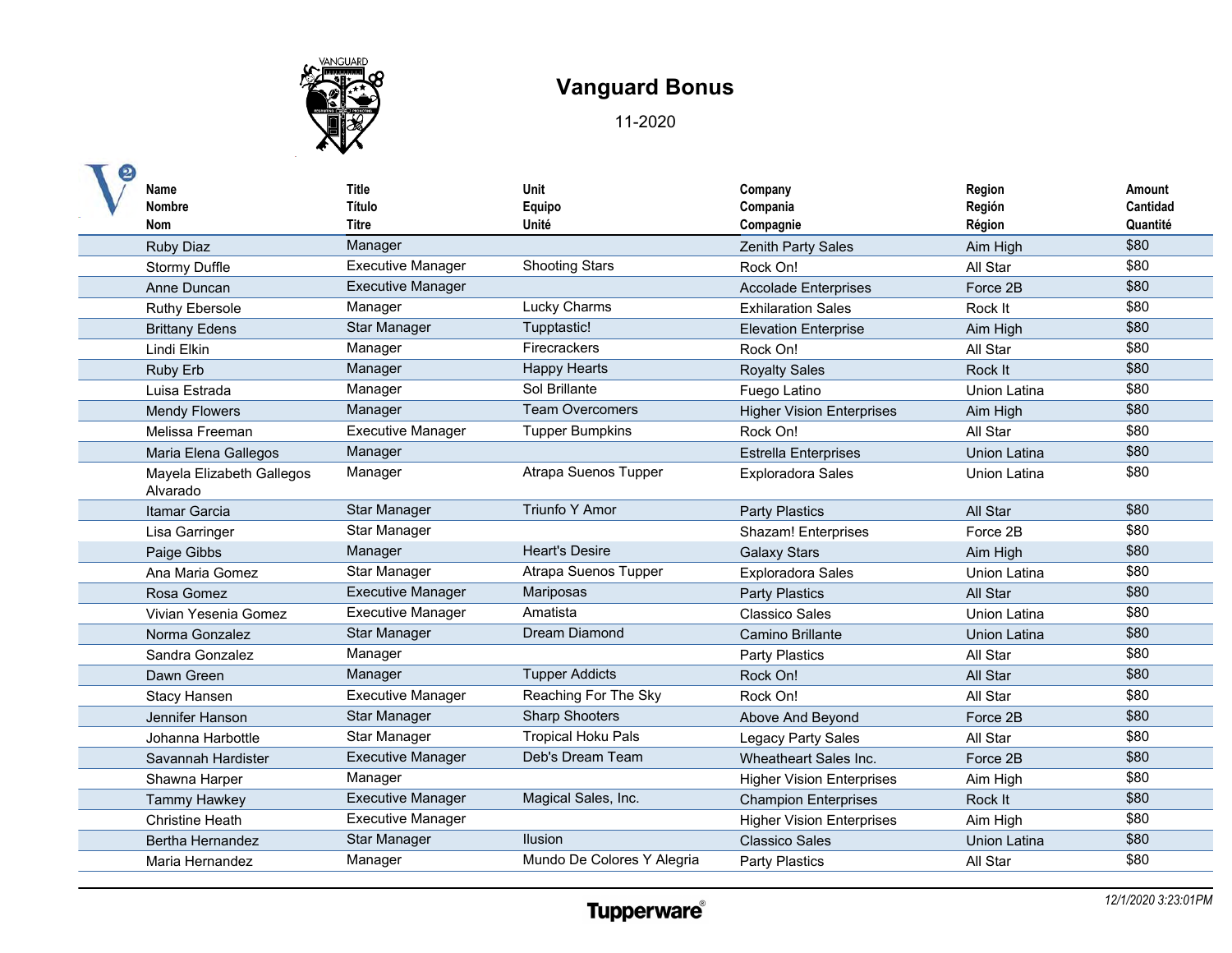

| Name<br><b>Nombre</b><br>Nom | <b>Title</b><br>Título<br>Titre | Unit<br>Equipo<br>Unité     | Company<br>Compania<br>Compagnie | Region<br>Región<br>Région | Amount<br>Cantidad<br>Quantité |
|------------------------------|---------------------------------|-----------------------------|----------------------------------|----------------------------|--------------------------------|
| Rafaela Hernandez            | <b>Star Manager</b>             | <b>Floreser Tupperware</b>  | <b>Exploradora Sales</b>         | <b>Union Latina</b>        | \$80                           |
| Kristina Hoblet              | <b>Executive Manager</b>        | <b>Fierce Achievers</b>     | Rock On!                         | All Star                   | \$80                           |
| Vicki Horn                   | Star Manager                    | <b>Sparklers</b>            | True Destiny Inc.                | Live Wire                  | \$80                           |
| Julie Hyde                   | Star Manager                    | Dream Achieverzz            | <b>Melody Mates</b>              | Rock It                    | \$80                           |
| Kallie James                 | <b>Executive Manager</b>        | <b>Flippin Seals</b>        | <b>Galaxy Stars</b>              | Aim High                   | \$80                           |
| Laurie Jangord               | <b>Executive Manager</b>        |                             | <b>Blooming Sales</b>            | All Star                   | \$80                           |
| Julie Jenkins                | Manager                         | <b>Believers</b>            | Rock On!                         | All Star                   | \$80                           |
| Margaret Jones               | Star Manager                    |                             | Del Sol Party Sales              | Force 2B                   | \$80                           |
| Kelli Keith                  | <b>Star Manager</b>             | <b>Dream Weavers</b>        | Rock On!                         | All Star                   | \$80                           |
| Cheryl Knutson               | Manager                         |                             | <b>Clear Vision Enterprises</b>  | Force 2B                   | \$80                           |
| Leann Lacy                   | <b>Executive Manager</b>        | <b>Bowled Over</b>          | <b>Galaxy Stars</b>              | Aim High                   | \$80                           |
| Cindy Ladow                  | Manager                         | <b>Tupper Bumpkins</b>      | Rock On!                         | All Star                   | \$80                           |
| Kristina Lambert             | <b>Executive Manager</b>        | <b>Shaker Mates</b>         | <b>Revolutionary Sales</b>       | Rock It                    | \$80                           |
| Wendy Leal                   | Star Manager                    |                             | Razzmatazz                       | All Star                   | \$80                           |
| Amanda Liese                 | <b>Executive Manager</b>        | Moonlighters                | <b>Golden Opportunity Sales</b>  | Aim High                   | \$80                           |
| Lucia De Jesus Lopez         | Manager                         |                             | Sonrisa Sales                    | Union Latina               | \$80                           |
| Katherine Loungarikis        | Manager                         |                             | <b>Galaxy Stars</b>              | Aim High                   | \$80                           |
| Jose Lua                     | <b>Executive Manager</b>        | Las Margaritas              | <b>Estrella Enterprises</b>      | <b>Union Latina</b>        | \$80                           |
| Linda Manning                | <b>Star Manager</b>             |                             | Shazam! Enterprises              | Force 2B                   | \$80                           |
| Ma. De Lourdes Mares         | <b>Executive Manager</b>        | Felicidad                   | <b>Party Plastics</b>            | All Star                   | \$80                           |
| <b>Kristi Marter</b>         | Manager                         | <b>Golden Success Sales</b> | Dream Maker Sales                | All Star                   | \$80                           |
| Jessica McGregor             | <b>Star Manager</b>             | <b>Team Smartini</b>        | Rock On!                         | All Star                   | \$80                           |
| <b>Kelly Meaux</b>           | <b>Executive Manager</b>        | <b>Bowls And Goals</b>      | <b>Galaxy Stars</b>              | Aim High                   | \$80                           |
| Irma Melgoza                 | Star Manager                    | Cielo Interprice            | Sonrisa Sales                    | Union Latina               | \$80                           |
| Patricia Mendoza             | <b>Star Manager</b>             | <b>Mujeres Fuertes</b>      | <b>Golden Sand Castles</b>       | Aim High                   | \$80                           |
| Rosie Merten                 | Star Manager                    |                             | <b>Funtastic Sales</b>           | Live Wire                  | \$80                           |
| Amanda Middlecoat            | Manager                         |                             | Elite Party Sales Inc            | Live Wire                  | \$80                           |
| Liz Middleton                | Star Manager                    | Ignite                      | Rock On!                         | All Star                   | \$80                           |
| <b>Marlene Miller</b>        | Manager                         |                             | <b>Forte' Enterprises</b>        | Live Wire                  | \$80                           |
| Pamela Miller                | <b>Executive Manager</b>        |                             | <b>Galaxy Stars</b>              | Aim High                   | \$80                           |
| <b>Kimberly Money</b>        | <b>Executive Manager</b>        | <b>Rockin' Dreamers</b>     | Rock On!                         | All Star                   | \$80                           |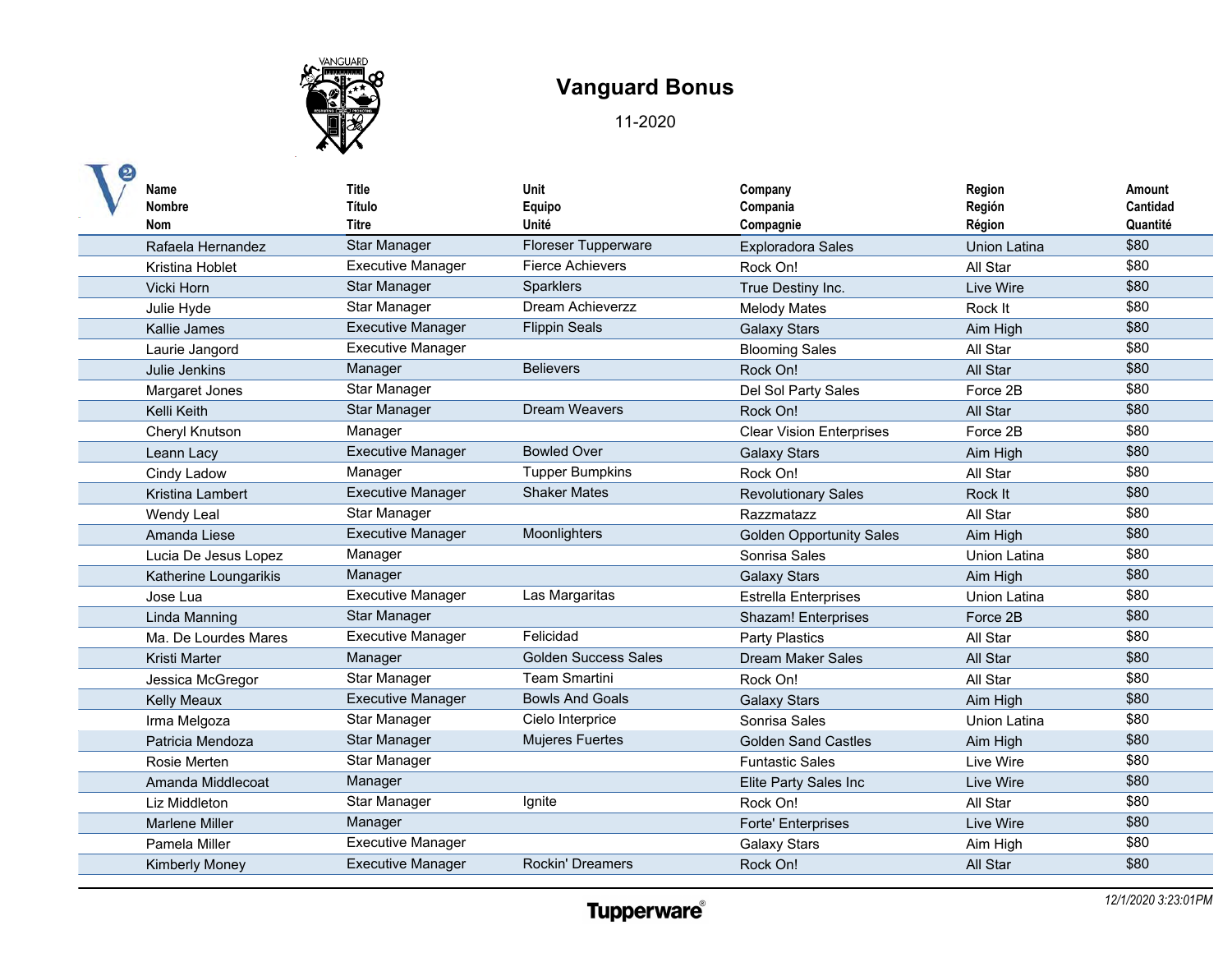

| Name<br><b>Nombre</b><br>Nom | <b>Title</b><br>Título<br><b>Titre</b> | Unit<br>Equipo<br>Unité       | Company<br>Compania<br>Compagnie | Region<br>Región<br>Région | Amount<br>Cantidad<br>Quantité |
|------------------------------|----------------------------------------|-------------------------------|----------------------------------|----------------------------|--------------------------------|
| Elizabeth Montoya            | <b>Star Manager</b>                    | <b>Team Orquideas</b>         | <b>Party Plastics</b>            | All Star                   | \$80                           |
| <b>Bev Moore</b>             | Manager                                | <b>Tupperific Team Sales</b>  | <b>Shazam! Enterprises</b>       | Force 2B                   | \$80                           |
| Maria D. Leal Morales        | <b>Star Manager</b>                    | Sonrisas Y Alegrias           | <b>Futuros Sin Limites</b>       | Union Latina               | \$80                           |
| Matilde Munoz                | <b>Executive Manager</b>               | Fantastico                    | <b>Classico Sales</b>            | Union Latina               | \$80                           |
| Maria Nava                   | <b>Star Manager</b>                    | Suena En Grande               | <b>Party Plastics</b>            | All Star                   | \$80                           |
| Rosalie Nourse               | <b>Executive Manager</b>               | <b>Rainbow Hearts</b>         | <b>Ripple Effect Enterprises</b> | All Star                   | \$80                           |
| <b>Catherine Obrion</b>      | <b>Executive Manager</b>               | <b>Bee-Dazzled Sales</b>      | Razzmatazz                       | All Star                   | \$80                           |
| <b>Brandy Oconnor</b>        | <b>Executive Manager</b>               |                               | X-Treme Enterprises              | Force 2B                   | \$80                           |
| Patricia Ojeda               | Manager                                | Abeja Reina                   | <b>Party Plastics</b>            | All Star                   | \$80                           |
| Andrea Paniagua              | Star Manager                           |                               | <b>Exploradora Sales</b>         | Union Latina               | \$80                           |
| <b>April Pickens</b>         | <b>Executive Manager</b>               | <b>Superstars</b>             | <b>Accolade Enterprises</b>      | Force 2B                   | \$80                           |
| Andrea M R Pickney           | Manager                                |                               | Star Team Sales Inc.             | Rock It                    | \$80                           |
| Gloria Quintana              | <b>Star Manager</b>                    | <b>Brillantes</b>             | <b>Party Plastics</b>            | All Star                   | \$80                           |
| Jennifer M Radosevich        | Manager                                | <b>Winners</b>                | <b>Acclaim Enterprises</b>       | Live Wire                  | \$80                           |
| Yolanda Ramirez              | Manager                                | <b>Brillantes Sales</b>       | Sonrisa Sales                    | <b>Union Latina</b>        | \$80                           |
| Stephanie Ramsey             | Manager                                | Tenacious Tupper-Tribe        | <b>Royalty Sales</b>             | Rock It                    | \$80                           |
| Marcee Rivas                 | <b>Executive Manager</b>               |                               | <b>Triple Crown Enterprises</b>  | All Star                   | \$80                           |
| Janet Rodriguez Argumedo     | Manager                                |                               | Viva Enterprises                 | <b>Union Latina</b>        | \$80                           |
| <b>Beth Roehl</b>            | <b>Star Manager</b>                    |                               | Above And Beyond                 | Force 2B                   | \$80                           |
| <b>Isabel Ruiz</b>           | <b>Executive Manager</b>               |                               | Karisma Sales                    | Union Latina               | \$80                           |
| Mary Sampson                 | <b>Star Manager</b>                    | <b>Rv There Yet</b>           | <b>Champion Enterprises</b>      | Rock It                    | \$80                           |
| Sara Sarvis                  | Manager                                | The Blessed Team              | Bravo!                           | Force 2B                   | \$80                           |
| <b>Elizabeth Sauls</b>       | <b>Star Manager</b>                    | <b>Blaze</b>                  | Rock On!                         | All Star                   | \$80                           |
| Carol Shade                  | <b>Executive Manager</b>               | Let's Go!                     | Rock On!                         | All Star                   | \$80                           |
| Maria Sida                   | Star Manager                           | Share The Love                | <b>Party Plastics</b>            | All Star                   | \$80                           |
| Felisha Simmering            | Star Manager                           | Thatsa Tupper Squad!          | <b>Galaxy Stars</b>              | Aim High                   | \$80                           |
| Angie Smith                  | <b>Executive Manager</b>               | <b>Star Gazers</b>            | <b>Accolade Enterprises</b>      | Force 2B                   | \$80                           |
| Sonia Solis                  | <b>Executive Manager</b>               | Lluvia De Estrellas           | <b>Futuros Sin Limites</b>       | <b>Union Latina</b>        | \$80                           |
| Melissa Spoerl               | Manager                                | Peeps Team                    | Rock On!                         | All Star                   | \$80                           |
| <b>Brandi Steele</b>         | Manager                                | Lisa's Tupperqueens           | Rock On!                         | All Star                   | \$80                           |
| Leauna Stellar               | <b>Executive Manager</b>               | <b>Desert Rain Overcomers</b> | Rock On!                         | All Star                   | \$80                           |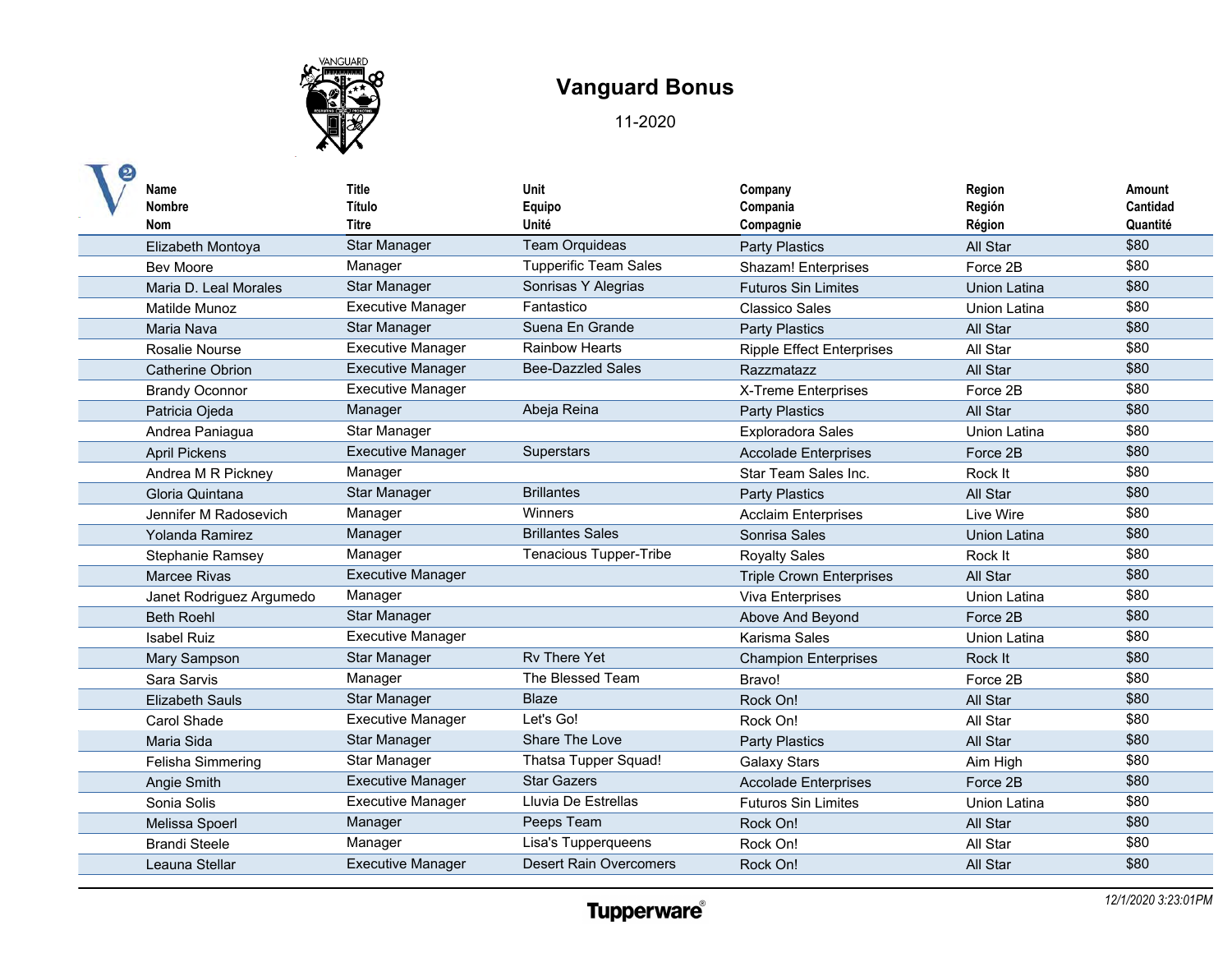

| Name<br><b>Nombre</b><br>Nom       | <b>Title</b><br>Título<br><b>Titre</b> | Unit<br>Equipo<br>Unité      | Company<br>Compania<br>Compagnie | Region<br>Región<br>Région | Amount<br>Cantidad<br>Quantité |
|------------------------------------|----------------------------------------|------------------------------|----------------------------------|----------------------------|--------------------------------|
| <b>Darlene Stewart</b>             | <b>Star Manager</b>                    |                              | <b>Team Infinity</b>             | Live Wire                  | \$80                           |
| Jennifer Sundermeyer               | Manager                                |                              | <b>Impact Sales</b>              | Force 2B                   | \$80                           |
| <b>Betty Tayama</b>                | Star Manager                           |                              | Taotao Isla                      | All Star                   | \$80                           |
| Lori Texeira                       | <b>Executive Manager</b>               |                              | Razzmatazz                       | All Star                   | \$80                           |
| Anabel Tlapale                     | Manager                                | Nuevas Ilusiones             | <b>Futuros Sin Limites</b>       | <b>Union Latina</b>        | \$80                           |
| <b>Martha Torres</b>               | Manager                                | <b>Tupper Seals</b>          | <b>Explosive Power</b>           | Rock It                    | \$80                           |
| Alexander Valverde                 | Manager                                | Mundo De Colores Y Alegria   | <b>Party Plastics</b>            | All Star                   | \$80                           |
| <b>Brittany Vega Cruz</b>          | <b>Executive Manager</b>               | Nueva Vida                   | Fuego Latino                     | <b>Union Latina</b>        | \$80                           |
| Milena Villarreal                  | <b>Executive Manager</b>               | Las Perlas Del Tupper        | <b>Party Plastics</b>            | All Star                   | \$80                           |
| James Walker                       | <b>Star Manager</b>                    |                              | Team Infinity                    | Live Wire                  | \$80                           |
| Lori Weber                         | <b>Star Manager</b>                    | My Tupperware Life           | Rock On!                         | All Star                   | \$80                           |
| <b>Teresa Wheeler</b>              | <b>Executive Manager</b>               | On Fire!                     | Rock On!                         | All Star                   | \$80                           |
| Cristy Zanto                       | <b>Star Manager</b>                    | Catalyst                     | Rock On!                         | All Star                   | \$80                           |
| Amy Zubke                          | Star Manager                           |                              | <b>Clear Vision Enterprises</b>  | Force 2B                   | \$80                           |
| Name<br><b>Nombre</b>              | <b>Title</b><br>Título                 | Unit<br>Equipo               | Company<br>Compania              | Region<br>Región           | Amount<br>Cantidad             |
| Nom                                | <b>Titre</b>                           | Unité                        | Compagnie                        | Région                     | Quantité                       |
| <b>Janice Abel</b>                 | <b>Executive Manager</b>               |                              | <b>Dream Achievers</b>           | <b>Live Wire</b>           | \$70                           |
| Maria Guadalupe Acosta<br>Gonzalez | <b>Executive Manager</b>               | <b>Mujeres Perseverantes</b> | <b>Party Plastics</b>            | All Star                   | \$70                           |
| <b>Tina Alderman</b>               | <b>Executive Manager</b>               |                              | <b>Nordic Sales</b>              | Force 2B                   | \$70                           |
| Silvia Alvarado                    | Manager                                | <b>Fuerza Sales</b>          | <b>Blue Sky Enterprises</b>      | Union Latina               | \$70                           |
| <b>Sylvia Archibald</b>            | Manager                                | <b>Kitchen Divas</b>         | <b>Galaxy Stars</b>              | Aim High                   | \$70                           |
| David Arseneault                   | Manager                                |                              | <b>Melody Mates</b>              | Rock It                    | \$70                           |
| Lucila Baez                        | Manager                                |                              | Vamos A Brillar!                 | <b>Union Latina</b>        | \$70                           |
| Pat Balogh                         | Star Manager                           |                              | <b>Venture Sales</b>             | Live Wire                  | \$70                           |
| <b>Margie Barton</b>               | <b>Executive Manager</b>               |                              | <b>Star Searcher Sales</b>       | Aim High                   | \$70                           |
| Marcie Bechtold                    | Manager                                | Rockstarz                    | Rock On!                         | All Star                   | \$70                           |
| <b>Julia Beehler</b>               | <b>Star Manager</b>                    |                              | Pot Of Gold Sales                | Force 2B                   | \$70                           |
| <b>Katie Beiler</b>                | Manager                                |                              | <b>Exhilaration Sales</b>        | Rock It                    | \$70                           |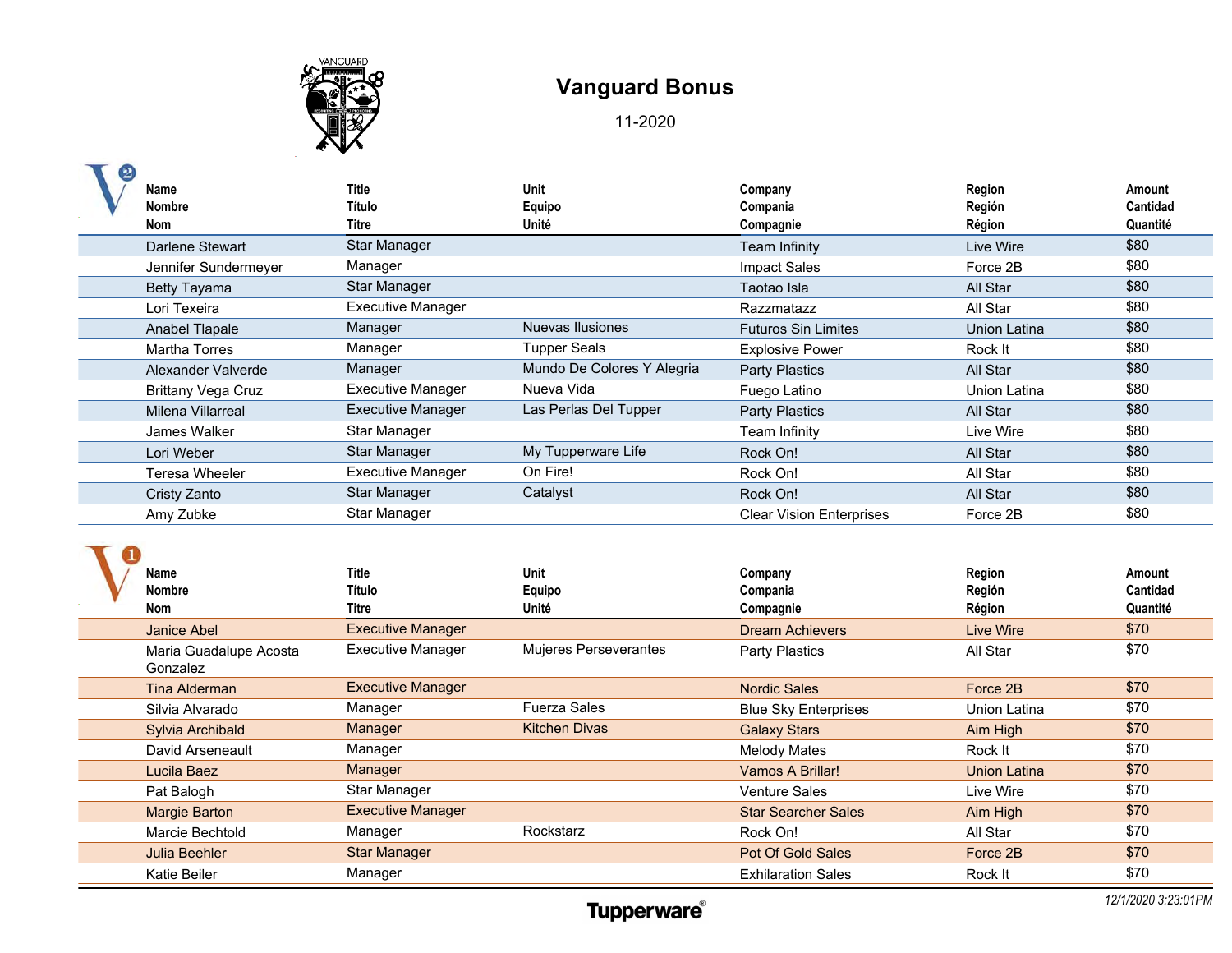

| Name<br><b>Nombre</b><br>Nom  | <b>Title</b><br>Título<br>Titre | Unit<br>Equipo<br>Unité       | Company<br>Compania<br>Compagnie | Region<br>Región<br>Région | Amount<br><b>Cantidad</b><br>Quantité |
|-------------------------------|---------------------------------|-------------------------------|----------------------------------|----------------------------|---------------------------------------|
| <b>Rena Bickley</b>           | <b>Executive Manager</b>        | <b>Team Prosperity</b>        | <b>Tri-Star Enterprises</b>      | <b>Live Wire</b>           | \$70                                  |
| Nicole Bishop                 | <b>Executive Manager</b>        | Our Tupper Tribe              | Rock On!                         | All Star                   | \$70                                  |
| Michele Blackstad-Chong       | Manager                         | <b>Classic Planning</b>       | <b>Legacy Party Sales</b>        | All Star                   | \$70                                  |
| Margaret Bohall               | Star Manager                    | Let's Go!                     | Rock On!                         | All Star                   | \$70                                  |
| Leslie Bonhotel               | Manager                         | <b>Lisa's Fearless Hearts</b> | Rock On!                         | All Star                   | \$70                                  |
| Gina Brack                    | Manager                         |                               | Rock On!                         | All Star                   | \$70                                  |
| <b>Maria Clerinda Briones</b> | Manager                         | My Tupperware Life            | Rock On!                         | All Star                   | \$70                                  |
| Melody Brown                  | Star Manager                    | Glory Team                    | <b>Venture Sales</b>             | Live Wire                  | \$70                                  |
| <b>April Bryant</b>           | <b>Star Manager</b>             | Tupptastic!                   | <b>Elevation Enterprise</b>      | Aim High                   | \$70                                  |
| <b>Brandi Burns</b>           | <b>Executive Manager</b>        |                               | <b>Galaxy Stars</b>              | Aim High                   | \$70                                  |
| Maria Castaneda               | Manager                         | <b>Nuevo Amanecer</b>         | <b>Fuego Latino</b>              | <b>Union Latina</b>        | \$70                                  |
| Annette Cederberg             | Star Manager                    | Catalyst                      | Rock On!                         | All Star                   | \$70                                  |
| <b>Yesica Cisneros</b>        | Manager                         |                               | <b>Party Plastics</b>            | All Star                   | \$70                                  |
| <b>Wendy Cloud</b>            | Star Manager                    | <b>Bowls And Goals</b>        | <b>Galaxy Stars</b>              | Aim High                   | \$70                                  |
| <b>Sandy Combs</b>            | <b>Executive Manager</b>        | <b>Reach Sales</b>            | <b>Zenith Party Sales</b>        | Aim High                   | \$70                                  |
| Arica Cortes                  | Manager                         | Tupperama                     | <b>Funtastic Sales</b>           | Live Wire                  | \$70                                  |
| <b>Jana Creech</b>            | Manager                         |                               | <b>Venture Sales</b>             | <b>Live Wire</b>           | \$70                                  |
| Nohemi Cruz Lopez             | Star Manager                    |                               | Party Plastics                   | All Star                   | \$70                                  |
| <b>Tara Curtis</b>            | <b>Executive Manager</b>        | <b>Reaching For The Sky</b>   | Rock On!                         | All Star                   | \$70                                  |
| Erika Daisy                   | Star Manager                    | Warriors Of The Ware          | Rock On!                         | All Star                   | \$70                                  |
| <b>Denise Deen</b>            | Manager                         | Peeps Team                    | Rock On!                         | All Star                   | \$70                                  |
| Natasha Depuy                 | Star Manager                    | Catalyst                      | Rock On!                         | All Star                   | \$70                                  |
| <b>Nancy Devine</b>           | <b>Executive Manager</b>        |                               | <b>Melody Mates</b>              | Rock It                    | \$70                                  |
| Peggy Dombrauskas             | Manager                         | Firestorm                     | <b>Fire Star Enterprises</b>     | Rock It                    | \$70                                  |
| Laura Dragonette              | Manager                         | <b>Babes In Tupperland</b>    | <b>Galaxy Stars</b>              | Aim High                   | \$70                                  |
| <b>Tracey Drury</b>           | <b>Executive Manager</b>        | The Red Hots                  | <b>Clarity Sales</b>             | Rock It                    | \$70                                  |
| <b>Patricia Dunn</b>          | Manager                         | <b>Flippin Seals</b>          | <b>Galaxy Stars</b>              | Aim High                   | \$70                                  |
| <b>Brianna Dutcher</b>        | Manager                         |                               | Rock On!                         | All Star                   | \$70                                  |
| <b>Ashley Dymond</b>          | <b>Executive Manager</b>        | <b>Beaming Starz</b>          | Rock On!                         | <b>All Star</b>            | \$70                                  |
| Minerva Espinoza              | Manager                         | Campeonas                     | <b>Futuros Sin Limites</b>       | Union Latina               | \$70                                  |
| <b>Julie Feess</b>            | Manager                         |                               | <b>Eagle Enterprises</b>         | Aim High                   | \$70                                  |
|                               |                                 |                               |                                  |                            |                                       |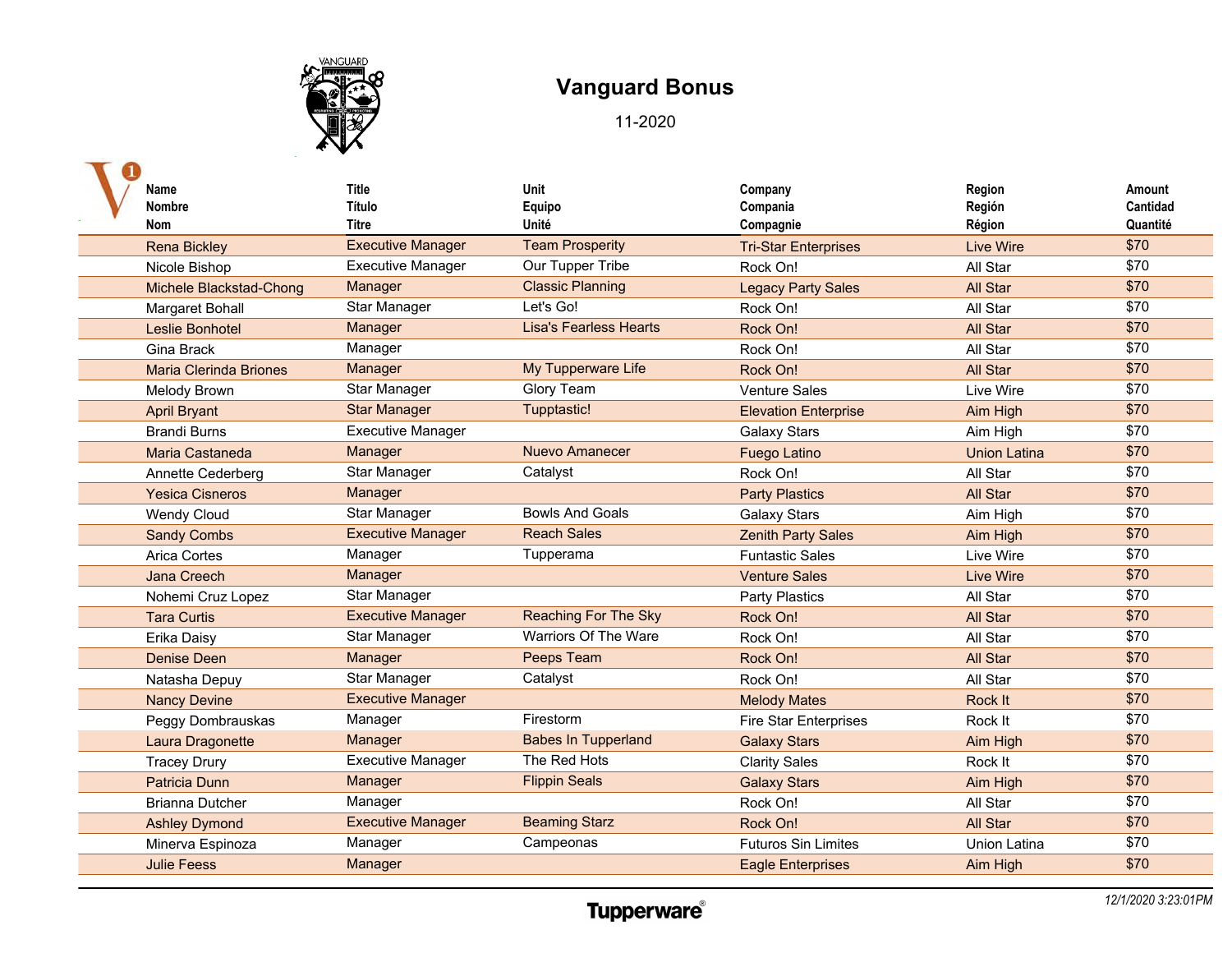

| Name<br><b>Nombre</b><br>Nom | <b>Title</b><br>Título<br>Titre | Unit<br>Equipo<br>Unité      | Company<br>Compania<br>Compagnie  | Region<br>Región<br>Région | Amount<br>Cantidad<br>Quantité |
|------------------------------|---------------------------------|------------------------------|-----------------------------------|----------------------------|--------------------------------|
| <b>Sherise Fetterman</b>     | <b>Executive Manager</b>        | <b>Funky Impressions</b>     | <b>Melody Mates</b>               | <b>Rock It</b>             | \$70                           |
| <b>Rebecka Fetters</b>       | <b>Executive Manager</b>        | Peeps Team                   | Rock On!                          | All Star                   | \$70                           |
| Paula Franco                 | Manager                         | <b>Together We'Re Better</b> | Rock On!                          | All Star                   | \$70                           |
| Daphne Friend                | Manager                         | Tupper Up                    | <b>Blooming Sales</b>             | All Star                   | \$70                           |
| <b>Wanda Frye</b>            | Manager                         |                              | <b>Bayou Party Sales</b>          | Aim High                   | \$70                           |
| <b>Anneliese Gadell</b>      | Star Manager                    |                              | <b>Rockin Success Party Sales</b> | Rock It                    | \$70                           |
| Alfa Garcia                  | <b>Star Manager</b>             |                              | <b>Viva Enterprises</b>           | <b>Union Latina</b>        | \$70                           |
| Alma Garcia                  | Star Manager                    |                              | Karisma Sales                     | Union Latina               | \$70                           |
| <b>Marianne Gibson</b>       | <b>Star Manager</b>             | <b>Model Mates</b>           | Hooray! Sales Inc.                | Aim High                   | \$70                           |
| Shavon Gifford               | <b>Star Manager</b>             |                              | Bravo!                            | Force 2B                   | \$70                           |
| Araceli Gonzalez             | <b>Executive Manager</b>        |                              | <b>Sueno Latino Sales</b>         | <b>Union Latina</b>        | \$70                           |
| Rebeca Gonzalez              | Star Manager                    |                              | <b>Emblema Enterprises</b>        | <b>Union Latina</b>        | \$70                           |
| <b>Fran Hamilton</b>         | Manager                         | <b>Shining Stars</b>         | Rock On!                          | All Star                   | \$70                           |
| Dardi Hammonds               | Manager                         | So Much Moore                | <b>Divine Enterprises</b>         | All Star                   | \$70                           |
| Jeannie Harrison             | <b>Executive Manager</b>        | <b>Going Places</b>          | Rock On!                          | All Star                   | \$70                           |
| Pamela Hilton                | Manager                         |                              | Seabreeze Party Sales             | Aim High                   | \$70                           |
| Maria Hilyard                | <b>Star Manager</b>             | <b>Pucks 'N' Bowls</b>       | <b>Powerhouse Sales</b>           | Rock It                    | \$70                           |
| Tina Hinkofer                | Manager                         | Arise And Shine Tupperteam   | <b>Higher Vision Enterprises</b>  | Aim High                   | \$70                           |
| <b>Vonnie Hopkins</b>        | <b>Star Manager</b>             |                              | Bravo!                            | Force 2B                   | \$70                           |
| Jackie Horton-Toft           | <b>Star Manager</b>             |                              | Party Plastics                    | All Star                   | \$70                           |
| Amanda Hubbard               | <b>Star Manager</b>             | Fired Up!                    | Rock On!                          | All Star                   | \$70                           |
| <b>Brandy Hurrelbrink</b>    | Star Manager                    | <b>Smiling Rainbowzz</b>     | <b>Melody Mates</b>               | Rock It                    | \$70                           |
| Marisol Isguerra             | <b>Executive Manager</b>        | Cielo Interprice             | Sonrisa Sales                     | <b>Union Latina</b>        | \$70                           |
| April Jensen                 | <b>Executive Manager</b>        | X-Plosive Party Sales        | X-Treme Enterprises               | Force 2B                   | \$70                           |
| Dalia Jimenez                | Manager                         |                              | <b>El Sol Enterprises</b>         | <b>Union Latina</b>        | \$70                           |
| Rosario Jimenez Jimenez      | Manager                         | <b>Hot Shots</b>             | <b>Full Circle Enterprises</b>    | Aim High                   | \$70                           |
| Esmeralda Johnson            | <b>Star Manager</b>             | Shatterproof                 | <b>X-Treme Enterprises</b>        | Force 2B                   | \$70                           |
| Mary Johnson                 | <b>Executive Manager</b>        |                              | <b>Clear Vision Enterprises</b>   | Force 2B                   | \$70                           |
| Sharon R. Johnson            | <b>Executive Manager</b>        |                              | <b>Mountain Sun Sales</b>         | Aim High                   | \$70                           |
| Sherry Johnson               | <b>Executive Manager</b>        | <b>Tupperific Team Sales</b> | Shazam! Enterprises               | Force 2B                   | \$70                           |
| Sheryl Johnson               | Manager                         | Inspired                     | Rock On!                          | <b>All Star</b>            | \$70                           |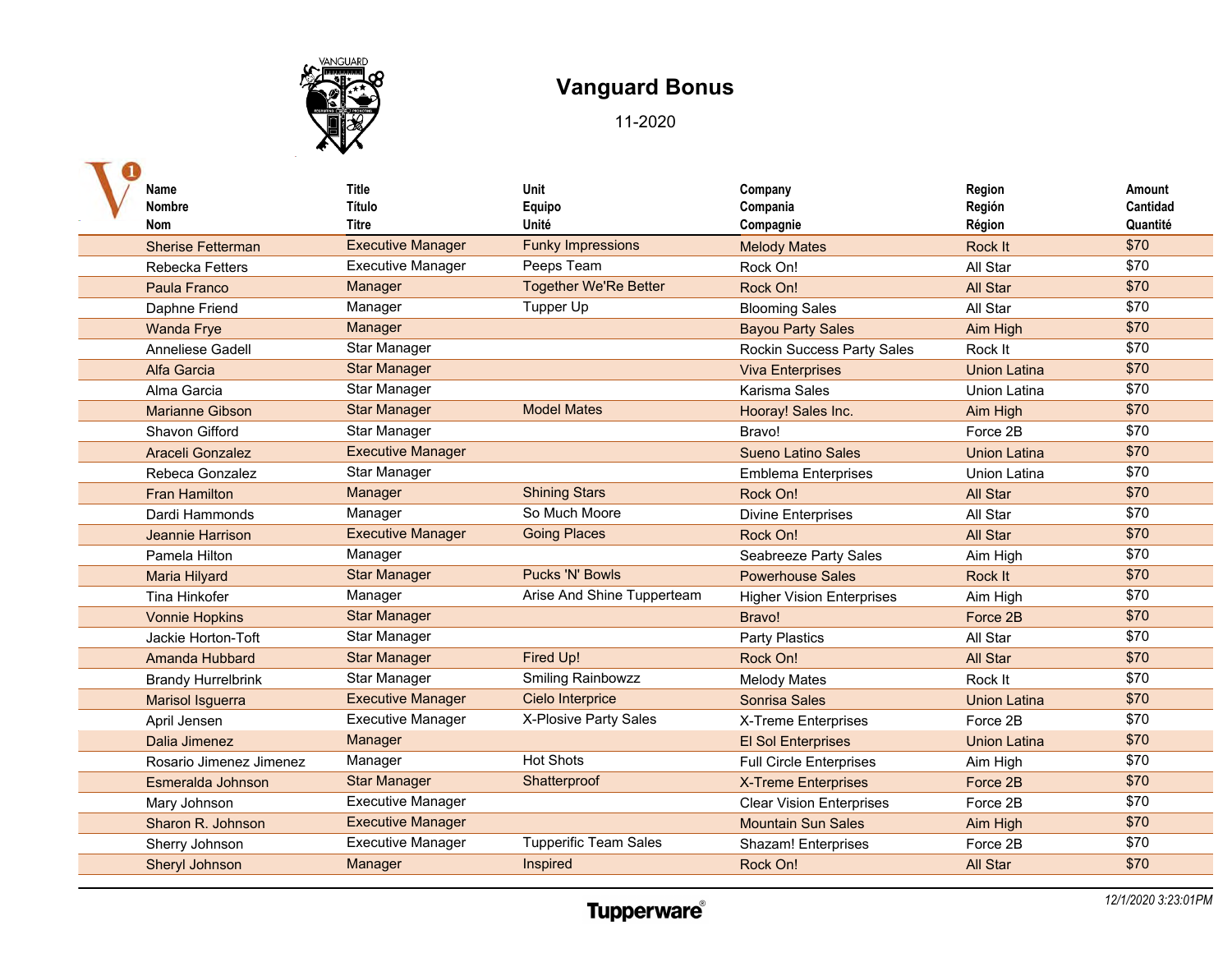

| <b>Nombre</b><br><b>Nom</b>     | Título<br><b>Titre</b><br><b>Star Manager</b> | Equipo<br>Unité                       | Compania<br>Compagnie              | Región<br>Région    | Cantidad<br>Quantité |
|---------------------------------|-----------------------------------------------|---------------------------------------|------------------------------------|---------------------|----------------------|
|                                 |                                               |                                       |                                    |                     |                      |
|                                 |                                               |                                       |                                    |                     |                      |
| <b>Carolyn Jones</b>            |                                               |                                       | <b>Gateway Rockers Party Sales</b> | <b>Live Wire</b>    | \$70                 |
| Mary Jones                      | Star Manager                                  | Courageous                            | Rock On!                           | All Star            | \$70                 |
| Reah Jonhson                    | <b>Star Manager</b>                           | <b>Amazing Pink Flamingos</b>         | Rock On!                           | <b>All Star</b>     | \$70                 |
| Matilde Julian                  | <b>Executive Manager</b>                      | Primavera                             | Karisma Sales                      | Union Latina        | \$70                 |
| <b>Lucille Keicer</b>           | <b>Star Manager</b>                           | My-T-Ware                             | <b>Sizzlin' Sales</b>              | Force 2B            | \$70                 |
| Margaret Kuper                  | Star Manager                                  |                                       | <b>Prime Sales</b>                 | Live Wire           | \$70                 |
| <b>Annette Leblanc</b>          | Manager                                       | <b>Pace Makers</b>                    | <b>Galaxy Stars</b>                | Aim High            | \$70                 |
| Tamara Lentini                  | Star Manager                                  | Together We'Re Better                 | Rock On!                           | All Star            | \$70                 |
| <b>Stephanie Liston</b>         | <b>Star Manager</b>                           |                                       | <b>Melody Mates</b>                | Rock It             | \$70                 |
| Gladis Lopez                    | Star Manager                                  |                                       | <b>Exploradora Sales</b>           | Union Latina        | \$70                 |
| <b>Monica Lopez</b>             | Manager                                       | Inquebrantable                        | <b>Classico Sales</b>              | <b>Union Latina</b> | \$70                 |
| Veronica Azucena Lugo<br>Garcia | Star Manager                                  | Exitos Sin Barreras Con<br>Tupperware | Party Plastics                     | All Star            | \$70                 |
| <b>Petrona Luis Martinez</b>    | <b>Star Manager</b>                           | <b>Tupperware Princesas De Dios</b>   | <b>Party Plastics</b>              | All Star            | \$70                 |
| Sheila Mann                     | Manager                                       |                                       | <b>Excite Party Sales</b>          | Aim High            | \$70                 |
| <b>Angela Martinez</b>          | Manager                                       | Mujeres Con Valor                     | <b>Party Plastics</b>              | All Star            | \$70                 |
| Janet Martinez                  | <b>Executive Manager</b>                      |                                       | El Sol Enterprises                 | <b>Union Latina</b> | \$70                 |
| <b>Catie McKee</b>              | Manager                                       | <b>Lasting Impressions</b>            | <b>Galaxy Stars</b>                | Aim High            | \$70                 |
| Griselda Mello Tecaxco          | Manager                                       | Nuevo Amanecer                        | <b>Futuros Sin Limites</b>         | Union Latina        | \$70                 |
| Alejandra Mendoza               | Manager                                       | Sonando En Grande                     | <b>Party Plastics</b>              | All Star            | \$70                 |
| Nohemi Guerroro Mendoza         | Star Manager                                  |                                       | <b>Party Plastics</b>              | All Star            | \$70                 |
| Maria Mendoza Rojo              | <b>Executive Manager</b>                      |                                       | <b>Sumando Estrellas!</b>          | <b>Union Latina</b> | \$70                 |
| Nancy Michalski                 | Star Manager                                  | Shining Dawn                          | <b>Clarity Sales</b>               | Rock It             | \$70                 |
| <b>Kristen Minamyer</b>         | Manager                                       | <b>Sealing The Deal</b>               | <b>Royalty Sales</b>               | Rock It             | \$70                 |
| Laurie Moe                      | Star Manager                                  | <b>Dauntless</b>                      | Rock On!                           | All Star            | \$70                 |
| Leticia Morales                 | <b>Star Manager</b>                           | <b>Jamce Decolores</b>                | <b>Party Plastics</b>              | All Star            | \$70                 |
| Goretti Moranchel               | Manager                                       |                                       | <b>Party Plastics</b>              | All Star            | \$70                 |
| <b>Charles Moreno</b>           | Manager                                       | <b>Bear Buds</b>                      | <b>Red Hot Sales</b>               | Force 2B            | \$70                 |
| <b>Beth Morrison</b>            | Manager                                       |                                       | <b>Anchor Sales</b>                | Live Wire           | \$70                 |
| Sonya Mosley                    | <b>Executive Manager</b>                      |                                       | <b>High Wattage Enterprises</b>    | Aim High            | \$70                 |
| Alisha Motes                    | <b>Executive Manager</b>                      | <b>Team Explosion</b>                 | Rock On!                           | All Star            | \$70                 |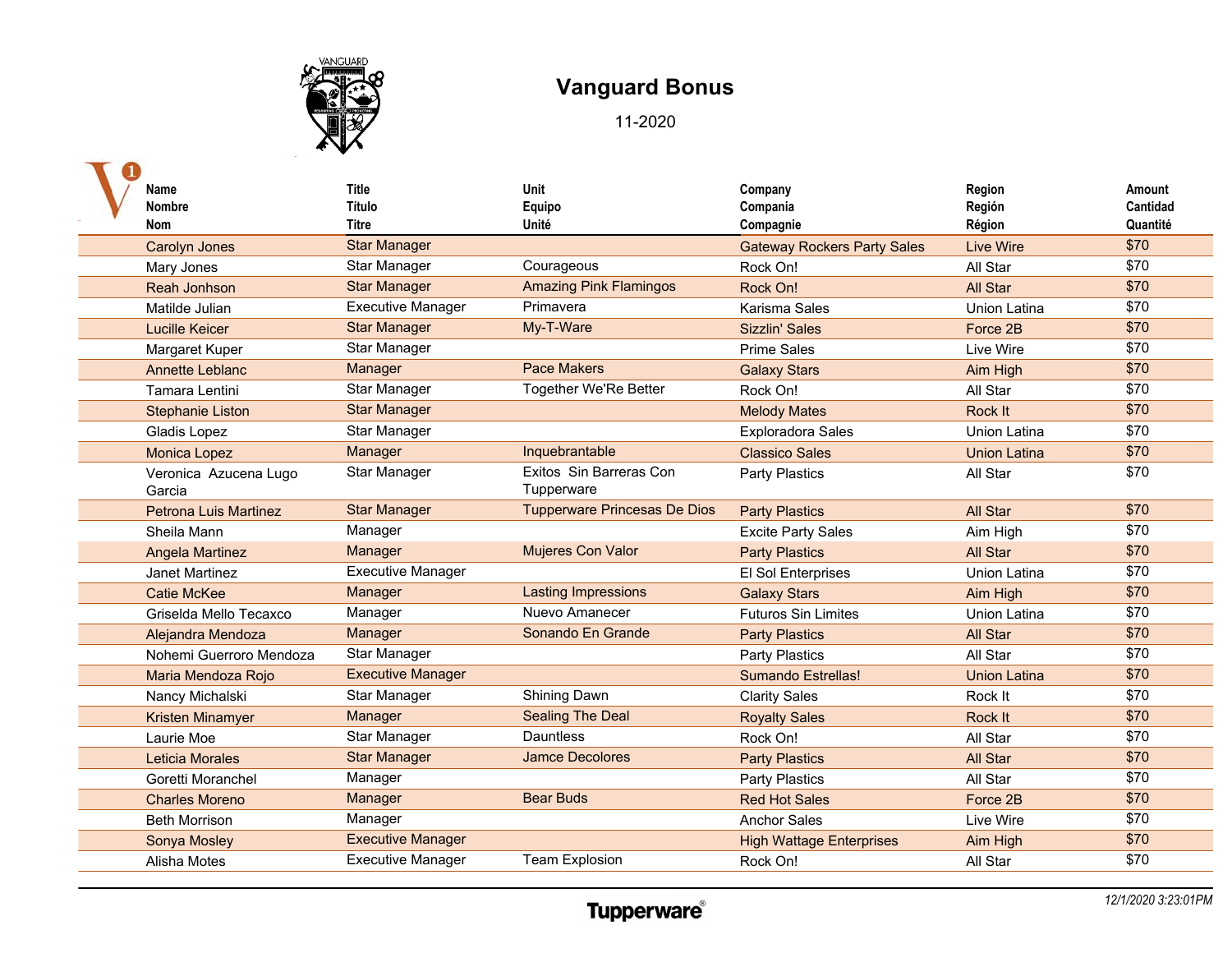

| <b>Name</b>               | <b>Title</b>             | Unit                          | Company                           | Region              | Amount   |
|---------------------------|--------------------------|-------------------------------|-----------------------------------|---------------------|----------|
| <b>Nombre</b>             | Título                   | Equipo                        | Compania                          | Región              | Cantidad |
| <b>Nom</b>                | <b>Titre</b>             | Unité                         | Compagnie                         | Région              | Quantité |
| <b>Sarah Muma</b>         | Manager                  |                               | <b>Superstars</b>                 | <b>Live Wire</b>    | \$70     |
| Carmen Murray             | <b>Executive Manager</b> | <b>Tupperrific Wonders</b>    | Smooth Sailing                    | All Star            | \$70     |
| Laura Navarro             | <b>Executive Manager</b> | <b>Texas Goal Seekers</b>     | <b>Texas Star Enterprises</b>     | Force 2B            | \$70     |
| Alejandra Negrete Miranda | <b>Executive Manager</b> | Impacto Latino                | Escandalo                         | <b>Union Latina</b> | \$70     |
| <b>Shannon Newman</b>     | Manager                  |                               | <b>Clear Vision Enterprises</b>   | Force 2B            | \$70     |
| Katie Noah                | <b>Executive Manager</b> | Ah-Mazing Party Sales         | <b>Excite Party Sales</b>         | Aim High            | \$70     |
| <b>Jill Norris</b>        | Manager                  |                               | <b>Limitless Party Sales</b>      | Rock It             | \$70     |
| Susan Okoga               | Manager                  |                               | Legacy Party Sales                | All Star            | \$70     |
| Susana Ortega             | Manager                  | <b>Buscando Diamantes</b>     | <b>Futuros Sin Limites</b>        | <b>Union Latina</b> | \$70     |
| Rosa Maria Pacheco Olvera | Manager                  | Sendero De Suenos             | Karisma Sales                     | <b>Union Latina</b> | \$70     |
| <b>Kaye Parnell</b>       | <b>Executive Manager</b> | <b>Star Gazers</b>            | <b>Star Searcher Sales</b>        | Aim High            | \$70     |
| Teresa Parra              | Star Manager             |                               | <b>Party Plastics</b>             | All Star            | \$70     |
| <b>Gloria Paveljack</b>   | <b>Executive Manager</b> | TNT                           | <b>Clarity Sales</b>              | Rock It             | \$70     |
| <b>Martha Pelaez</b>      | <b>Executive Manager</b> | Las Perlas Del Tupper         | <b>Party Plastics</b>             | All Star            | \$70     |
| <b>Martha Pena</b>        | <b>Executive Manager</b> |                               | <b>Estrella Enterprises</b>       | <b>Union Latina</b> | \$70     |
| Tammy Phelan              | <b>Executive Manager</b> | <b>Tuppertini Divas</b>       | <b>Sharing Dreams Enterprises</b> | Rock It             | \$70     |
| Leigh Ann Phillips        | Manager                  | Achieve                       | Rock On!                          | All Star            | \$70     |
| Gabriela Pica             | Manager                  |                               | Camino Brillante                  | <b>Union Latina</b> | \$70     |
| <b>Christina Plaza</b>    | Manager                  |                               | <b>Emblema Enterprises</b>        | <b>Union Latina</b> | \$70     |
| Carina Ponce              | <b>Star Manager</b>      | Lluvia De Estrellas           | <b>Futuros Sin Limites</b>        | <b>Union Latina</b> | \$70     |
| <b>Elvira Portuguez</b>   | Manager                  | <b>Team Luna</b>              | <b>Party Plastics</b>             | <b>All Star</b>     | \$70     |
| Donna Rader               | <b>Star Manager</b>      |                               | <b>Success Express</b>            | Force 2B            | \$70     |
| <b>Linda Rainey</b>       | <b>Star Manager</b>      |                               | <b>Del Sol Party Sales</b>        | Force 2B            | \$70     |
| Maria Ramirez             | <b>Executive Manager</b> |                               | Karisma Sales                     | Union Latina        | \$70     |
| Esmeralda Raya            | <b>Star Manager</b>      | <b>Estrellitas Brillantes</b> | <b>Party Plastics</b>             | All Star            | \$70     |
| Doretta Reule             | <b>Executive Manager</b> |                               | <b>Nordic Sales</b>               | Force 2B            | \$70     |
| Carlos V Reyes            | <b>Star Manager</b>      | <b>Tupper Divas</b>           | <b>Party Plastics</b>             | All Star            | \$70     |
| Norma Reyes               | <b>Star Manager</b>      | Mariposas Magicas             | <b>Exploradora Sales</b>          | <b>Union Latina</b> | \$70     |
| <b>Grace Richeson</b>     | <b>Star Manager</b>      | Gold                          | Rock On!                          | All Star            | \$70     |
| Donna Ridenhour           | <b>Star Manager</b>      | \$Uper Bowl\$                 | Hooray! Sales Inc.                | Aim High            | \$70     |
| <b>Kristie Ridge</b>      | Manager                  |                               | <b>Galaxy Stars</b>               | Aim High            | \$70     |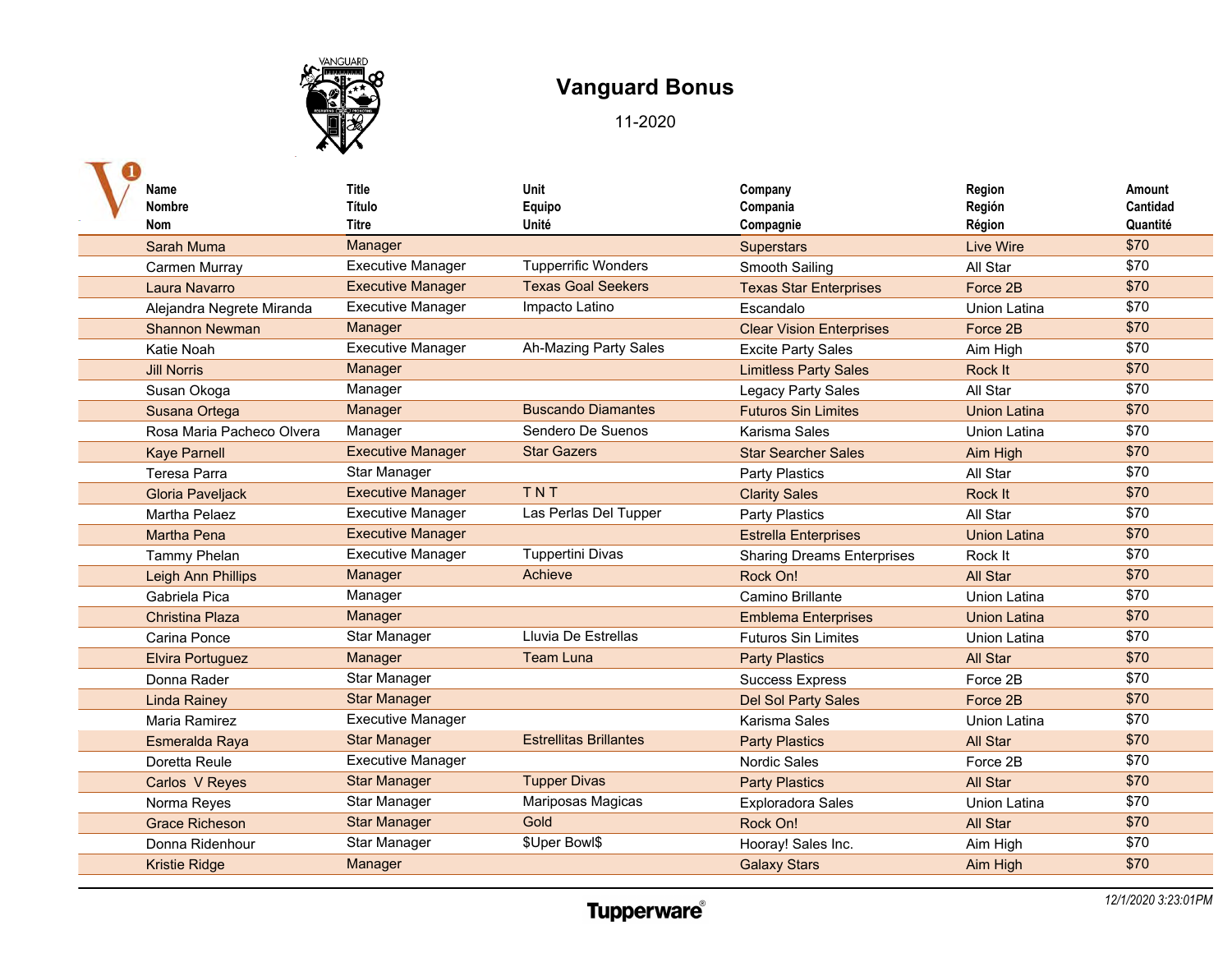

| Name<br><b>Nombre</b><br><b>Nom</b> | <b>Title</b><br>Título<br>Titre | Unit<br>Equipo<br>Unité       | Company<br>Compania<br>Compagnie   | Region<br>Región<br>Région | Amount<br>Cantidad<br>Quantité |
|-------------------------------------|---------------------------------|-------------------------------|------------------------------------|----------------------------|--------------------------------|
| <b>Katherine Rintoul</b>            | <b>Executive Manager</b>        | <b>Victorious</b>             | Rock On!                           | <b>All Star</b>            | \$70                           |
| Graciela Rios                       | Star Manager                    | <b>Buscando Diamantes</b>     | <b>Futuros Sin Limites</b>         | <b>Union Latina</b>        | \$70                           |
| Soledad Rodriguez                   | Manager                         |                               | <b>Estrella Enterprises</b>        | <b>Union Latina</b>        | \$70                           |
| Connie Rohrman                      | <b>Executive Manager</b>        | Fiesta Grande Sales           | <b>Red Hot Sales</b>               | Force 2B                   | \$70                           |
| Sherena Rosadino                    | Manager                         | Tuppercrave                   | <b>Taotao Isla</b>                 | All Star                   | \$70                           |
| Gale Rosado                         | Manager                         | I Ku Mau Mau                  | Legacy Party Sales                 | All Star                   | \$70                           |
| Sue Lynn Roser                      | Manager                         | Gold                          | Rock On!                           | All Star                   | \$70                           |
| <b>Carol Roush</b>                  | Manager                         | Love On                       | Wheatheart Sales Inc.              | Force 2B                   | \$70                           |
| <b>Mary Roy</b>                     | <b>Star Manager</b>             | <b>Tupper Wonders</b>         | <b>Golden Opportunity Sales</b>    | Aim High                   | \$70                           |
| <b>Terri Ruffino</b>                | Star Manager                    | <b>Miracle Workers</b>        | <b>Champion Enterprises</b>        | Rock It                    | \$70                           |
| Alicia Salazar Santiago             | <b>Executive Manager</b>        | <b>Chicas Tupperware</b>      | <b>Party Plastics</b>              | All Star                   | \$70                           |
| Kimberly Scallon                    | <b>Executive Manager</b>        | <b>Tupperific Team Sales</b>  | Shazam! Enterprises                | Force 2B                   | \$70                           |
| Sara Schirano                       | Manager                         | <b>Team Strong</b>            | Rock On!                           | All Star                   | \$70                           |
| Alta Kay Schrock                    | Manager                         | Goalsetters                   | <b>Gateway Rockers Party Sales</b> | Live Wire                  | \$70                           |
| <b>Derek Scruggs</b>                | Manager                         |                               | <b>Eagle Enterprises</b>           | Aim High                   | \$70                           |
| Carole Shapiro                      | Star Manager                    |                               | <b>Spotlight Enterprises</b>       | Rock It                    | \$70                           |
| <b>Erica Shook</b>                  | <b>Executive Manager</b>        |                               | <b>High Wattage Enterprises</b>    | Aim High                   | \$70                           |
| Kathy Shutt                         | Star Manager                    | I Believe                     | Rock On!                           | All Star                   | \$70                           |
| <b>Steph Sianko</b>                 | Manager                         | The Sparklers                 | <b>Soaring Eagle Sales</b>         | Force 2B                   | \$70                           |
| Graciela Silva                      | Manager                         |                               | Party Plastics                     | All Star                   | \$70                           |
| <b>Pam Simmons</b>                  | <b>Executive Manager</b>        | <b>Rising Rockin' Stars</b>   | Rock On!                           | All Star                   | \$70                           |
| Donna Smiley                        | Star Manager                    | <b>Miracle Sales</b>          | <b>Grace Party Sales</b>           | Aim High                   | \$70                           |
| <b>Desiree Spears</b>               | <b>Star Manager</b>             | <b>Rockstars</b>              | <b>Accolade Enterprises</b>        | Force 2B                   | \$70                           |
| Leslie Spears                       | Star Manager                    |                               | <b>Full Circle Enterprises</b>     | Aim High                   | \$70                           |
| <b>Debbie Stone</b>                 | <b>Executive Manager</b>        |                               | <b>Smooth Sailing</b>              | All Star                   | \$70                           |
| <b>Kelsey Sutherland</b>            | Star Manager                    |                               | <b>Eagle Enterprises</b>           | Aim High                   | \$70                           |
| <b>Bobbi Swartz</b>                 | Manager                         | <b>Cheryl's Shining Stars</b> | Rock On!                           | <b>All Star</b>            | \$70                           |
| Jennie Swenson                      | <b>Executive Manager</b>        |                               | Smooth Sailing                     | All Star                   | \$70                           |
| <b>Brandy Taylor</b>                | Manager                         | <b>Dynamic Rockstars</b>      | Rock On!                           | <b>All Star</b>            | \$70                           |
| Nancy Tello                         | Manager                         | Abejita Tupperware            | Party Plastics                     | All Star                   | \$70                           |
| Lora Thacker                        | Manager                         | <b>Blessed Dreams</b>         | <b>Grace Party Sales</b>           | Aim High                   | \$70                           |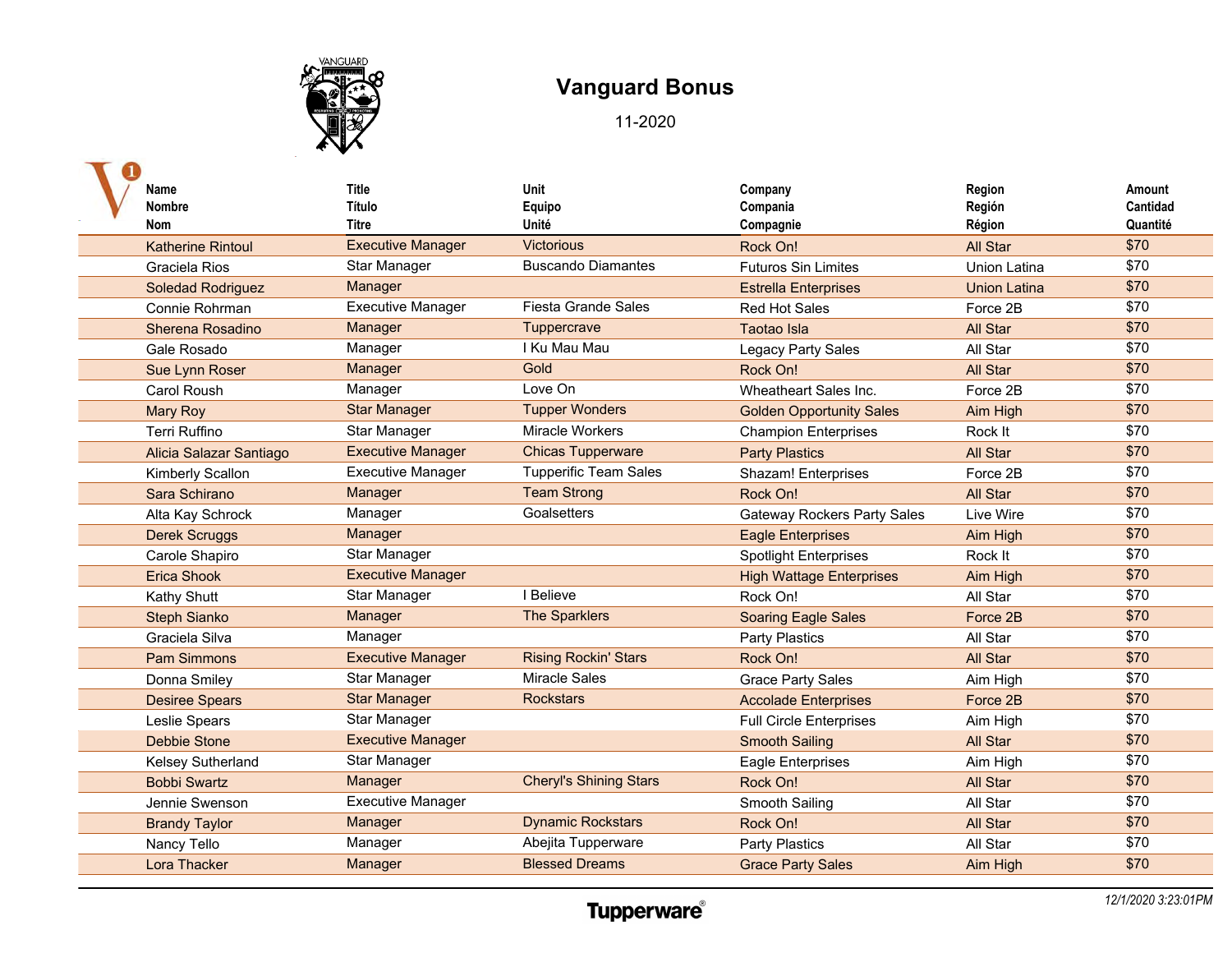

| Name                          | <b>Title</b>             | Unit                          | Company                      | Region              | Amount   |
|-------------------------------|--------------------------|-------------------------------|------------------------------|---------------------|----------|
| Nombre                        | Título                   | Equipo                        | Compania                     | Región              | Cantidad |
| Nom                           | Titre                    | Unité                         | Compagnie                    | Région              | Quantité |
| <b>Theresa Tippens</b>        | <b>Executive Manager</b> | <b>Heart's Desire</b>         | <b>Galaxy Stars</b>          | Aim High            | \$70     |
| Sarah Troyer                  | Star Manager             | Northern Lights               | <b>Champion Enterprises</b>  | Rock It             | \$70     |
| Maria Uriostegui              | <b>Star Manager</b>      |                               | <b>Exploradora Sales</b>     | <b>Union Latina</b> | \$70     |
| Ana Angelica Vargas Cruz      | Manager                  |                               | <b>Party Plastics</b>        | All Star            | \$70     |
| Denisse L Vasquez Zapara      | Manager                  |                               | <b>Estrella Enterprises</b>  | <b>Union Latina</b> | \$70     |
| Robert Vieau                  | Manager                  | <b>Amazing Pink Flamingos</b> | Rock On!                     | All Star            | \$70     |
| Mary Lou Warren               | Manager                  |                               | Hooray! Sales Inc.           | Aim High            | \$70     |
| <b>Brandi Waters</b>          | Manager                  |                               | <b>Eagle Enterprises</b>     | Aim High            | \$70     |
| Sara Watson                   | <b>Executive Manager</b> | <b>Rockin Supernova's</b>     | Rock On!                     | All Star            | \$70     |
| Sarah Weaver                  | Star Manager             | Lydia's Butterflies           | <b>Champion Enterprises</b>  | Rock It             | \$70     |
| <b>Michael Westbrook</b>      | <b>Executive Manager</b> | <b>Southern Sealed</b>        | <b>Excite Party Sales</b>    | Aim High            | \$70     |
| <b>Rachael Williams</b>       | Star Manager             | Christi's Tuppertastic Divas  | Rock On!                     | All Star            | \$70     |
| <b>Perri Wilson</b>           | Manager                  | On Fire!                      | Rock On!                     | All Star            | \$70     |
| Lisa Wine                     | Manager                  | Dream Weavers                 | Rock On!                     | All Star            | \$70     |
| Linda Woodall                 | <b>Executive Manager</b> |                               | <b>Enthusiasm Sales</b>      | All Star            | \$70     |
| Ana Lucia Zuniga Platas       | <b>Executive Manager</b> | Persigue Tus Suenos           | <b>Estrella Enterprises</b>  | <b>Union Latina</b> | \$70     |
| Inocencia Aguilar             | <b>Star Manager</b>      | <b>Piedras Preciosas</b>      | <b>Camino Brillante</b>      | <b>Union Latina</b> | \$60     |
| Chandra Ainsworth             | Manager                  | The Blessed Team              | Bravo!                       | Force 2B            | \$60     |
| <b>Judy Alejandro</b>         | <b>Star Manager</b>      | <b>Tupper Seals</b>           | <b>Explosive Power</b>       | Rock It             | \$60     |
| Lori Aleman                   | Manager                  | My-T-Ware                     | Sizzlin' Sales               | Force 2B            | \$60     |
| Martha Alvarado               | Manager                  |                               | <b>Camino Brillante</b>      | <b>Union Latina</b> | \$60     |
| Ma De La Paz Alvarez Flores   | Star Manager             | Mujeres Emprendedoras         | <b>Venture Sales</b>         | Live Wire           | \$60     |
| <b>Herminia Alves</b>         | Manager                  | <b>Claudettes</b>             | <b>Spotlight Enterprises</b> | Rock It             | \$60     |
| <b>Alba Amariles</b>          | Star Manager             |                               | <b>Estrella Enterprises</b>  | <b>Union Latina</b> | \$60     |
| <b>Kim Anderson</b>           | <b>Executive Manager</b> |                               | <b>Seabreeze Party Sales</b> | Aim High            | \$60     |
| Peg Andres                    | Star Manager             |                               | <b>Rising Star Sales</b>     | Live Wire           | \$60     |
| Esmeralda Arandia             | Manager                  |                               | <b>Party Plastics</b>        | All Star            | \$60     |
| Rochelle Archuleta            | Manager                  |                               | <b>Serendipity Sales</b>     | All Star            | \$60     |
| <b>Maria Arenas</b>           | <b>Star Manager</b>      | <b>Buscando Diamantes</b>     | <b>Futuros Sin Limites</b>   | <b>Union Latina</b> | \$60     |
| Haydee Arias Sanchez          | Manager                  | <b>Bee-Dazzled Sales</b>      | Razzmatazz                   | All Star            | \$60     |
| <b>Mellisa Arnold-Mullins</b> | <b>Star Manager</b>      | <b>Rising Rock Stars</b>      | <b>Melody Mates</b>          | Rock It             | \$60     |
|                               |                          |                               |                              |                     |          |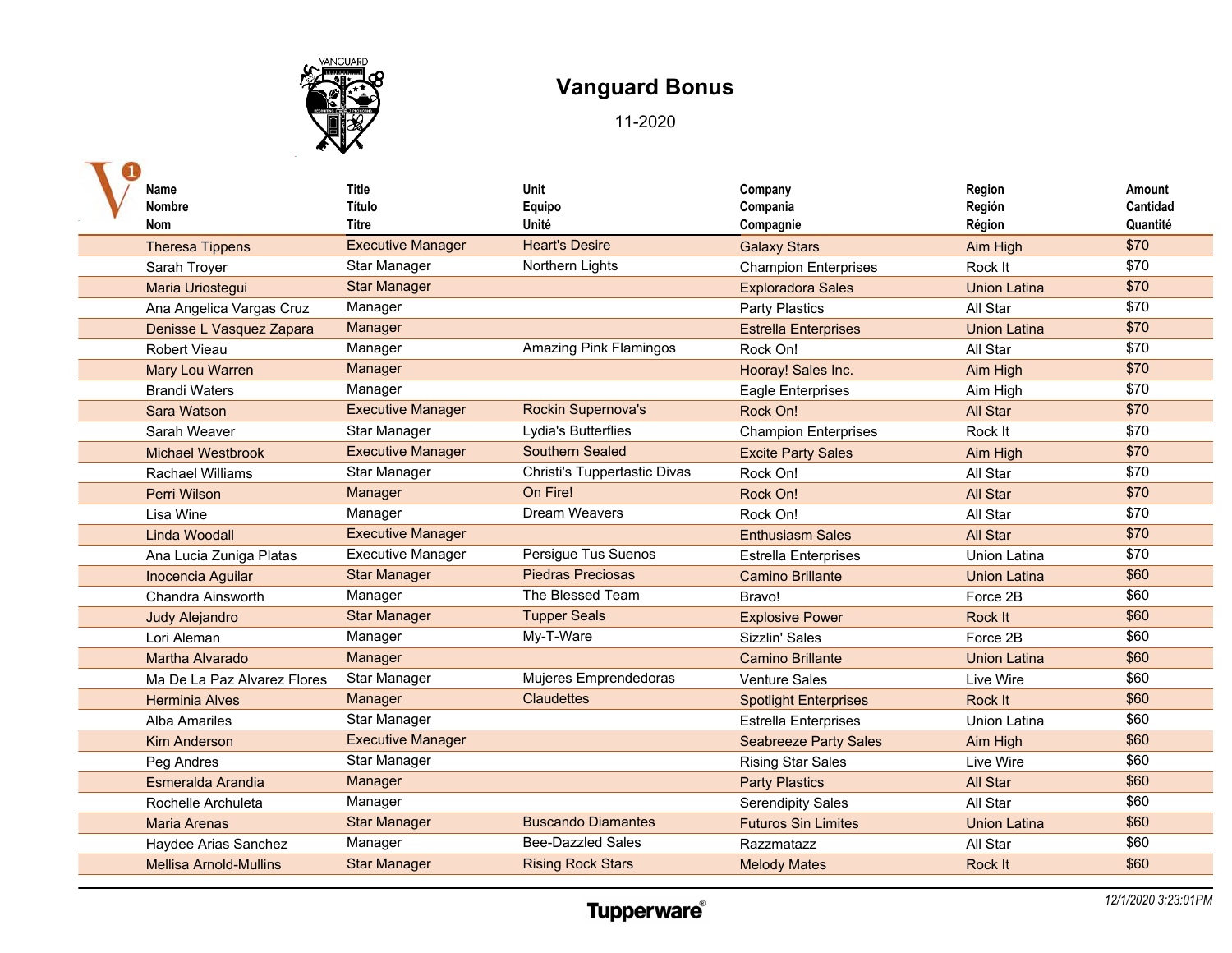

| Name<br>Nombre<br>Nom      | <b>Title</b><br>Título<br>Titre | Unit<br>Equipo<br>Unité       | Company<br>Compania<br>Compagnie | Region<br>Región<br>Région | Amount<br>Cantidad<br>Quantité |
|----------------------------|---------------------------------|-------------------------------|----------------------------------|----------------------------|--------------------------------|
| <b>Tammey Arnott</b>       | <b>Star Manager</b>             | The Tupper Koo's              | The New Emergence                | Force 2B                   | \$60                           |
| Cynthia Atkins             | <b>Executive Manager</b>        |                               | D'Ann Sales Inc.                 | Force 2B                   | \$60                           |
| Gabriela Baeza             | Manager                         | <b>Tupper Divas</b>           | <b>Party Plastics</b>            | All Star                   | \$60                           |
| Martha Barber              | Manager                         |                               | Sizzlin' Sales                   | Force 2B                   | \$60                           |
| <b>Tanya Barbour</b>       | <b>Executive Manager</b>        | <b>The Golden Girls</b>       | <b>Elite Party Sales Inc</b>     | <b>Live Wire</b>           | \$60                           |
| <b>Tereca Barker</b>       | Manager                         | <b>Glory Team</b>             | <b>Venture Sales</b>             | Live Wire                  | \$60                           |
| Ruth Bisby-Smith           | <b>Executive Manager</b>        |                               | <b>Dream Maker Sales</b>         | <b>All Star</b>            | \$60                           |
| Laura Boles                | Star Manager                    | A Tup Above                   | <b>Galaxy Stars</b>              | Aim High                   | \$60                           |
| <b>Rosie Bosse</b>         | <b>Star Manager</b>             |                               | <b>Fired Up! Party Sales</b>     | Force 2B                   | \$60                           |
| Anna Boyle                 | Manager                         | Forget Me Knots               | <b>Golden Eagle Enterprises</b>  | Rock It                    | \$60                           |
| Jennifer Bradley           | Manager                         | <b>Fridge Fanatics</b>        | Rock On!                         | All Star                   | \$60                           |
| Colleen Brasgalla          | Star Manager                    |                               | <b>Venture Sales</b>             | Live Wire                  | \$60                           |
| Soledad Bravo              | Manager                         | <b>Guerreras Con Suenos</b>   | <b>Futuros Sin Limites</b>       | <b>Union Latina</b>        | \$60                           |
| Brenda Bravo Ramirez       | <b>Executive Manager</b>        | Chicas En Accion              | Party Plastics                   | All Star                   | \$60                           |
| <b>Heather Bridson</b>     | Manager                         | Deb's Dream Team              | <b>Wheatheart Sales Inc.</b>     | Force 2B                   | \$60                           |
| Cynthia Buantello          | Manager                         |                               | Party Plastics                   | All Star                   | \$60                           |
| Debra Ann Bundrum          | <b>Executive Manager</b>        | Succe\$\$ Unlimited           | Hooray! Sales Inc.               | Aim High                   | \$60                           |
| Jill Burg                  | Star Manager                    |                               | Razzmatazz                       | All Star                   | \$60                           |
| <b>Jill Burkle</b>         | <b>Executive Manager</b>        | <b>Tupperific Team Sales</b>  | <b>Shazam! Enterprises</b>       | Force 2B                   | \$60                           |
| <b>Evonne Burris</b>       | Manager                         | <b>Desert Rain Overcomers</b> | Rock On!                         | All Star                   | \$60                           |
| <b>Felicitas Calderon</b>  | Manager                         | Arrazando                     | Escandalo                        | <b>Union Latina</b>        | \$60                           |
| Lisa Campos                | Star Manager                    | Clueless Wonders!!            | Smooth Sailing                   | All Star                   | \$60                           |
| <b>Maria Campos</b>        | Manager                         | D's Sales                     | <b>Camino Brillante</b>          | <b>Union Latina</b>        | \$60                           |
| Carolina C Carrillo        | Manager                         | Girasol                       | Karisma Sales                    | <b>Union Latina</b>        | \$60                           |
| <b>Thania Castro Perez</b> | Manager                         | <b>Atrapa Suenos Tupper</b>   | <b>Exploradora Sales</b>         | <b>Union Latina</b>        | \$60                           |
| Dana Cayton                | Manager                         | The Party Train               | <b>Higher Vision Enterprises</b> | Aim High                   | \$60                           |
| <b>Betsy Ceccarelli</b>    | Manager                         |                               | <b>Acclaim Enterprises</b>       | <b>Live Wire</b>           | \$60                           |
| Annamarie Chatman          | Star Manager                    |                               | Razzmatazz                       | All Star                   | \$60                           |
| Dora Chavarria             | <b>Star Manager</b>             | Vida Y Esperanza              | <b>Fuego Latino</b>              | <b>Union Latina</b>        | \$60                           |
| Luz Adriana Chavez         | Manager                         | Chicas En Accion              | <b>Party Plastics</b>            | All Star                   | \$60                           |
| <b>Bette Cleveland</b>     | Manager                         | <b>Dream Achieverzz</b>       | <b>Melody Mates</b>              | Rock It                    | \$60                           |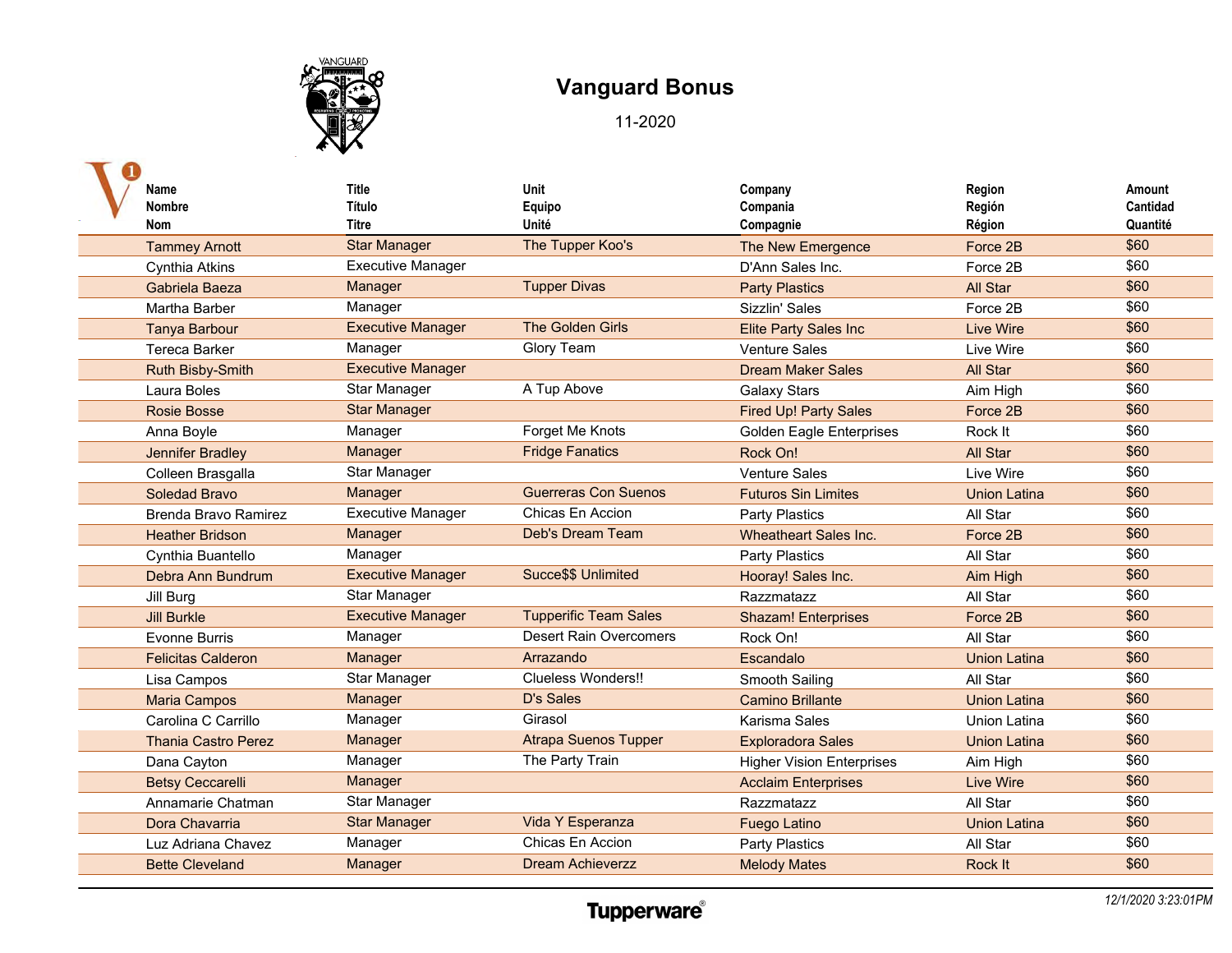

| Name<br>Nombre<br>Nom     | <b>Title</b><br>Título<br>Titre | Unit<br>Equipo<br>Unité           | Company<br>Compania<br>Compagnie  | Region<br>Región<br>Région | Amount<br>Cantidad<br>Quantité |
|---------------------------|---------------------------------|-----------------------------------|-----------------------------------|----------------------------|--------------------------------|
| <b>Vicky Cockroft</b>     | <b>Executive Manager</b>        | <b>Day Dreamers</b>               | <b>Avante Sales</b>               | Live Wire                  | \$60                           |
| Virginia Coleman          | Manager                         | Fresh Unstoppable Dreamers        | <b>Galaxy Stars</b>               | Aim High                   | \$60                           |
| Aurora Constantino Xaca   | <b>Executive Manager</b>        |                                   | <b>Party Plastics</b>             | All Star                   | \$60                           |
| Rachel Cooper             | Star Manager                    | G.O.A.T Getters                   | <b>Champion Enterprises</b>       | Rock It                    | \$60                           |
| <b>Sharon Cooper</b>      | Manager                         |                                   | Bravo!                            | Force 2B                   | \$60                           |
| Leidy Cortes Ajuech       | Manager                         | La Taza De Lilly                  | Party Plastics                    | All Star                   | \$60                           |
| Dina Cortez Lopez         | Manager                         | <b>Estrellas Nacientes</b>        | <b>Karisma Sales</b>              | <b>Union Latina</b>        | \$60                           |
| Alicia Crisp              | <b>Executive Manager</b>        | Jackie's Jewels                   | <b>Rockin Success Party Sales</b> | Rock It                    | \$60                           |
| <b>Carmen Cruz</b>        | <b>Executive Manager</b>        | <b>Guerreras Atrevidas</b>        | Escandalo                         | <b>Union Latina</b>        | \$60                           |
| Maria Cruz                | Manager                         | Rayos De Luz                      | Fuego Latino                      | Union Latina               | \$60                           |
| <b>Maria Cruz</b>         | <b>Star Manager</b>             | <b>Nuevo Amanecer</b>             | <b>Party Plastics</b>             | All Star                   | \$60                           |
| <b>Ilene Curtis</b>       | Manager                         |                                   | Pot Of Gold Sales                 | Force 2B                   | \$60                           |
| Sheila Danielson          | Manager                         | <b>Believers</b>                  | Rock On!                          | All Star                   | \$60                           |
| Ashley David              | Star Manager                    |                                   | Rock On!                          | All Star                   | \$60                           |
| <b>Nancy Dean</b>         | Manager                         | <b>Dream Catchers</b>             | Rock On!                          | All Star                   | \$60                           |
| <b>Tammy Dean</b>         | <b>Executive Manager</b>        | <b>Ambitious Team</b>             | Rock On!                          | All Star                   | \$60                           |
| Laura Delgado             | Manager                         | Sonando En Grande                 | <b>Party Plastics</b>             | All Star                   | \$60                           |
| Hilda Duarte Meza         | Manager                         | <b>Pilares</b>                    | <b>Exploradora Sales</b>          | Union Latina               | \$60                           |
| <b>Maria Duarte Ramos</b> | Manager                         | <b>Cosmos Enterprises</b>         | <b>Flores Del Desierto</b>        | <b>Union Latina</b>        | \$60                           |
| Wendy Edelman             | Manager                         |                                   | True Destiny Inc.                 | Live Wire                  | \$60                           |
| <b>Michelle Edenfield</b> | <b>Star Manager</b>             | A Tup Above                       | <b>Galaxy Stars</b>               | Aim High                   | \$60                           |
| Karyn Edwards             | Manager                         | Succe\$\$ Unlimited               | Hooray! Sales Inc.                | Aim High                   | \$60                           |
| Lori Eldridge             | Manager                         | <b>Blessed Tupper Connections</b> | Rock On!                          | All Star                   | \$60                           |
| Sonya Ellis               | Manager                         | <b>Extreme Stars</b>              | <b>Champion Enterprises</b>       | Rock It                    | \$60                           |
| <b>Brittani Enlow</b>     | Manager                         |                                   | <b>Elite Party Sales Inc</b>      | <b>Live Wire</b>           | \$60                           |
| Aurora Espinoza Jimenez   | <b>Executive Manager</b>        |                                   | Escandalo                         | <b>Union Latina</b>        | \$60                           |
| <b>Nickole Evans</b>      | Manager                         |                                   | Rock On!                          | All Star                   | \$60                           |
| Rebeca Farias             | Star Manager                    | <b>Brillo Latino</b>              | Camino Brillante                  | <b>Union Latina</b>        | \$60                           |
| <b>Olivia Fisher</b>      | Manager                         | <b>Goal Diggers</b>               | <b>Champion Enterprises</b>       | Rock It                    | \$60                           |
| <b>Judy Flores</b>        | Star Manager                    |                                   | Taotao Isla                       | All Star                   | \$60                           |
| <b>Therese Fortin</b>     | Manager                         | <b>Unified</b>                    | Rock On!                          | <b>All Star</b>            | \$60                           |
|                           |                                 |                                   |                                   |                            |                                |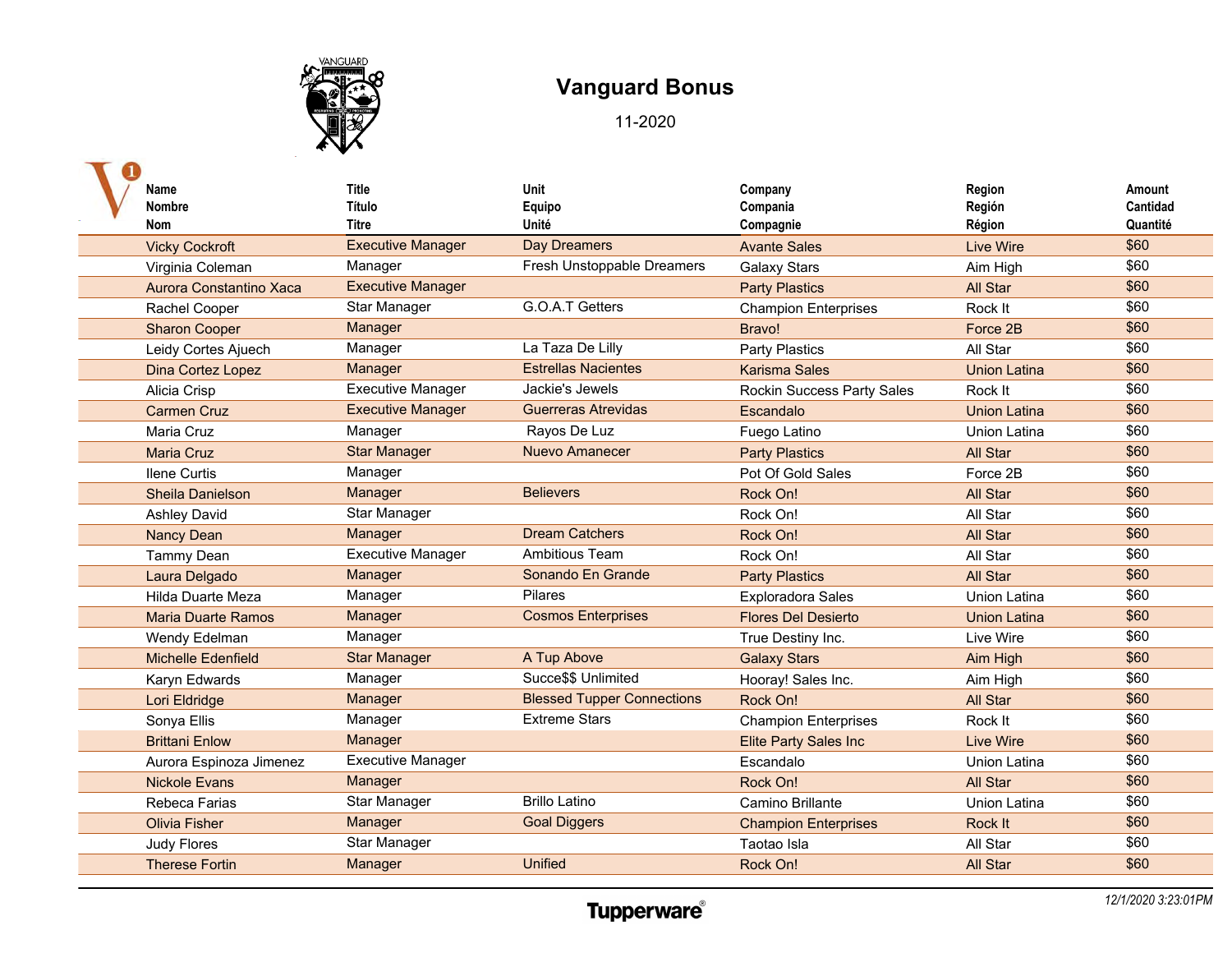

| Name                            | <b>Title</b>             | Unit                         | Company                         | Region              | Amount          |
|---------------------------------|--------------------------|------------------------------|---------------------------------|---------------------|-----------------|
| Nombre                          | Título                   | Equipo                       | Compania                        | Región              | <b>Cantidad</b> |
| <b>Nom</b>                      | Titre                    | Unité                        | Compagnie                       | Région              | Quantité        |
| <b>Christina Garbarino</b>      | Manager                  | <b>Shaker Mates</b>          | <b>Revolutionary Sales</b>      | <b>Rock It</b>      | \$60            |
| Casimira Garcia                 | Star Manager             |                              | El Sol Enterprises              | <b>Union Latina</b> | \$60            |
| Daniel J. Garcia                | <b>Star Manager</b>      | <b>Sassy Servaliers</b>      | <b>Smooth Sailing</b>           | All Star            | \$60            |
| Gregoria Garcia                 | Star Manager             | Mariposas Magicas            | <b>Exploradora Sales</b>        | <b>Union Latina</b> | \$60            |
| <b>Maria Garcia</b>             | <b>Star Manager</b>      |                              | <b>Camino Brillante</b>         | <b>Union Latina</b> | \$60            |
| Patricia Garcia                 | Manager                  | Sendero De Suenos            | Karisma Sales                   | <b>Union Latina</b> | \$60            |
| Rosario Garcia                  | <b>Executive Manager</b> |                              | <b>Party Plastics</b>           | <b>All Star</b>     | \$60            |
| Sandra Luz Garcia               | Manager                  | Estrellas                    | <b>Exploradora Sales</b>        | <b>Union Latina</b> | \$60            |
| <b>Wendy Garcia</b>             | Manager                  |                              | <b>Exploradora Sales</b>        | <b>Union Latina</b> | \$60            |
| Deleina Marlene Garcia          | Star Manager             | Sonando En Grande            | Party Plastics                  | All Star            | \$60            |
| Moran                           |                          |                              |                                 |                     |                 |
| <b>Christina Garza</b>          | <b>Star Manager</b>      |                              | <b>Galaxy Stars</b>             | Aim High            | \$60            |
| Mindy Gaspard                   | Manager                  |                              | <b>Bayou Party Sales</b>        | Aim High            | \$60            |
| Loretta George                  | <b>Star Manager</b>      |                              | <b>Team Infinity</b>            | <b>Live Wire</b>    | \$60            |
| Amanda Germuth                  | Manager                  |                              | <b>Fire Star Enterprises</b>    | Rock It             | \$60            |
| Irma Maricela Gil               | <b>Star Manager</b>      | Las Aguilas                  | <b>Classico Sales</b>           | <b>Union Latina</b> | \$60            |
| Jamie Gomez                     | <b>Executive Manager</b> |                              | <b>Sterling Rose Sales</b>      | Live Wire           | \$60            |
| Maria Alejandra Gomez           | <b>Star Manager</b>      | Atrevete                     | Escandalo                       | <b>Union Latina</b> | \$60            |
| Rosa Gonzalez                   | Manager                  |                              | <b>Enlightened Enterprises</b>  | Live Wire           | \$60            |
| <b>Rosario Gonzalez</b>         | <b>Star Manager</b>      |                              | <b>Emblema Enterprises</b>      | <b>Union Latina</b> | \$60            |
| Devon Gortz                     | Manager                  | <b>Crimson Enterprise</b>    | <b>Clarity Sales</b>            | Rock It             | \$60            |
| Sandra Green                    | Manager                  |                              | Rock On!                        | All Star            | \$60            |
| Angie Grimes                    | <b>Executive Manager</b> |                              | <b>High Wattage Enterprises</b> | Aim High            | \$60            |
| Maria Elena Guevara<br>Montalvo | Manager                  |                              | <b>Party Plastics</b>           | All Star            | \$60            |
| Denise Guin                     | <b>Executive Manager</b> | Redd Hott Party Sales        | <b>Excite Party Sales</b>       | Aim High            | \$60            |
| <b>Gail Harris</b>              | <b>Star Manager</b>      | <b>Valli Girls</b>           | <b>Big Waves Party Sales</b>    | <b>Live Wire</b>    | \$60            |
| Karen Heckel                    | Manager                  | Christi's Tuppertastic Divas | Rock On!                        | All Star            | \$60            |
| Deanna Hefner                   | Manager                  |                              | Rock On!                        | All Star            | \$60            |
| <b>Bernadette Henry</b>         | Star Manager             | <b>Team Phoenix Rising</b>   | <b>Melody Mates</b>             | Rock It             | \$60            |
| Lori Hensley                    | <b>Executive Manager</b> | <b>Bee-Dazzled Sales</b>     | Razzmatazz                      | <b>All Star</b>     | \$60            |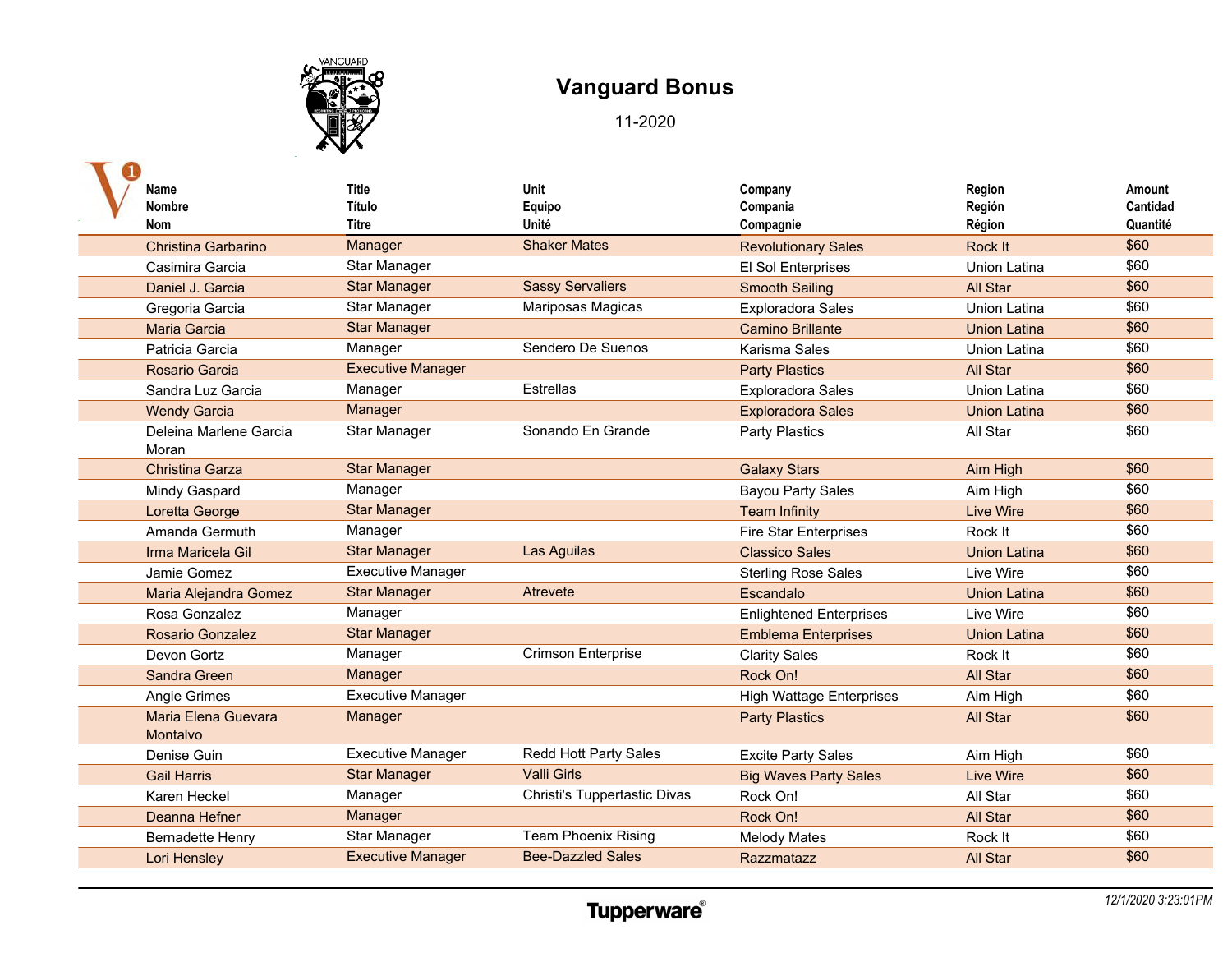

| Name<br>Nombre<br><b>Nom</b>       | Title<br>Título<br>Titre | Unit<br>Equipo<br>Unité                | Company<br>Compania<br>Compagnie | Region<br>Región<br>Région | Amount<br>Cantidad<br>Quantité |
|------------------------------------|--------------------------|----------------------------------------|----------------------------------|----------------------------|--------------------------------|
| Lavon Herman                       | <b>Executive Manager</b> |                                        | <b>Blooming Sales</b>            | All Star                   | \$60                           |
| Gelacia Hermita                    | Manager                  | <b>Triunfo Y Amor</b>                  | Party Plastics                   | All Star                   | \$60                           |
| Claudia Hernandez                  | <b>Executive Manager</b> | <b>Estrellas</b>                       | <b>Party Plastics</b>            | All Star                   | \$60                           |
| Nelci Hernandez                    | <b>Executive Manager</b> |                                        | <b>Party Plastics</b>            | All Star                   | \$60                           |
| <b>Oscar Hernandez</b>             | Manager                  |                                        | <b>Exploradora Sales</b>         | <b>Union Latina</b>        | \$60                           |
| Sandra Hernandez                   | <b>Executive Manager</b> | Team Hope                              | Party Plastics                   | All Star                   | \$60                           |
| Guillermina Hernandez<br>Fernandez | <b>Executive Manager</b> |                                        | <b>Karisma Sales</b>             | <b>Union Latina</b>        | \$60                           |
| Linda Yamel Hernandez<br>Garcia    | Manager                  |                                        | Party Plastics                   | All Star                   | \$60                           |
| Luz Adriana Hernandez Jain         | Manager                  | <b>Realizando Suenos</b><br>Tupperware | <b>Party Plastics</b>            | All Star                   | \$60                           |
| Claudia Hernandez<br>Sebastian     | Star Manager             | Mariposas Magicas                      | <b>Exploradora Sales</b>         | <b>Union Latina</b>        | \$60                           |
| <b>Gladis Herrera</b>              | <b>Executive Manager</b> | <b>Aguilas Del Sol</b>                 | <b>Exploradora Sales</b>         | <b>Union Latina</b>        | \$60                           |
| Nicole Herrera                     | <b>Executive Manager</b> | Christi's Tuppertastic Divas           | Rock On!                         | All Star                   | \$60                           |
| Debi Hill                          | <b>Star Manager</b>      |                                        | Pot Of Gold Sales                | Force 2B                   | \$60                           |
| Rosa Maria Hinojosa                | Manager                  |                                        | <b>Party Plastics</b>            | All Star                   | \$60                           |
| Norma Hipolito                     | <b>Star Manager</b>      |                                        | <b>Exploradora Sales</b>         | <b>Union Latina</b>        | \$60                           |
| Nancy Hochschild                   | <b>Executive Manager</b> | The Sparklers                          | Soaring Eagle Sales              | Force 2B                   | \$60                           |
| Patricia Hoehn                     | <b>Star Manager</b>      | <b>Blazing Stars</b>                   | <b>Shazam! Enterprises</b>       | Force 2B                   | \$60                           |
| Stephanie Hofer                    | <b>Executive Manager</b> | Power House                            | Rock On!                         | All Star                   | \$60                           |
| <b>Jody Hoffman</b>                | <b>Star Manager</b>      |                                        | <b>Blooming Sales</b>            | All Star                   | \$60                           |
| Kimberly Hopkins                   | <b>Executive Manager</b> | <b>Pixie Chicks</b>                    | <b>Red Hot Sales</b>             | Force 2B                   | \$60                           |
| Patsy Horsman                      | <b>Star Manager</b>      |                                        | <b>Smooth Sailing</b>            | All Star                   | \$60                           |
| Aubrey Hosch                       | Star Manager             |                                        | <b>Dynamic Stars Sales</b>       | Force 2B                   | \$60                           |
| <b>Leah Howard</b>                 | <b>Star Manager</b>      | La Fe Mueve Montanas                   | <b>Golden Sand Castles</b>       | Aim High                   | \$60                           |
| Tonya Huwe                         | Manager                  | Dream Achieverzz                       | <b>Melody Mates</b>              | Rock It                    | \$60                           |
| Sandra Ingui                       | Manager                  |                                        | <b>Spotlight Enterprises</b>     | Rock It                    | \$60                           |
| Angel Jackson                      | Manager                  |                                        | Elite Party Sales Inc            | Live Wire                  | \$60                           |
| <b>Mary Jackson</b>                | <b>Executive Manager</b> | <b>Team Tupperifics</b>                | Rock On!                         | All Star                   | \$60                           |
| Terneicesa Jackson                 | <b>Executive Manager</b> |                                        | <b>Eagle Enterprises</b>         | Aim High                   | \$60                           |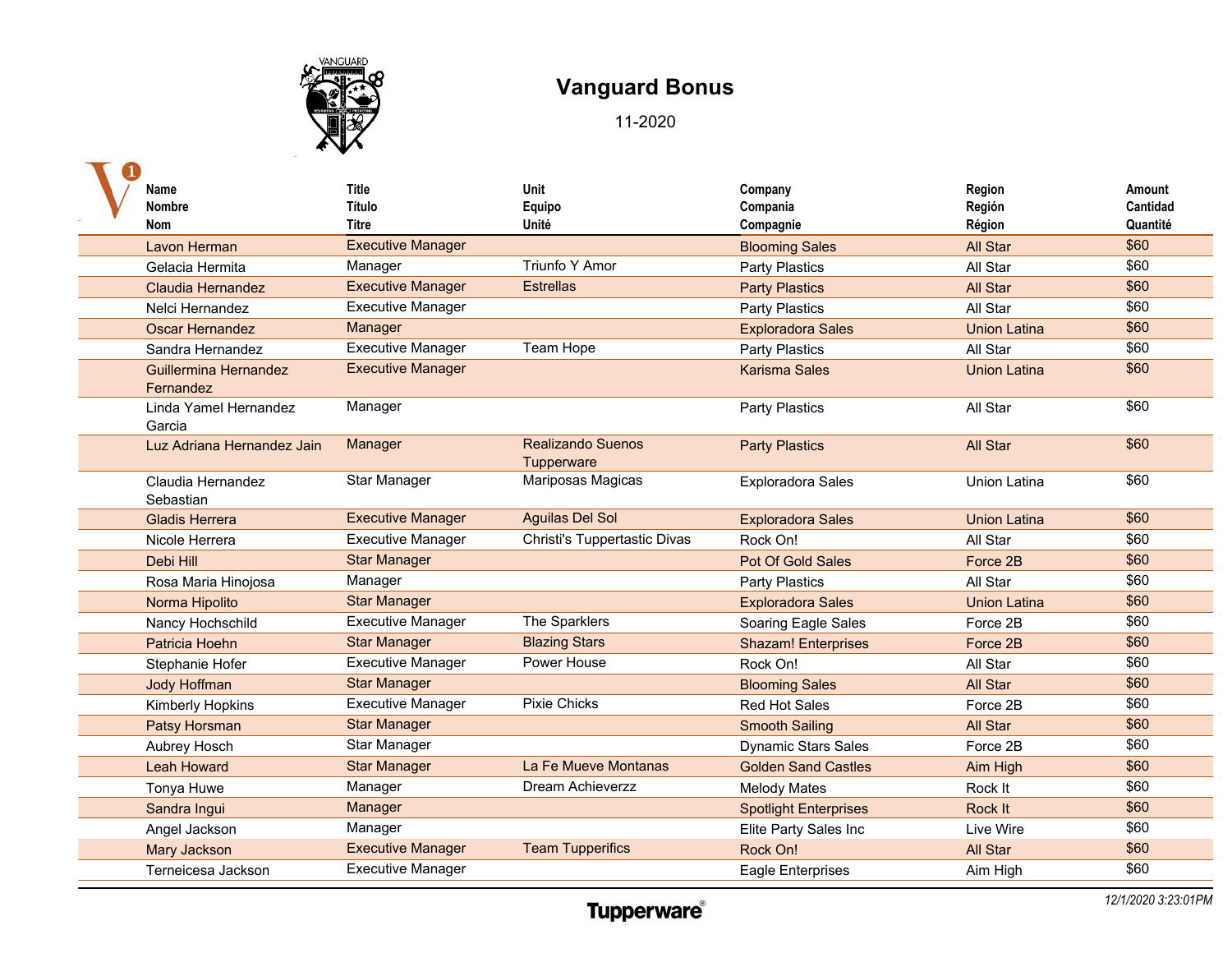

| Name                              | <b>Title</b>             | Unit                              | Company                           | Region              | Amount   |
|-----------------------------------|--------------------------|-----------------------------------|-----------------------------------|---------------------|----------|
| Nombre                            | Título                   | Equipo                            | Compania                          | Región              | Cantidad |
| <b>Nom</b>                        | <b>Titre</b>             | Unité                             | Compagnie                         | Région              | Quantité |
| Jacqueline James                  | <b>Star Manager</b>      | <b>Awesome Allstars</b>           | Rock On!                          | <b>All Star</b>     | \$60     |
| Nancy Jared                       | Manager                  |                                   | <b>Merry Makers</b>               | Aim High            | \$60     |
| Chalyse Johnson                   | Manager                  | <b>Miraclezz</b>                  | <b>Melody Mates</b>               | Rock It             | \$60     |
| Judy Johnson                      | <b>Executive Manager</b> | Unstoppable!                      | Rock On!                          | All Star            | \$60     |
| <b>Trish Johnson</b>              | Manager                  | Cornerstone                       | Rock On!                          | <b>All Star</b>     | \$60     |
| Lorenza Juarez                    | Manager                  |                                   | <b>Exploradora Sales</b>          | <b>Union Latina</b> | \$60     |
| <b>Cynthia Justice</b>            | <b>Executive Manager</b> |                                   | <b>Ontrack Sales</b>              | Rock It             | \$60     |
| <b>Tonya Kelley</b>               | Manager                  | <b>Kitchen Divas</b>              | <b>Galaxy Stars</b>               | Aim High            | \$60     |
| Jessica Kensinger                 | Manager                  | <b>Just Believe</b>               | <b>Royalty Sales</b>              | Rock It             | \$60     |
| Joy Kilgore                       | <b>Executive Manager</b> | Rv There Yet                      | <b>Champion Enterprises</b>       | Rock It             | \$60     |
| <b>Theresia Konrad Hypes</b>      | Manager                  |                                   | <b>Sunflower Sales</b>            | All Star            | \$60     |
| Kimberly Kosovich                 | Star Manager             | <b>Texas Tupper Stars</b>         | <b>Galaxy Stars</b>               | Aim High            | \$60     |
| <b>Patricia Lawrence</b>          | Manager                  | <b>Ah-Mazing Party Sales</b>      | <b>Excite Party Sales</b>         | Aim High            | \$60     |
| Charmaine Leger                   | <b>Executive Manager</b> | Kickin Kajuns                     | <b>Bayou Party Sales</b>          | Aim High            | \$60     |
| Leanna Lewis                      | <b>Star Manager</b>      | <b>Kitchen Keepers</b>            | <b>Smooth Sailing</b>             | All Star            | \$60     |
| Deb Longgood                      | <b>Executive Manager</b> |                                   | <b>Champion Enterprises</b>       | Rock It             | \$60     |
| Leticia Lopez                     | Manager                  |                                   | <b>Viva Enterprises</b>           | <b>Union Latina</b> | \$60     |
| Natalia Lopez                     | Star Manager             | <b>Super Estrellas</b>            | <b>Classico Sales</b>             | <b>Union Latina</b> | \$60     |
| <b>Terri Lorah</b>                | <b>Executive Manager</b> | Kirsten's Taco Tupperware<br>Team | Rock On!                          | All Star            | \$60     |
| Angela Lowther                    | Manager                  | Tenacious Tupper-Tribe            | <b>Royalty Sales</b>              | Rock It             | \$60     |
| <b>Linda Lueth</b>                | Manager                  |                                   | <b>Infinite Shine Enterprises</b> | Force 2B            | \$60     |
| Elfega Manjarrez                  | Manager                  |                                   | <b>Estrella Enterprises</b>       | <b>Union Latina</b> | \$60     |
| <b>Francisca Marcial</b>          | <b>Executive Manager</b> | Sendero De Suenos                 | <b>Karisma Sales</b>              | <b>Union Latina</b> | \$60     |
| Paula Martin                      | Star Manager             | <b>Tupperware Dream Team</b>      | Rock On!                          | All Star            | \$60     |
| <b>Ann Martinez</b>               | Manager                  | <b>Reaching For The Sky</b>       | Rock On!                          | All Star            | \$60     |
| Kathryn Martinez                  | Star Manager             | The Ole's                         | <b>Fired Up! Party Sales</b>      | Force 2B            | \$60     |
| <b>Yanely Cristina Martinez</b>   | <b>Executive Manager</b> |                                   | <b>Exploradora Sales</b>          | <b>Union Latina</b> | \$60     |
| Maria Piedad Martinez<br>Casillas | <b>Executive Manager</b> | Cielo Interprice                  | Sonrisa Sales                     | <b>Union Latina</b> | \$60     |
| <b>Araceli Martinez Torres</b>    | <b>Star Manager</b>      |                                   | <b>Exploradora Sales</b>          | <b>Union Latina</b> | \$60     |
| Angie Martinson                   | <b>Executive Manager</b> |                                   | Rock On!                          | All Star            | \$60     |
|                                   |                          |                                   |                                   |                     |          |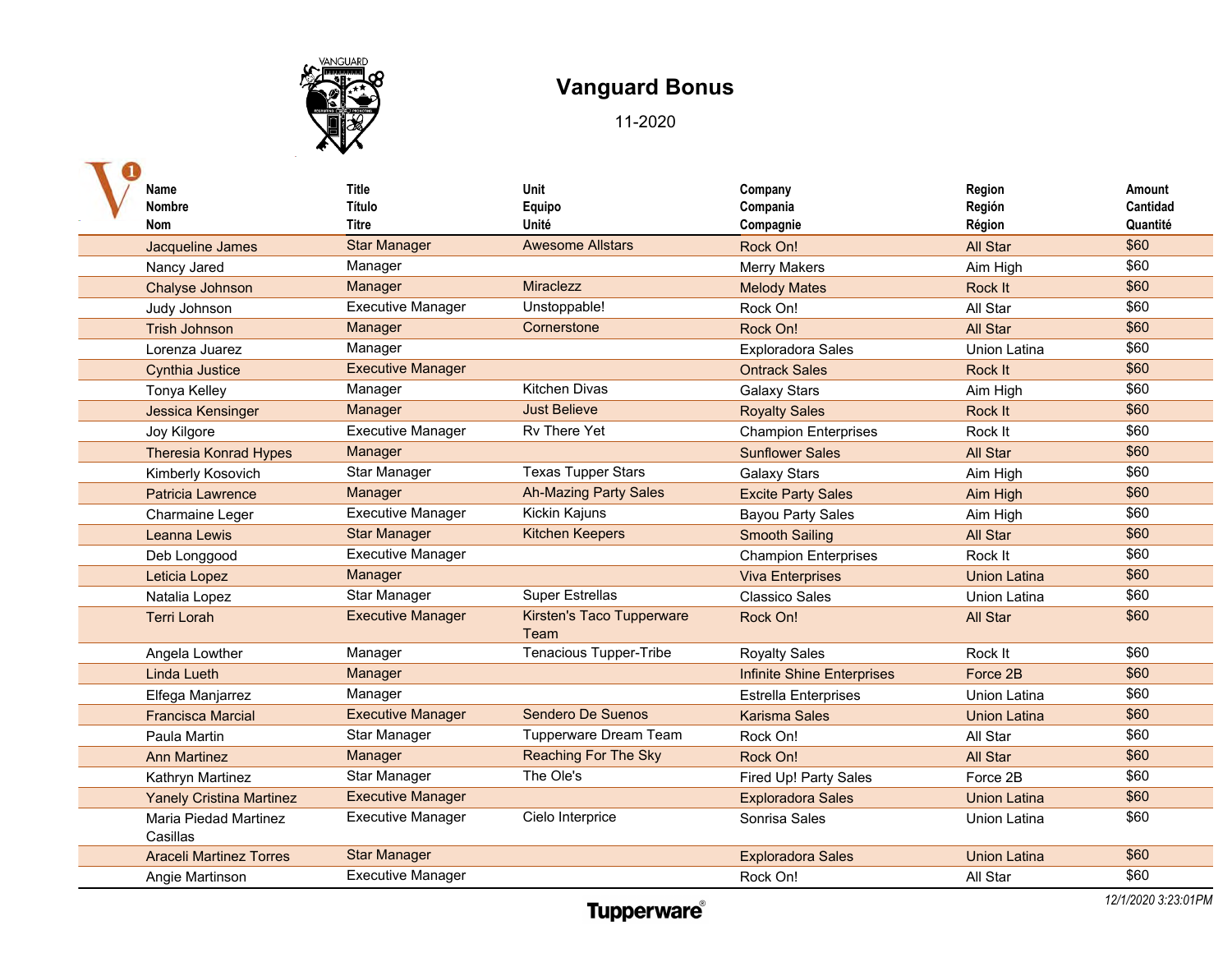

| Name                                  | <b>Title</b>             | Unit                              | Company                           | Region              | Amount   |
|---------------------------------------|--------------------------|-----------------------------------|-----------------------------------|---------------------|----------|
| Nombre                                | <b>Título</b>            | Equipo                            | Compania                          | Región              | Cantidad |
| <b>Nom</b>                            | <b>Titre</b>             | Unité                             | Compagnie                         | Région              | Quantité |
| <b>Irene Mast</b>                     | <b>Manager</b>           |                                   | <b>Top Notch Sales</b>            | Rock It             | \$60     |
| Barbara Mc Gregor                     | Manager                  |                                   | <b>Higher Vision Enterprises</b>  | Aim High            | \$60     |
| Gabriela Mendez                       | Manager                  | Fantastico                        | <b>Classico Sales</b>             | <b>Union Latina</b> | \$60     |
| Laura Mendoza                         | Star Manager             |                                   | <b>Party Plastics</b>             | All Star            | \$60     |
| <b>Leann Mertz</b>                    | Manager                  | <b>Fresh Unstoppable Dreamers</b> | <b>Galaxy Stars</b>               | Aim High            | \$60     |
| Lilian Meza-Perez                     | Manager                  |                                   | <b>Party Plastics</b>             | All Star            | \$60     |
| <b>Janet Miller</b>                   | <b>Executive Manager</b> |                                   | <b>Big Waves Party Sales</b>      | <b>Live Wire</b>    | \$60     |
| Martha Patricia Moctezuma<br>De Olmos | <b>Executive Manager</b> | Las Estrellas                     | <b>Classico Sales</b>             | <b>Union Latina</b> | \$60     |
| Rosa Irma Molina                      | <b>Star Manager</b>      | <b>Diamonds</b>                   | <b>Camino Brillante</b>           | <b>Union Latina</b> | \$60     |
| Magdalena Morales                     | Manager                  | Estrella Brillante                | Sueno Latino Sales                | <b>Union Latina</b> | \$60     |
| Teresa Socorro Moreno Ruiz            | Manager                  |                                   | <b>Party Plastics</b>             | <b>All Star</b>     | \$60     |
| Catalina Mota                         | Star Manager             |                                   | Fuego Latino                      | <b>Union Latina</b> | \$60     |
| <b>Crystal Hileman Mullins</b>        | Manager                  | Unbreakable                       | Rock On!                          | All Star            | \$60     |
| Jacquelyn Munoz                       | <b>Executive Manager</b> | Las Margaritas                    | <b>Estrella Enterprises</b>       | <b>Union Latina</b> | \$60     |
| <b>Billie Jo Myers</b>                | Manager                  |                                   | <b>Excell Sales</b>               | Rock It             | \$60     |
| Patricia Nandin                       | Star Manager             |                                   | <b>Red Hot Sales</b>              | Force 2B            | \$60     |
| Leixa Y. Negron-Pares                 | <b>Star Manager</b>      |                                   | <b>Camino Brillante</b>           | <b>Union Latina</b> | \$60     |
| Karen Netherland                      | Star Manager             | <b>Blessed Kitchen Bosses</b>     | Rock On!                          | All Star            | \$60     |
| <b>Janine Neumann</b>                 | Manager                  | <b>Dream Queens</b>               | <b>Galaxy Stars</b>               | Aim High            | \$60     |
| Perla Adriana Nunez                   | <b>Executive Manager</b> | Esmeralda                         | Escandalo                         | <b>Union Latina</b> | \$60     |
| <b>Maria Olague</b>                   | <b>Executive Manager</b> | <b>Shining Stars</b>              | <b>Peak Performance</b>           | Force 2B            | \$60     |
| Laura Ortega                          | <b>Executive Manager</b> | <b>Tupper Sharers</b>             | Elite Party Sales Inc             | Live Wire           | \$60     |
| <b>Shannon Otto</b>                   | Manager                  |                                   | Above And Beyond                  | Force 2B            | \$60     |
| <b>Beverly Owen</b>                   | <b>Executive Manager</b> | <b>Dream Catchers</b>             | <b>Melody Mates</b>               | Rock It             | \$60     |
| <b>Michelle Owens</b>                 | <b>Executive Manager</b> | <b>Tupperkids</b>                 | Rock On!                          | <b>All Star</b>     | \$60     |
| Monica Pacheco                        | Manager                  |                                   | <b>Estrella Enterprises</b>       | <b>Union Latina</b> | \$60     |
| Dawn Paladino                         | <b>Star Manager</b>      | <b>The Midnight Stars</b>         | <b>Sharing Dreams Enterprises</b> | Rock It             | \$60     |
| Veronica Pascual                      | Star Manager             | Guerreras                         | <b>Classico Sales</b>             | <b>Union Latina</b> | \$60     |
| <b>Carrie Pavlick</b>                 | Manager                  |                                   | <b>Elite Party Sales Inc</b>      | <b>Live Wire</b>    | \$60     |
| Joanna Pederson                       | Manager                  |                                   | Infinite Shine Enterprises        | Force 2B            | \$60     |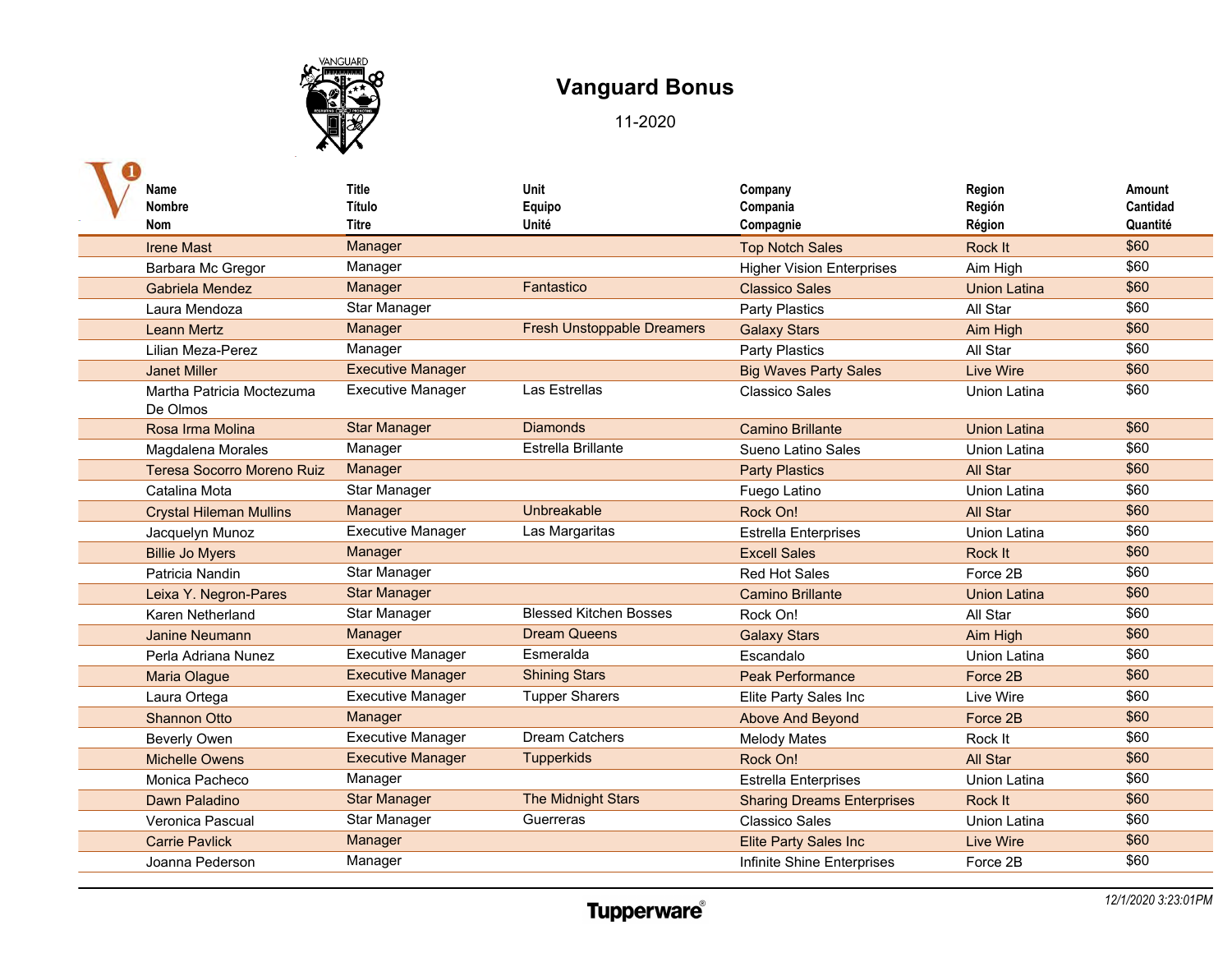

| Name<br><b>Nombre</b>    | <b>Title</b><br>Título            | Unit<br>Equipo                        | Company<br>Compania                | Region<br>Región   | Amount<br>Cantidad |
|--------------------------|-----------------------------------|---------------------------------------|------------------------------------|--------------------|--------------------|
| Nom<br>Leticia Pena      | Titre<br><b>Executive Manager</b> | Unité<br><b>Mujeres Perseverantes</b> | Compagnie<br><b>Party Plastics</b> | Région<br>All Star | Quantité<br>\$60   |
| Rhonda Peoples           | Manager                           | Rising Rockin' Stars                  | Rock On!                           | All Star           | \$60               |
| <b>Sandra Perkins</b>    | <b>Star Manager</b>               | <b>Soupr Bowl Squad</b>               | <b>Premiere Enterprises</b>        | <b>Live Wire</b>   | \$60               |
| <b>Tandy Perkins</b>     | <b>Star Manager</b>               | <b>Rochelle's Rockets</b>             | <b>Shazam! Enterprises</b>         | Force 2B           | \$60               |
| <b>Marilyn Perry</b>     | Manager                           | <b>Bee-Dazzled Sales</b>              | <b>Razzmatazz</b>                  | <b>All Star</b>    | \$60               |
| Krista Peterman          | Star Manager                      | Team Impossible                       | Fired Up! Party Sales              | Force 2B           | \$60               |
| <b>Heather Peterson</b>  | <b>Star Manager</b>               | <b>Bowled Over</b>                    | <b>Galaxy Stars</b>                | Aim High           | \$60               |
| <b>Barbara Phares</b>    | Manager                           | <b>Star Seeker</b>                    | Razzmatazz                         | All Star           | \$60               |
| <b>Elena Prwivo</b>      | <b>Executive Manager</b>          | <b>Follow Your Dream</b>              | <b>Sharing Dreams Enterprises</b>  | Rock It            | \$60               |
| Claudia Pulido           | Star Manager                      | <b>Hot Shots</b>                      | <b>Full Circle Enterprises</b>     | Aim High           | \$60               |
| Liz Quintana             | <b>Star Manager</b>               | <b>Awesome Blossoms</b>               | Above And Beyond                   | Force 2B           | \$60               |
| <b>Bernardo Ramirez</b>  | <b>Executive Manager</b>          | Mariposas                             | Party Plastics                     | All Star           | \$60               |
| <b>Roman Ramirez</b>     | Manager                           | <b>Mariposas Monarcas</b>             | <b>Golden Sand Castles</b>         | Aim High           | \$60               |
| Teresa Ramirez           | Star Manager                      |                                       | Karisma Sales                      | Union Latina       | \$60               |
| Janet Ramos Pizarro      | <b>Star Manager</b>               |                                       | <b>Party Plastics</b>              | All Star           | \$60               |
| Shelby Ray               | Star Manager                      | <b>Tupper Angels</b>                  | Elite Party Sales Inc              | Live Wire          | \$60               |
| <b>Kathy M Resnik</b>    | Manager                           | <b>Dazzlers</b>                       | <b>Explosive Power</b>             | Rock It            | \$60               |
| Adriana Reyes            | Manager                           | Guerreras Con Suenos                  | <b>Futuros Sin Limites</b>         | Union Latina       | \$60               |
| <b>Brenda Rhodes</b>     | Manager                           | <b>Rising Rockin' Stars</b>           | Rock On!                           | <b>All Star</b>    | \$60               |
| <b>Brenda Rivera</b>     | Manager                           | Guerreras Atrevidas                   | Escandalo                          | Union Latina       | \$60               |
| <b>Rachel Robb</b>       | Manager                           | <b>Goalsetters</b>                    | <b>Gateway Rockers Party Sales</b> | <b>Live Wire</b>   | \$60               |
| Mariann Rodgers          | Manager                           | \$Uper Bowl\$                         | Hooray! Sales Inc.                 | Aim High           | \$60               |
| Irasema Rodriguez        | <b>Executive Manager</b>          |                                       | Bravo!                             | Force 2B           | \$60               |
| Maria D Rodriguez        | Manager                           | Florecer                              | Karisma Sales                      | Union Latina       | \$60               |
| Veronica Rodriguez       | <b>Executive Manager</b>          | <b>Tupper Chicas</b>                  | <b>Eagle Enterprises</b>           | Aim High           | \$60               |
| Amy Rogers               | Manager                           | <b>Magnificent Enterprises</b>        | Sizzlin' Sales                     | Force 2B           | \$60               |
| <b>Rochelle Rothman</b>  | <b>Star Manager</b>               |                                       | <b>Spectacular Party Sales</b>     | Rock It            | \$60               |
| <b>Chris Rowley</b>      | Manager                           | Tenacious Tupper-Tribe                | <b>Royalty Sales</b>               | Rock It            | \$60               |
| <b>Chris Royal</b>       | Manager                           |                                       | <b>Accolade Enterprises</b>        | Force 2B           | \$60               |
| Irene Ruiz               | Star Manager                      | <b>Buscando Diamantes</b>             | <b>Futuros Sin Limites</b>         | Union Latina       | \$60               |
| <b>Rubi Ruiz Rosales</b> | Manager                           |                                       | <b>Party Plastics</b>              | <b>All Star</b>    | \$60               |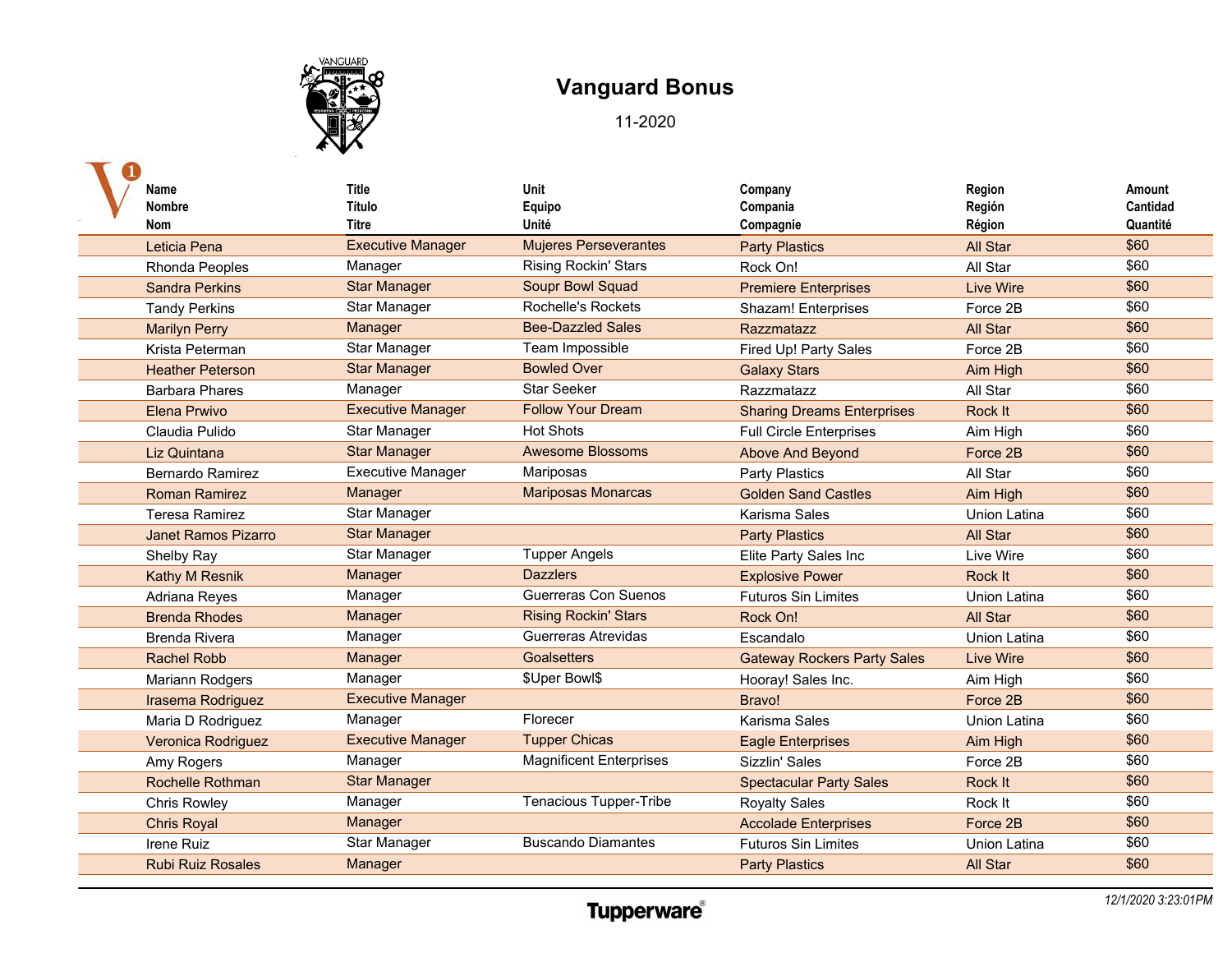

| Name                        | <b>Title</b>             | Unit                          | Company                           | Region              | Amount   |
|-----------------------------|--------------------------|-------------------------------|-----------------------------------|---------------------|----------|
| Nombre                      | Título                   | Equipo                        | Compania                          | Región              | Cantidad |
| <b>Nom</b>                  | Titre                    | Unité                         | Compagnie                         | Région              | Quantité |
| Kerrie Rybicki              | <b>Executive Manager</b> | Par Excellence                | <b>Champion Enterprises</b>       | Rock It             | \$60     |
| Elisa Samano Ortiz          | Star Manager             | Chicas En Accion              | <b>Party Plastics</b>             | All Star            | \$60     |
| Josefina Sanchez            | Manager                  |                               | <b>Party Plastics</b>             | All Star            | \$60     |
| Sylvia Sanchez              | Manager                  |                               | <b>Triple Crown Enterprises</b>   | All Star            | \$60     |
| Jazmin Santana              | <b>Star Manager</b>      |                               | <b>Fuego Latino</b>               | <b>Union Latina</b> | \$60     |
| Maria G. Santos             | Manager                  | <b>Diamonds</b>               | Camino Brillante                  | <b>Union Latina</b> | \$60     |
| <b>Patty Santos</b>         | Manager                  | <b>Superstars</b>             | <b>Accolade Enterprises</b>       | Force 2B            | \$60     |
| Jo Sarchet                  | <b>Executive Manager</b> |                               | <b>Dream Maker Sales</b>          | All Star            | \$60     |
| <b>Terri Schmidt</b>        | Manager                  | <b>Superstars</b>             | <b>Accolade Enterprises</b>       | Force 2B            | \$60     |
| Olga Serratos               | Manager                  | Estrella Tupperware           | <b>Party Plastics</b>             | All Star            | \$60     |
| <b>Theresa Shaffer</b>      | Manager                  | <b>Tuppurr Bella's</b>        | Rock On!                          | <b>All Star</b>     | \$60     |
| <b>Carol Sharp</b>          | Manager                  |                               | Del Sol Party Sales               | Force 2B            | \$60     |
| <b>Cheryl Shenk</b>         | Manager                  | <b>Forget Me Knots</b>        | <b>Golden Eagle Enterprises</b>   | Rock It             | \$60     |
| Michele Sibula              | Manager                  | Fired Up!                     | Rock On!                          | All Star            | \$60     |
| <b>Tammy Simmons</b>        | Manager                  | <b>Brandi's Believers</b>     | <b>Tri-Star Enterprises</b>       | Live Wire           | \$60     |
| Yakisha Simon               | <b>Executive Manager</b> | <b>Team Ambition</b>          | <b>Accolade Enterprises</b>       | Force 2B            | \$60     |
| <b>Katy Smeck</b>           | <b>Star Manager</b>      | <b>Tupperware Titans</b>      | Rock On!                          | <b>All Star</b>     | \$60     |
| <b>Christine Sorrentino</b> | Star Manager             | The Midnight Stars            | <b>Sharing Dreams Enterprises</b> | Rock It             | \$60     |
| Maria G. Sotelo             | Manager                  |                               | Sonrisa Sales                     | <b>Union Latina</b> | \$60     |
| Altagracia Soto             | Manager                  | Floreser Tupperware           | <b>Exploradora Sales</b>          | Union Latina        | \$60     |
| Roxanna Soto                | <b>Star Manager</b>      | <b>Sendero De Flores</b>      | <b>Karisma Sales</b>              | <b>Union Latina</b> | \$60     |
| <b>Rita Stauffer</b>        | Manager                  | Minnie Impressions            | Fired Up! Party Sales             | Force 2B            | \$60     |
| <b>Shannon Stone</b>        | Manager                  | X-Force                       | <b>X-Treme Enterprises</b>        | Force 2B            | \$60     |
| Jaclyn Strauss              | Star Manager             | A Stars                       | Rock On!                          | All Star            | \$60     |
| <b>Debra Strieter-Baril</b> | Manager                  |                               | <b>Rising Star Sales</b>          | Live Wire           | \$60     |
| <b>Bertha Talavera</b>      | Manager                  |                               | <b>Party Plastics</b>             | All Star            | \$60     |
| <b>Maria Tapia</b>          | Manager                  | Rayos De Luz                  | <b>Fuego Latino</b>               | <b>Union Latina</b> | \$60     |
| Margarita Tapia Espinoza    | Manager                  | Nuevo Amanecer                | <b>Futuros Sin Limites</b>        | <b>Union Latina</b> | \$60     |
| <b>Mae Tart</b>             | Manager                  |                               | <b>Full Circle Enterprises</b>    | Aim High            | \$60     |
| Gail Thompson               | Manager                  | Encore!                       | Bravo!                            | Force 2B            | \$60     |
| Nicole Thompson             | <b>Star Manager</b>      | <b>Tenacious Tupper-Tribe</b> | <b>Royalty Sales</b>              | Rock It             | \$60     |
|                             |                          |                               |                                   |                     |          |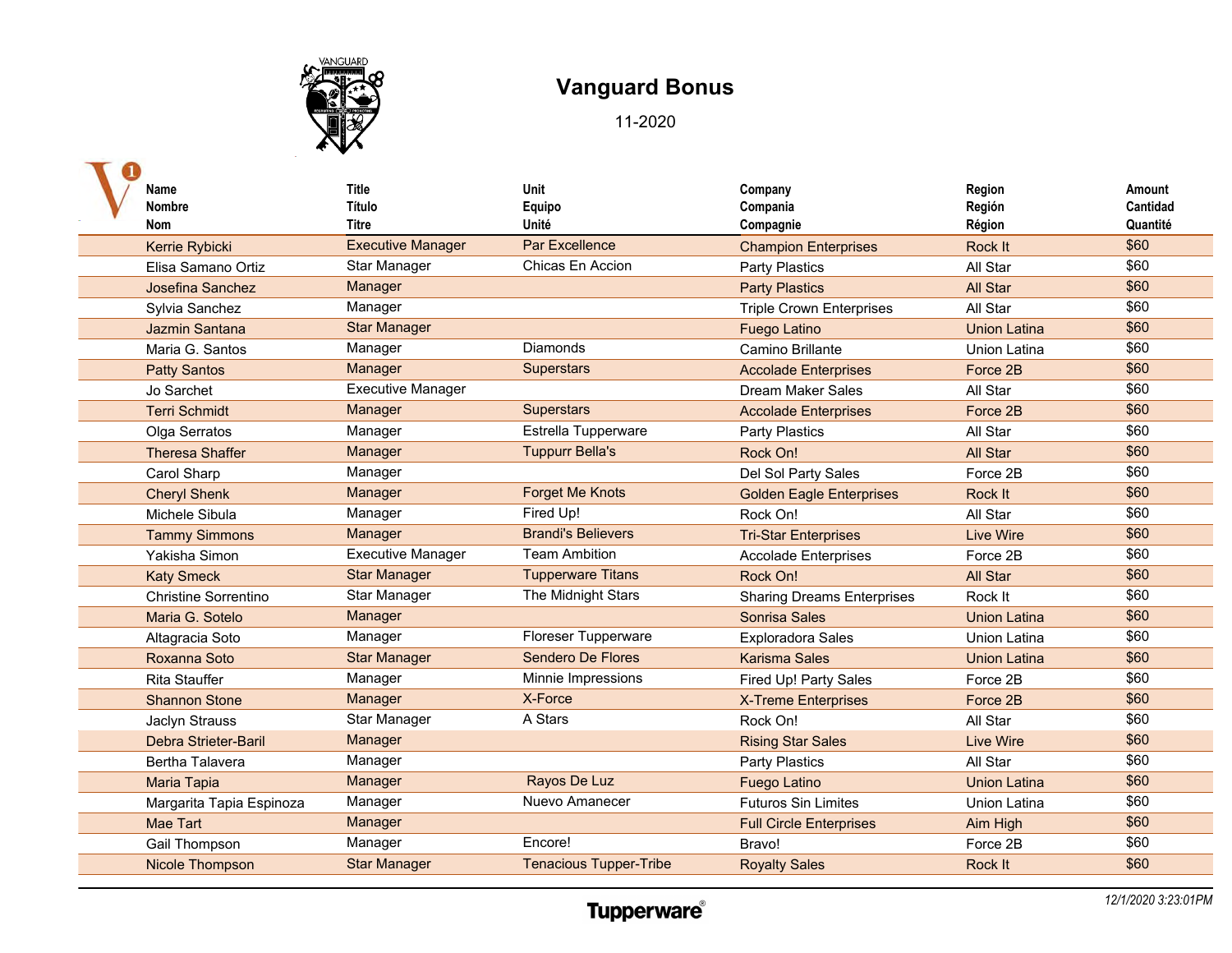

| Name                      | <b>Title</b>             | Unit                                | Company                        | Region              | Amount   |
|---------------------------|--------------------------|-------------------------------------|--------------------------------|---------------------|----------|
| Nombre                    | Título                   | Equipo                              | Compania                       | Región              | Cantidad |
| <b>Nom</b>                | <b>Titre</b>             | Unité                               | Compagnie                      | Région              | Quantité |
| <b>Savannah Thorson</b>   | Manager                  | <b>Mystic Fire</b>                  | <b>Fire Star Enterprises</b>   | Rock It             | \$60     |
| Nicole Trousdale          | Star Manager             | Powerhouse                          | Rock On!                       | All Star            | \$60     |
| Debra Turpin              | Manager                  | The Blessed Team                    | Bravo!                         | Force 2B            | \$60     |
| Carolina Uriostegui       | Manager                  | Sendero De Suenos                   | Karisma Sales                  | <b>Union Latina</b> | \$60     |
| <b>Tammy Utrera</b>       | Manager                  | <b>Christi's Tuppertastic Divas</b> | Rock On!                       | <b>All Star</b>     | \$60     |
| Juana Valdez              | Manager                  | Campeonas                           | <b>Futuros Sin Limites</b>     | <b>Union Latina</b> | \$60     |
| Luciana Vargas            | Manager                  | <b>Sendero De Suenos</b>            | <b>Karisma Sales</b>           | <b>Union Latina</b> | \$60     |
| Flor M. Vazquez           | Manager                  | Guerreras Atrevidas                 | Escandalo                      | <b>Union Latina</b> | \$60     |
| Jepte Velasco Gaytan      | Manager                  |                                     | <b>Party Plastics</b>          | All Star            | \$60     |
| Christina Waidner-Zhou    | Manager                  | The United Dreamers                 | <b>Limitless Party Sales</b>   | Rock It             | \$60     |
| <b>Cybil Walker</b>       | Manager                  |                                     | <b>Amplify Sales</b>           | <b>Live Wire</b>    | \$60     |
| <b>Melissa Walters</b>    | Star Manager             | <b>Blessed Kitchen Bosses</b>       | Rock On!                       | All Star            | \$60     |
| <b>Susan Warner</b>       | <b>Star Manager</b>      | X-Force                             | X-Treme Enterprises            | Force 2B            | \$60     |
| Eleda Warren              | Star Manager             | <b>Desert Rain Overcomers</b>       | Rock On!                       | All Star            | \$60     |
| <b>Bridget White</b>      | Manager                  | <b>Wonderware Warriors</b>          | Rock On!                       | All Star            | \$60     |
| Mandy Widener             | Star Manager             | Rockin' Dreamers                    | Rock On!                       | All Star            | \$60     |
| <b>Tonya Wiggins</b>      | <b>Star Manager</b>      |                                     | <b>Excite Party Sales</b>      | Aim High            | \$60     |
| Janet Williamson          | Star Manager             | Illuminate Rock On!                 | Rock On!                       | All Star            | \$60     |
| <b>Etta Wilson</b>        | <b>Executive Manager</b> |                                     | <b>Full Circle Enterprises</b> | Aim High            | \$60     |
| Rachel Woodruff           | Star Manager             | <b>Sunshines Rays</b>               | Rock On!                       | All Star            | \$60     |
| Michele Woods             | Manager                  |                                     | <b>Enthusiasm Sales</b>        | All Star            | \$60     |
| Nallelica Zamora Martinez | Star Manager             | <b>Fuertes Guerreras</b>            | Party Plastics                 | All Star            | \$60     |
| <b>Christy Alexander</b>  | Manager                  | <b>Tupperware Dream Team</b>        | Rock On!                       | All Star            | \$50     |
| Joselina Aquino           | Star Manager             | <b>Mentes Brillantes</b>            | Escandalo                      | <b>Union Latina</b> | \$50     |
| <b>Gale Archambeau</b>    | Manager                  | <b>Showtime Enterprises</b>         | <b>Full Circle Enterprises</b> | Aim High            | \$50     |
| Graciela Arevalo          | Manager                  | Maravilla                           | Karisma Sales                  | <b>Union Latina</b> | \$50     |
| Diana Arredondo           | Manager                  |                                     | <b>Party Plastics</b>          | <b>All Star</b>     | \$50     |
| Sandra Lizeth Arriaga     | Manager                  | Las Damas Del Toper                 | Party Plastics                 | All Star            | \$50     |
| <b>Carter Arrington</b>   | <b>Star Manager</b>      |                                     | <b>Eagle Enterprises</b>       | Aim High            | \$50     |
| Debi Baker                | Manager                  | Tupp N Stuff                        | Rockin Success Party Sales     | Rock It             | \$50     |
| <b>Barbara Bales</b>      | Manager                  | <b>Shooting Stars</b>               | Pot Of Gold Sales              | Force 2B            | \$50     |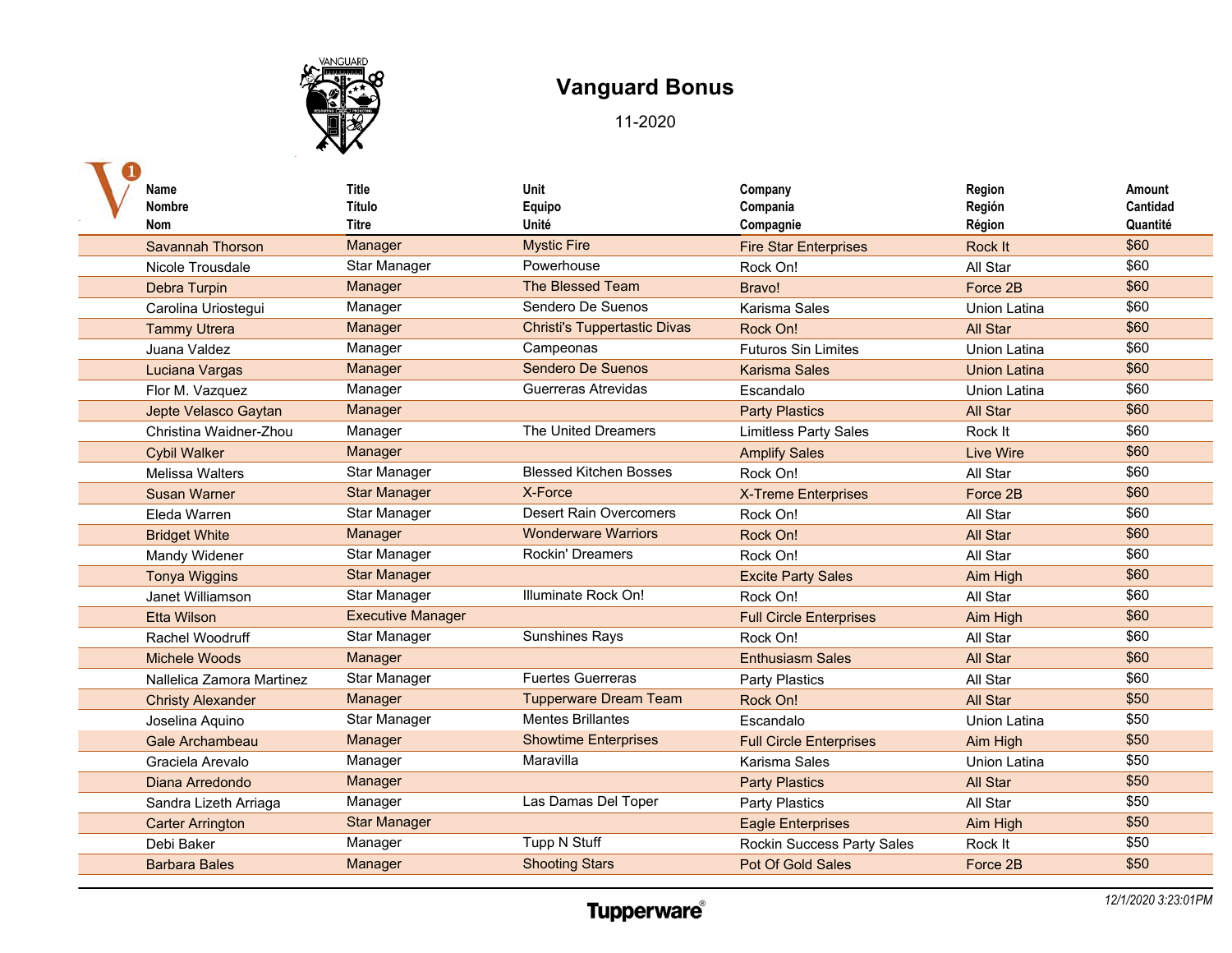

| Name                     | <b>Title</b>             | Unit                             | Company                        | Region              | Amount   |
|--------------------------|--------------------------|----------------------------------|--------------------------------|---------------------|----------|
| Nombre                   | Título                   | Equipo                           | Compania                       | Región              | Cantidad |
| <b>Nom</b>               | Titre                    | Unité                            | Compagnie                      | Région              | Quantité |
| Leticia Banda            | Manager                  |                                  | <b>Party Plastics</b>          | All Star            | \$50     |
| Sarah Barnes             | Star Manager             | Busy B's 2.0                     | <b>Sunflower Sales</b>         | All Star            | \$50     |
| Yesenia Barreto          | Manager                  | <b>Team Luna</b>                 | <b>Party Plastics</b>          | <b>All Star</b>     | \$50     |
| Barbara Behe             | Manager                  | <b>Dazzlers</b>                  | <b>Explosive Power</b>         | Rock It             | \$50     |
| Maureen Berlingeri       | Manager                  |                                  | <b>Full Circle Enterprises</b> | Aim High            | \$50     |
| Paula Berry              | Manager                  | Par Excellence                   | <b>Champion Enterprises</b>    | Rock It             | \$50     |
| <b>Tracy Bonick</b>      | Manager                  |                                  | <b>Red Hot Sales</b>           | Force 2B            | \$50     |
| Maribel Borromeo         | Manager                  |                                  | <b>Amplify Sales</b>           | Live Wire           | \$50     |
| <b>Candace Bowe</b>      | Manager                  | <b>Team Phoenix Rising</b>       | <b>Melody Mates</b>            | Rock It             | \$50     |
| Patricia Bozarth         | Manager                  |                                  | Razzmatazz                     | All Star            | \$50     |
| <b>Denise Brant</b>      | Manager                  |                                  | <b>Blooming Sales</b>          | All Star            | \$50     |
| <b>Emmy Brenner</b>      | Manager                  | A Stars                          | Rock On!                       | All Star            | \$50     |
| <b>Greg Brewer</b>       | <b>Star Manager</b>      | <b>Together We'Re Better</b>     | Rock On!                       | <b>All Star</b>     | \$50     |
| <b>Tammy Brewer</b>      | Manager                  | <b>Team Untouchabowls</b>        | Rock On!                       | All Star            | \$50     |
| <b>Clarie Brooks</b>     | <b>Executive Manager</b> |                                  | <b>Full Circle Enterprises</b> | Aim High            | \$50     |
| Kasey Brown              | Manager                  |                                  | <b>Amplify Sales</b>           | Live Wire           | \$50     |
| <b>Kay Brown</b>         | Manager                  | <b>Lucky Stars</b>               | Razzmatazz                     | All Star            | \$50     |
| <b>Christi Buelow</b>    | Star Manager             | <b>Tupperware Shooting Stars</b> | <b>Powerhouse Sales</b>        | Rock It             | \$50     |
| Maria C. Bueno           | <b>Star Manager</b>      | Magnolia                         | <b>Classico Sales</b>          | <b>Union Latina</b> | \$50     |
| Noreen Burns             | Manager                  | <b>Whispering Winds</b>          | <b>Champion Enterprises</b>    | Rock It             | \$50     |
| <b>Mariela Cab</b>       | Manager                  |                                  | <b>Party Plastics</b>          | <b>All Star</b>     | \$50     |
| Bethania Camejo          | Star Manager             |                                  | Camino Brillante               | <b>Union Latina</b> | \$50     |
| Pamela Campbell          | <b>Star Manager</b>      | <b>High Flyers</b>               | <b>Fired Up! Party Sales</b>   | Force 2B            | \$50     |
| <b>Mixtica Canales</b>   | Manager                  | Mariposas Guerreras              | <b>Estrella Enterprises</b>    | Union Latina        | \$50     |
| <b>Kim Carpenter</b>     | Manager                  |                                  | <b>Dream Achievers</b>         | <b>Live Wire</b>    | \$50     |
| Elsa Carreto             | Manager                  | Vidas Con Propositos             | <b>Party Plastics</b>          | All Star            | \$50     |
| <b>Ismael Casillas</b>   | Manager                  |                                  | <b>Exploradora Sales</b>       | <b>Union Latina</b> | \$50     |
| Claudia Judith Castaneda | Manager                  | <b>Brillantes Sales</b>          | Sonrisa Sales                  | <b>Union Latina</b> | \$50     |
| <b>Maribel Castro</b>    | <b>Star Manager</b>      |                                  | <b>Karisma Sales</b>           | <b>Union Latina</b> | \$50     |
| Claudia Lizeth Cerritos  | Manager                  | <b>Els Coralitos</b>             | <b>Classico Sales</b>          | <b>Union Latina</b> | \$50     |
| <b>Diana Cervantes</b>   | Manager                  | Suena En Grande                  | <b>Party Plastics</b>          | <b>All Star</b>     | \$50     |
|                          |                          |                                  |                                |                     |          |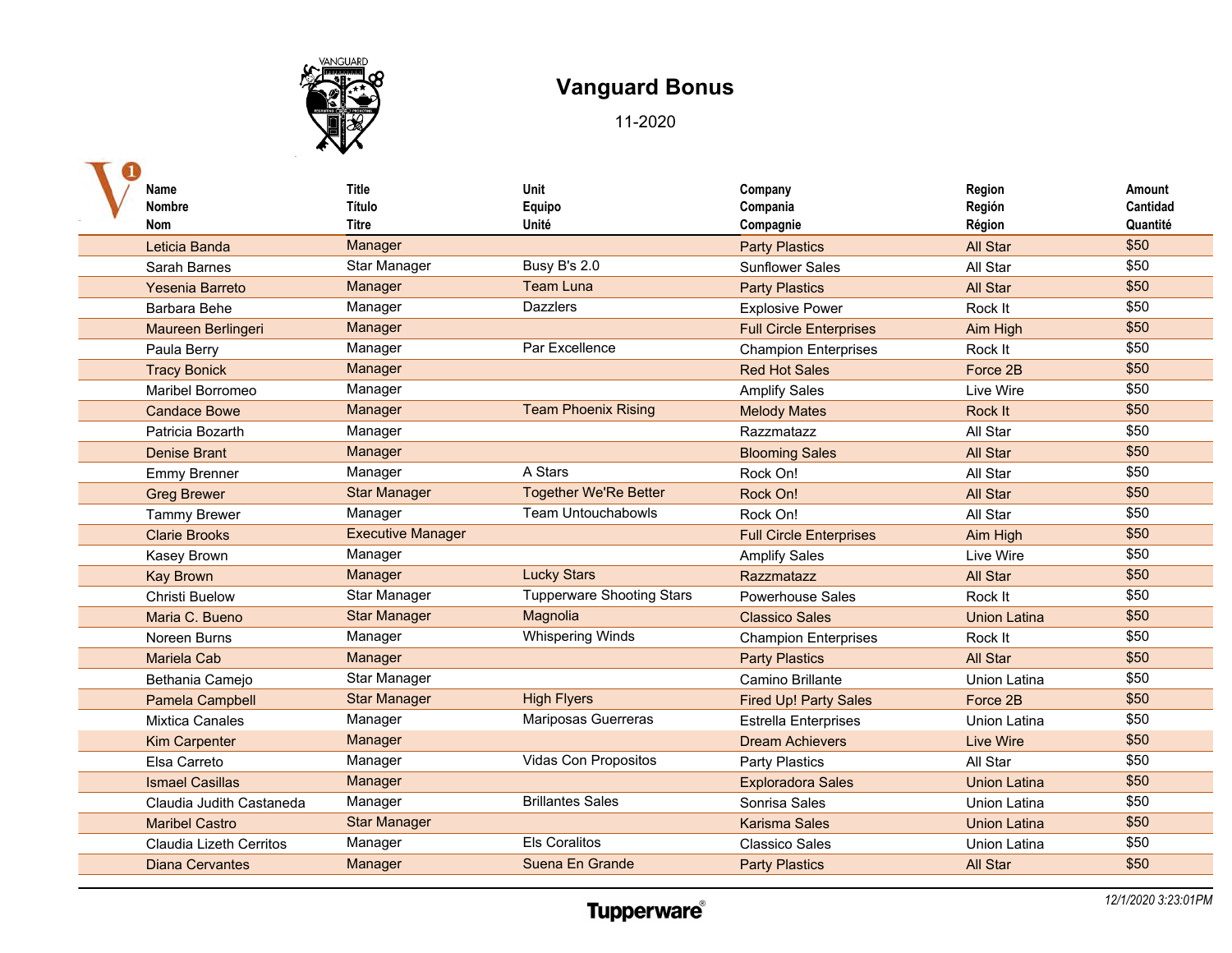

| Name                            | <b>Title</b>             | Unit                        | Company                         | Region              | Amount   |
|---------------------------------|--------------------------|-----------------------------|---------------------------------|---------------------|----------|
| <b>Nombre</b>                   | Título                   | Equipo                      | Compania                        | Región              | Cantidad |
| <b>Nom</b>                      | Titre                    | Unité                       | Compagnie                       | Région              | Quantité |
| <b>Christa Chambers</b>         | Manager                  |                             | Hooray! Sales Inc.              | Aim High            | \$50     |
| Julie Charleson                 | Manager                  | Deb's Dream Team            | Wheatheart Sales Inc.           | Force 2B            | \$50     |
| Teresa R. Chavez                | Manager                  | <b>Mis Angeles Blancos</b>  | <b>Viva Enterprises</b>         | <b>Union Latina</b> | \$50     |
| Antonia Chirinos                | Manager                  |                             | Party Plastics                  | All Star            | \$50     |
| <b>Mary Carmen Chun Alvarez</b> | <b>Star Manager</b>      | Mundo De Colores Y Alegria  | <b>Party Plastics</b>           | All Star            | \$50     |
| Chasity Church                  | Manager                  |                             | Elite Party Sales Inc           | Live Wire           | \$50     |
| <b>Emma Cinto Huitzil</b>       | <b>Star Manager</b>      |                             | <b>Party Plastics</b>           | <b>All Star</b>     | \$50     |
| Pam Clapp                       | Manager                  |                             | <b>Top Notch Sales</b>          | Rock It             | \$50     |
| <b>Saundra Clement</b>          | Manager                  |                             | <b>Galaxy Stars</b>             | Aim High            | \$50     |
| Lisa Clinton                    | Manager                  |                             | Smooth Sailing                  | All Star            | \$50     |
| <b>Debbie College</b>           | Manager                  | The Wherley Birds           | <b>Exhilaration Sales</b>       | Rock It             | \$50     |
| <b>Gladys Connor</b>            | <b>Executive Manager</b> |                             | <b>Sky High Sales</b>           | Aim High            | \$50     |
| Nohemi Contreras                | Manager                  | Zafiro                      | <b>Karisma Sales</b>            | <b>Union Latina</b> | \$50     |
| Wanda-Carol Corn                | Manager                  |                             | Rockin Success Party Sales      | Rock It             | \$50     |
| <b>Suan Craig</b>               | Manager                  | Mission:Possible            | <b>Melody Mates</b>             | Rock It             | \$50     |
| <b>Rachel Cromwell</b>          | <b>Star Manager</b>      |                             | <b>Accolade Enterprises</b>     | Force 2B            | \$50     |
| <b>Trisha Crowder</b>           | Manager                  | Killin' It                  | Rock On!                        | <b>All Star</b>     | \$50     |
| Alejandra Cruz                  | Star Manager             |                             | <b>Party Plastics</b>           | All Star            | \$50     |
| Diana E Cruz                    | <b>Star Manager</b>      |                             | Escandalo                       | <b>Union Latina</b> | \$50     |
| Veronica Cruz                   | <b>Executive Manager</b> | <b>Tupper Queens</b>        | Party Plastics                  | All Star            | \$50     |
| <b>Wendy Davenport</b>          | Manager                  | <b>Boss Babes</b>           | <b>Eagle Enterprises</b>        | Aim High            | \$50     |
| <b>Becky Davis</b>              | Manager                  |                             | <b>Accolade Enterprises</b>     | Force 2B            | \$50     |
| Destina L. Demko                | Manager                  |                             | Bravo!                          | Force 2B            | \$50     |
| Pamela Deuso                    | Star Manager             | Northern Lights             | <b>Golden Opportunity Sales</b> | Aim High            | \$50     |
| Alejandra Diaz                  | Manager                  | <b>Atrapa Suenos Tupper</b> | <b>Exploradora Sales</b>        | <b>Union Latina</b> | \$50     |
| Bertha Melissa Diaz             | Star Manager             |                             | Vamos A Brillar!                | Union Latina        | \$50     |
| <b>Karla Diaz</b>               | Manager                  | Rockin Supernova's          | Rock On!                        | All Star            | \$50     |
| Barbara Dixon                   | Star Manager             | Leapers Of Faith            | <b>Full Circle Enterprises</b>  | Aim High            | \$50     |
| <b>Sharon Domer</b>             | <b>Executive Manager</b> | <b>Green Giants</b>         | <b>Tri-Star Enterprises</b>     | <b>Live Wire</b>    | \$50     |
| Jennifer Donaldson              | Manager                  |                             | Bravo!                          | Force 2B            | \$50     |
| <b>Amy Dressler</b>             | Manager                  | <b>Glory Team</b>           | <b>Venture Sales</b>            | Live Wire           | \$50     |
|                                 |                          |                             |                                 |                     |          |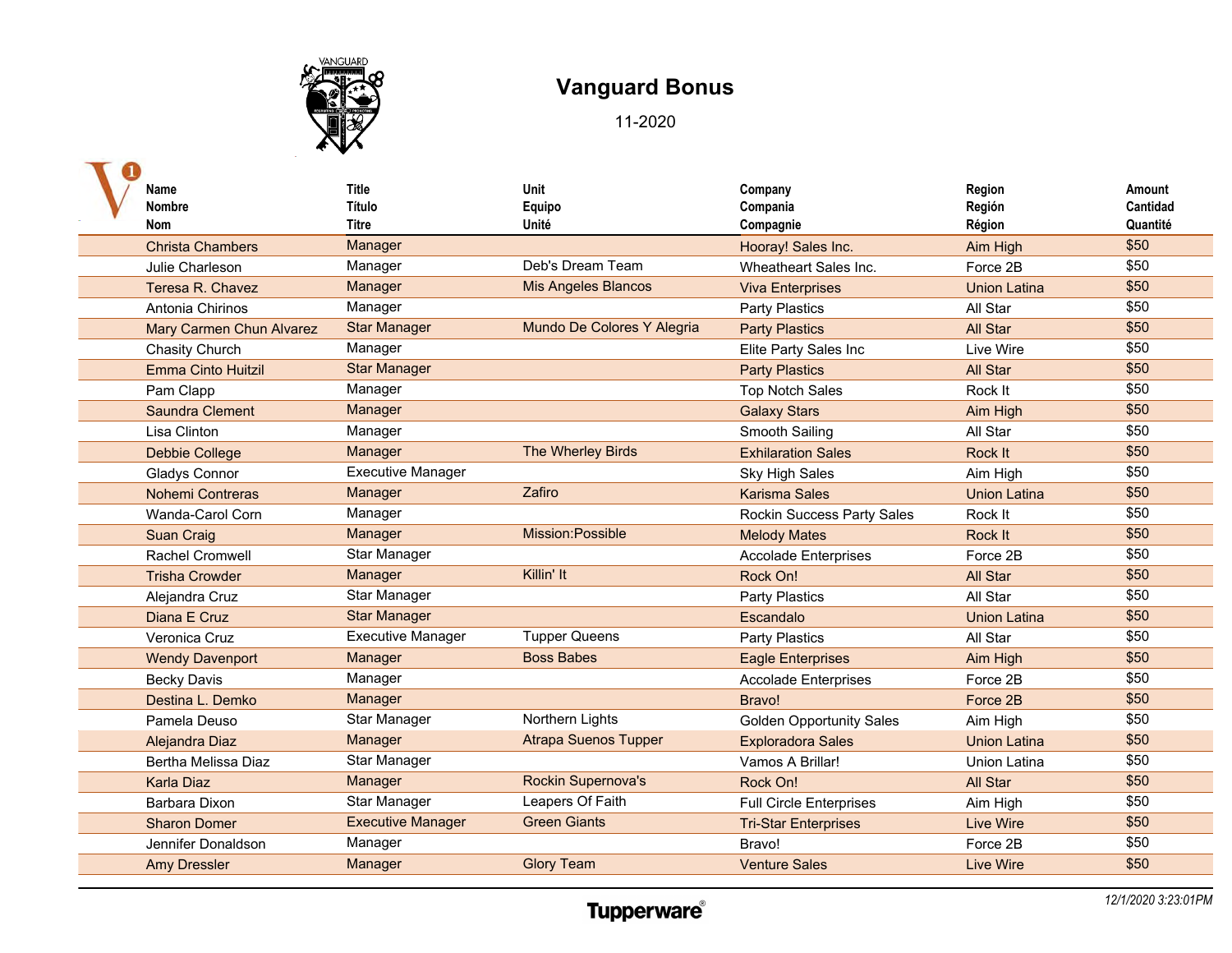

| Name<br><b>Nombre</b><br>Nom           | Title<br>Título<br>Titre | Unit<br>Equipo<br>Unité                | Company<br>Compania<br>Compagnie | Region<br>Región<br>Région | Amount<br>Cantidad<br>Quantité |
|----------------------------------------|--------------------------|----------------------------------------|----------------------------------|----------------------------|--------------------------------|
| <b>Sheri Duran</b>                     | <b>Star Manager</b>      | <b>X-Treme Goal Crushers</b>           | <b>X-Treme Enterprises</b>       | Force 2B                   | \$50                           |
| Judi Eicher                            | Manager                  | <b>Shaker Mates</b>                    | <b>Revolutionary Sales</b>       | Rock It                    | \$50                           |
| <b>Lorraine Endres</b>                 | Manager                  | <b>Stepping Stones</b>                 | <b>Avante Sales</b>              | <b>Live Wire</b>           | \$50                           |
| Maria Escamilla                        | <b>Executive Manager</b> | Alas De Colores                        | <b>Party Plastics</b>            | All Star                   | \$50                           |
| Irma Elena Espinosa<br><b>Trinidad</b> | Manager                  | <b>Realizando Suenos</b><br>Tupperware | <b>Party Plastics</b>            | <b>All Star</b>            | \$50                           |
| Liliana Espinoza                       | Manager                  | <b>Brillantes Sales</b>                | Sonrisa Sales                    | <b>Union Latina</b>        | \$50                           |
| <b>Esperanza Esquivel</b>              | <b>Star Manager</b>      | Las Conquistadoras                     | <b>Sonrisa Sales</b>             | <b>Union Latina</b>        | \$50                           |
| Abigail Estrada                        | Manager                  |                                        | <b>Exploradora Sales</b>         | Union Latina               | \$50                           |
| <b>Angela Evans</b>                    | Manager                  |                                        | <b>Elite Party Sales Inc</b>     | <b>Live Wire</b>           | \$50                           |
| <b>Cathleen Fallier</b>                | Manager                  | Unified                                | Rock On!                         | All Star                   | \$50                           |
| <b>Cindee Farris</b>                   | <b>Star Manager</b>      | Sensational                            | Rock On!                         | All Star                   | \$50                           |
| Maria Esther Fernandez                 | Manager                  | Abriendo Futuro                        | <b>Estrella Enterprises</b>      | <b>Union Latina</b>        | \$50                           |
| <b>Martha Fiscal</b>                   | Manager                  | Oceano                                 | <b>Estrella Enterprises</b>      | <b>Union Latina</b>        | \$50                           |
| Eva Fitchett                           | Star Manager             | <b>Rainbow Hearts</b>                  | <b>Ripple Effect Enterprises</b> | All Star                   | \$50                           |
| Lisa Fitzgerald                        | Manager                  | <b>Tupperware Goal Diggers</b>         | Rock On!                         | All Star                   | \$50                           |
| Julieta Flores                         | Manager                  | Nueva Vida                             | Fuego Latino                     | <b>Union Latina</b>        | \$50                           |
| <b>Olivia Flores</b>                   | Manager                  |                                        | <b>Party Plastics</b>            | All Star                   | \$50                           |
| <b>Tracy Formel</b>                    | Manager                  | <b>Goal Diggers</b>                    | <b>Champion Enterprises</b>      | Rock It                    | \$50                           |
| <b>Janorah Forrar</b>                  | Manager                  | <b>High Flyers</b>                     | <b>Fired Up! Party Sales</b>     | Force 2B                   | \$50                           |
| Roberta Foster                         | Manager                  |                                        | <b>Success Express</b>           | Force 2B                   | \$50                           |
| <b>Sheila Frazier</b>                  | Manager                  | <b>Desert Rain Overcomers</b>          | Rock On!                         | All Star                   | \$50                           |
| Justina Frost                          | Manager                  | Soupr Bowl Squad                       | <b>Premiere Enterprises</b>      | Live Wire                  | \$50                           |
| <b>Veronica Fuentes</b>                | Manager                  | <b>Tupper Divas</b>                    | <b>Party Plastics</b>            | All Star                   | \$50                           |
| Christine Pui Ma Fung                  | Star Manager             |                                        | <b>Emblema Enterprises</b>       | Union Latina               | \$50                           |
| <b>Jenny Garcia</b>                    | Manager                  | <b>Latin Plastics</b>                  | <b>Party Plastics</b>            | All Star                   | \$50                           |
| Amanda Gavin                           | Star Manager             | <b>Goal Getters</b>                    | Legacy Party Sales               | All Star                   | \$50                           |
| <b>Brukentta Geisler</b>               | Manager                  |                                        | <b>Fired Up! Party Sales</b>     | Force 2B                   | \$50                           |
| <b>Ashley Gerace</b>                   | Manager                  |                                        | Rock On!                         | All Star                   | \$50                           |
| <b>Carmela Gomez</b>                   | Manager                  | Mariposas                              | <b>Party Plastics</b>            | All Star                   | \$50                           |
| Elvira Gomez                           | Manager                  | Impacto Latino                         | Escandalo                        | <b>Union Latina</b>        | \$50                           |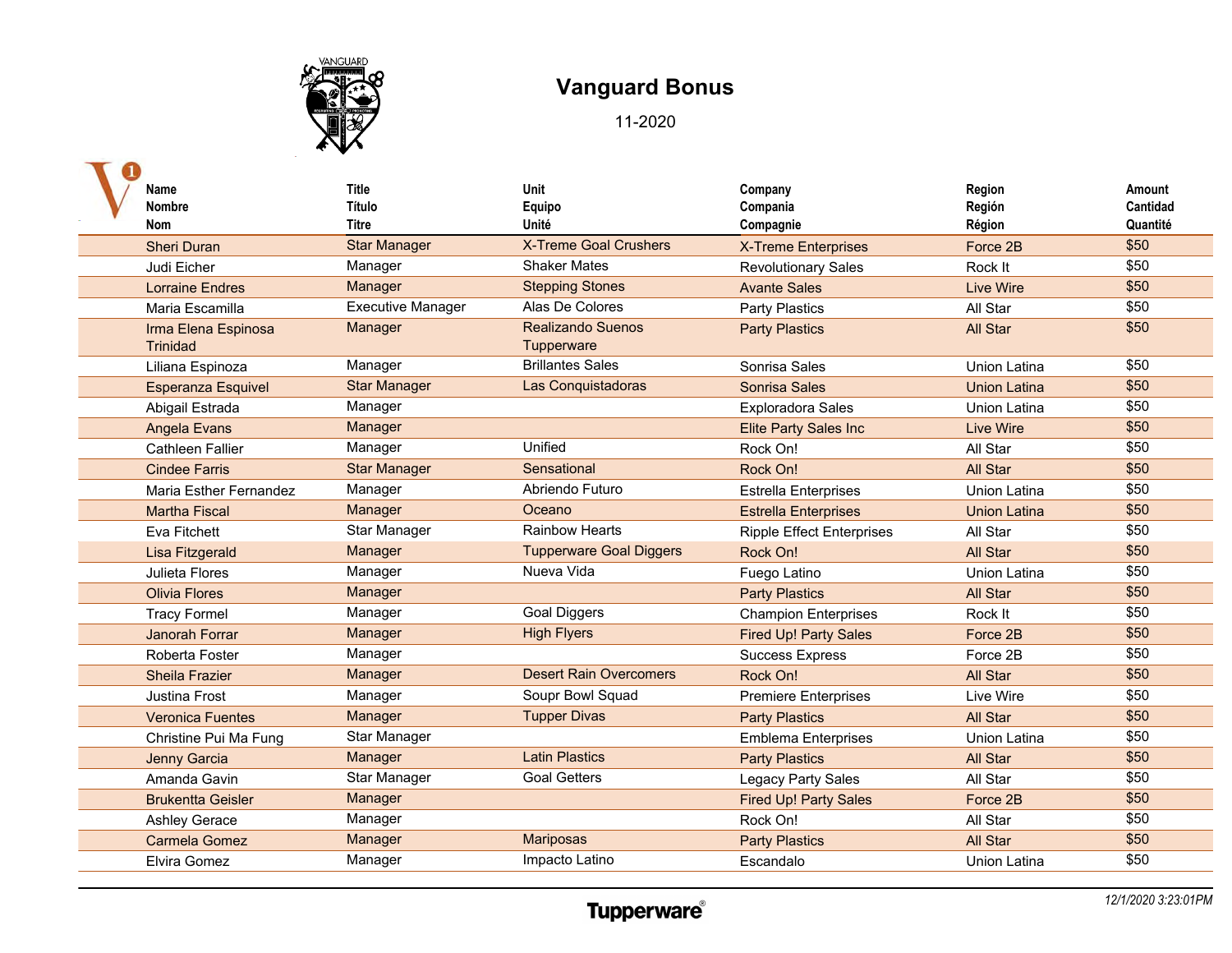

| Name<br><b>Nombre</b><br>Nom | <b>Title</b><br>Título<br>Titre | Unit<br>Equipo<br>Unité                                         | Company<br>Compania<br>Compagnie   | Region<br>Región<br>Région | Amount<br>Cantidad<br>Quantité |
|------------------------------|---------------------------------|-----------------------------------------------------------------|------------------------------------|----------------------------|--------------------------------|
| <b>Ruth Gonzales</b>         | Manager                         | Estrellas Triunfadoras Del Sol                                  | <b>El Sol Enterprises</b>          | <b>Union Latina</b>        | \$50                           |
| Anabel R Gonzalez            | Manager                         | Las Conquistadoras                                              | Sonrisa Sales                      | Union Latina               | \$50                           |
| <b>April Greene</b>          | Manager                         |                                                                 | <b>Infinite Shine Enterprises</b>  | Force 2B                   | \$50                           |
| Phyllis Groth                | Manager                         |                                                                 | New Image Enterprises              | Force 2B                   | \$50                           |
| N Teri Grottke               | Manager                         |                                                                 | Rock On!                           | <b>All Star</b>            | \$50                           |
| Isabel Guadarrama            | Manager                         | Mujeres Con Valor                                               | Party Plastics                     | All Star                   | \$50                           |
| <b>Erendira Guillen</b>      | Manager                         | <b>Pink Ladybugs</b>                                            | <b>Party Plastics</b>              | All Star                   | \$50                           |
| <b>Timber Guymond</b>        | Star Manager                    | <b>Tuptations Nation</b>                                        | <b>Rising Star Sales</b>           | Live Wire                  | \$50                           |
| <b>Misty Haley</b>           | Manager                         | 5 Grand                                                         | <b>Elite Party Sales Inc</b>       | Live Wire                  | \$50                           |
| Alexandra Harker             | Manager                         |                                                                 | <b>Premiere Enterprises</b>        | Live Wire                  | \$50                           |
| <b>Cassie Harmon</b>         | <b>Star Manager</b>             | Ignite                                                          | Rock On!                           | <b>All Star</b>            | \$50                           |
| Sherry Haykel                | Star Manager                    | <b>Hustlers</b>                                                 | <b>Gateway Rockers Party Sales</b> | Live Wire                  | \$50                           |
| Veronica Hendrickson         | Manager                         |                                                                 | Rock On!                           | <b>All Star</b>            | \$50                           |
| Diana Jazmin Hernandez       | Manager                         |                                                                 | <b>Blue Sky Enterprises</b>        | Union Latina               | \$50                           |
| Ma.Nereida Hernandez         | Manager                         |                                                                 | <b>Sueno Latino Sales</b>          | <b>Union Latina</b>        | \$50                           |
| Kristen Hessler              | Manager                         |                                                                 | Soaring Eagle Sales                | Force 2B                   | \$50                           |
| Lucinda Honeycutt            | Manager                         | <b>Kitchen Divas</b>                                            | <b>Galaxy Stars</b>                | Aim High                   | \$50                           |
| Katherine Hoover             | Manager                         |                                                                 | <b>Exhilaration Sales</b>          | Rock It                    | \$50                           |
| <b>Theresa Hruska</b>        | Manager                         | <b>Squad Goals</b>                                              | Rock On!                           | All Star                   | \$50                           |
| Dorinda Hudson               | Star Manager                    | <b>Winners Circle</b>                                           | De'Ja' Vu - Deja                   | Live Wire                  | \$50                           |
| <b>Tonya Hughes</b>          | Manager                         | <b>Timeless Wonders</b>                                         | <b>Galaxy Stars</b>                | Aim High                   | \$50                           |
| Jennifer Hurlburt            | Manager                         | Pollizi's Honor                                                 | <b>Unity Sales</b>                 | Rock It                    | $\overline{$50}$               |
| Maria Ines Islas Ramirez     | <b>Star Manager</b>             | <b>Bendecidas Por Dios</b><br><b>Consentidas Por Tupperware</b> | <b>Party Plastics</b>              | All Star                   | \$50                           |
| Myrna Jaime                  | Manager                         |                                                                 | Pot Of Gold Sales                  | Force 2B                   | \$50                           |
| <b>Kayla Jenkins</b>         | <b>Executive Manager</b>        |                                                                 | <b>Accolade Enterprises</b>        | Force 2B                   | \$50                           |
| Patricia Anne Jenkins Kress  | <b>Executive Manager</b>        |                                                                 | <b>Explosive Power</b>             | Rock It                    | \$50                           |
| Danielle Jensen              | Manager                         | <b>Warrior Cruisers</b>                                         | <b>Soaring Eagle Sales</b>         | Force 2B                   | \$50                           |
| Mary E. Johnson              | Manager                         |                                                                 | <b>Dream Achievers</b>             | Live Wire                  | \$50                           |
| Melinda Johnson              | <b>Executive Manager</b>        | <b>Tuppercans</b>                                               | <b>Wheatheart Sales Inc.</b>       | Force 2B                   | \$50                           |
| Amy Jones                    | Manager                         | <b>Dream Catchers</b>                                           | Rock On!                           | All Star                   | \$50                           |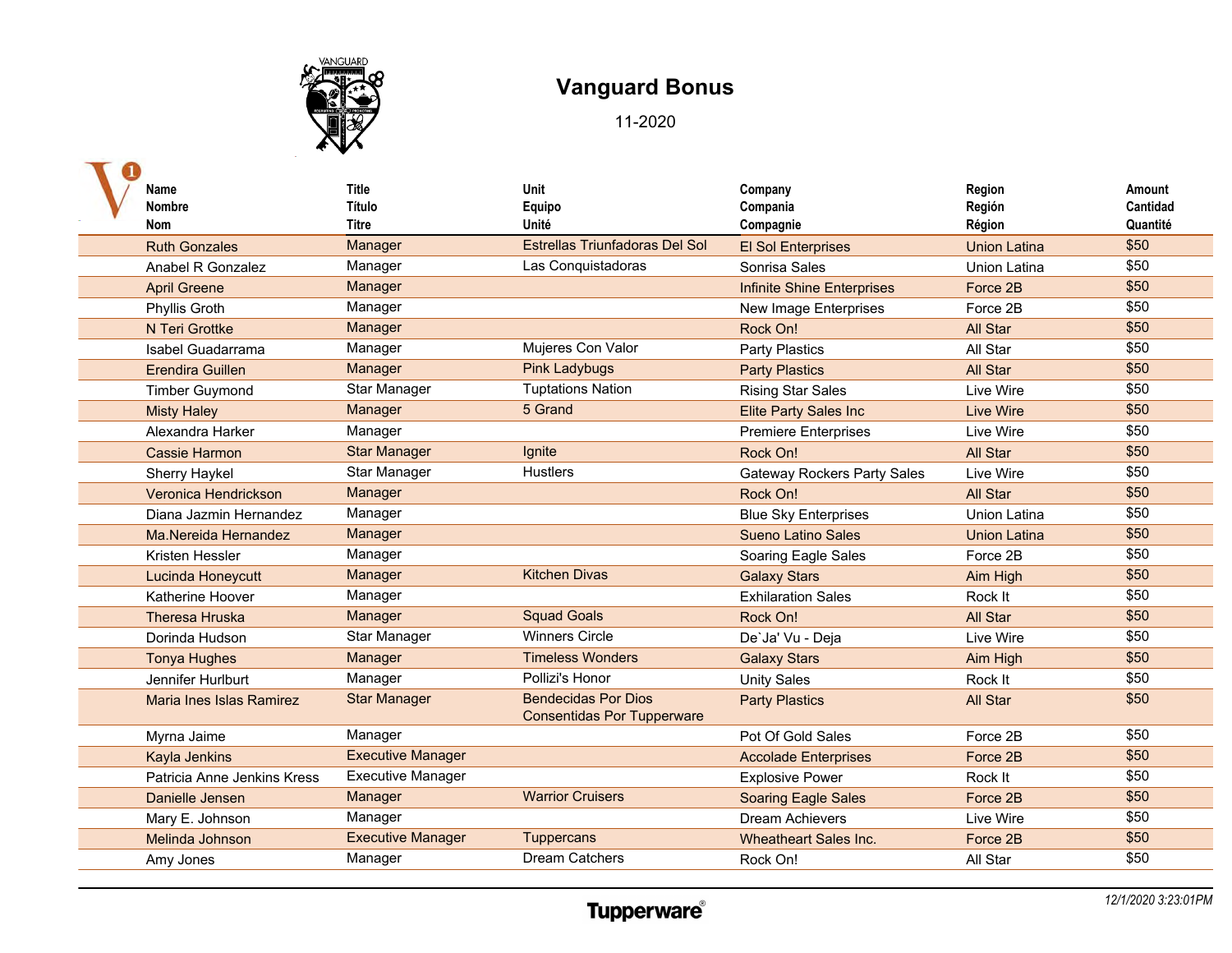

| Name<br>Nombre                    | Title<br>Título          | Unit<br>Equipo                           | Company<br>Compania               | Region<br>Región    | Amount<br>Cantidad |
|-----------------------------------|--------------------------|------------------------------------------|-----------------------------------|---------------------|--------------------|
| <b>Nom</b>                        | <b>Titre</b>             | Unité                                    | Compagnie                         | Région              | Quantité           |
| <b>Maria Juarez</b>               | <b>Executive Manager</b> |                                          | <b>Emblema Enterprises</b>        | <b>Union Latina</b> | \$50               |
| Allyson Kaczmarek                 | Star Manager             |                                          | <b>Enlightened Enterprises</b>    | Live Wire           | \$50               |
| Makenzie Kan                      | Manager                  |                                          | <b>Catch The Wave</b>             | All Star            | \$50               |
| Tabetha Kent                      | Manager                  | Killin' It                               | Rock On!                          | All Star            | \$50               |
| <b>Jessica Kindred</b>            | Manager                  | The Red Hots                             | <b>Clarity Sales</b>              | Rock It             | \$50               |
| <b>Tammy Kinney</b>               | Manager                  |                                          | <b>Limitless Party Sales</b>      | Rock It             | \$50               |
| Loni Koubek                       | Manager                  |                                          | <b>Ontrack Sales</b>              | Rock It             | \$50               |
| <b>Trisha Krcmarik</b>            | <b>Star Manager</b>      | <b>Terhune's Tuppermates</b>             | Rock On!                          | All Star            | \$50               |
| Lori Labita                       | <b>Star Manager</b>      |                                          | <b>Sharing Dreams Enterprises</b> | Rock It             | \$50               |
| Yulisa Vanessa Lam Yoc            | Star Manager             | Claveles                                 | <b>Party Plastics</b>             | All Star            | \$50               |
| Melissa Lamoree                   | <b>Executive Manager</b> | Keepin' It Fresh!                        | <b>Galaxy Stars</b>               | Aim High            | \$50               |
| Allie Lane                        | Manager                  | <b>Tupper Bees</b>                       | <b>Eagle Enterprises</b>          | Aim High            | \$50               |
| Naomi Lapp                        | Manager                  | <b>Lucky Charms</b>                      | <b>Exhilaration Sales</b>         | Rock It             | \$50               |
| Gloria Jean Lee                   | Manager                  |                                          | Bravo!                            | Force 2B            | \$50               |
| <b>Tracy Lefever</b>              | Manager                  | <b>Kirsten's Taco Tupperware</b><br>Team | Rock On!                          | <b>All Star</b>     | \$50               |
| Liz Lesch                         | <b>Executive Manager</b> | Team High Altitude                       | Hooray! Sales Inc.                | Aim High            | \$50               |
| <b>Shauna Leslie</b>              | Manager                  | The Big Hearts                           | <b>Accolade Enterprises</b>       | Force 2B            | \$50               |
| Shannon Leveque                   | Manager                  |                                          | <b>Galaxy Stars</b>               | Aim High            | \$50               |
| Shilo Lexa                        | Manager                  |                                          | <b>Serendipity Sales</b>          | <b>All Star</b>     | \$50               |
| Maria Del Carmen Limon<br>Alvarez | Star Manager             |                                          | Sumando Estrellas!                | Union Latina        | \$50               |
| <b>Kathy Lista</b>                | Manager                  |                                          | <b>Spotlight Enterprises</b>      | Rock It             | \$50               |
| Enid Liua                         | Manager                  | I Ku Mau Mau                             | <b>Legacy Party Sales</b>         | All Star            | \$50               |
| Angie Llewellyn                   | Manager                  |                                          | <b>Fire Star Enterprises</b>      | Rock It             | \$50               |
| <b>Bertha Patricia Lopez</b>      | Manager                  | <b>West Coast Stars</b>                  | Flores Del Desierto               | <b>Union Latina</b> | \$50               |
| Lea Lopez Martinez                | Manager                  | Floreciendo Con Luz Propia               | <b>Party Plastics</b>             | All Star            | \$50               |
| Sheryl Loyal                      | Star Manager             |                                          | <b>Amplify Sales</b>              | Live Wire           | \$50               |
| Mirsa Luna                        | Manager                  |                                          | <b>Party Plastics</b>             | All Star            | \$50               |
| Ana Maciel                        | <b>Executive Manager</b> |                                          | Party Plastics                    | All Star            | \$50               |
| <b>Guillermina Maciel</b>         | <b>Executive Manager</b> |                                          | <b>Classico Sales</b>             | <b>Union Latina</b> | \$50               |
| <b>Sharon Malek</b>               | Manager                  |                                          | Bravo!                            | Force 2B            | \$50               |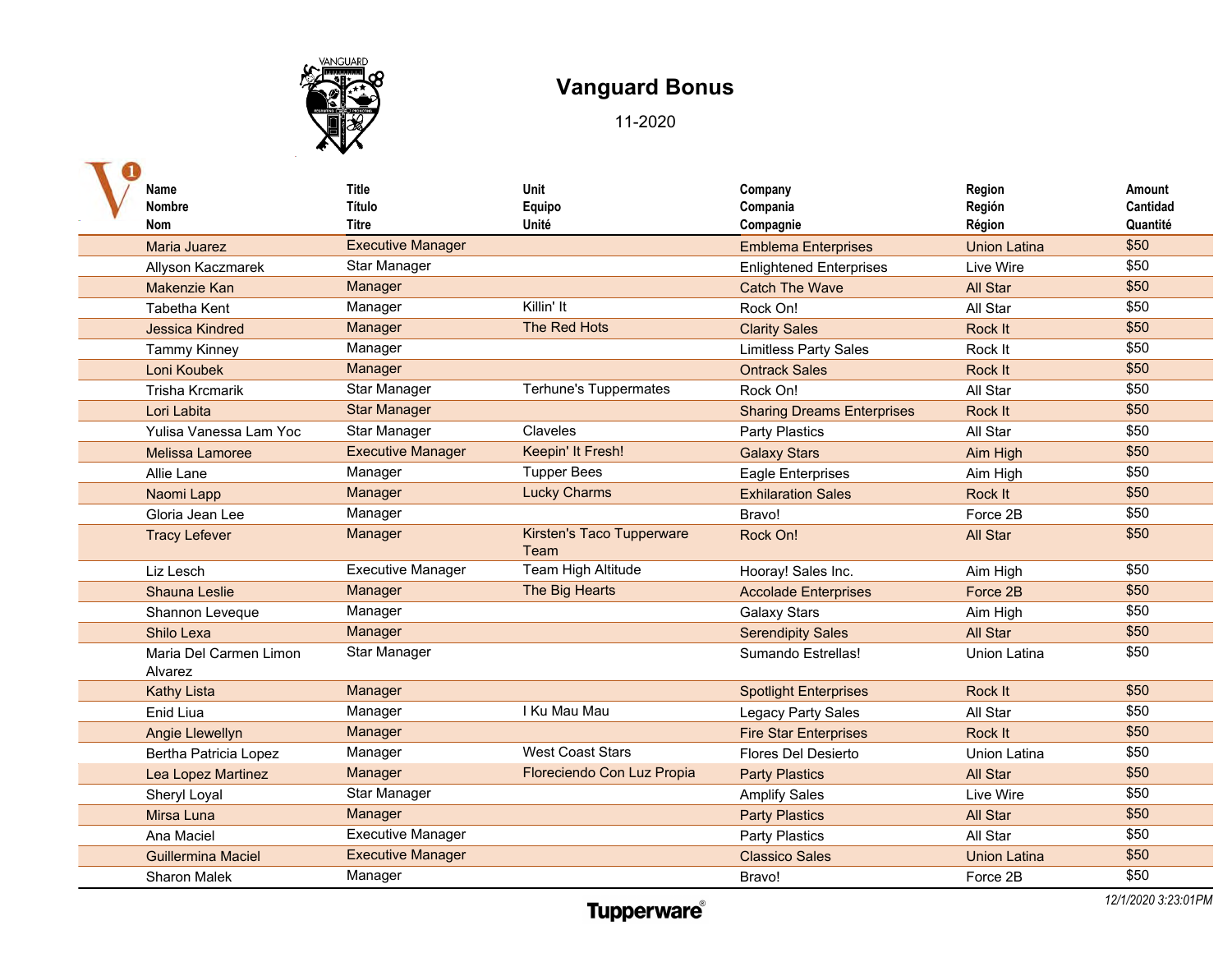

| Name<br><b>Nombre</b>           | Title<br>Título              | Unit<br>Equipo                    | Company<br>Compania               | Region<br>Región    | Amount<br>Cantidad |
|---------------------------------|------------------------------|-----------------------------------|-----------------------------------|---------------------|--------------------|
| Nom<br><b>Kim Marino</b>        | Titre<br><b>Star Manager</b> | Unité<br><b>Rising Rock Stars</b> | Compagnie<br><b>Melody Mates</b>  | Région<br>Rock It   | Quantité<br>\$50   |
| Lucila Martinez                 | Manager                      | <b>Unicas Estrellas</b>           |                                   | All Star            | \$50               |
| <b>Erlinda Maribel Martinez</b> | Manager                      |                                   | <b>Party Plastics</b>             | <b>All Star</b>     | \$50               |
| <b>Salinas</b>                  |                              |                                   | <b>Party Plastics</b>             |                     |                    |
| Jeffrey Massie                  | Manager                      | Pauls' Power House                | <b>Rockin Success Party Sales</b> | Rock It             | \$50               |
| <b>Ruth McAfee</b>              | Manager                      | <b>Star Power</b>                 | <b>Champion Enterprises</b>       | Rock It             | \$50               |
| Fany Mendez                     | Manager                      | Corazones Dorados                 | Party Plastics                    | All Star            | \$50               |
| <b>Caridad Mendez Carmona</b>   | <b>Star Manager</b>          |                                   | Vamos A Brillar!                  | <b>Union Latina</b> | \$50               |
| Guadalupe Mendoza               | Star Manager                 | Clueless Wonders!!                | Smooth Sailing                    | All Star            | \$50               |
| Jennifer Mensching              | <b>Star Manager</b>          | The Big Green                     | <b>Avante Sales</b>               | <b>Live Wire</b>    | \$50               |
| Maria Rosario Meraz             | Manager                      | Vida Y Esperanza                  | Fuego Latino                      | Union Latina        | \$50               |
| <b>April Mistler</b>            | Manager                      | <b>Olive Shoots</b>               | Rock On!                          | All Star            | \$50               |
| Ana Monterroso                  | Manager                      | Persigue Tus Suenos               | <b>Estrella Enterprises</b>       | <b>Union Latina</b> | \$50               |
| <b>Antonia Morales</b>          | <b>Star Manager</b>          |                                   | <b>Party Plastics</b>             | <b>All Star</b>     | \$50               |
| Leticia Morales                 | Manager                      | Triunfadores                      | Party Plastics                    | All Star            | \$50               |
| <b>Maria Morales</b>            | <b>Executive Manager</b>     | Tupperpoderosas                   | <b>Party Plastics</b>             | All Star            | \$50               |
| Pablo Morales Jr                | Manager                      | <b>West Coast Stars</b>           | Flores Del Desierto               | <b>Union Latina</b> | \$50               |
| <b>Kathryn Murphy</b>           | <b>Executive Manager</b>     | <b>Dream Weavers</b>              | Rock On!                          | All Star            | \$50               |
| Amy Myers                       | Star Manager                 | Tenaciousnoteabletriumphant       | Rock On!                          | All Star            | \$50               |
| Luz Maria Natividad Olivera     | Manager                      |                                   | <b>Party Plastics</b>             | All Star            | \$50               |
| Janet Neilan                    | Manager                      | In The Nick Of Time               | Razzmatazz                        | All Star            | \$50               |
| <b>Amy Nickel</b>               | Manager                      |                                   | <b>X-Treme Enterprises</b>        | Force 2B            | \$50               |
| Andrea Olivarez                 | Manager                      |                                   | <b>Texas Star Enterprises</b>     | Force 2B            | \$50               |
| <b>Santos Olmos</b>             | Manager                      |                                   | <b>Party Plastics</b>             | All Star            | \$50               |
| Gloria Ortega                   | Manager                      | <b>Team Fenix</b>                 | Zenith Party Sales                | Aim High            | \$50               |
| Maria Pablo-Ramirez             | Manager                      | <b>Super Estrellas</b>            | <b>Classico Sales</b>             | Union Latina        | \$50               |
| Alicia Pair                     | Manager                      |                                   | <b>Higher Vision Enterprises</b>  | Aim High            | \$50               |
| <b>Whitney Patterson</b>        | Manager                      | <b>Lucky Shamrocks</b>            | <b>Rockin Success Party Sales</b> | Rock It             | \$50               |
| Lisa Pena                       | Manager                      |                                   | <b>Texas Star Enterprises</b>     | Force 2B            | \$50               |
| Ma.Leticia Peralta              | Manager                      | Atrevete                          | Escandalo                         | Union Latina        | \$50               |
| Albertina Perez                 | Manager                      | <b>Hot Shots</b>                  | <b>Full Circle Enterprises</b>    | Aim High            | \$50               |
|                                 |                              |                                   |                                   |                     |                    |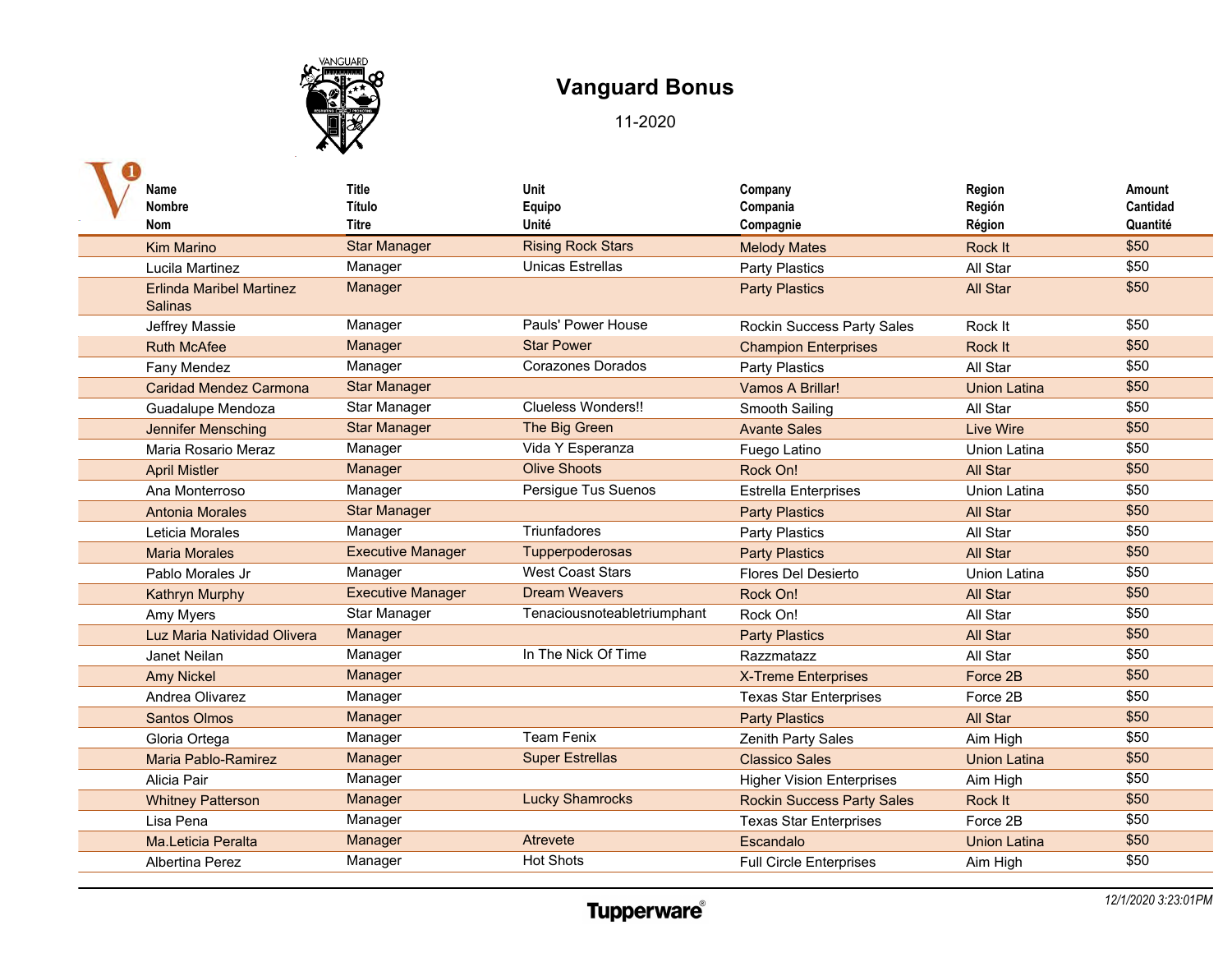

| Name                          | <b>Title</b>             | Unit                          | Company                         | Region              | Amount   |
|-------------------------------|--------------------------|-------------------------------|---------------------------------|---------------------|----------|
| <b>Nombre</b>                 | Título                   | Equipo                        | Compania                        | Región              | Cantidad |
| <b>Nom</b>                    | <b>Titre</b>             | Unité                         | Compagnie                       | Région              | Quantité |
| <b>Maria Dolores Veronica</b> | <b>Star Manager</b>      | <b>Realizando Suenos</b>      | <b>Party Plastics</b>           | All Star            | \$50     |
| Perez                         |                          | Tupperware                    |                                 |                     |          |
| Maria Guadalupe Perez         | Manager                  | The Garden                    | <b>Party Plastics</b>           | All Star            | \$50     |
| <b>Wendolyn Perez</b>         | Manager                  |                               | <b>Karisma Sales</b>            | <b>Union Latina</b> | \$50     |
| <b>Kathy Perkins</b>          | Manager                  | Soupr Bowl Squad              | <b>Premiere Enterprises</b>     | Live Wire           | \$50     |
| <b>Lisa Peters</b>            | <b>Executive Manager</b> |                               | <b>Golden Eagle Enterprises</b> | Rock It             | \$50     |
| <b>Susan Pittser</b>          | Manager                  |                               | <b>Accolade Enterprises</b>     | Force 2B            | \$50     |
| <b>Erica Pluimer</b>          | <b>Star Manager</b>      | <b>Flatout Fun!</b>           | <b>Tri-Star Enterprises</b>     | <b>Live Wire</b>    | \$50     |
| Laura Pope                    | Manager                  | <b>Extreme Stars</b>          | <b>Champion Enterprises</b>     | Rock It             | \$50     |
| Naida E Quintero              | Manager                  | <b>Ilusion Sales</b>          | Sonrisa Sales                   | <b>Union Latina</b> | \$50     |
| Dany Ramirez                  | Manager                  | <b>Estrellitas Marineras</b>  | Party Plastics                  | All Star            | \$50     |
| <b>Diana Ramirez</b>          | Manager                  | <b>Organizacion Libelulas</b> | <b>Party Plastics</b>           | <b>All Star</b>     | \$50     |
| Hilaria Ramirez               | Manager                  | Lluvia De Estrellas           | <b>Futuros Sin Limites</b>      | <b>Union Latina</b> | \$50     |
| Maria Fabiola Ramirez         | <b>Executive Manager</b> |                               | <b>Party Plastics</b>           | <b>All Star</b>     | \$50     |
| <b>Maribel Ramirez</b>        | Executive Manager        | Las Conquistadoras            | Sonrisa Sales                   | <b>Union Latina</b> | \$50     |
| Rafaela Ramirez               | <b>Star Manager</b>      | <b>Mujeres Con Valor</b>      | <b>Party Plastics</b>           | <b>All Star</b>     | \$50     |
| <b>Trina Randell</b>          | Manager                  |                               | <b>Texas Star Enterprises</b>   | Force 2B            | \$50     |
| <b>Claudia Rangel</b>         | Manager                  |                               | <b>Estrella Enterprises</b>     | <b>Union Latina</b> | \$50     |
| <b>Emily Reiber</b>           | Manager                  |                               | Seabreeze Party Sales           | Aim High            | \$50     |
| <b>Maria Reyes</b>            | Manager                  | Las Aguilas                   | <b>Classico Sales</b>           | <b>Union Latina</b> | \$50     |
| <b>Tracy Reynolds</b>         | <b>Executive Manager</b> | <b>S.W.A.T.</b>               | <b>High Wattage Enterprises</b> | Aim High            | \$50     |
| Jennifer Richardson           | Manager                  | <b>Glory Team</b>             | <b>Venture Sales</b>            | Live Wire           | \$50     |
| Nora Ritter                   | Star Manager             | Magical Sales, Inc.           | <b>Champion Enterprises</b>     | Rock It             | \$50     |
| Zedianly Rivera Casalduc      | <b>Executive Manager</b> | <b>Fierce Hearts</b>          | <b>Super Stars Party Sales</b>  | Aim High            | \$50     |
| Amanda Robinson               | Manager                  | <b>Plastic Fanatics</b>       | <b>Full Circle Enterprises</b>  | Aim High            | \$50     |
| Flor M Rodriguez              | Manager                  |                               | <b>Futuros Sin Limites</b>      | <b>Union Latina</b> | \$50     |
| Nydia Rodriguez               | Star Manager             |                               | <b>Accolade Enterprises</b>     | Force 2B            | \$50     |
| Sebastiana Rodriguez          | Manager                  | Radiante                      | Escandalo                       | <b>Union Latina</b> | \$50     |
| <b>Catherine Romero</b>       | Manager                  |                               | <b>Sunflower Sales</b>          | All Star            | \$50     |
| Leticia Rosales               | <b>Star Manager</b>      |                               | <b>Classico Sales</b>           | <b>Union Latina</b> | \$50     |
| Jessica Ross                  | Star Manager             | Powerhouse                    | Rock On!                        | All Star            | \$50     |
|                               |                          |                               |                                 |                     |          |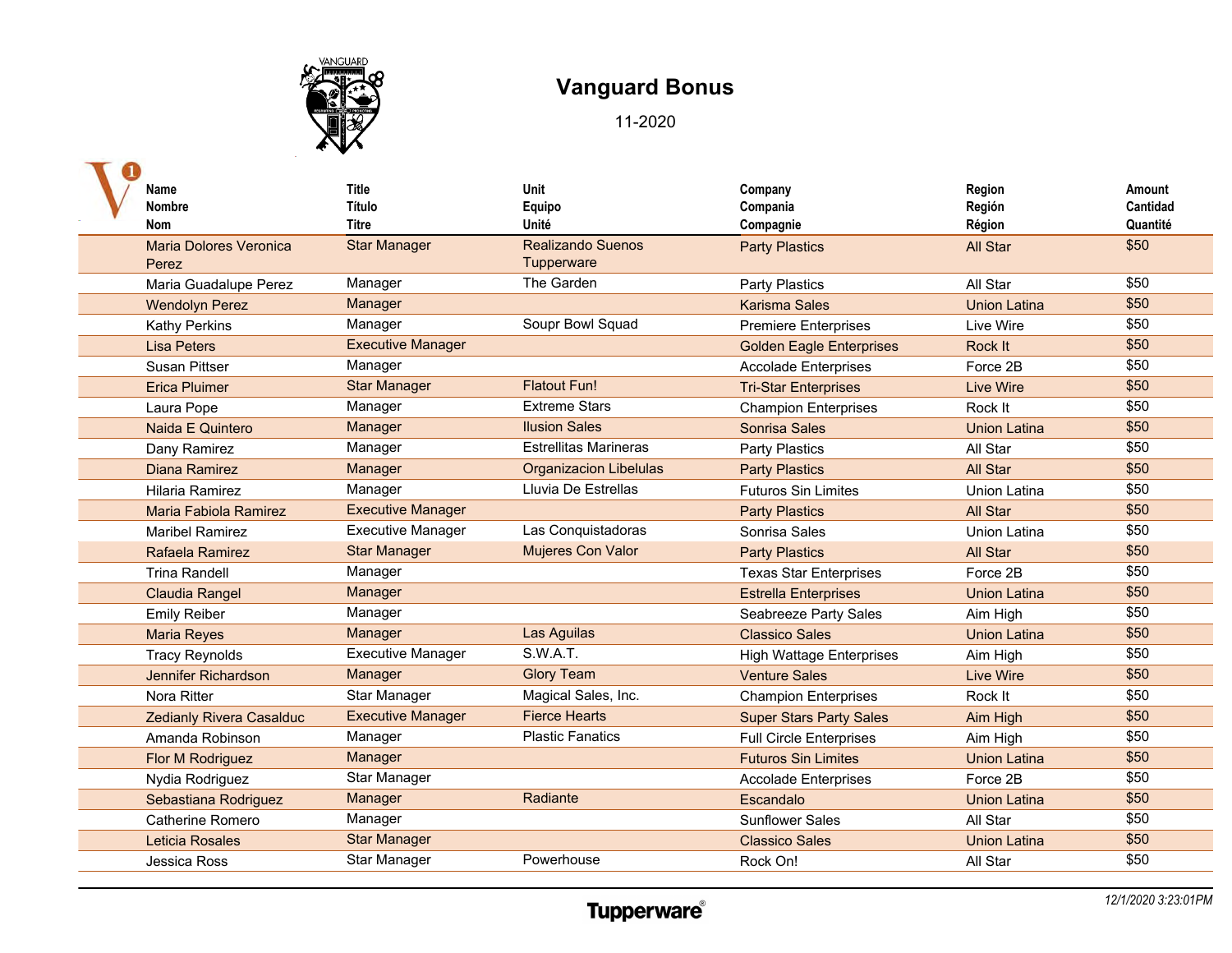

| Name                      | Title                    | Unit                           | Company                            | Region              | Amount   |
|---------------------------|--------------------------|--------------------------------|------------------------------------|---------------------|----------|
| Nombre                    | <b>Título</b>            | Equipo                         | Compania                           | Región              | Cantidad |
| <b>Nom</b>                | <b>Titre</b>             | Unité                          | Compagnie                          | Région              | Quantité |
| <b>Zari Roush</b>         | <b>Manager</b>           | <b>Team Electric</b>           | <b>Champion Enterprises</b>        | Rock It             | \$50     |
| Kimberly Ryan             | Manager                  | <b>Happy Faces</b>             | <b>Sharing Dreams Enterprises</b>  | Rock It             | \$50     |
| Maria De Los Angeles      | Manager                  | <b>Nuevo Amanecer</b>          | <b>Party Plastics</b>              | All Star            | \$50     |
| Salazar                   |                          |                                |                                    |                     |          |
| Ana Lilia Saldana Lara    | Star Manager             | Fantastico                     | <b>Classico Sales</b>              | <b>Union Latina</b> | \$50     |
| <b>Yanet Salinas</b>      | Manager                  | <b>Atrapa Suenos Tupper</b>    | <b>Exploradora Sales</b>           | <b>Union Latina</b> | \$50     |
| Ana Sanchez               | Manager                  | Estrellas Triunfadoras Del Sol | El Sol Enterprises                 | Union Latina        | \$50     |
| Laura Sanchez             | <b>Star Manager</b>      | <b>Estrellas De Luz</b>        | <b>Golden Sand Castles</b>         | Aim High            | \$50     |
| <b>Barbara Sanders</b>    | Manager                  |                                | <b>Mountain Sun Sales</b>          | Aim High            | \$50     |
| Veronica Saraoz Vazquez   | <b>Star Manager</b>      |                                | Vamos A Brillar!                   | <b>Union Latina</b> | \$50     |
| Claudia Saucedo Baltazar  | Manager                  | Sendero De Flores              | Karisma Sales                      | <b>Union Latina</b> | \$50     |
| <b>Tammy Schaeffer</b>    | Manager                  | <b>Great Bowls Of Fire</b>     | <b>Fire Star Enterprises</b>       | Rock It             | \$50     |
| Lisa Schultz              | Star Manager             | <b>Tupperific Team Sales</b>   | Shazam! Enterprises                | Force 2B            | \$50     |
| <b>Lolita Segers</b>      | <b>Executive Manager</b> | My-T-Ware                      | <b>Sizzlin' Sales</b>              | Force 2B            | \$50     |
| Sandy Seman               | Manager                  | Tupp N Stuff                   | Rockin Success Party Sales         | Rock It             | \$50     |
| <b>Nicole Marie Shell</b> | <b>Star Manager</b>      | Spark                          | Ignite Enterprises                 | All Star            | \$50     |
| Paula Shepherd            | Manager                  | The Blessed Team               | Bravo!                             | Force 2B            | \$50     |
| Sandra Shineldecker       | Manager                  | <b>Field Of Dreams</b>         | De'Ja' Vu - Deja                   | <b>Live Wire</b>    | \$50     |
| Lisa Shivel               | Manager                  | <b>Olive Shoots</b>            | Rock On!                           | All Star            | \$50     |
| <b>Amy Shrader</b>        | Manager                  | Goalsetters                    | <b>Gateway Rockers Party Sales</b> | <b>Live Wire</b>    | \$50     |
| <b>Tania Sicairos</b>     | Manager                  | Crucero Al Exito               | Party Plastics                     | All Star            | \$50     |
| <b>Aracely Silva</b>      | Manager                  |                                | <b>Party Plastics</b>              | All Star            | \$50     |
| <b>Christina Simeone</b>  | Manager                  |                                | <b>Tri-Star Enterprises</b>        | Live Wire           | \$50     |
| Lori Smith                | Manager                  | <b>Tuppereux</b>               | <b>Melody Mates</b>                | <b>Rock It</b>      | \$50     |
| Sandy Smith               | Manager                  |                                | <b>Sky High Sales</b>              | Aim High            | \$50     |
| <b>Shelly Smith</b>       | Manager                  | <b>Reach Sales</b>             | <b>Zenith Party Sales</b>          | Aim High            | \$50     |
| Eufemia Soriano           | Manager                  |                                | <b>Estrella Enterprises</b>        | Union Latina        | \$50     |
| Anita Cota Soto           | Manager                  | <b>Golden Pinas</b>            | <b>Red Hot Sales</b>               | Force 2B            | \$50     |
| Darrell Speed             | Manager                  |                                | <b>Star Searcher Sales</b>         | Aim High            | \$50     |
| <b>Nola Spicer</b>        | Manager                  |                                | <b>Peak Performance</b>            | Force 2B            | \$50     |
| <b>Hollie Staples</b>     | Star Manager             | <b>Tuptations Nation</b>       | <b>Rising Star Sales</b>           | Live Wire           | \$50     |
|                           |                          |                                |                                    |                     |          |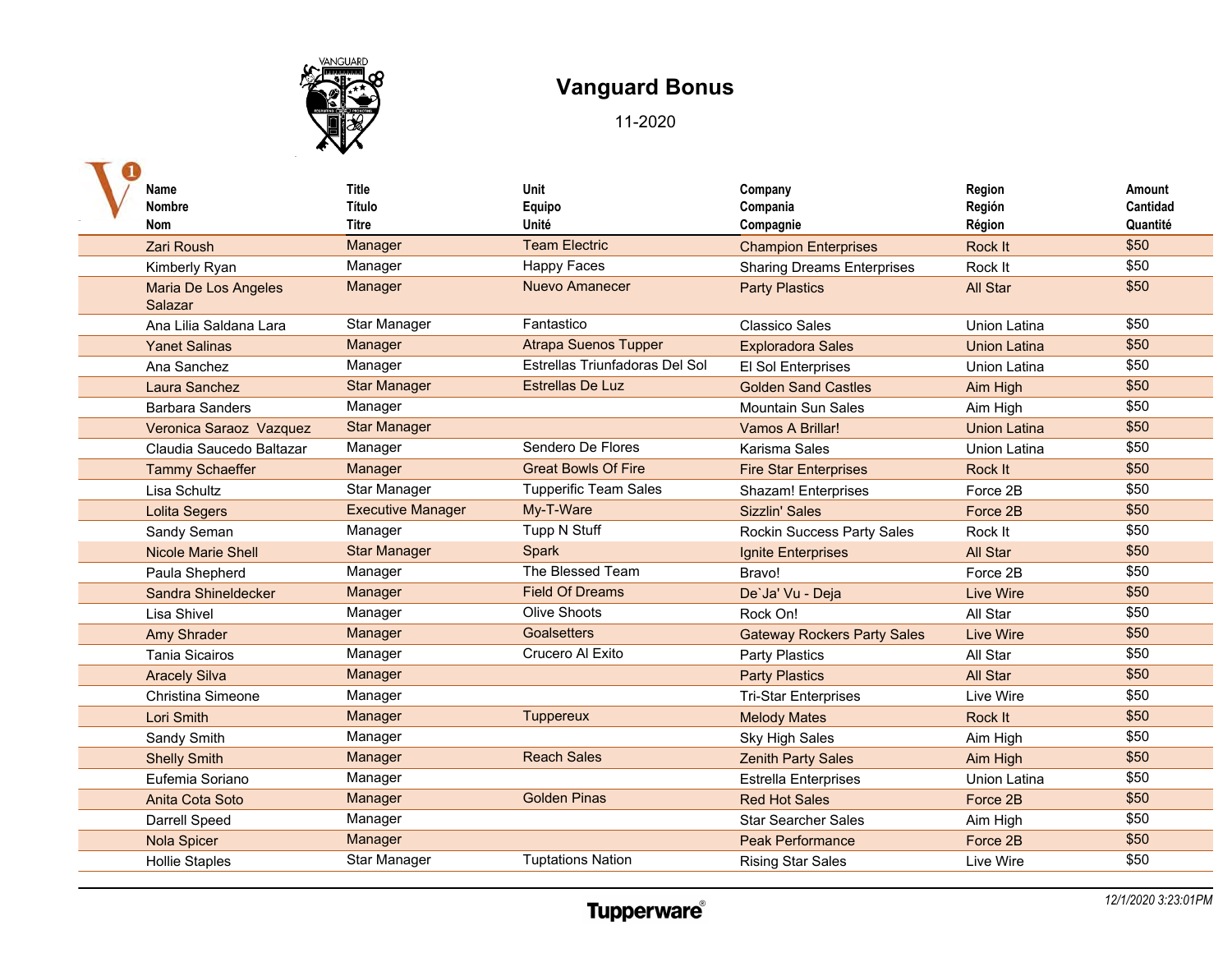

| Name                   | <b>Title</b>        | Unit                       | Company                      | Region              | Amount   |
|------------------------|---------------------|----------------------------|------------------------------|---------------------|----------|
| <b>Nombre</b>          | Título              | Equipo                     | Compania                     | Región              | Cantidad |
| <b>Nom</b>             | <b>Titre</b>        | Unité                      | Compagnie                    | Région              | Quantité |
| <b>Carol Starbuck</b>  | Manager             |                            | <b>Wheatheart Sales Inc.</b> | Force 2B            | \$50     |
| Nicole Steward         | Star Manager        | Miraclezz                  | <b>Melody Mates</b>          | Rock It             | \$50     |
| <b>Lindsay Stewart</b> | Manager             | Miraclezz                  | <b>Melody Mates</b>          | Rock It             | \$50     |
| Vicki Streeter         | Manager             | <b>Dream Believers</b>     | Rock On!                     | All Star            | \$50     |
| <b>Andrea Stroud</b>   | <b>Star Manager</b> |                            | <b>Galaxy Stars</b>          | Aim High            | \$50     |
| Debora Tandal          | Manager             |                            | Legacy Party Sales           | All Star            | \$50     |
| <b>Snow Taylor</b>     | Manager             | <b>Shooting Stars</b>      | Pot Of Gold Sales            | Force 2B            | \$50     |
| Barbara Thole          | Manager             | Tuppercares                | True Destiny Inc.            | Live Wire           | \$50     |
| <b>Kelly Thompson</b>  | Manager             |                            | D'Ann Sales Inc.             | Force 2B            | \$50     |
| Sherry Tomboc          | Manager             |                            | Peak Performance             | Force 2B            | \$50     |
| <b>Irma Torres</b>     | <b>Star Manager</b> | <b>Fuerza Sales</b>        | <b>Blue Sky Enterprises</b>  | <b>Union Latina</b> | \$50     |
| Tara R. Trahan         | Manager             |                            | <b>Bayou Party Sales</b>     | Aim High            | \$50     |
| <b>Hiriz Trejo</b>     | Manager             | <b>Estrellas Nacientes</b> | <b>Karisma Sales</b>         | <b>Union Latina</b> | \$50     |
| Ina Troyer             | Manager             | Just Believe               | <b>Royalty Sales</b>         | Rock It             | \$50     |
| Leandra Trujillo       | Manager             |                            | <b>Party Plastics</b>        | <b>All Star</b>     | \$50     |
| <b>Tracy Turnbough</b> | Manager             |                            | <b>Unity Sales</b>           | Rock It             | \$50     |
| Juana M Valdivia       | Manager             | Radiante                   | Escandalo                    | <b>Union Latina</b> | \$50     |
| Lisa Van Remortel      | Manager             | Tupperama                  | <b>Funtastic Sales</b>       | Live Wire           | \$50     |
| Sandra C Vargas        | <b>Star Manager</b> |                            | <b>Fuego Latino</b>          | <b>Union Latina</b> | \$50     |
| Matilde Velasco        | Manager             | <b>Tree Alianza</b>        | <b>Party Plastics</b>        | All Star            | \$50     |
| Maria Villagomez       | Manager             |                            | <b>Party Plastics</b>        | All Star            | \$50     |
| Maricruz Villalpando   | Manager             | Renacimiento Sales         | Sonrisa Sales                | <b>Union Latina</b> | \$50     |
| <b>Justus Vizcarra</b> | Manager             | <b>Team Awesome</b>        | Rock On!                     | All Star            | \$50     |
| Greta Wacker           | Manager             | <b>Lucky Stars</b>         | Razzmatazz                   | All Star            | \$50     |
| <b>Betty Walk</b>      | Manager             |                            | <b>Ontrack Sales</b>         | Rock It             | \$50     |
| Kelli Walker           | Manager             | So Much Moore              | <b>Divine Enterprises</b>    | All Star            | \$50     |
| <b>Brinda Watts</b>    | <b>Star Manager</b> | <b>Tupper Chick\$</b>      | Hooray! Sales Inc.           | Aim High            | \$50     |
| Sara Webster           | Star Manager        | <b>Grand Slam</b>          | <b>Venture Sales</b>         | Live Wire           | \$50     |
| <b>Erica Welty</b>     | Manager             |                            | Rock On!                     | All Star            | \$50     |
| Melissa Whittaker      | Manager             | Rock On G.I.R.L.S.         | Rock On!                     | All Star            | \$50     |
| <b>Aleah Wiese</b>     | Manager             | <b>Sellebrities</b>        | <b>New Image Enterprises</b> | Force 2B            | \$50     |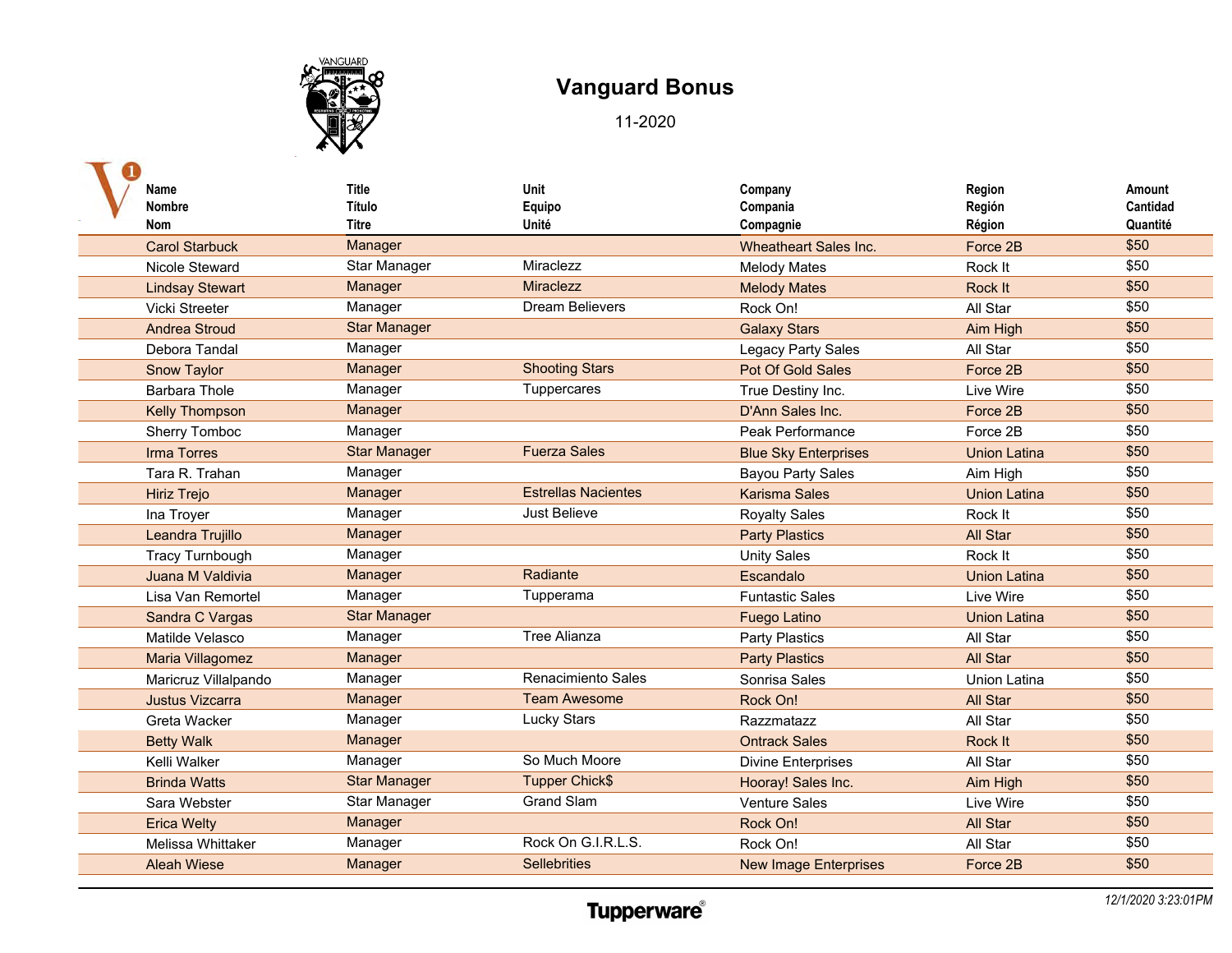

11-2020

| Name                  | <b>Title</b>        | <b>Unit</b>                 | Company                         | Region       | Amount   |
|-----------------------|---------------------|-----------------------------|---------------------------------|--------------|----------|
| <b>Nombre</b>         | Título              | Equipo                      | Compania                        | Región       | Cantidad |
| Nom                   | Titre               | Unité                       | Compagnie                       | Région       | Quantité |
| <b>Alice Williams</b> | Manager             | Day Dreamers                | <b>Avante Sales</b>             | Live Wire    | \$50     |
| Holly Williams        | Manager             |                             | <b>Golden Opportunity Sales</b> | Aim High     | \$50     |
| Dainya Williamson     | <b>Star Manager</b> | <b>High Tide Team</b>       | <b>Star Team Sales Inc.</b>     | Rock It      | \$50     |
| Lisa Wise             | Star Manager        | <b>Pixie Chicks</b>         | Red Hot Sales                   | Force 2B     | \$50     |
| Kayla Wooditch        | Manager             | <b>Tuppurr Bella's</b>      | Rock On!                        | All Star     | \$50     |
| <b>Twyla Yandell</b>  | Manager             |                             | <b>Success Express</b>          | Force 2B     | \$50     |
| Marleni A Zelaya      | Manager             | <b>Atrapa Suenos Tupper</b> | <b>Exploradora Sales</b>        | Union Latina | \$50     |



### **Vanguard Bonus**

11-2020

| $\overline{4}$ |                      | E W                      |                |                 |                       |          |
|----------------|----------------------|--------------------------|----------------|-----------------|-----------------------|----------|
|                | Name                 | <b>Title</b>             | Unit           | Company         | Region                | Amount   |
|                | <b>Nombre</b>        | Título                   | Equipo         | Compania        | Región                | Cantidad |
|                | Nom                  | Titre                    | Unité          | Compagnie       | Région                | Quantité |
|                | Maude Martel-Croteau | <b>Executive Manager</b> | Les Chefs-Eco  | Les Tournesols  | <b>Northern Stars</b> | \$235    |
|                | Diana Duncan         | Executive Manager        | Party It Tupp! | Top Of The Line | Northern Stars        | \$210    |

| 3 | Name<br>Nombre<br>Nom | Title<br>Título<br>Titre | Unit<br>Equipo<br>Unité | Company<br>Compania<br>Compagnie | Region<br>Región<br>Région | Amount<br>Cantidad<br>Quantité |
|---|-----------------------|--------------------------|-------------------------|----------------------------------|----------------------------|--------------------------------|
|   | Nicole Falzetta       | Star Manager             | Just Tupp It Up         | Top Of The Line                  | <b>Northern Stars</b>      | \$185                          |
|   | Bobbi Jo Wolfe        | <b>Executive Manager</b> | To The Tupp             | Top Of The Line                  | <b>Northern Stars</b>      | \$185                          |
|   | Jennifer Firomski     | <b>Executive Manager</b> | <b>Team Tuppermoms</b>  | Top Of The Line                  | <b>Northern Stars</b>      | \$160                          |
|   | Lisa Linnell          | <b>Executive Manager</b> | Reach For The Tupp      | Top Of The Line                  | <b>Northern Stars</b>      | \$160                          |
|   | Pia Pedersen          | <b>Executive Manager</b> | Just Tupp It Up         | Top Of The Line                  | <b>Northern Stars</b>      | \$160                          |
|   | Sharilyn Plascott     | <b>Executive Manager</b> | Tuppdreams              | Top Of The Line                  | <b>Northern Stars</b>      | \$160                          |
|   | Alexandria Fisher     | Star Manager             |                         | Power Of One                     | <b>Northern Stars</b>      | \$140                          |
|   | Katharin Klassen      | Star Manager             | Party Planners          | <b>Stand Tall Party Sales</b>    | <b>Northern Stars</b>      | \$140                          |

### **Tupperware**®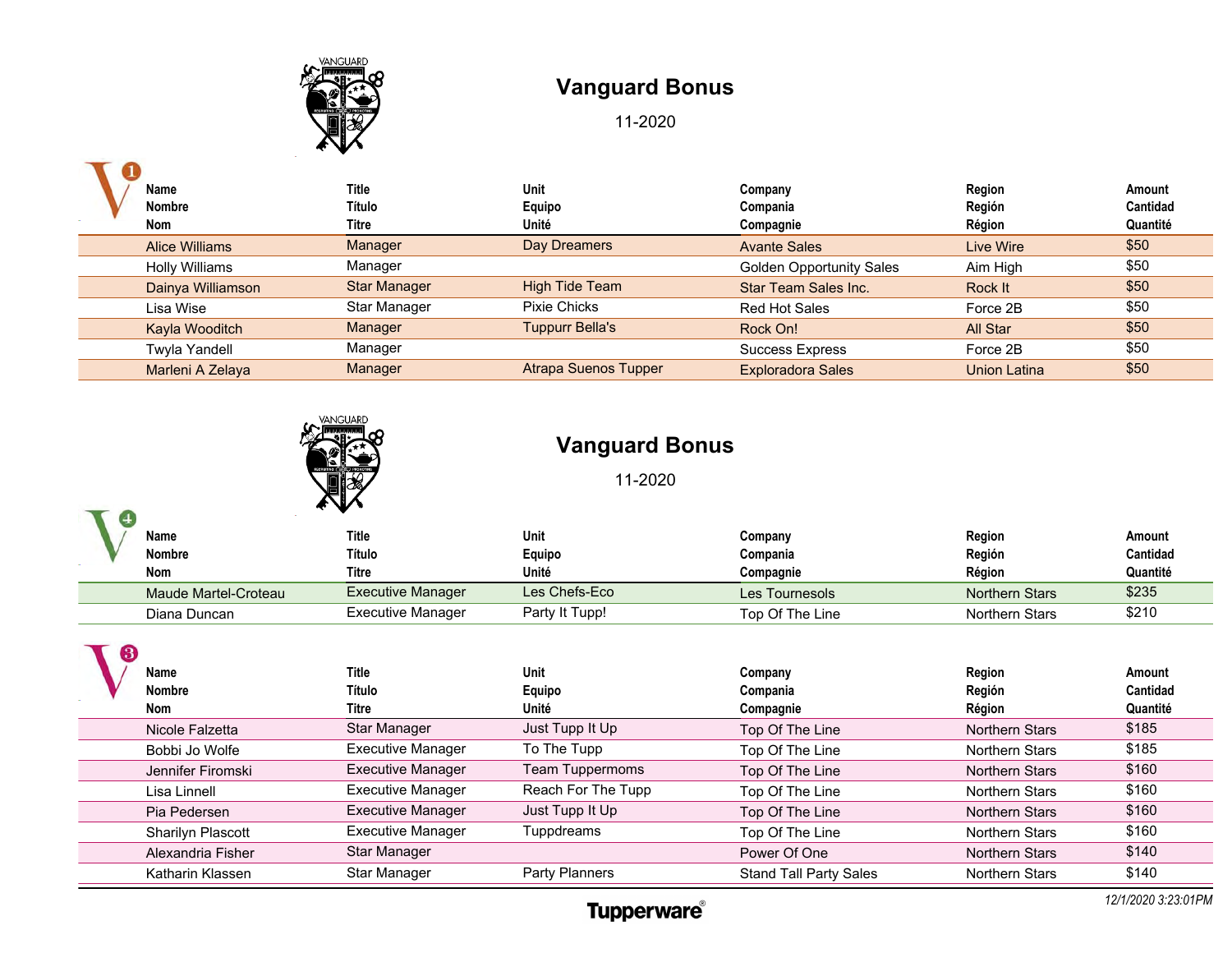

11-2020

| Name<br><b>Nombre</b><br><b>Nom</b> | <b>Title</b><br>Título<br><b>Titre</b> | Unit<br>Equipo<br>Unité    | Company<br>Compania<br>Compagnie | Region<br>Región<br>Région | Amount<br>Cantidad<br>Quantité |
|-------------------------------------|----------------------------------------|----------------------------|----------------------------------|----------------------------|--------------------------------|
| Lucie Lamoureux                     | <b>Executive Manager</b>               | Intelli-Team               | Les Tournesols                   | <b>Northern Stars</b>      | \$140                          |
| Nathalie Lauzon                     | <b>Executive Manager</b>               | G-1 Tupp                   | Les Diamants                     | Northern Stars             | \$140                          |
| Mary Wiebe                          | Star Manager                           | Dream Team                 | <b>Realize Dreams</b>            | <b>Northern Stars</b>      | \$140                          |
| Name<br><b>Nombre</b><br><b>Nom</b> | <b>Title</b><br>Título<br><b>Titre</b> | Unit<br>Equipo<br>Unité    | Company<br>Compania<br>Compagnie | Region<br>Región<br>Région | Amount<br>Cantidad<br>Quantité |
| <b>Nancy Blais</b>                  | <b>Executive Manager</b>               | Rock On Tupp               | Les Diamants                     | <b>Northern Stars</b>      | \$120                          |
| Nathalie Bonin                      | <b>Executive Manager</b>               | Les Pignons Verts          | Les Diamants                     | Northern Stars             | \$120                          |
| Allisha Carter                      | <b>Executive Manager</b>               | <b>Audacious Tuppers</b>   | Top Of The Line                  | <b>Northern Stars</b>      | \$120                          |
| <b>Guylaine Coderre</b>             | <b>Executive Manager</b>               | Les Chefs-Eco              | Les Tournesols                   | <b>Northern Stars</b>      | \$120                          |
| Melanie Fulham                      | <b>Executive Manager</b>               | Les Intrepides             | Les Diamants                     | <b>Northern Stars</b>      | \$120                          |
| <b>Christine Horth</b>              | <b>Executive Manager</b>               | Les Intrepides             | Les Diamants                     | <b>Northern Stars</b>      | \$120                          |
| Regis Moreau                        | <b>Executive Manager</b>               | <b>Tup Lionness</b>        | Aqua Terra                       | <b>Northern Stars</b>      | \$120                          |
| <b>Francine Paquette</b>            | Manager                                | Les Pignons Verts          | Les Diamants                     | <b>Northern Stars</b>      | \$120                          |
| <b>Kaitlyn Perrins</b>              | <b>Executive Manager</b>               | <b>Tupping Ovation</b>     | Top Of The Line                  | <b>Northern Stars</b>      | \$120                          |
| Jaime Seminuk                       | Star Manager                           | <b>Team Tuppernational</b> | Top Of The Line                  | <b>Northern Stars</b>      | \$120                          |
| Shandelle Steine                    | <b>Executive Manager</b>               | <b>Team Tuppernational</b> | Top Of The Line                  | <b>Northern Stars</b>      | \$120                          |
| Marissa Ahlgren                     | Star Manager                           | <b>Tupping Ovation</b>     | Top Of The Line                  | Northern Stars             | \$105                          |
| Jodie Bakker                        | <b>Star Manager</b>                    | Tupp Of The Cliff          | Top Of The Line                  | <b>Northern Stars</b>      | \$105                          |
| Marie Christie                      | Manager                                | <b>Tupper Wonders</b>      | Top Of The Line                  | Northern Stars             | \$105                          |
| <b>Eliane Degeer</b>                | <b>Executive Manager</b>               | Destiny                    | Les Diamants                     | <b>Northern Stars</b>      | \$105                          |
| Lee-Anne Doucet                     | <b>Executive Manager</b>               | <b>Motivation Station</b>  | Power Of One                     | Northern Stars             | \$105                          |
| Julie Fowler                        | <b>Executive Manager</b>               | Tupperstrong               | Top Of The Line                  | <b>Northern Stars</b>      | \$105                          |
| Kerri Gartner                       | Star Manager                           |                            | Top Of The Line                  | Northern Stars             | \$105                          |
| <b>Karine Guerette</b>              | <b>Executive Manager</b>               | Les Tuppacool              | Aqua Terra                       | <b>Northern Stars</b>      | \$105                          |
| Stephanie Hebert                    | <b>Executive Manager</b>               | Les Pignons Verts          | Les Diamants                     | <b>Northern Stars</b>      | \$105                          |
| Marie-Claude Houle                  | <b>Executive Manager</b>               | Performance                | Les Diamants                     | <b>Northern Stars</b>      | \$105                          |
| Jennifer Jones                      | <b>Executive Manager</b>               | The Fantastic Plastics     | Top Of The Line                  | <b>Northern Stars</b>      | \$105                          |
| Deena Karp                          | <b>Executive Manager</b>               | Party It Tupp!             | Top Of The Line                  | <b>Northern Stars</b>      | \$105                          |
| <b>Hailey Khober</b>                | Star Manager                           | The Tupperware Guardians   | La Joie De Vivre                 | Northern Stars             | \$105                          |

*12/1/2020 3:23:01PM*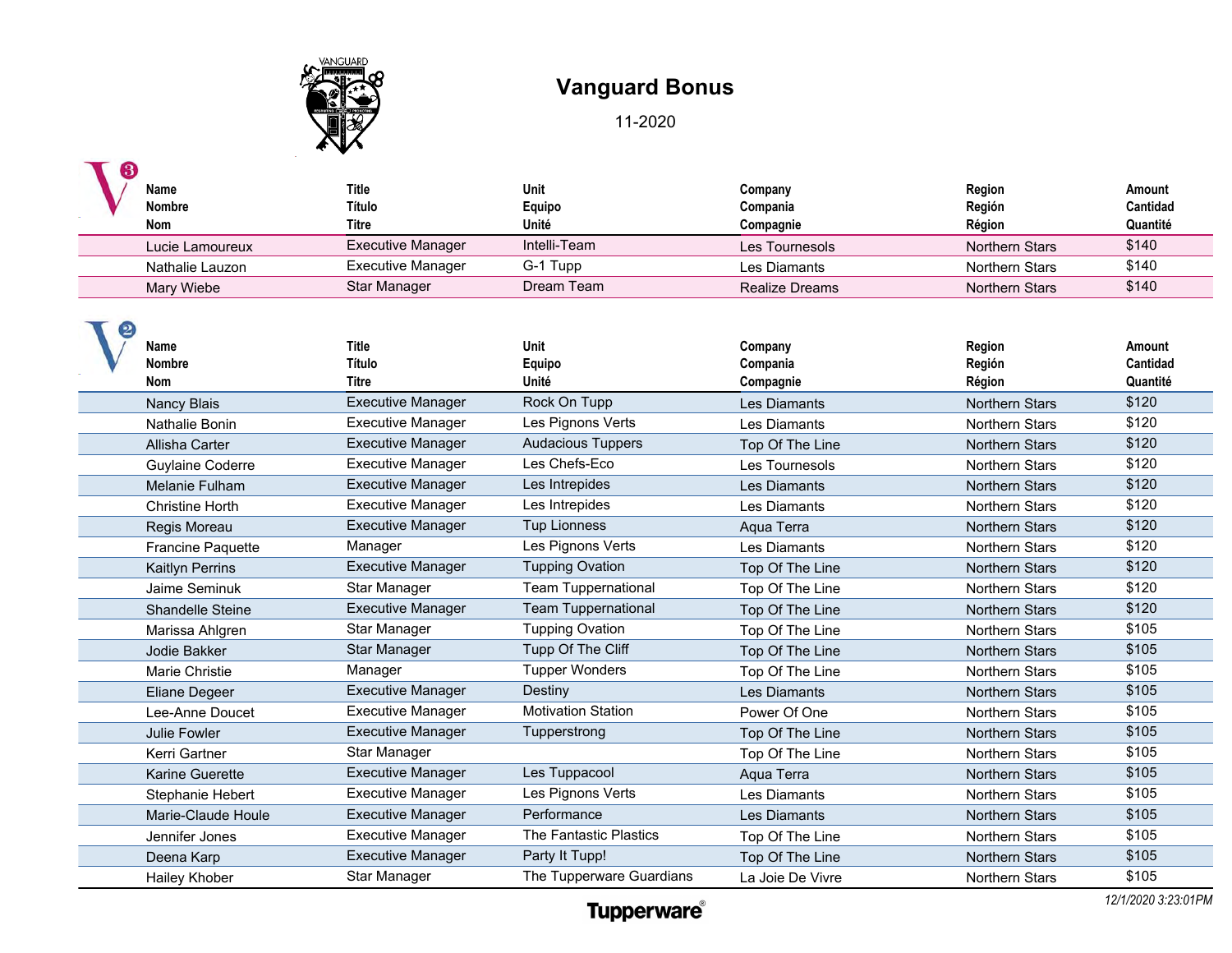

| Name<br><b>Nombre</b><br><b>Nom</b> | <b>Title</b><br>Título<br><b>Titre</b> | Unit<br>Equipo<br>Unité     | Company<br>Compania<br>Compagnie | Region<br>Región<br>Région | Amount<br>Cantidad<br>Quantité |
|-------------------------------------|----------------------------------------|-----------------------------|----------------------------------|----------------------------|--------------------------------|
| Wanda Gail King                     | <b>Executive Manager</b>               | Tuppertastic                | <b>Creating Stars</b>            | <b>Northern Stars</b>      | \$105                          |
| Nathalie Labbe                      | Star Manager                           | Les Perseverants            | Les Diamants                     | Northern Stars             | \$105                          |
| Shannon Lefebvre                    | Manager                                | <b>Tipsy Tuppers</b>        | Top Of The Line                  | <b>Northern Stars</b>      | \$105                          |
| Kimberley Linke                     | Manager                                | <b>Tupp-Tations</b>         | Top Of The Line                  | Northern Stars             | \$105                          |
| <b>Marilyn Morin</b>                | <b>Executive Manager</b>               | Les Geodes                  | <b>Les Diamants</b>              | Northern Stars             | \$105                          |
| Julie Murray                        | <b>Executive Manager</b>               | Les Alchimistes             | Les Diamants                     | <b>Northern Stars</b>      | \$105                          |
| Julie Nadeau                        | <b>Star Manager</b>                    | <b>Victoire And Passion</b> | Les Diamants                     | <b>Northern Stars</b>      | \$105                          |
| <b>Martine Pelletier</b>            | <b>Executive Manager</b>               | Cree Ta Destinee            | Les Diamants                     | <b>Northern Stars</b>      | \$105                          |
| <b>Renee-France Philibert</b>       | <b>Executive Manager</b>               | Top-Power                   | Les Diamants                     | <b>Northern Stars</b>      | \$105                          |
| Charmaine Pynn                      | <b>Executive Manager</b>               | Untuppables                 | Top Of The Line                  | <b>Northern Stars</b>      | \$105                          |
| <b>Stephanie Rose</b>               | <b>Executive Manager</b>               | Les Tuppacool               | Aqua Terra                       | <b>Northern Stars</b>      | \$105                          |
| Nicole Ruttan                       | <b>Executive Manager</b>               | Plastic Fantastic Magic     | Top Of The Line                  | <b>Northern Stars</b>      | \$105                          |
| Virginia<br>Sampare-Woodworth       | Manager                                | The Marituppers             | Top Of The Line                  | <b>Northern Stars</b>      | \$105                          |
| Leah Seamone                        | <b>Executive Manager</b>               | Team Tuppershare            | Top Of The Line                  | <b>Northern Stars</b>      | \$105                          |
| <b>Chantale Simard</b>              | <b>Executive Manager</b>               | Les Waretupp                | Les Fonceurs                     | <b>Northern Stars</b>      | \$105                          |
| <b>Christine Smith</b>              | <b>Executive Manager</b>               | <b>Tupp Stylerz</b>         | Top Of The Line                  | <b>Northern Stars</b>      | \$105                          |
| <b>Crystal Smith</b>                | <b>Executive Manager</b>               | Plastic Fantastic Magic     | Top Of The Line                  | <b>Northern Stars</b>      | \$105                          |
| Joan Thauberger                     | <b>Executive Manager</b>               | Tupp Of The Cliff           | Top Of The Line                  | Northern Stars             | \$105                          |
| Danny Michael Thifault              | <b>Executive Manager</b>               | <b>Tupp Your Life</b>       | Les Diamants                     | <b>Northern Stars</b>      | \$105                          |
| Jodi Adams                          | Star Manager                           | <b>Team Tupp-Sensation</b>  | Top Of The Line                  | <b>Northern Stars</b>      | \$90                           |
| Dave Alain                          | <b>Executive Manager</b>               |                             | Agua Terra                       | <b>Northern Stars</b>      | \$90                           |
| Zerena Caplin                       | Star Manager                           | The Star Achievers          | <b>Magic Touch Party Sales</b>   | <b>Northern Stars</b>      | \$90                           |
| Lyne Cartier                        | <b>Star Manager</b>                    | Les Alchimistes             | Les Diamants                     | <b>Northern Stars</b>      | \$90                           |
| Veronique Cote                      | Star Manager                           | Les Futes                   | Les Diamants                     | <b>Northern Stars</b>      | \$90                           |
| Lynda Dignard                       | <b>Executive Manager</b>               | Les Dechaines               | Les Diamants                     | <b>Northern Stars</b>      | \$90                           |
| Monique Dupuis                      | <b>Executive Manager</b>               |                             | La Joie De Vivre                 | <b>Northern Stars</b>      | \$90                           |
| Patricia Gahan                      | <b>Executive Manager</b>               | The Fantastic Plastics      | Top Of The Line                  | Northern Stars             | \$90                           |
| Cheyenne Haymore                    | Star Manager                           | Tic Tac Tupp                | Top Of The Line                  | <b>Northern Stars</b>      | \$90                           |
| Keesha Hicks                        | <b>Executive Manager</b>               | <b>Team Tupperful</b>       | Top Of The Line                  | <b>Northern Stars</b>      | \$90                           |
| Marie-Josee Hubert                  | <b>Star Manager</b>                    | Les Colibris                | Les Diamants                     | Northern Stars             | \$90                           |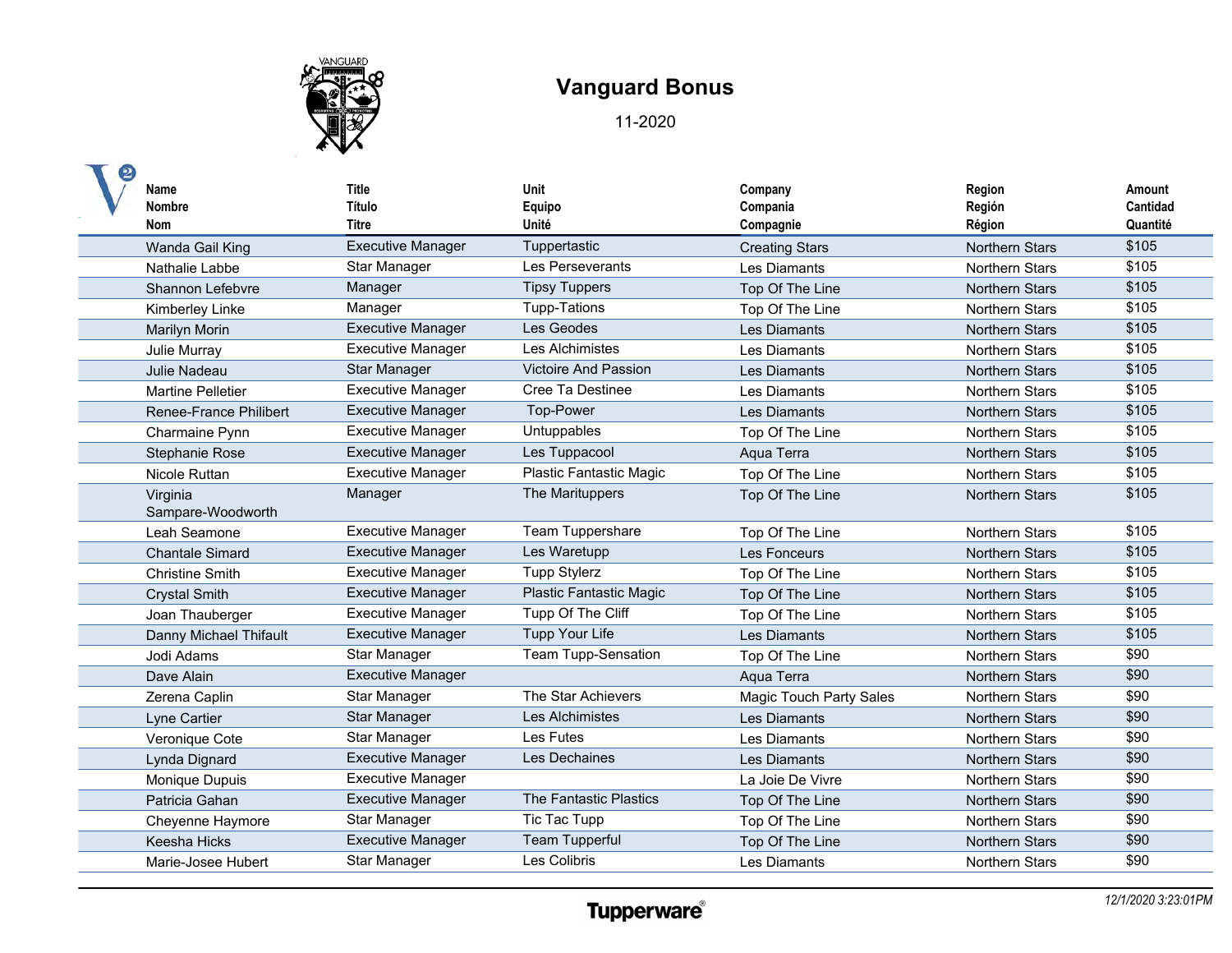

| Name<br><b>Nombre</b><br>Nom            | <b>Title</b><br>Título<br><b>Titre</b> | Unit<br>Equipo<br>Unité          | Company<br>Compania<br>Compagnie | Region<br>Región<br>Région | Amount<br>Cantidad<br>Quantité |
|-----------------------------------------|----------------------------------------|----------------------------------|----------------------------------|----------------------------|--------------------------------|
| Cindy Joustra                           | <b>Star Manager</b>                    | Tuppersweets                     | Les Tournesols                   | <b>Northern Stars</b>      | \$90                           |
| Megan Koskie                            | <b>Executive Manager</b>               | Tupperbabes                      | Top Of The Line                  | <b>Northern Stars</b>      | \$90                           |
| Isabelle Labossiere                     | <b>Executive Manager</b>               | Les Perles                       | Les Diamants                     | <b>Northern Stars</b>      | \$90                           |
| Pascal Longtin                          | <b>Executive Manager</b>               | Les Tupperwomen/Men<br>Cote-Nord | Les Diamants                     | <b>Northern Stars</b>      | \$90                           |
| <b>Doris Martel</b>                     | <b>Executive Manager</b>               | Les Dechaines                    | Les Diamants                     | <b>Northern Stars</b>      | \$90                           |
| Sacha McLachlan                         | Manager                                | Wall Of Famers                   | <b>Platinum Sales</b>            | <b>Northern Stars</b>      | \$90                           |
| Susan Mealing                           | <b>Executive Manager</b>               | Hook'D On Tupperware             | Top Of The Line                  | <b>Northern Stars</b>      | \$90                           |
| <b>Beverly Mughal</b>                   | Star Manager                           | Tupperdivas                      | Top Of The Line                  | Northern Stars             | \$90                           |
| Aganetha Neufeld                        | <b>Executive Manager</b>               | Dream Team                       | <b>Realize Dreams</b>            | <b>Northern Stars</b>      | \$90                           |
| <b>Helena Neufeld</b>                   | Star Manager                           | <b>Wild Roses</b>                | <b>Realize Dreams</b>            | <b>Northern Stars</b>      | \$90                           |
| Erica Noga                              | Manager                                | <b>Bjs Tup Teamsters</b>         | Top Of The Line                  | <b>Northern Stars</b>      | \$90                           |
| Amelie Ouellette                        | <b>Executive Manager</b>               | Les Tupps Ambitieuses            | Les Diamants                     | <b>Northern Stars</b>      | \$90                           |
| Lolita Pannitti                         | Star Manager                           |                                  | Les Tournesols                   | <b>Northern Stars</b>      | \$90                           |
| Jenna Lee Perkins                       | Executive Manager                      | The Tupperclub                   | Top Of The Line                  | <b>Northern Stars</b>      | \$90                           |
| <b>Kim Prieur</b>                       | <b>Star Manager</b>                    | The Yahoo-Ligans                 | <b>Extraordinary Sales</b>       | <b>Northern Stars</b>      | \$90                           |
| <b>Katy Pronovost</b>                   | <b>Executive Manager</b>               | Les Dechaines                    | Les Diamants                     | <b>Northern Stars</b>      | \$90                           |
| <b>Melanie Provost</b>                  | <b>Executive Manager</b>               | Inspiraction                     | Les Diamants                     | <b>Northern Stars</b>      | \$90                           |
| Dawn Robertson                          | <b>Executive Manager</b>               | Momma D's Tuppermates            | Top Of The Line                  | <b>Northern Stars</b>      | \$90                           |
| <b>Brandi Ruel</b>                      | <b>Executive Manager</b>               | <b>Team Tupptastic</b>           | <b>Take Flight Sales</b>         | <b>Northern Stars</b>      | \$90                           |
| <b>Gloria Smith</b>                     | <b>Executive Manager</b>               |                                  | <b>Stand Tall Party Sales</b>    | <b>Northern Stars</b>      | \$90                           |
| Jamie Soucy                             | <b>Executive Manager</b>               | Shakin' It Tup                   | Top Of The Line                  | <b>Northern Stars</b>      | \$90                           |
| Vickye Tanguay                          | Manager                                | Tupp-En-Ciel                     | Aqua Terra                       | <b>Northern Stars</b>      | \$90                           |
| Line Veillette                          | <b>Star Manager</b>                    | Les Colibris                     | <b>Les Diamants</b>              | <b>Northern Stars</b>      | \$90                           |
| Cassandra Villeneuve<br><b>Bouchard</b> | Star Manager                           | Les Diezelles                    | Les Diamants                     | <b>Northern Stars</b>      | \$90                           |
| Jennifer Webb                           | <b>Executive Manager</b>               | <b>Twisted Tupper</b>            | Top Of The Line                  | <b>Northern Stars</b>      | \$90                           |
| <b>Frances Wright</b>                   | <b>Executive Manager</b>               | The Mod Squad                    | <b>Magic Touch Party Sales</b>   | <b>Northern Stars</b>      | \$90                           |
| Lynette Ziola                           | Manager                                |                                  | Party On Purpose                 | <b>Northern Stars</b>      | \$90                           |
| Aly Aresenault                          | Star Manager                           | The Tupperware Guardians         | La Joie De Vivre                 | <b>Northern Stars</b>      | \$80                           |
| <b>Vicky Audet</b>                      | <b>Executive Manager</b>               | Tupp-En-Ciel                     | Aqua Terra                       | <b>Northern Stars</b>      | \$80                           |
| Lynne Badley                            | Star Manager                           | <b>Team Tuppernational</b>       | Top Of The Line                  | <b>Northern Stars</b>      | \$80                           |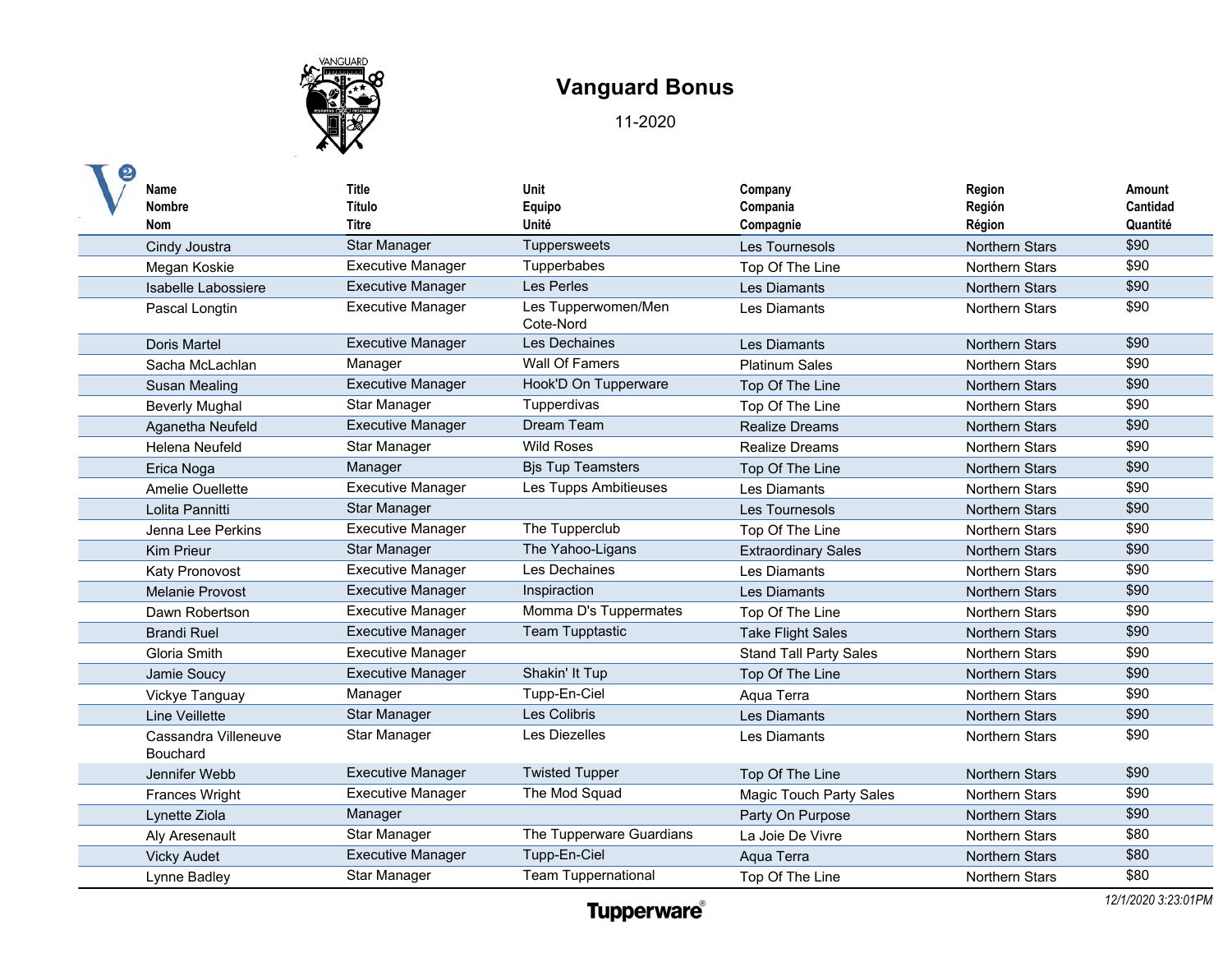

| Name<br><b>Nombre</b><br>Nom | <b>Title</b><br>Título<br><b>Titre</b> | Unit<br>Equipo<br>Unité                  | Company<br>Compania<br>Compagnie | Region<br>Región<br>Région | Amount<br>Cantidad<br>Quantité |
|------------------------------|----------------------------------------|------------------------------------------|----------------------------------|----------------------------|--------------------------------|
| Christina Beaulieu           | <b>Executive Manager</b>               |                                          | Les Audacieux                    | <b>Northern Stars</b>      | \$80                           |
| Ilona Bennett                | <b>Executive Manager</b>               |                                          | All Heart Party Sales            | Northern Stars             | \$80                           |
| Luc Boutin                   | Manager                                | La Crazy Team!                           | Aqua Terra                       | <b>Northern Stars</b>      | \$80                           |
| Anne Marie Brault            | <b>Executive Manager</b>               | <b>Equipe Les Coeurs Ardents</b><br>Team | Les Diamants                     | <b>Northern Stars</b>      | \$80                           |
| Melanie Carpini              | <b>Star Manager</b>                    | Tupp Your Life                           | Les Diamants                     | <b>Northern Stars</b>      | \$80                           |
| Patricia Carrier             | Star Manager                           | Intelli-Tupp                             | Aqua Terra                       | Northern Stars             | \$80                           |
| <b>Chantal Charron</b>       | Manager                                | Les Pignons Verts                        | Les Diamants                     | <b>Northern Stars</b>      | \$80                           |
| Isabelle Chevalier           | Star Manager                           | Super Tupp Team                          | Top Of The Line                  | <b>Northern Stars</b>      | \$80                           |
| Marla Clarke                 | <b>Executive Manager</b>               | <b>Nichol Savers</b>                     | <b>Heart And Soul</b>            | <b>Northern Stars</b>      | \$80                           |
| Maryann Clayton              | Manager                                | The Tupper Stars                         | Top Of The Line                  | <b>Northern Stars</b>      | \$80                           |
| Sonya Crawford               | <b>Star Manager</b>                    | Tic Tac Tupp                             | Top Of The Line                  | <b>Northern Stars</b>      | \$80                           |
| Kehlsie Crone                | Star Manager                           | Tupp Of The Mountain                     | Top Of The Line                  | <b>Northern Stars</b>      | \$80                           |
| <b>Isabelle Dagenais</b>     | <b>Executive Manager</b>               | Just Do It                               | <b>Just Believe</b>              | <b>Northern Stars</b>      | \$80                           |
| <b>Fallon David</b>          | Star Manager                           | Tuppersweets                             | Les Tournesols                   | <b>Northern Stars</b>      | \$80                           |
| Patricia Decarie             | Star Manager                           | Les Chefs-Eco                            | Les Tournesols                   | <b>Northern Stars</b>      | \$80                           |
| <b>Elizabeth Donnelly</b>    | <b>Executive Manager</b>               | Tupperlicious                            | Top Of The Line                  | <b>Northern Stars</b>      | \$80                           |
| <b>Betty Driedger</b>        | <b>Star Manager</b>                    |                                          | <b>Creating Stars</b>            | <b>Northern Stars</b>      | \$80                           |
| Ashley Dyke                  | Star Manager                           | Tupp The Cup                             | Top Of The Line                  | Northern Stars             | \$80                           |
| Linda Eide                   | Manager                                |                                          | <b>Resonate Sales</b>            | <b>Northern Stars</b>      | \$80                           |
| Rachel Felepchuk             | Star Manager                           |                                          | Top Of The Line                  | <b>Northern Stars</b>      | \$80                           |
| Kendra Hanson                | Manager                                | <b>Motivation Station</b>                | Power Of One                     | <b>Northern Stars</b>      | \$80                           |
| Mirela Hauck                 | Star Manager                           | <b>Tupper Link</b>                       | Top Of The Line                  | <b>Northern Stars</b>      | \$80                           |
| Dawn Herweyer                | <b>Executive Manager</b>               | Tupperlicious                            | Top Of The Line                  | <b>Northern Stars</b>      | \$80                           |
| <b>Tori Hunt</b>             | <b>Executive Manager</b>               | Team Tupper Up Your Life!                | Power Of One                     | <b>Northern Stars</b>      | \$80                           |
| Sean Hutchinson              | Star Manager                           | <b>Tupp Stylerz</b>                      | Top Of The Line                  | <b>Northern Stars</b>      | \$80                           |
| Nadine Johnston              | Star Manager                           | Tupp Side Of Life                        | Top Of The Line                  | <b>Northern Stars</b>      | \$80                           |
| Sandra Keuninckx             | <b>Executive Manager</b>               | Les Tupp Modeles                         | Les Diamants                     | <b>Northern Stars</b>      | \$80                           |
| Lily Labranche               | Manager                                | <b>Tupper Active</b>                     | Les Diamants                     | <b>Northern Stars</b>      | \$80                           |
| <b>Edith Lantin</b>          | Star Manager                           | Les Intrepides                           | Les Diamants                     | <b>Northern Stars</b>      | \$80                           |
| Nathalie Lemay               | <b>Executive Manager</b>               | Les Astucieux                            | Les Diamants                     | <b>Northern Stars</b>      | \$80                           |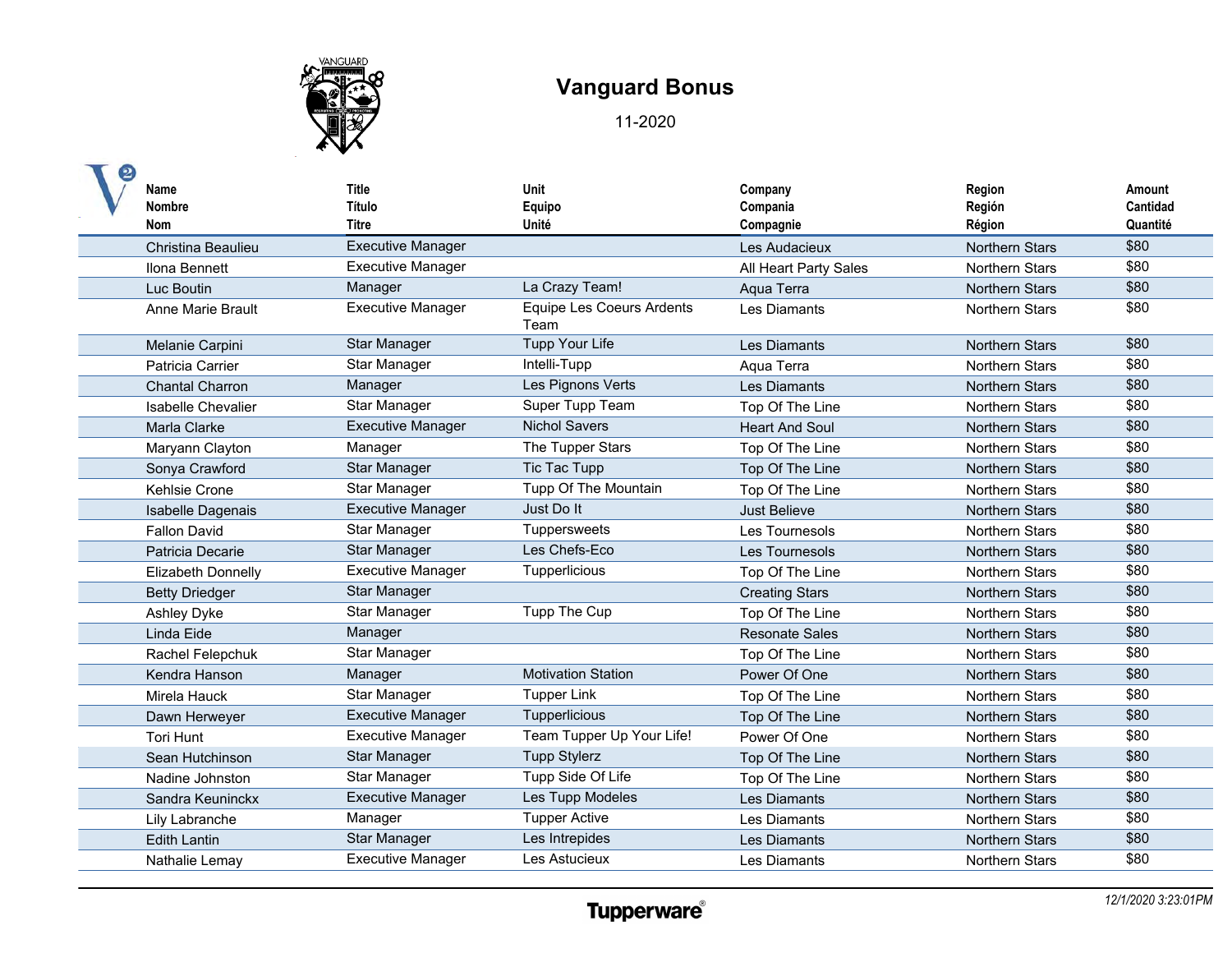

| <b>Name</b><br><b>Nombre</b> | <b>Title</b><br>Título   | <b>Unit</b><br>Equipo                   | Company<br>Compania            | Region<br>Región      | Amount<br>Cantidad |
|------------------------------|--------------------------|-----------------------------------------|--------------------------------|-----------------------|--------------------|
| Nom                          | <b>Titre</b>             | Unité                                   | Compagnie                      | Région                | Quantité           |
| Michelle Lemky               | <b>Star Manager</b>      | Team Tuppertastic                       | Top Of The Line                | <b>Northern Stars</b> | \$80               |
| Helene Lepage                | <b>Executive Manager</b> | <b>Tupp Quebec (Miss</b><br>Tupperware) | Les Diamants                   | <b>Northern Stars</b> | \$80               |
| Huguette Levesque            | <b>Executive Manager</b> | <b>Country Tupper Stars</b>             | Les Diamants                   | <b>Northern Stars</b> | \$80               |
| Carolann Luxemburger         | Star Manager             | <b>Brownie Points</b>                   | Top Of The Line                | Northern Stars        | \$80               |
| Cathy Martin                 | <b>Star Manager</b>      | Tupp Of The Hill                        | Top Of The Line                | <b>Northern Stars</b> | \$80               |
| <b>Diane Martin</b>          | <b>Executive Manager</b> | <b>Country Tupper Stars</b>             | Les Diamants                   | <b>Northern Stars</b> | \$80               |
| <b>Courtney Melindy</b>      | <b>Executive Manager</b> | <b>Timeless Tupperware</b>              | Top Of The Line                | <b>Northern Stars</b> | \$80               |
| Natacha Michaud              | Manager                  | My Sunshine                             | Les Diamants                   | <b>Northern Stars</b> | \$80               |
| Suzanne Middleton            | Manager                  |                                         | Les Tournesols                 | <b>Northern Stars</b> | \$80               |
| Karen Nemetchek              | <b>Executive Manager</b> | <b>Struts Tupp Guns</b>                 | Top Of The Line                | Northern Stars        | \$80               |
| Susan Olson                  | Star Manager             |                                         | Crown Jewels                   | <b>Northern Stars</b> | \$80               |
| Lori Pantrey                 | <b>Executive Manager</b> | Koalas In The Kitchen                   | Les Diamants                   | <b>Northern Stars</b> | \$80               |
| Nadia Prud'Homme             | Manager                  | Les Pignons Verts                       | Les Diamants                   | <b>Northern Stars</b> | \$80               |
| Doris Rioux                  | <b>Executive Manager</b> |                                         | Les Fonceurs                   | <b>Northern Stars</b> | \$80               |
| Sandy Ruether                | <b>Executive Manager</b> | <b>Absolutely Tuppabulous</b>           | Top Of The Line                | <b>Northern Stars</b> | \$80               |
| Anita Schmidt                | <b>Executive Manager</b> | <b>Team Tuppernational</b>              | Top Of The Line                | <b>Northern Stars</b> | \$80               |
| <b>Barb Schwarz</b>          | Star Manager             |                                         | <b>Creating Stars</b>          | <b>Northern Stars</b> | \$80               |
| Roxanne Shaddick             | <b>Executive Manager</b> | The Home Team                           | <b>Magic Touch Party Sales</b> | <b>Northern Stars</b> | \$80               |
| Danielle St-Pierre           | Star Manager             | <b>East Grand Tuppers</b>               | Top Of The Line                | <b>Northern Stars</b> | \$80               |
| Monica Sylvestre             | <b>Executive Manager</b> | Ensemble, Pour Reussir                  | Les Diamants                   | <b>Northern Stars</b> | \$80               |
| Valerie Thiessen             | <b>Executive Manager</b> | <b>Heart And Soul</b>                   | <b>Creating Stars</b>          | <b>Northern Stars</b> | \$80               |
| <b>Suzanne Thomas</b>        | Star Manager             | Les Non's-Tupp                          | Aqua Terra                     | <b>Northern Stars</b> | \$80               |
| <b>Earnest Vinson</b>        | <b>Executive Manager</b> | Put A Lid On It                         | Les Diamants                   | <b>Northern Stars</b> | \$80               |
| Nancy Willoughby             | <b>Executive Manager</b> | <b>Happy Faces</b>                      | Just Believe                   | <b>Northern Stars</b> | \$80               |
| Kacee Worobey                | <b>Star Manager</b>      | <b>Team Tuppernational</b>              | Top Of The Line                | <b>Northern Stars</b> | \$80               |
| Debbie Wylie                 | Manager                  | Party It Tupp!                          | Top Of The Line                | <b>Northern Stars</b> | \$80               |
| Pamela Young                 | Manager                  | <b>Tupping Ovation</b>                  | Top Of The Line                | <b>Northern Stars</b> | \$80               |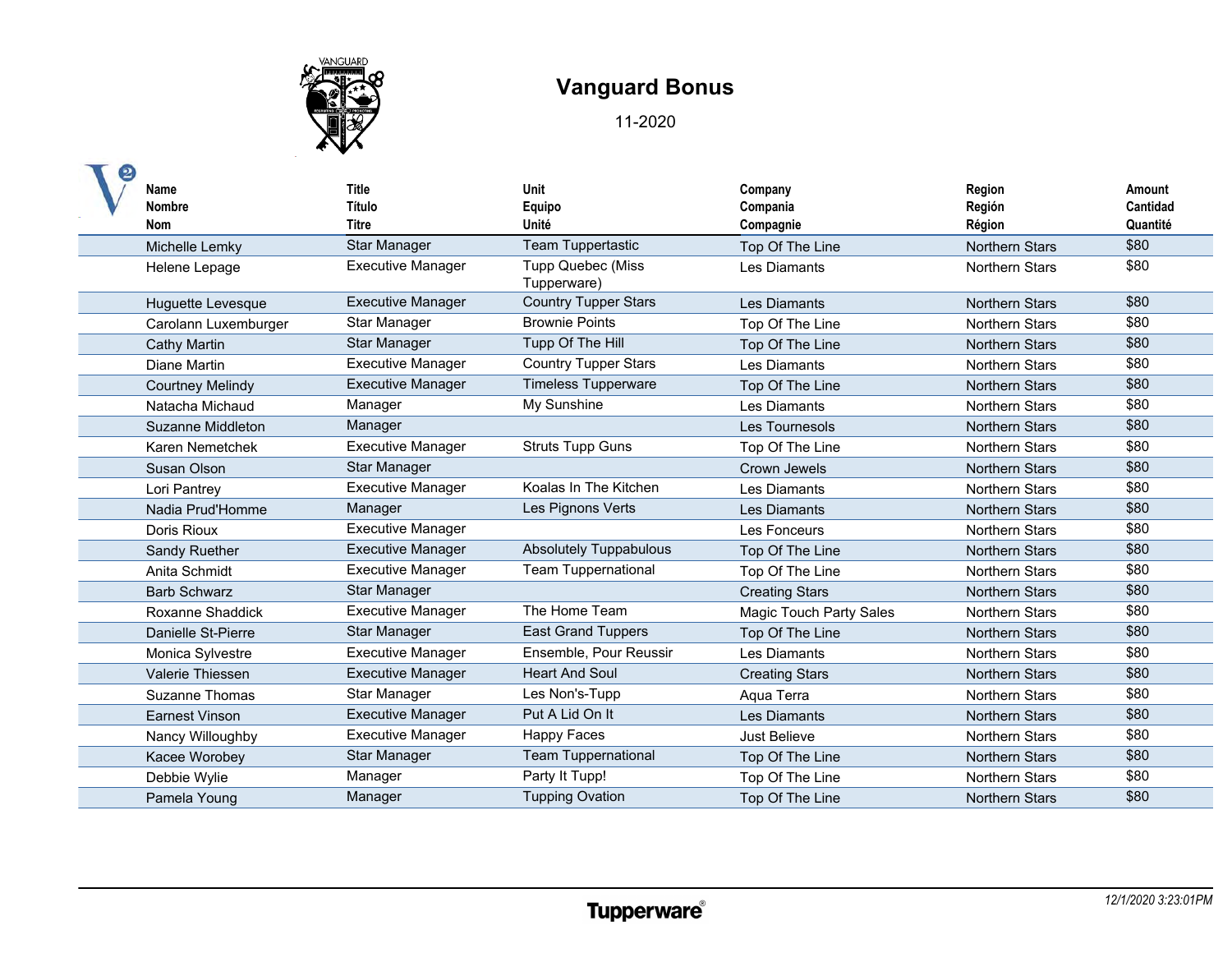

| Name                         | Title                    | Unit                       | Company                  | Region                | Amount   |
|------------------------------|--------------------------|----------------------------|--------------------------|-----------------------|----------|
| <b>Nombre</b>                | Título                   | Equipo                     | Compania                 | Región                | Cantidad |
| <b>Nom</b>                   | Titre                    | Unité                      | Compagnie                | Région                | Quantité |
| <b>Shannon Armstrong</b>     | <b>Executive Manager</b> | <b>Heart And Soul</b>      | <b>Creating Stars</b>    | <b>Northern Stars</b> | \$70     |
| <b>Whitney Atkinson</b>      | <b>Executive Manager</b> | Team Tupper Up Your Life!  | Power Of One             | <b>Northern Stars</b> | \$70     |
| Sophie Belanger              | <b>Star Manager</b>      | Tuppercut                  | <b>Les Tournesols</b>    | <b>Northern Stars</b> | \$70     |
| <b>Heather Bennett</b>       | <b>Executive Manager</b> | <b>Glittering Stars</b>    | <b>Take Flight Sales</b> | <b>Northern Stars</b> | \$70     |
| <b>Isabelle Bessette</b>     | Manager                  | Performance                | <b>Les Diamants</b>      | <b>Northern Stars</b> | \$70     |
| Debra Boisvert               | <b>Executive Manager</b> | <b>Rainbow Seals</b>       | Top Of The Line          | Northern Stars        | \$70     |
| Josee Boisvert               | <b>Executive Manager</b> | <b>Les Alchimistes</b>     | <b>Les Diamants</b>      | <b>Northern Stars</b> | \$70     |
| Eric Bourdeau                | <b>Executive Manager</b> |                            | Les Diamants             | <b>Northern Stars</b> | \$70     |
| Jodi Caissie                 | <b>Star Manager</b>      | <b>Twisted Tupper</b>      | Top Of The Line          | <b>Northern Stars</b> | \$70     |
| Elodie Chaloux               | Star Manager             | Les Tupperwomen/Men        | Les Diamants             | Northern Stars        | \$70     |
|                              |                          | Cote-Nord                  |                          |                       |          |
| <b>Chantelle Cop</b>         | <b>Star Manager</b>      |                            | <b>Dream Seekers</b>     | <b>Northern Stars</b> | \$70     |
| Nicole Cumming               | <b>Executive Manager</b> | <b>Tupp Addicts</b>        | Top Of The Line          | Northern Stars        | \$70     |
| Marie-Chantale Da Prato      | <b>Star Manager</b>      | Performance                | <b>Les Diamants</b>      | <b>Northern Stars</b> | \$70     |
| <b>Elaine Deschenes</b>      | <b>Executive Manager</b> | Les Tupp Modeles           | Les Diamants             | Northern Stars        | \$70     |
| <b>Brenda Dorosz</b>         | <b>Executive Manager</b> | <b>Coast Mountain Tupp</b> | Top Of The Line          | <b>Northern Stars</b> | \$70     |
| Lydia Dumais                 | Star Manager             | <b>Tupp Royal</b>          | Aqua Terra               | <b>Northern Stars</b> | \$70     |
| <b>Audrey Dunphy</b>         | <b>Executive Manager</b> | Coachella                  | Top Of The Line          | <b>Northern Stars</b> | \$70     |
| Stephanie Duteau             | Manager                  | La Team De Feu             | Les Diamants             | <b>Northern Stars</b> | \$70     |
| <b>Janel Etcheverry</b>      | <b>Star Manager</b>      | Just Tupp It Up            | Top Of The Line          | <b>Northern Stars</b> | \$70     |
| Ann Fequet                   | Manager                  |                            | Power Of One             | Northern Stars        | \$70     |
| Marie-Helene Foisy           | <b>Star Manager</b>      | Unis Jusqu'Au Tupp         | Les Diamants             | <b>Northern Stars</b> | \$70     |
| <b>Chemay Forrester</b>      | Manager                  | Tupperdivas                | Top Of The Line          | <b>Northern Stars</b> | \$70     |
| <b>Christine Frandsen</b>    | Manager                  | Pair-A-Dice Sales          | Power Of One             | <b>Northern Stars</b> | \$70     |
| Rebecca Funk                 | Star Manager             | Keeping It Fresh           | Top Of The Line          | Northern Stars        | \$70     |
| <b>Claudie-Audrey Gagnon</b> | <b>Executive Manager</b> | Les Tupp Machines          | Aqua Terra               | <b>Northern Stars</b> | \$70     |
| Lucie Gagnon                 | <b>Executive Manager</b> | Les Dechaines              | Les Diamants             | Northern Stars        | \$70     |
| <b>Karine Gauthier</b>       | <b>Executive Manager</b> | Les Crinquees Su'L Tupp    | Aqua Terra               | <b>Northern Stars</b> | \$70     |
| Mary-Lou Girard              | <b>Executive Manager</b> |                            | Les Fonceurs             | <b>Northern Stars</b> | \$70     |
| <b>Rowena Gladstone</b>      | <b>Star Manager</b>      | <b>Fireballs</b>           | <b>Mighty Millions</b>   | <b>Northern Stars</b> | \$70     |
| Angela Hatt                  | Manager                  | Tupp Of The Mountain       | Top Of The Line          | Northern Stars        | \$70     |
| <b>Cindy Hertwig</b>         | Manager                  |                            | <b>Platinum Sales</b>    | <b>Northern Stars</b> | \$70     |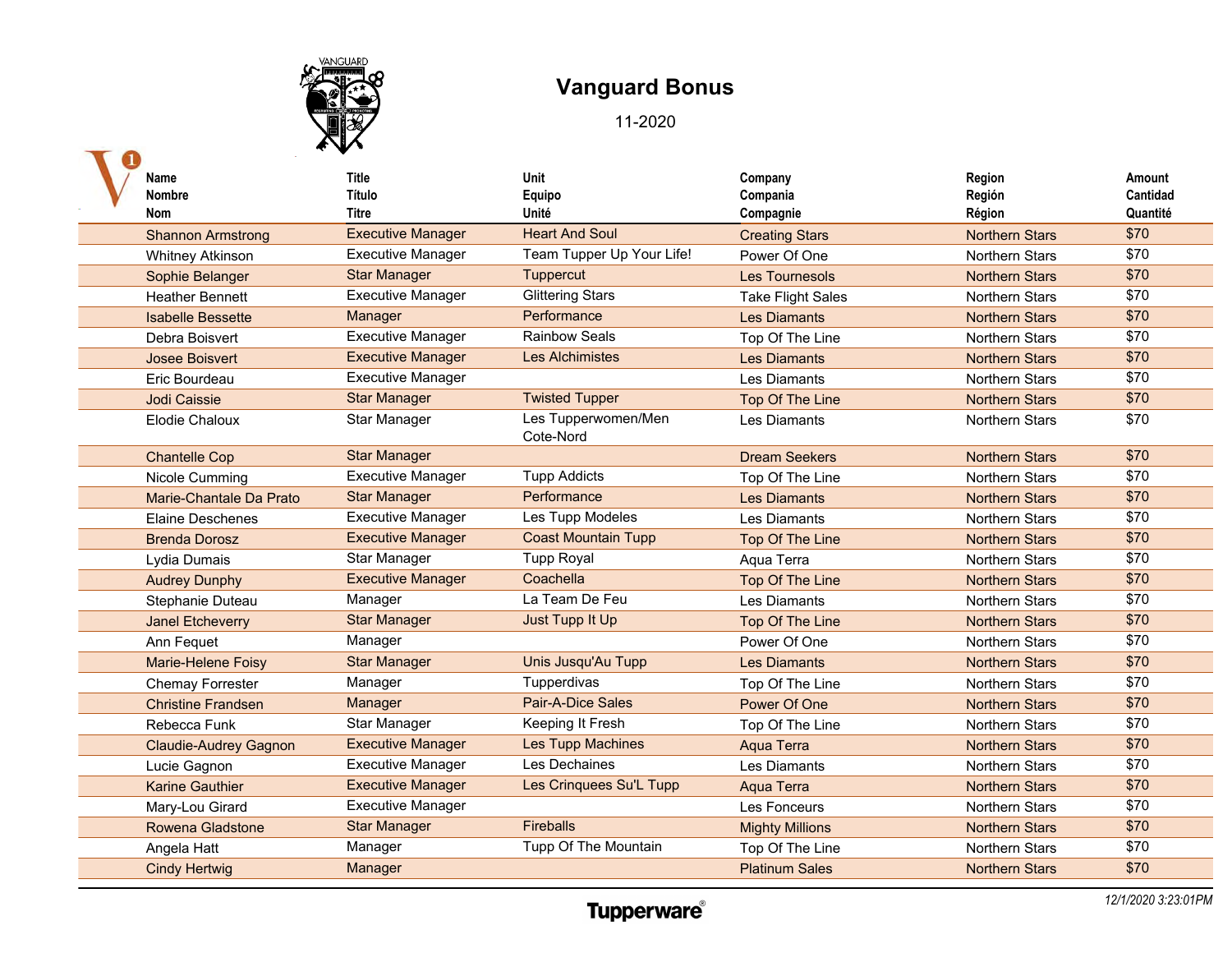

| Name<br><b>Nombre</b><br><b>Nom</b> | <b>Title</b><br>Título<br>Titre | Unit<br>Equipo<br>Unité         | Company<br>Compania<br>Compagnie | Region<br>Región<br>Région | Amount<br>Cantidad<br>Quantité |
|-------------------------------------|---------------------------------|---------------------------------|----------------------------------|----------------------------|--------------------------------|
| <b>Alana Howie</b>                  | <b>Star Manager</b>             | <b>Sparkle And Shine</b>        | <b>All Heart Party Sales</b>     | <b>Northern Stars</b>      | \$70                           |
| Amanda Keith                        | Star Manager                    | Tupp N' It 2.0                  | Top Of The Line                  | <b>Northern Stars</b>      | \$70                           |
| <b>Jillian Koskie</b>               | <b>Star Manager</b>             | Tupperbabes                     | Top Of The Line                  | <b>Northern Stars</b>      | \$70                           |
| Michelle Lamont                     | <b>Executive Manager</b>        | Tuptown Girls Plus A Guy        | Top Of The Line                  | <b>Northern Stars</b>      | \$70                           |
| <b>Vicky Lamontagne</b>             | <b>Executive Manager</b>        | <b>Totalement Possible</b>      | <b>Les Diamants</b>              | <b>Northern Stars</b>      | \$70                           |
| Jessica Laneuville                  | Manager                         | <b>Victoire And Passion</b>     | Les Diamants                     | <b>Northern Stars</b>      | \$70                           |
| Alexandra Lavoie                    | <b>Star Manager</b>             | <b>Tupp-Plastics</b>            | Aqua Terra                       | <b>Northern Stars</b>      | \$70                           |
| Marie-Claude Legault                | <b>Executive Manager</b>        | Rubifeux                        | Les Diamants                     | <b>Northern Stars</b>      | \$70                           |
| <b>Karine Lemieux</b>               | <b>Executive Manager</b>        | Pret-A-Party                    | <b>Les Tournesols</b>            | <b>Northern Stars</b>      | \$70                           |
| Andree Marcoux Flamand              | Manager                         | Rise And Shine                  | Les Diamants                     | <b>Northern Stars</b>      | \$70                           |
| <b>Karine Marquis</b>               | <b>Executive Manager</b>        | Tupperwomen                     | <b>Les Tournesols</b>            | <b>Northern Stars</b>      | \$70                           |
| Sonia Martins                       | Star Manager                    | Les Geodes                      | Les Diamants                     | <b>Northern Stars</b>      | \$70                           |
| <b>Teresa Massinon</b>              | <b>Star Manager</b>             |                                 | <b>Just Believe</b>              | <b>Northern Stars</b>      | \$70                           |
| Kara McBurney Isaac                 | Manager                         |                                 | <b>Creating Stars</b>            | Northern Stars             | \$70                           |
| <b>Chantal McCarrel</b>             | <b>Executive Manager</b>        | <b>Tupper Star Team</b>         | Top Of The Line                  | <b>Northern Stars</b>      | \$70                           |
| Cheryl McLim                        | Star Manager                    | <b>Tupper Dreammates</b>        | Top Of The Line                  | Northern Stars             | \$70                           |
| <b>Kennedy Melin</b>                | Manager                         | <b>Team Tuppernational</b>      | Top Of The Line                  | <b>Northern Stars</b>      | \$70                           |
| <b>Madison Muir</b>                 | Manager                         | <b>Tupp-Tations</b>             | Top Of The Line                  | <b>Northern Stars</b>      | \$70                           |
| <b>Mireille Pelletier</b>           | <b>Executive Manager</b>        | Intelli-Tupp                    | Aqua Terra                       | <b>Northern Stars</b>      | \$70                           |
| <b>Cindy Petit</b>                  | Star Manager                    | Party It Tupp!                  | Top Of The Line                  | <b>Northern Stars</b>      | \$70                           |
| <b>Julie Pilon</b>                  | <b>Star Manager</b>             | <b>Tup Achievers</b>            | <b>Just Believe</b>              | <b>Northern Stars</b>      | \$70                           |
| Shana Myriam Ravary                 | <b>Executive Manager</b>        | Les Alchimistes                 | Les Diamants                     | <b>Northern Stars</b>      | \$70                           |
| <b>Christianne Raymond</b>          | <b>Star Manager</b>             | <b>Les Fieres Conquerantes</b>  | <b>Les Diamants</b>              | <b>Northern Stars</b>      | \$70                           |
| Karine Savard                       | <b>Executive Manager</b>        | Les Energiques                  | Les Fonceurs                     | <b>Northern Stars</b>      | \$70                           |
| <b>Tammy Spingle</b>                | <b>Star Manager</b>             |                                 | Power Of One                     | <b>Northern Stars</b>      | \$70                           |
| Katrina Stone                       | Manager                         | Its Tuppertime                  | Top Of The Line                  | <b>Northern Stars</b>      | \$70                           |
| <b>Sylvie Tellier</b>               | <b>Star Manager</b>             | <b>Les Astucieux</b>            | <b>Les Diamants</b>              | <b>Northern Stars</b>      | \$70                           |
| Karen Thomas                        | <b>Executive Manager</b>        | Tupperwarriors                  | Top Of The Line                  | Northern Stars             | \$70                           |
| Karine Tremblay-Lachance            | <b>Executive Manager</b>        | Ensemble, Pour Reussir          | <b>Les Diamants</b>              | <b>Northern Stars</b>      | \$70                           |
| Jennifer Van Niejenhuis             | Manager                         |                                 | <b>Resonate Sales</b>            | <b>Northern Stars</b>      | \$70                           |
| <b>Michelle Vivie</b>               | Manager                         | <b>Soaring Eagles Tupp Team</b> | Top Of The Line                  | <b>Northern Stars</b>      | \$70                           |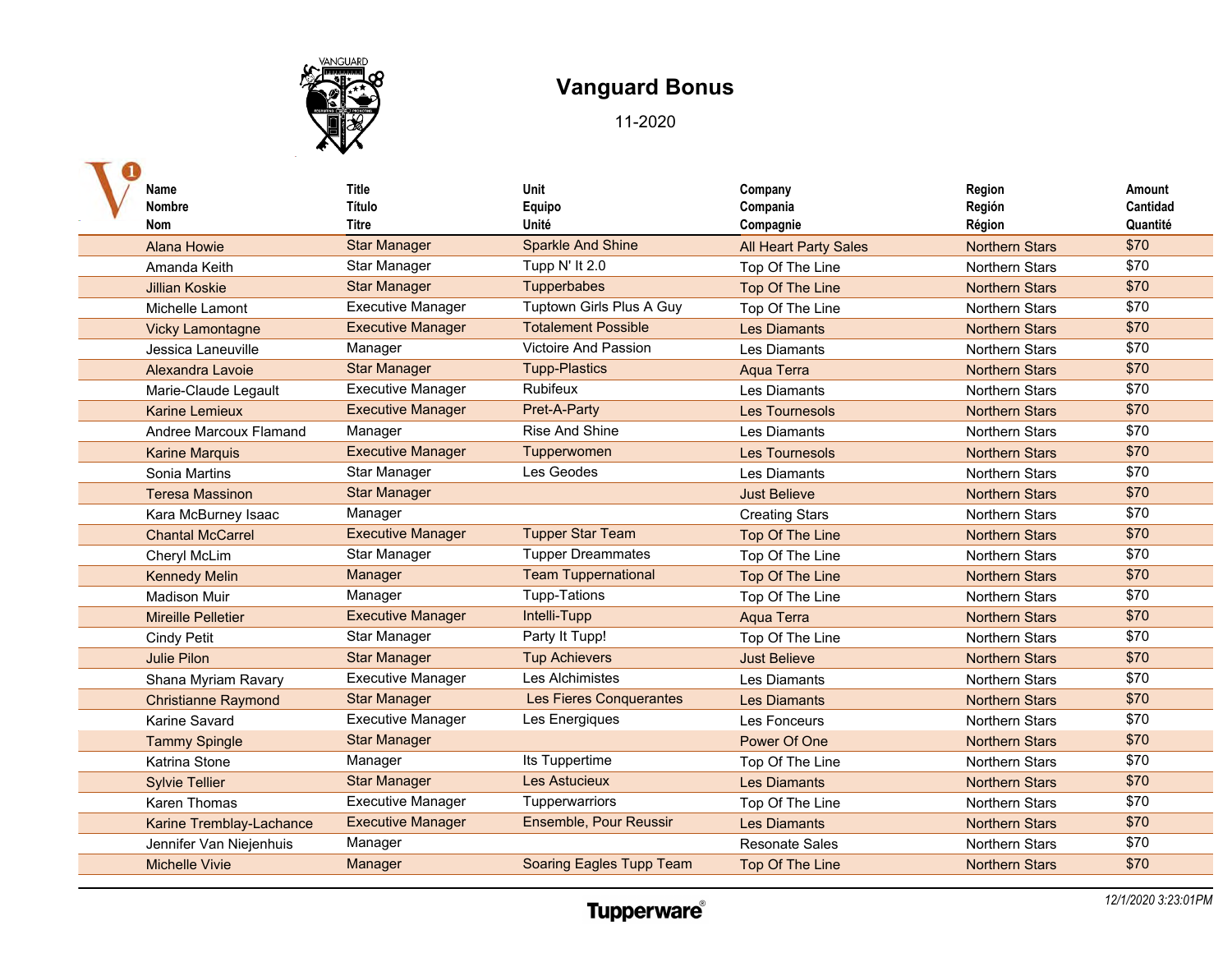

| Name<br><b>Nombre</b><br><b>Nom</b> | <b>Title</b><br>Título<br>Titre | Unit<br>Equipo<br>Unité | Company<br>Compania<br>Compagnie | Region<br>Región<br>Région | Amount<br>Cantidad<br>Quantité |
|-------------------------------------|---------------------------------|-------------------------|----------------------------------|----------------------------|--------------------------------|
| Cassandra Walbourne                 | <b>Executive Manager</b>        | <b>Team Tupperrific</b> | Top Of The Line                  | <b>Northern Stars</b>      | \$70                           |
| Lisa Waller                         | <b>Executive Manager</b>        |                         | Just Believe                     | <b>Northern Stars</b>      | \$70                           |
| <b>Margaret Wiebe</b>               | Manager                         | <b>Party Planners</b>   | <b>Stand Tall Party Sales</b>    | <b>Northern Stars</b>      | \$70                           |
| Theresa Wilson                      | <b>Executive Manager</b>        | Tupp Of Gros Morne      | Top Of The Line                  | <b>Northern Stars</b>      | \$70                           |
| Maria Argoselo                      | Manager                         | The One-Touchable       | <b>Integrity Sales</b>           | <b>Northern Stars</b>      | \$60                           |
| Carole Auclair                      | Manager                         | Destiny                 | Les Diamants                     | <b>Northern Stars</b>      | \$60                           |
| <b>Julie Auclair</b>                | <b>Star Manager</b>             | <b>Les Dechaines</b>    | <b>Les Diamants</b>              | <b>Northern Stars</b>      | \$60                           |
| Cindy Bastien                       | <b>Executive Manager</b>        | <b>Tupp Treasures</b>   | Top Of The Line                  | <b>Northern Stars</b>      | \$60                           |
| <b>Rosa Battista</b>                | <b>Executive Manager</b>        | <b>Tupper Divas</b>     | <b>Les Diamants</b>              | <b>Northern Stars</b>      | \$60                           |
| Katherine Beaudry                   | <b>Executive Manager</b>        | Les Emeraudes           | Les Tournesols                   | <b>Northern Stars</b>      | \$60                           |
| <b>Annie Beaulieu</b>               | <b>Executive Manager</b>        | Pret-A-Party            | <b>Les Tournesols</b>            | <b>Northern Stars</b>      | \$60                           |
| Lynda Belanger                      | <b>Executive Manager</b>        | <b>Tup Achievers</b>    | Just Believe                     | Northern Stars             | \$60                           |
| Donna Bernicky                      | <b>Star Manager</b>             | The Lifestyle Changers  | <b>Les Diamants</b>              | <b>Northern Stars</b>      | \$60                           |
| Keven Berube                        | Manager                         | Les Intrepides          | Les Diamants                     | <b>Northern Stars</b>      | \$60                           |
| <b>Chantal Boileau</b>              | <b>Executive Manager</b>        | <b>Les Tenaces</b>      | <b>Les Diamants</b>              | <b>Northern Stars</b>      | \$60                           |
| <b>Chanelle Boisvert</b>            | Manager                         | Sorel Tupp Power        | <b>Les Diamants</b>              | <b>Northern Stars</b>      | \$60                           |
| <b>Annie Bolduc</b>                 | Manager                         | Les Fieres Conquerantes | <b>Les Diamants</b>              | <b>Northern Stars</b>      | \$60                           |
| <b>Holly Bonspille</b>              | <b>Executive Manager</b>        | Tuppertunity            | Top Of The Line                  | <b>Northern Stars</b>      | \$60                           |
| <b>Guy Bouchard</b>                 | <b>Executive Manager</b>        | <b>Maitres Tupp</b>     | <b>Les Diamants</b>              | <b>Northern Stars</b>      | \$60                           |
| Stephanie Bouchard                  | Manager                         | Tupp-En-Folie           | Aqua Terra                       | <b>Northern Stars</b>      | \$60                           |
| <b>Nicole Boutilier</b>             | Manager                         | Coachella               | Top Of The Line                  | <b>Northern Stars</b>      | \$60                           |
| <b>Nathalie Boutin</b>              | <b>Executive Manager</b>        | Les Dynamiques          | Les Diamants                     | <b>Northern Stars</b>      | \$60                           |
| <b>Tracy Brenner</b>                | <b>Executive Manager</b>        |                         | <b>High Hopes</b>                | <b>Northern Stars</b>      | \$60                           |
| Sue Brimner                         | Star Manager                    | Rockin Servers          | <b>Integrity Sales</b>           | Northern Stars             | \$60                           |
| <b>Kimberly Brown</b>               | Manager                         | Ode To Tupperware       | <b>High Hopes</b>                | <b>Northern Stars</b>      | \$60                           |
| Shannon Callahan                    | Manager                         | Untuppables             | Top Of The Line                  | <b>Northern Stars</b>      | \$60                           |
| Sarah Calnan                        | <b>Star Manager</b>             |                         | <b>All Heart Party Sales</b>     | <b>Northern Stars</b>      | \$60                           |
| Jessica Camp                        | Star Manager                    | The Home Team           | <b>Magic Touch Party Sales</b>   | <b>Northern Stars</b>      | \$60                           |
| <b>Kennedy Carr</b>                 | <b>Executive Manager</b>        | <b>Tupperlicious</b>    | <b>Platinum Sales</b>            | <b>Northern Stars</b>      | \$60                           |
| Stephanie Cartier                   | Star Manager                    | Les Alchimistes         | Les Diamants                     | Northern Stars             | \$60                           |
| <b>Melanie Chabot</b>               | <b>Star Manager</b>             | <b>Tupp Organises</b>   | <b>Les Diamants</b>              | <b>Northern Stars</b>      | \$60                           |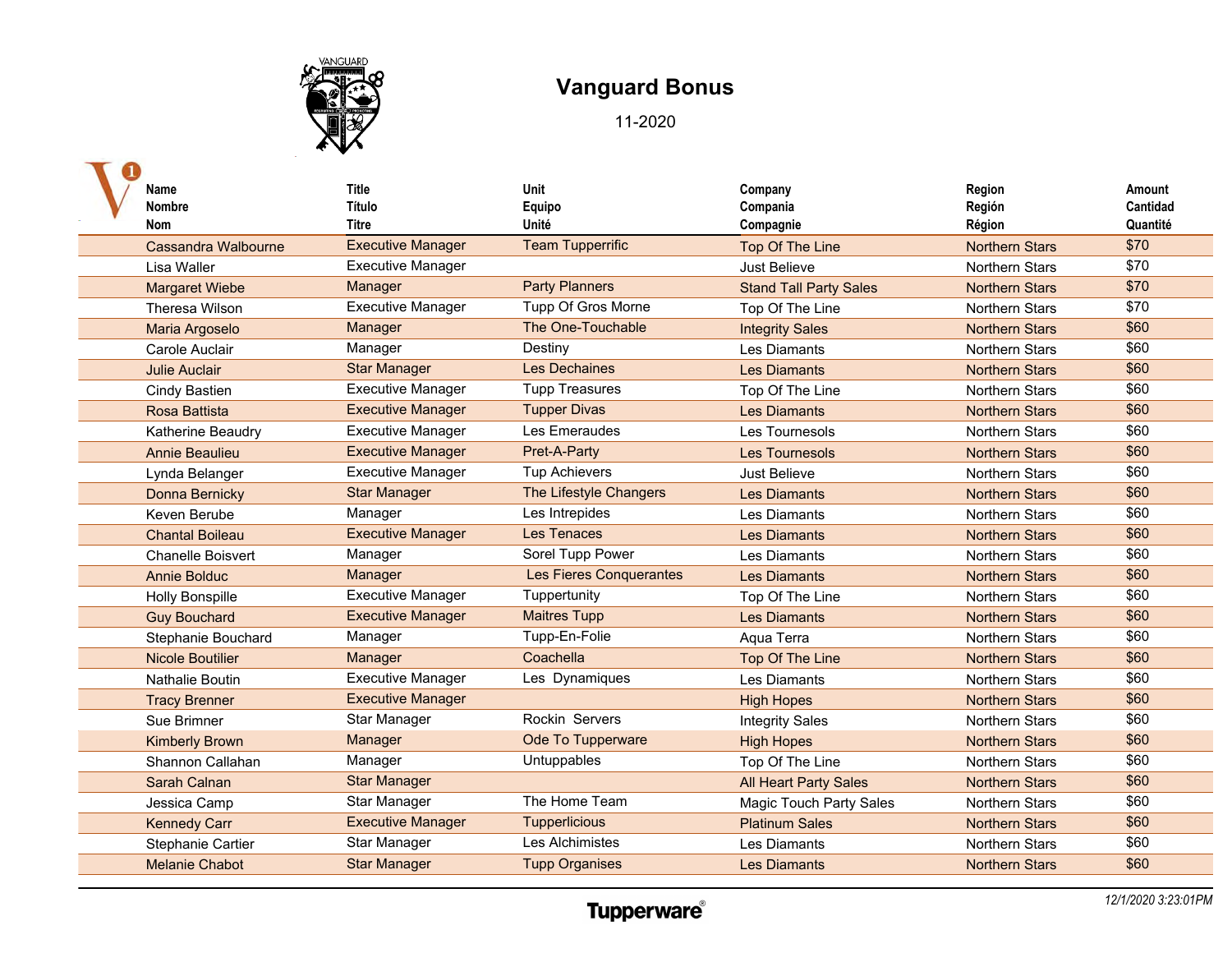

| Name                           | <b>Title</b>             | Unit                             | Company                  | Region                | Amount   |
|--------------------------------|--------------------------|----------------------------------|--------------------------|-----------------------|----------|
| <b>Nombre</b>                  | Título                   | Equipo                           | Compania                 | Región                | Cantidad |
| <b>Nom</b>                     | <b>Titre</b>             | Unité                            | Compagnie                | Région                | Quantité |
| Kathya Chapados                | Manager                  | Les Tupperwomen/Men<br>Cote-Nord | <b>Les Diamants</b>      | <b>Northern Stars</b> | \$60     |
| Julie Chapdelaine              | Manager                  | Plus Belle La Vie                | Les Diamants             | <b>Northern Stars</b> | \$60     |
| <b>Teryn Chee</b>              | <b>Star Manager</b>      |                                  | <b>Inspiration Sales</b> | <b>Northern Stars</b> | \$60     |
| Katherine Ciboci               | Star Manager             | <b>Guardians Of The Tupp</b>     | Top Of The Line          | <b>Northern Stars</b> | \$60     |
| <b>Lisa Cook</b>               | Manager                  | <b>Tupper On</b>                 | Top Of The Line          | <b>Northern Stars</b> | \$60     |
| Clemence Corneau               | Star Manager             | Tuppvedettes                     | Les Diamants             | <b>Northern Stars</b> | \$60     |
| <b>Camille Cote</b>            | <b>Executive Manager</b> | Les Explosifs                    | Les Audacieux            | <b>Northern Stars</b> | \$60     |
| Carolane Cote                  | Star Manager             |                                  | Aqua Terra               | Northern Stars        | \$60     |
| <b>Marie-France Cote</b>       | <b>Executive Manager</b> | Tupp-En-Ciel                     | Aqua Terra               | <b>Northern Stars</b> | \$60     |
| Stephanie Cote                 | Manager                  | Ensemble Pour Briller            | La Joie De Vivre         | <b>Northern Stars</b> | \$60     |
| <b>Karianne Couture</b>        | <b>Executive Manager</b> | <b>Sky Is The Limit</b>          | <b>Les Diamants</b>      | <b>Northern Stars</b> | \$60     |
| <b>Shelley Cummings</b>        | Star Manager             | The Tupptastic's                 | Top Of The Line          | <b>Northern Stars</b> | \$60     |
| <b>Melanie Daigneault</b>      | Manager                  | <b>Libere Ton Potentiel</b>      | <b>Les Diamants</b>      | <b>Northern Stars</b> | \$60     |
| Kim D'Anjou                    | <b>Executive Manager</b> | Les Crinquees Su'L Tupp          | Aqua Terra               | <b>Northern Stars</b> | \$60     |
| <b>Kate Denis</b>              | <b>Star Manager</b>      | <b>Tupper In Fire</b>            | <b>Les Tournesols</b>    | <b>Northern Stars</b> | \$60     |
| Corina Desveaux                | Manager                  | Ensemble, Pour Reussir           | <b>Les Diamants</b>      | <b>Northern Stars</b> | \$60     |
| Michelina Di Campo             | <b>Executive Manager</b> | <b>Tupper Divas</b>              | <b>Les Diamants</b>      | <b>Northern Stars</b> | \$60     |
| Margaret R Dixon               | Manager                  | <b>Sheerly Elegants</b>          | <b>Integrity Sales</b>   | Northern Stars        | \$60     |
| <b>Andrea Dodge</b>            | Manager                  | Tupperbabes                      | Top Of The Line          | <b>Northern Stars</b> | \$60     |
| <b>Claudette Doucet-Duclos</b> | Manager                  | Team Tupperbee Tuna              | Top Of The Line          | <b>Northern Stars</b> | \$60     |
| Marie-Soleil Dube              | <b>Star Manager</b>      | Tuppercut                        | Les Tournesols           | <b>Northern Stars</b> | \$60     |
| Sophie Ducharme                | <b>Executive Manager</b> | Vachement Tupp                   | Les Diamants             | <b>Northern Stars</b> | \$60     |
| <b>Maryse Dufour</b>           | Manager                  | Les Non's-Tupp                   | Aqua Terra               | <b>Northern Stars</b> | \$60     |
| <b>Carole Duplessis</b>        | Manager                  | Intelli-Tupp                     | Aqua Terra               | Northern Stars        | \$60     |
| <b>Melanie Durand</b>          | <b>Executive Manager</b> |                                  | <b>Les Fonceurs</b>      | <b>Northern Stars</b> | \$60     |
| Melodye Earl                   | <b>Executive Manager</b> | <b>Forever Faithful</b>          | Crown Jewels             | Northern Stars        | \$60     |
| <b>Kari Fouillard</b>          | Manager                  | Tupperwarriors                   | Top Of The Line          | <b>Northern Stars</b> | \$60     |
| Stephanie Frey                 | Star Manager             | <b>Tupping Ovation</b>           | Top Of The Line          | <b>Northern Stars</b> | \$60     |
| Sonia Fuoco                    | <b>Star Manager</b>      | <b>Tupper Divas</b>              | <b>Les Diamants</b>      | <b>Northern Stars</b> | \$60     |
| Stephanie Gagne                | Manager                  | Believe In You                   | Les Diamants             | <b>Northern Stars</b> | \$60     |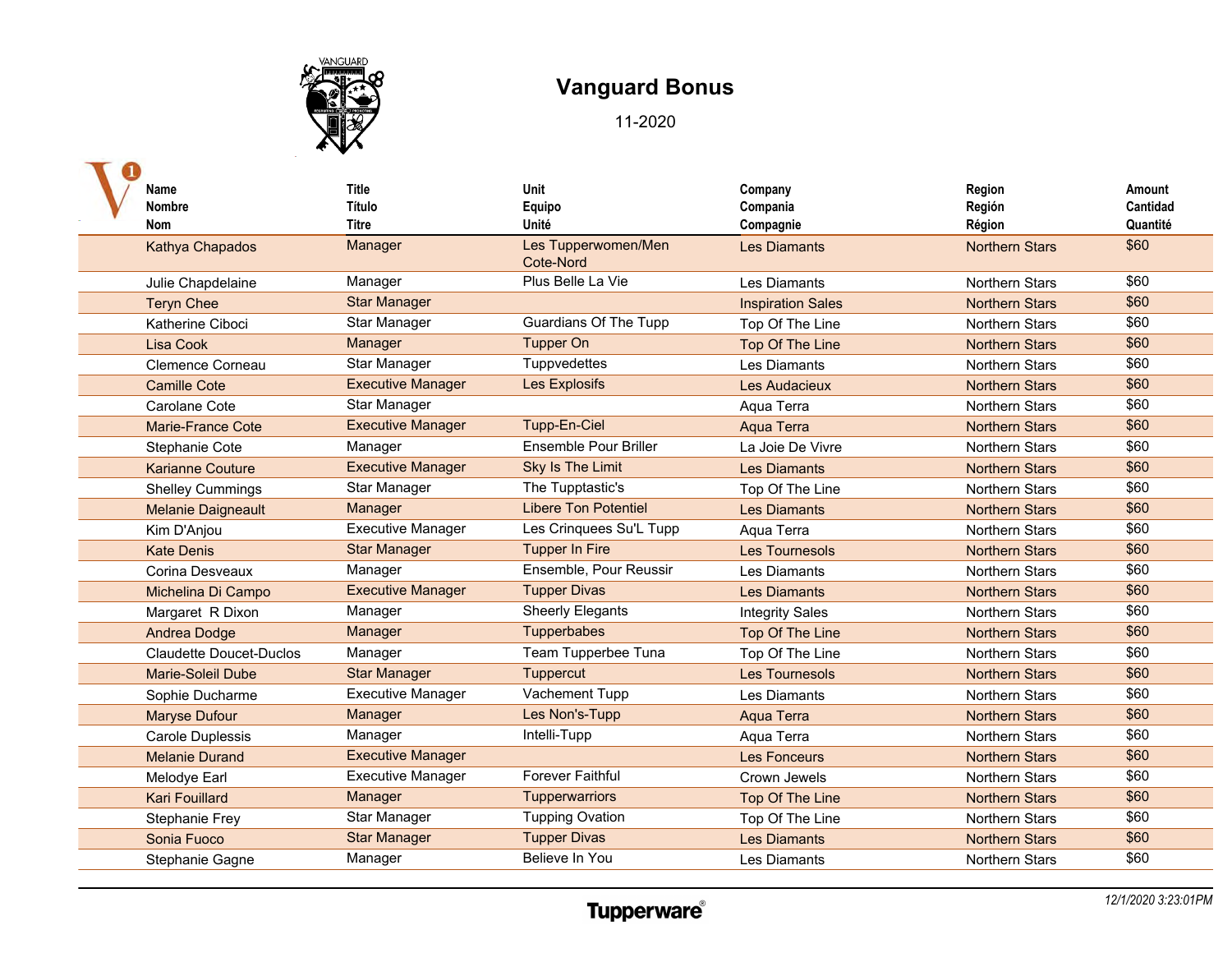

| Name                        | <b>Title</b>             | Unit                       | Company                        | Region                | Amount   |
|-----------------------------|--------------------------|----------------------------|--------------------------------|-----------------------|----------|
| <b>Nombre</b>               | Título                   | Equipo                     | Compania                       | Región                | Cantidad |
| <b>Nom</b>                  | Titre                    | Unité                      | Compagnie                      | Région                | Quantité |
| <b>Sandie Gagne Gourde</b>  | <b>Star Manager</b>      | <b>Tout Est Possible</b>   | <b>Les Diamants</b>            | <b>Northern Stars</b> | \$60     |
| Ellana Gard                 | Manager                  | <b>Heart And Soul</b>      | <b>Creating Stars</b>          | Northern Stars        | \$60     |
| <b>Nathalie Gauthier</b>    | <b>Star Manager</b>      | Les Accros Des Tupp        | <b>Aqua Terra</b>              | <b>Northern Stars</b> | \$60     |
| Joleen Giles                | <b>Executive Manager</b> | Tupperhere!                | Top Of The Line                | <b>Northern Stars</b> | \$60     |
| <b>Edith Gillett</b>        | Manager                  | Let's Get Tupperized       | Power Of One                   | <b>Northern Stars</b> | \$60     |
| Jennifer Girard             | Manager                  | Les Fabuleuses Du Royaume  | Les Diamants                   | <b>Northern Stars</b> | \$60     |
| <b>Annie Godin</b>          | <b>Executive Manager</b> | <b>Northern Dreamers</b>   | La Joie De Vivre               | <b>Northern Stars</b> | \$60     |
| Fanny Grenier               | <b>Executive Manager</b> | Les Eclairs De Minuit      | Les Diamants                   | <b>Northern Stars</b> | \$60     |
| Alexandra Guerin            | <b>Executive Manager</b> | <b>Rubifeux</b>            | <b>Les Diamants</b>            | <b>Northern Stars</b> | \$60     |
| Susan Haanstra              | Manager                  | <b>Lyons Pride Tuppers</b> | Top Of The Line                | <b>Northern Stars</b> | \$60     |
| <b>Jean Francois Hache</b>  | Manager                  | <b>Tupp Brayon</b>         | <b>Les Diamants</b>            | <b>Northern Stars</b> | \$60     |
| Erin Harrigan               | Manager                  | Coachella                  | Top Of The Line                | <b>Northern Stars</b> | \$60     |
| <b>Stacey Harriott</b>      | <b>Executive Manager</b> |                            | Power Of One                   | <b>Northern Stars</b> | \$60     |
| Patricia Harvey             | Manager                  | La Crazy Team!             | Aqua Terra                     | <b>Northern Stars</b> | \$60     |
| <b>Ruby Hastings Smith</b>  | Manager                  | <b>Party Planners</b>      | <b>Extraordinary Sales</b>     | <b>Northern Stars</b> | \$60     |
| <b>Tarra Heiland-Simeon</b> | Star Manager             | The Eco Stars              | <b>Magic Touch Party Sales</b> | Northern Stars        | \$60     |
| <b>Martine Helie</b>        | Manager                  | <b>Tupper Active</b>       | <b>Les Diamants</b>            | <b>Northern Stars</b> | \$60     |
| Cynthia Hickey              | Star Manager             | Tupp Of The Cliff          | Top Of The Line                | <b>Northern Stars</b> | \$60     |
| <b>Janine Hoff</b>          | <b>Executive Manager</b> | $T-52$                     | Power Of One                   | <b>Northern Stars</b> | \$60     |
| Tia Hudson                  | <b>Star Manager</b>      | <b>Tupper Triumph</b>      | Power Of One                   | <b>Northern Stars</b> | \$60     |
| <b>Sherry Joanette</b>      | Manager                  | <b>Wave It Tupp</b>        | Top Of The Line                | <b>Northern Stars</b> | \$60     |
| Jonathan Jobin              | Star Manager             | Les Dechaines              | Les Diamants                   | <b>Northern Stars</b> | \$60     |
| Michelle Joseph             | <b>Executive Manager</b> | Tupperthyme                | <b>Inspiration Sales</b>       | <b>Northern Stars</b> | \$60     |
| Angelique Jutras            | <b>Executive Manager</b> | <b>Tupper Gang</b>         | Aqua Terra                     | <b>Northern Stars</b> | \$60     |
| <b>Becky Komar</b>          | Manager                  | <b>Team Tupperella</b>     | Top Of The Line                | <b>Northern Stars</b> | \$60     |
| Judy Lynn Kominek           | <b>Executive Manager</b> | Tupperlicious              | <b>Platinum Sales</b>          | Northern Stars        | \$60     |
| <b>Christina Kosinec</b>    | Manager                  | <b>Rise To The Tupp</b>    | Top Of The Line                | <b>Northern Stars</b> | \$60     |
| <b>Chantal Labranche</b>    | <b>Executive Manager</b> | Osez Rever                 | La Joie De Vivre               | <b>Northern Stars</b> | \$60     |
| Sonia Landry                | Manager                  | Les Tupper-Stars           | <b>Exceeding Expectations</b>  | <b>Northern Stars</b> | \$60     |
| Isabelle Laramee            | <b>Executive Manager</b> | Cree Ta Destinee           | Les Diamants                   | <b>Northern Stars</b> | \$60     |
| <b>Melanie Larouche</b>     | <b>Executive Manager</b> | Les Fabuleuses Du Royaume  | <b>Les Diamants</b>            | <b>Northern Stars</b> | \$60     |
|                             |                          |                            |                                |                       |          |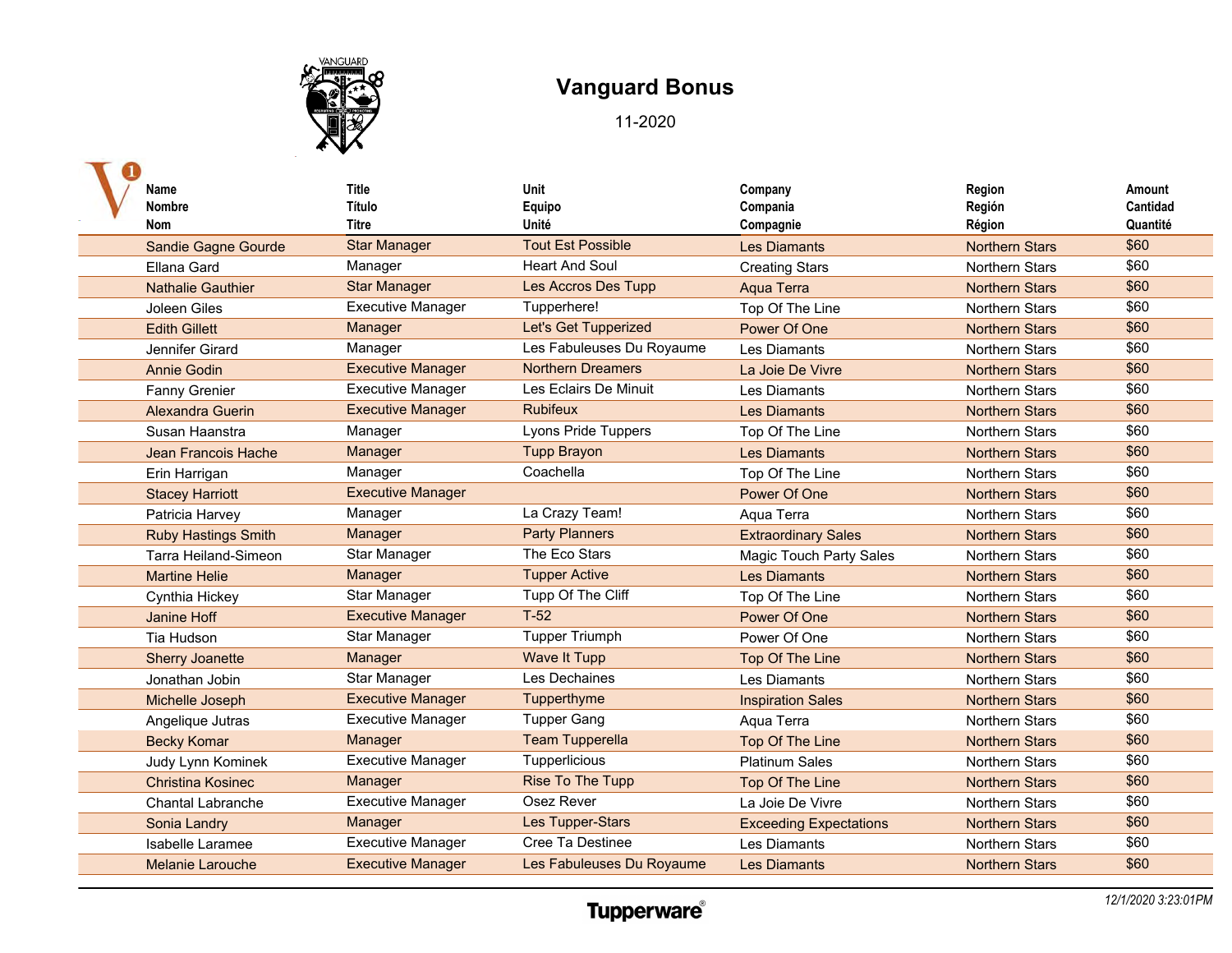

| Name                       | <b>Title</b>             | Unit                             | Company                        | Region                | Amount   |
|----------------------------|--------------------------|----------------------------------|--------------------------------|-----------------------|----------|
| <b>Nombre</b>              | Título                   | Equipo                           | Compania                       | Región                | Cantidad |
| <b>Nom</b>                 | <b>Titre</b>             | Unité                            | Compagnie                      | Région                | Quantité |
| <b>Jean Laurion</b>        | Manager                  | <b>Les Alchimistes</b>           | <b>Les Diamants</b>            | <b>Northern Stars</b> | \$60     |
| Angela Lavoie              | Manager                  | The Tupperclub                   | Top Of The Line                | <b>Northern Stars</b> | \$60     |
| Daphnee Leblanc            | Manager                  | Intelli-Tupp                     | Aqua Terra                     | <b>Northern Stars</b> | \$60     |
| Jessica Lechasseur         | Manager                  | Les Tup-Nord-Est                 | Aqua Terra                     | <b>Northern Stars</b> | \$60     |
| Valerie Leduc-Laperriere   | Manager                  | Les Triomphantes                 | Aqua Terra                     | <b>Northern Stars</b> | \$60     |
| Nancy Legault              | Manager                  | Le Momentum                      | Agua Terra                     | <b>Northern Stars</b> | \$60     |
| <b>Lindsey Leikeim</b>     | <b>Star Manager</b>      | <b>Tupp Of The Mountain</b>      | <b>Top Of The Line</b>         | <b>Northern Stars</b> | \$60     |
| Stephanie Lelong           | Star Manager             | My Sunshine                      | Les Diamants                   | <b>Northern Stars</b> | \$60     |
| Maude-Emmanuelle Leonard   | <b>Executive Manager</b> | Rock On Tupp                     | <b>Les Diamants</b>            | <b>Northern Stars</b> | \$60     |
| Isabelle Leveille          | <b>Executive Manager</b> | Bee On Top                       | Les Diamants                   | <b>Northern Stars</b> | \$60     |
| Gabrielle Levesque         | Manager                  | <b>Tupp It Up</b>                | Top Of The Line                | <b>Northern Stars</b> | \$60     |
| Danic Lussier              | Star Manager             | Les Etincelles                   | Les Diamants                   | <b>Northern Stars</b> | \$60     |
| <b>Cindy Mairs</b>         | Manager                  | <b>Coast Mountain Tupp</b>       | Top Of The Line                | <b>Northern Stars</b> | \$60     |
| Sweet Mallari              | Star Manager             | The Fantastic Plastics           | Top Of The Line                | <b>Northern Stars</b> | \$60     |
| <b>Ashley McLeod</b>       | <b>Star Manager</b>      | <b>Tupper-Mates</b>              | <b>Just Believe</b>            | <b>Northern Stars</b> | \$60     |
| Maria Melo                 | Manager                  |                                  | Just Believe                   | Northern Stars        | \$60     |
| <b>Cindy Millette</b>      | Manager                  | Les Tupperwomen/Men<br>Cote-Nord | <b>Les Diamants</b>            | <b>Northern Stars</b> | \$60     |
| <b>Brittany Moore</b>      | Star Manager             | The Psychedelic Tuppers          | Top Of The Line                | <b>Northern Stars</b> | \$60     |
| <b>Marie-Chantal Morin</b> | <b>Executive Manager</b> | Vive-La-Vie!                     | <b>Les Diamants</b>            | <b>Northern Stars</b> | \$60     |
| Valerie Morin              | Manager                  | Les Diademes                     | Les Diamants                   | <b>Northern Stars</b> | \$60     |
| Donna Munro                | Manager                  | <b>Tupp Notch</b>                | <b>Les Diamants</b>            | <b>Northern Stars</b> | \$60     |
| Chelsea Murphy             | Star Manager             | Northern Shakers                 | <b>Magic Touch Party Sales</b> | <b>Northern Stars</b> | \$60     |
| <b>Marlene Nappert</b>     | Manager                  | Les Fun Tupp                     | <b>Aqua Terra</b>              | <b>Northern Stars</b> | \$60     |
| <b>Lindsay Nichol</b>      | Manager                  | Tuppertalkers                    | Top Of The Line                | <b>Northern Stars</b> | \$60     |
| <b>Carmel Mary O'Grady</b> | <b>Star Manager</b>      | Starlight                        | <b>Realize Dreams</b>          | <b>Northern Stars</b> | \$60     |
| Kimberlee Oldham           | Manager                  | Dream It Tupp                    | Top Of The Line                | Northern Stars        | \$60     |
| <b>Karine Ostiguy</b>      | Manager                  | <b>Les Futes</b>                 | <b>Les Diamants</b>            | <b>Northern Stars</b> | \$60     |
| Natacha Paquette           | Star Manager             | Les Emeraudes                    | Les Tournesols                 | <b>Northern Stars</b> | \$60     |
| <b>Jenny Parker</b>        | Manager                  | Shakin' It Tup                   | <b>Top Of The Line</b>         | <b>Northern Stars</b> | \$60     |
| Jacynthe Patenaude         | <b>Executive Manager</b> |                                  | Les Diamants                   | <b>Northern Stars</b> | \$60     |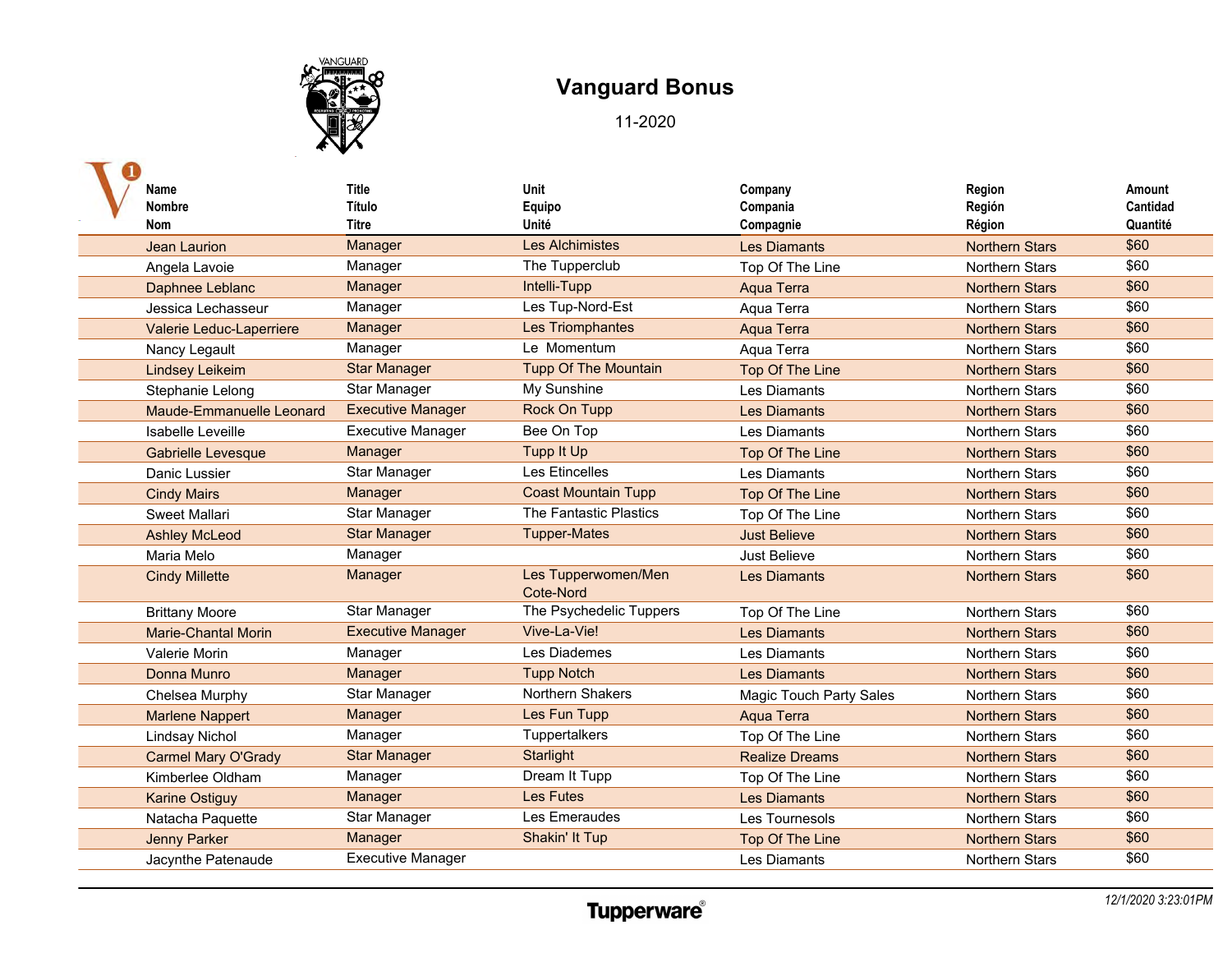

| Name<br><b>Nombre</b><br>Nom | <b>Title</b><br>Título<br>Titre | Unit<br>Equipo<br>Unité    | Company<br>Compania<br>Compagnie | Region<br>Región<br>Région | Amount<br>Cantidad<br>Quantité |
|------------------------------|---------------------------------|----------------------------|----------------------------------|----------------------------|--------------------------------|
| <b>Denise Perreault</b>      | Manager                         | <b>East Grand Tuppers</b>  | Top Of The Line                  | <b>Northern Stars</b>      | \$60                           |
| Diane Perron                 | Manager                         | Les Tupps Dreamers         | Les Diamants                     | <b>Northern Stars</b>      | \$60                           |
| Sophie Perron                | <b>Executive Manager</b>        | Plus Belle La Vie          | <b>Les Diamants</b>              | <b>Northern Stars</b>      | \$60                           |
| Stephanie Phillipon-Nadeau   | <b>Executive Manager</b>        | <b>Tupper Active</b>       | Les Diamants                     | Northern Stars             | \$60                           |
| <b>Kimberly Plante</b>       | Manager                         | <b>Team Tuppernational</b> | Top Of The Line                  | <b>Northern Stars</b>      | \$60                           |
| Eve Plourde                  | Manager                         | Destiny                    | Les Diamants                     | <b>Northern Stars</b>      | \$60                           |
| Sophie Poirier               | <b>Executive Manager</b>        | Les Etoiles De La Baie     | <b>Les Diamants</b>              | <b>Northern Stars</b>      | \$60                           |
| Shari Poitras                | <b>Executive Manager</b>        | Livin It Tupp              | Top Of The Line                  | Northern Stars             | \$60                           |
| Mimma Princi Sabourin        | Manager                         | <b>Tipsy Tuppers</b>       | Top Of The Line                  | <b>Northern Stars</b>      | \$60                           |
| Carine Ringuette             | Manager                         | Les Emeraudes              | Les Diamants                     | <b>Northern Stars</b>      | \$60                           |
| Darcy Robb                   | <b>Executive Manager</b>        | Les Etoiles Du Phare       | <b>Les Diamants</b>              | <b>Northern Stars</b>      | \$60                           |
| Andrea Robichaud             | Star Manager                    | The Tupperware Guardians   | La Joie De Vivre                 | <b>Northern Stars</b>      | \$60                           |
| <b>Deanna Robins</b>         | <b>Star Manager</b>             | <b>Tupp-Tations</b>        | Top Of The Line                  | <b>Northern Stars</b>      | \$60                           |
| Amanda Ross                  | Manager                         | <b>Tupper Link</b>         | Top Of The Line                  | <b>Northern Stars</b>      | \$60                           |
| Daniele Rousseau             | <b>Star Manager</b>             |                            | <b>Just Believe</b>              | <b>Northern Stars</b>      | \$60                           |
| <b>Mandy Roy</b>             | Star Manager                    | Tuptastic 2.0              | <b>Just Believe</b>              | <b>Northern Stars</b>      | \$60                           |
| <b>Megane Roy</b>            | Manager                         | Les Etoiles Du Phare       | <b>Les Diamants</b>              | <b>Northern Stars</b>      | \$60                           |
| Rachel Ryan                  | Manager                         | The Marituppers            | Top Of The Line                  | <b>Northern Stars</b>      | \$60                           |
| <b>Karen Sampson</b>         | Manager                         | <b>Dream Builders</b>      | <b>Heart And Soul</b>            | <b>Northern Stars</b>      | \$60                           |
| Danielle Savard              | Star Manager                    | Tupp-En-Ciel               | Aqua Terra                       | Northern Stars             | \$60                           |
| <b>Melanie Savoie</b>        | Manager                         | Les Pignons Verts          | <b>Les Diamants</b>              | <b>Northern Stars</b>      | \$60                           |
| <b>Brandy Saylor</b>         | Manager                         | Tupperlicious              | Top Of The Line                  | Northern Stars             | \$60                           |
| <b>Annie Schellenberg</b>    | <b>Star Manager</b>             |                            | <b>Inspiration Sales</b>         | <b>Northern Stars</b>      | \$60                           |
| <b>Courtney Schilling</b>    | <b>Star Manager</b>             | Tupp Side Of Life          | Top Of The Line                  | <b>Northern Stars</b>      | \$60                           |
| <b>Kathy Sekulich</b>        | <b>Star Manager</b>             | <b>Nichol Savers</b>       | <b>Heart And Soul</b>            | <b>Northern Stars</b>      | \$60                           |
| Alysson Sergerie             | Star Manager                    | <b>Pinklionness</b>        | Aqua Terra                       | <b>Northern Stars</b>      | \$60                           |
| <b>April Serson</b>          | <b>Executive Manager</b>        | The Tupper Stars           | Top Of The Line                  | <b>Northern Stars</b>      | \$60                           |
| Andrea Setrum                | Manager                         | Team Tuppertastic          | Top Of The Line                  | <b>Northern Stars</b>      | \$60                           |
| Holley-Lynn Skinner          | <b>Executive Manager</b>        | <b>Team Tupperful</b>      | Top Of The Line                  | <b>Northern Stars</b>      | \$60                           |
| Amanda Smeaton               | Star Manager                    | Team Tupperrific           | Top Of The Line                  | <b>Northern Stars</b>      | \$60                           |
| <b>Marilyn Stevens</b>       | Manager                         | <b>Team Tupperitaville</b> | Top Of The Line                  | <b>Northern Stars</b>      | \$60                           |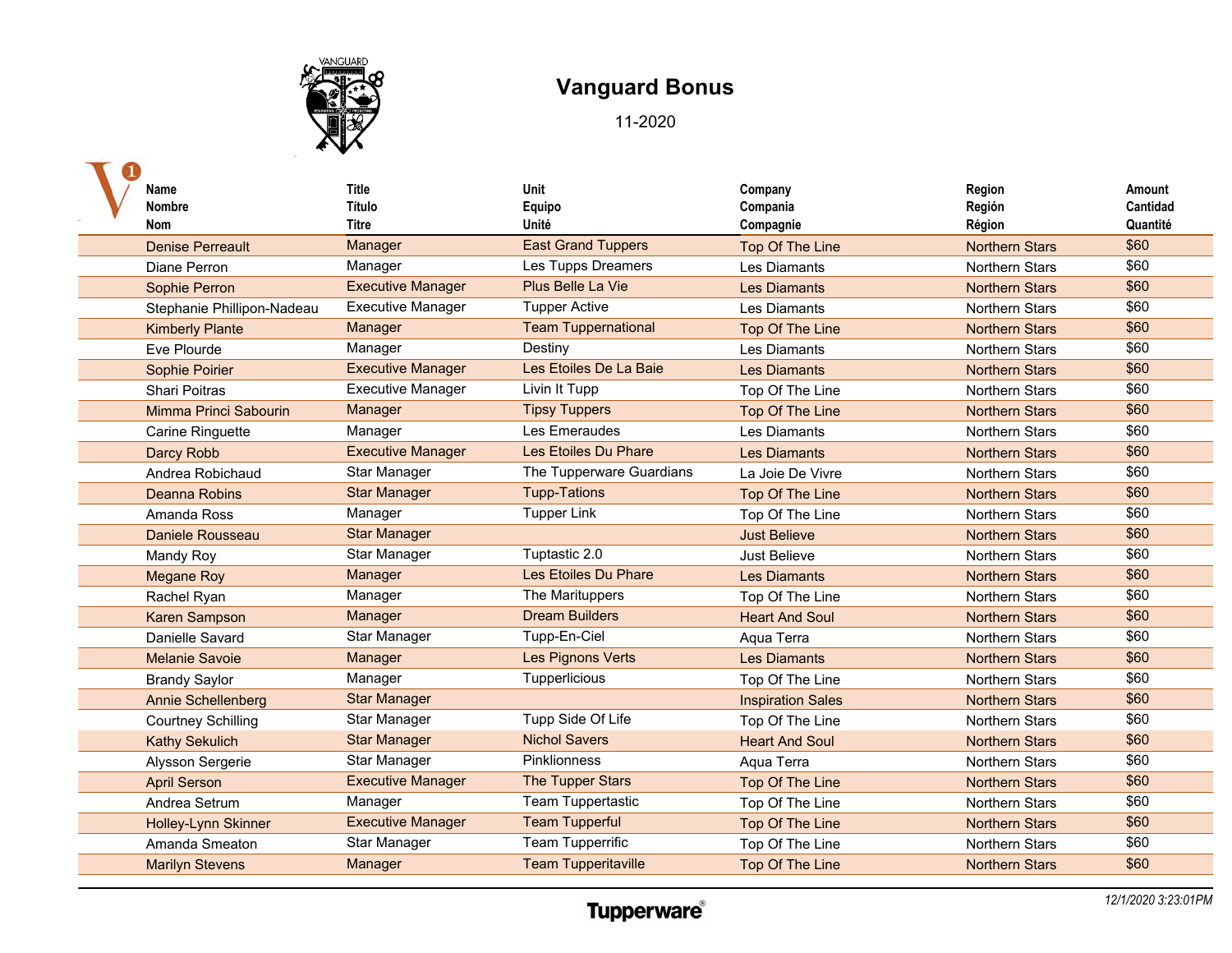

| Name<br><b>Nombre</b><br>Nom | <b>Title</b><br>Título<br>Titre | Unit<br>Equipo<br>Unité              | Company<br>Compania              | Region<br>Región                | Amount<br>Cantidad<br>Quantité |
|------------------------------|---------------------------------|--------------------------------------|----------------------------------|---------------------------------|--------------------------------|
| <b>Nathalie St-Hilaire</b>   | <b>Star Manager</b>             | La Chrysalide                        | Compagnie<br><b>Les Diamants</b> | Région<br><b>Northern Stars</b> | \$60                           |
| Maureen Streeter             | <b>Star Manager</b>             | <b>Tupp Titans</b>                   | Top Of The Line                  | <b>Northern Stars</b>           | \$60                           |
| <b>Tanya Swarbrick</b>       | Manager                         | <b>Seal The Deal</b>                 | Top Of The Line                  | <b>Northern Stars</b>           | \$60                           |
| <b>Esther Tam</b>            | Manager                         | Performance                          | Les Diamants                     | <b>Northern Stars</b>           | \$60                           |
| <b>Karie-Anne Thayer</b>     | Manager                         | <b>Flip Your Lid</b>                 | Power Of One                     | <b>Northern Stars</b>           | \$60                           |
| <b>Melanie Therrien</b>      | Manager                         | Les Tuppazes                         | Les Tournesols                   | <b>Northern Stars</b>           | \$60                           |
| <b>Valerie Therrien</b>      | <b>Star Manager</b>             | Performance                          | <b>Les Diamants</b>              | <b>Northern Stars</b>           | \$60                           |
| Jana Thorne                  | Manager                         | <b>Timeless Tupperware</b>           | Top Of The Line                  | Northern Stars                  | \$60                           |
| <b>Abby Tollefson</b>        | Manager                         | <b>Team Tupptacular</b>              | Top Of The Line                  | <b>Northern Stars</b>           | \$60                           |
| Anastasia Torchia            | <b>Executive Manager</b>        | Koalas In The Kitchen                | Les Diamants                     | <b>Northern Stars</b>           | \$60                           |
| Kathleen Tourigny            | <b>Executive Manager</b>        | G-1 Tupp                             | <b>Les Diamants</b>              | <b>Northern Stars</b>           | \$60                           |
| <b>Chantal Tremblay</b>      | Manager                         | Les Chefs-Eco                        | Les Tournesols                   | <b>Northern Stars</b>           | \$60                           |
| <b>Julie Tremblay</b>        | <b>Star Manager</b>             | <b>Les Tupps Pour Vous</b>           | <b>Aqua Terra</b>                | <b>Northern Stars</b>           | \$60                           |
| Sandra Tremblay              | <b>Executive Manager</b>        | Les Dames De Coeur                   | Les Diamants                     | <b>Northern Stars</b>           | \$60                           |
| <b>Anne Marie Trudel</b>     | <b>Executive Manager</b>        | Les Tupperfly                        | La Joie De Vivre                 | <b>Northern Stars</b>           | \$60                           |
| Catherine Tyrie              | Star Manager                    |                                      | <b>Platinum Sales</b>            | <b>Northern Stars</b>           | \$60                           |
| <b>Monica Unger</b>          | Manager                         |                                      | <b>Inspiration Sales</b>         | <b>Northern Stars</b>           | \$60                           |
| Shawna Vanderschaaf          | Star Manager                    | A Little Over The Tupp               | Top Of The Line                  | <b>Northern Stars</b>           | \$60                           |
| <b>Krystel Vezina</b>        | <b>Star Manager</b>             | Les Tupper Sky                       | <b>Les Tournesols</b>            | <b>Northern Stars</b>           | \$60                           |
| Ginette Vienneau             | Manager                         | <b>East Coast Stars</b>              | <b>Exceeding Expectations</b>    | <b>Northern Stars</b>           | \$60                           |
| <b>Andrea Whyte</b>          | <b>Executive Manager</b>        | <b>Tuppchefs</b>                     | Top Of The Line                  | <b>Northern Stars</b>           | \$60                           |
| Liza Zwicker                 | Star Manager                    | Tupp 'N Up                           | Top Of The Line                  | Northern Stars                  | \$60                           |
| <b>Gail Anderson</b>         | Manager                         | The Lifestyle Changers               | <b>Les Diamants</b>              | <b>Northern Stars</b>           | \$50                           |
| Janelle Arsenault            | <b>Star Manager</b>             | Simplifying Kitchen Life<br>Together | Top Of The Line                  | <b>Northern Stars</b>           | \$50                           |
| <b>Alex Asselin</b>          | <b>Executive Manager</b>        | Les Tupper Sky                       | <b>Les Tournesols</b>            | <b>Northern Stars</b>           | \$50                           |
| Joannie Aubry                | Manager                         | Top-Power                            | Les Diamants                     | <b>Northern Stars</b>           | \$50                           |
| Shauna Beaton                | <b>Star Manager</b>             | <b>Tupp Notch</b>                    | Top Of The Line                  | <b>Northern Stars</b>           | \$50                           |
| Sherri Beauchamp             | Manager                         | Tupp Side Of Life                    | Top Of The Line                  | <b>Northern Stars</b>           | \$50                           |
| <b>Marilyne Beaudry</b>      | Manager                         | Fireball                             | <b>Les Diamants</b>              | <b>Northern Stars</b>           | \$50                           |
| Kim Beaulieu                 | Manager                         | Les Etincelles                       | Les Diamants                     | <b>Northern Stars</b>           | \$50                           |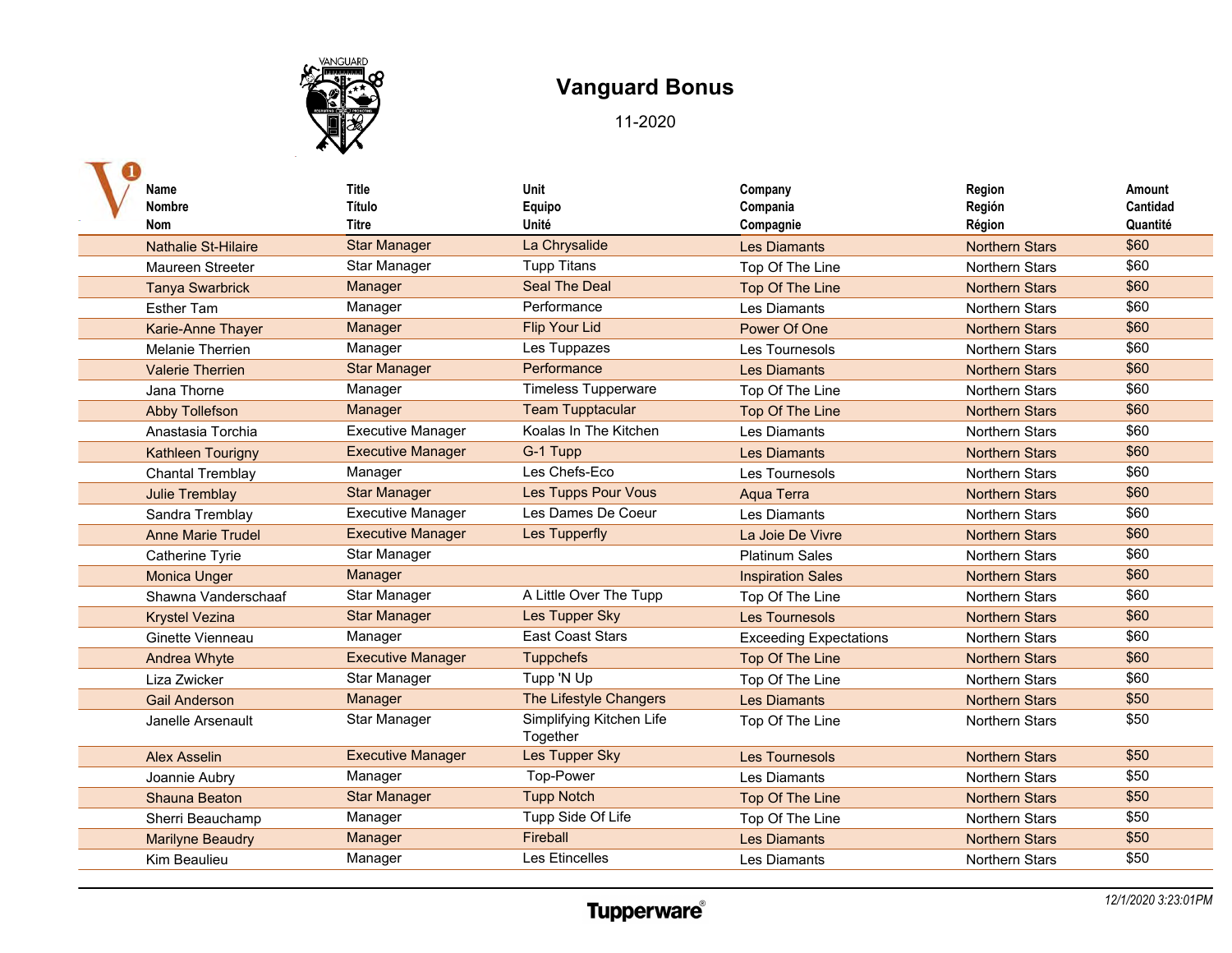

| Name                        | <b>Title</b>             | Unit                             | Company                        | Region                | Amount   |
|-----------------------------|--------------------------|----------------------------------|--------------------------------|-----------------------|----------|
| <b>Nombre</b>               | <b>Título</b>            | Equipo                           | Compania                       | Región                | Cantidad |
| <b>Nom</b>                  | Titre                    | Unité                            | Compagnie                      | Région                | Quantité |
| <b>Chantal Bedard</b>       | <b>Star Manager</b>      | <b>Les Diademes</b>              | <b>Les Diamants</b>            | <b>Northern Stars</b> | \$50     |
| Julie Begin                 | Manager                  | Tupp Quebec (Miss<br>Tupperware) | Les Diamants                   | <b>Northern Stars</b> | \$50     |
| <b>Andreanne Belanger</b>   | Manager                  | <b>Fruit De La Passion</b>       | <b>Les Diamants</b>            | <b>Northern Stars</b> | \$50     |
| <b>Martine Bellefroid</b>   | Manager                  | Les Dechaines                    | Les Diamants                   | <b>Northern Stars</b> | \$50     |
| <b>Mary Benjamin</b>        | <b>Star Manager</b>      | <b>Reach For The Tupp</b>        | Top Of The Line                | <b>Northern Stars</b> | \$50     |
| Nathalie Bisson             | Manager                  | Les Pignons Verts                | Les Diamants                   | Northern Stars        | \$50     |
| <b>Pauline Blackhall</b>    | <b>Star Manager</b>      | Les Perseverants                 | <b>Les Diamants</b>            | <b>Northern Stars</b> | \$50     |
| Jan Bliss                   | Star Manager             | <b>Team Tuppendipity</b>         | Top Of The Line                | <b>Northern Stars</b> | \$50     |
| <b>Roxanne Boldt</b>        | <b>Executive Manager</b> | <b>Tupp Of The Mountain</b>      | Top Of The Line                | <b>Northern Stars</b> | \$50     |
| Emelie Boudreau             | <b>Executive Manager</b> | Destiny                          | Les Diamants                   | Northern Stars        | \$50     |
| Rosanne Bourgeois           | Manager                  | <b>Shooting Stars</b>            | <b>Just Believe</b>            | <b>Northern Stars</b> | \$50     |
| Michelle Bourgoin           | <b>Executive Manager</b> |                                  | Just Believe                   | <b>Northern Stars</b> | \$50     |
| <b>Nancy Boutin</b>         | <b>Star Manager</b>      | Les Dynamiques                   | <b>Les Diamants</b>            | <b>Northern Stars</b> | \$50     |
| Shanna Bramer               | Manager                  |                                  | <b>Stand Tall Party Sales</b>  | <b>Northern Stars</b> | \$50     |
| <b>Michelle Braun</b>       | <b>Star Manager</b>      | <b>Rising To The Tupp</b>        | Top Of The Line                | <b>Northern Stars</b> | \$50     |
| Melanie Brisson             | <b>Executive Manager</b> | Les Ambitieuses                  | Les Diamants                   | <b>Northern Stars</b> | \$50     |
| Joanne Burak                | Manager                  | <b>Talk The Tupp</b>             | Top Of The Line                | <b>Northern Stars</b> | \$50     |
| Nikki Cahill                | Manager                  | Carrie-All Tupperware Team       | Top Of The Line                | <b>Northern Stars</b> | \$50     |
| <b>Chelsea Cameron</b>      | <b>Star Manager</b>      | Team Tupper Up Your Life!        | Power Of One                   | <b>Northern Stars</b> | \$50     |
| Lea Caron                   | Manager                  | Tuppercut                        | Les Tournesols                 | <b>Northern Stars</b> | \$50     |
| <b>Kathy Carrier</b>        | <b>Executive Manager</b> | Tupp-En-Ciel                     | Aqua Terra                     | <b>Northern Stars</b> | \$50     |
| <b>Stephanie Charles</b>    | Manager                  | Les Geodes                       | <b>Les Diamants</b>            | <b>Northern Stars</b> | \$50     |
| <b>Sheri Chevalier-Choi</b> | Manager                  |                                  | <b>Platinum Sales</b>          | <b>Northern Stars</b> | \$50     |
| Stephanie Chouinard         | Manager                  | <b>Rise And Shine</b>            | Les Diamants                   | <b>Northern Stars</b> | \$50     |
| <b>Stephanie Claveau</b>    | <b>Star Manager</b>      | Les Energiques                   | Les Fonceurs                   | <b>Northern Stars</b> | \$50     |
| Melyssa Cloutier            | Star Manager             | Tupperaddicts                    | Les Diamants                   | Northern Stars        | \$50     |
| <b>Susan Cohen</b>          | <b>Star Manager</b>      | The Lifestyle Changers           | <b>Les Diamants</b>            | <b>Northern Stars</b> | \$50     |
| Christi Cote                | Manager                  | The Home Team                    | <b>Magic Touch Party Sales</b> | Northern Stars        | \$50     |
| <b>Valerie Cote</b>         | <b>Star Manager</b>      | Les Eclairs De Minuit            | <b>Les Diamants</b>            | <b>Northern Stars</b> | \$50     |
| Kathleen Cottrell           | Manager                  | Team Tuppertastic                | Top Of The Line                | <b>Northern Stars</b> | \$50     |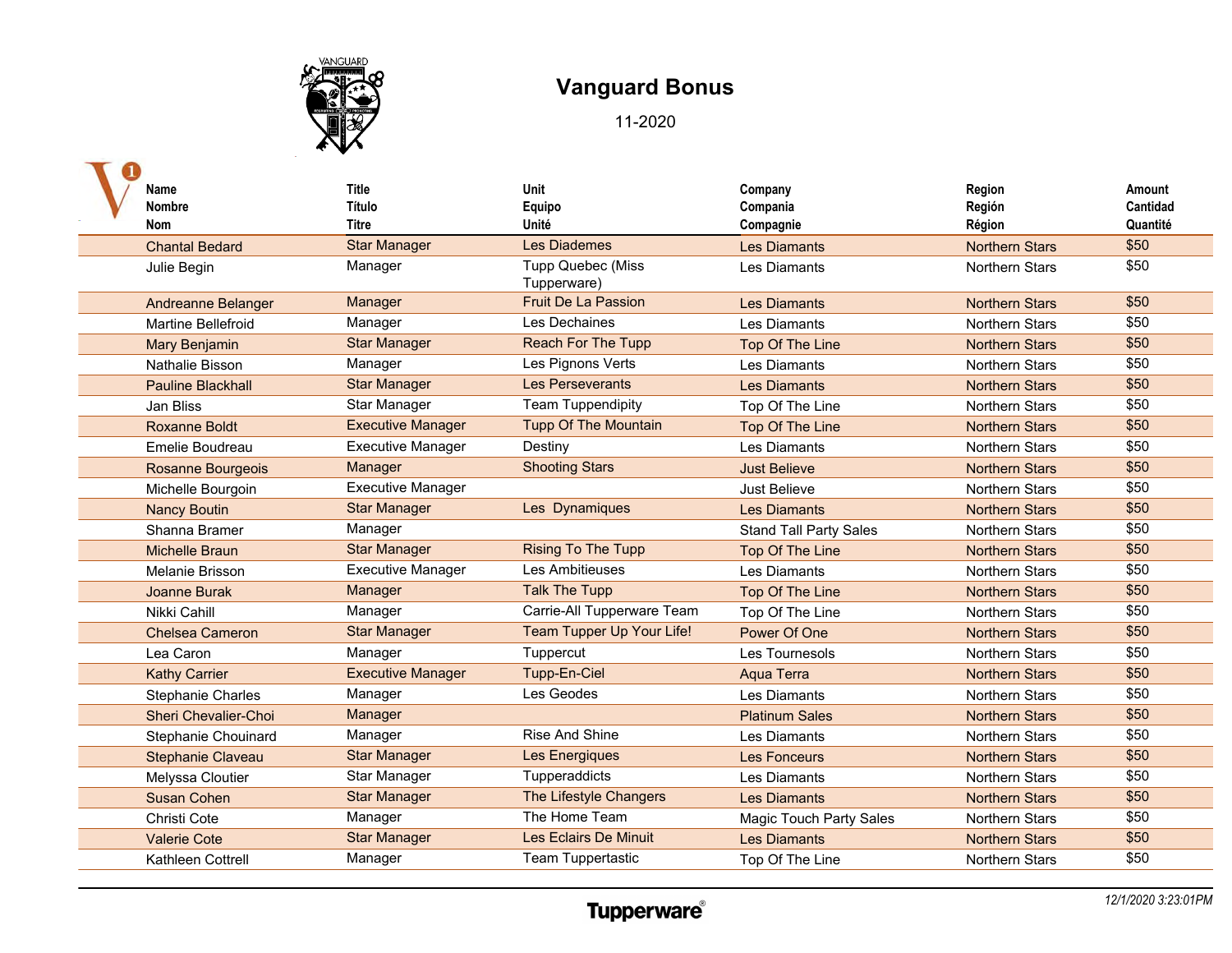

| Name                         | <b>Title</b>             | Unit                                    | Company                       | Region                | Amount   |
|------------------------------|--------------------------|-----------------------------------------|-------------------------------|-----------------------|----------|
| <b>Nombre</b>                | Título                   | Equipo                                  | Compania                      | Región                | Cantidad |
| <b>Nom</b>                   | <b>Titre</b>             | Unité                                   | Compagnie                     | Région                | Quantité |
| <b>Catherine Couillard</b>   | Manager                  | <b>Tupp Quebec (Miss</b><br>Tupperware) | <b>Les Diamants</b>           | <b>Northern Stars</b> | \$50     |
| <b>Caroline Crevier</b>      | Manager                  | Les Triomphantes                        | Aqua Terra                    | <b>Northern Stars</b> | \$50     |
| <b>Barb Czerniawski</b>      | Manager                  |                                         | <b>Stand Tall Party Sales</b> | <b>Northern Stars</b> | \$50     |
| <b>Mylene Daunais</b>        | Manager                  | Les Perles                              | Les Diamants                  | Northern Stars        | \$50     |
| Mia Del Biondo               | <b>Star Manager</b>      | <b>Tupperware Magik Canada</b>          | <b>Les Diamants</b>           | <b>Northern Stars</b> | \$50     |
| Ruth Demirdjian              | Manager                  |                                         | Just Believe                  | <b>Northern Stars</b> | \$50     |
| <b>Christine Dewolfe</b>     | <b>Star Manager</b>      | Tupperstrong                            | Top Of The Line               | <b>Northern Stars</b> | \$50     |
| Savannah Dickson             | Manager                  |                                         | <b>Resonate Sales</b>         | <b>Northern Stars</b> | \$50     |
| Sonya Doucet                 | <b>Executive Manager</b> |                                         | <b>Exceeding Expectations</b> | <b>Northern Stars</b> | \$50     |
| Alishia Doupe                | Manager                  | Tupper On                               | Top Of The Line               | <b>Northern Stars</b> | \$50     |
| Pat Drake-Vernon             | <b>Executive Manager</b> | <b>Sparkle And Shine</b>                | <b>All Heart Party Sales</b>  | <b>Northern Stars</b> | \$50     |
| Janique Dufour               | Manager                  | Les Supernovas                          | Les Tournesols                | Northern Stars        | \$50     |
| <b>Lyne Dufour</b>           | <b>Executive Manager</b> | <b>Les Perles Rares</b>                 | <b>Les Diamants</b>           | <b>Northern Stars</b> | \$50     |
| Melodie Dugas                | Manager                  | Les Pignons Verts                       | Les Diamants                  | Northern Stars        | \$50     |
| Jana Dutka                   | <b>Executive Manager</b> | Tupp Tupp And Away!                     | Top Of The Line               | <b>Northern Stars</b> | \$50     |
| Allison Estabrook            | Manager                  | Team Tupper Up Your Life!               | Power Of One                  | <b>Northern Stars</b> | \$50     |
| <b>Veronic Faucher</b>       | <b>Executive Manager</b> | Pret-A-Party                            | <b>Les Tournesols</b>         | <b>Northern Stars</b> | \$50     |
| Katelyn Fitzsimmons          | Manager                  | Tic Tac Tupp                            | Top Of The Line               | <b>Northern Stars</b> | \$50     |
| <b>Lucie Fontaine</b>        | Manager                  | Tupperfarmers                           | <b>Les Diamants</b>           | <b>Northern Stars</b> | \$50     |
| Sarah Franklin               | Manager                  | <b>Plastic Fantastic Magic</b>          | Top Of The Line               | <b>Northern Stars</b> | \$50     |
| <b>Mireille Froment</b>      | Manager                  | <b>Tup Lionness</b>                     | Aqua Terra                    | <b>Northern Stars</b> | \$50     |
| Kari Fuller                  | Manager                  | The Lit'L Things                        | <b>Realize Dreams</b>         | Northern Stars        | \$50     |
| <b>Charlotte Gagnon</b>      | Manager                  | <b>Les Addictives</b>                   | <b>Les Diamants</b>           | <b>Northern Stars</b> | \$50     |
| Joanie Gagnon                | <b>Executive Manager</b> | Victoire And Passion                    | Les Diamants                  | <b>Northern Stars</b> | \$50     |
| Marie-Claire Gagnon          | <b>Executive Manager</b> | <b>Les Complices</b>                    | <b>Les Diamants</b>           | <b>Northern Stars</b> | \$50     |
| Marie-Josee Gagnon           | Manager                  | Intelli-Tupp                            | Aqua Terra                    | <b>Northern Stars</b> | \$50     |
| <b>Marie-Eve Gaillardetz</b> | Manager                  | Les Tuppacool                           | Aqua Terra                    | <b>Northern Stars</b> | \$50     |
| Isabelle Gendron             | Manager                  | Les Colibris                            | Les Diamants                  | <b>Northern Stars</b> | \$50     |
| <b>Veronique Gerard</b>      | Manager                  | <b>Les Alchimistes</b>                  | <b>Les Diamants</b>           | <b>Northern Stars</b> | \$50     |
| Patti Gerhardi               | Manager                  | Tupperflair                             | Top Of The Line               | Northern Stars        | \$50     |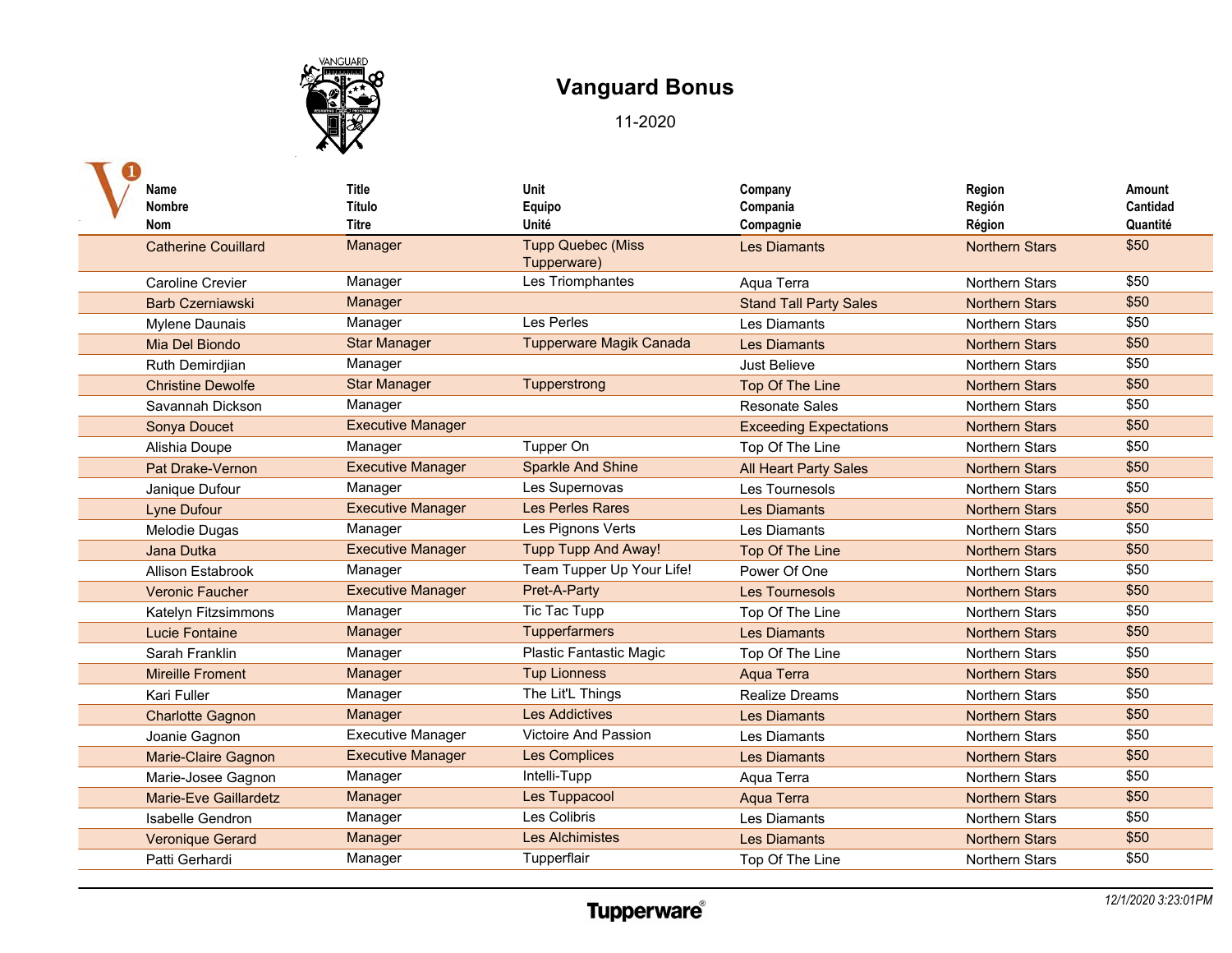

| Name<br><b>Nombre</b>       | Title<br>Título          | <b>Unit</b><br>Equipo             | Company<br>Compania            | Region<br>Región      | Amount<br>Cantidad |
|-----------------------------|--------------------------|-----------------------------------|--------------------------------|-----------------------|--------------------|
| <b>Nom</b>                  | Titre                    | Unité                             | Compagnie                      | Région                | Quantité           |
| Lena Gilson                 | Manager                  | <b>Tupper Dreammates</b>          | Top Of The Line                | <b>Northern Stars</b> | \$50               |
| Andrea Goulais              | Manager                  | <b>Tupper-Mates</b>               | <b>Just Believe</b>            | <b>Northern Stars</b> | \$50               |
| <b>Daphne Goyette</b>       | <b>Star Manager</b>      | Les Wonder-Tupp                   | <b>Les Tournesols</b>          | <b>Northern Stars</b> | \$50               |
| Manon Goyette               | Star Manager             | Les Rubis Magik                   | Les Tournesols                 | <b>Northern Stars</b> | \$50               |
| <b>Tristan Grant-Gignac</b> | Manager                  | <b>Troie</b>                      | <b>Les Diamants</b>            | <b>Northern Stars</b> | \$50               |
| Karen Guay                  | Manager                  | Fiou O Tupp                       | Aqua Terra                     | <b>Northern Stars</b> | \$50               |
| <b>Amy Gunderson</b>        | Manager                  | <b>Tupp'Inspire</b>               | Top Of The Line                | <b>Northern Stars</b> | \$50               |
| Stephanie Hache             | Manager                  | Tupp Brayon                       | Les Diamants                   | <b>Northern Stars</b> | \$50               |
| Claudia Hamel Joanisse      | Manager                  | Tupp-En-Ciel                      | Aqua Terra                     | <b>Northern Stars</b> | \$50               |
| <b>Isabelle Hamilton</b>    | Manager                  | Les Tupperwomen/Men<br>Cote-Nord  | Les Diamants                   | <b>Northern Stars</b> | \$50               |
| <b>Abby Hartung</b>         | <b>Executive Manager</b> |                                   | Power Of One                   | <b>Northern Stars</b> | \$50               |
| Marilyn Harvey              | Star Manager             | Les Diezelles                     | Les Diamants                   | <b>Northern Stars</b> | \$50               |
| <b>Wendy Haubrich</b>       | Manager                  | <b>Bjs Tup Teamsters</b>          | Top Of The Line                | <b>Northern Stars</b> | \$50               |
| <b>Heather Howard</b>       | Manager                  | <b>Tupp Notch</b>                 | Les Diamants                   | <b>Northern Stars</b> | \$50               |
| <b>Chantal Huet</b>         | Manager                  | Tupperfly                         | <b>Les Tournesols</b>          | <b>Northern Stars</b> | \$50               |
| Shanna Hummel               | Manager                  | Tupperhere!                       | Top Of The Line                | <b>Northern Stars</b> | \$50               |
| Melinda Imbeault-Davis      | <b>Star Manager</b>      | Dream Big Dreams Team             | Top Of The Line                | <b>Northern Stars</b> | \$50               |
| Melissa Jensen              | Star Manager             |                                   | Top Of The Line                | <b>Northern Stars</b> | \$50               |
| <b>Cathy Jolicoeur</b>      | <b>Executive Manager</b> | <b>Les Aurores Boreales</b>       | La Joie De Vivre               | <b>Northern Stars</b> | \$50               |
| Sherry Jones                | Manager                  |                                   | <b>Platinum Sales</b>          | <b>Northern Stars</b> | \$50               |
| <b>Troy Khober</b>          | Manager                  | The Tupperware Guardians          | La Joie De Vivre               | <b>Northern Stars</b> | \$50               |
| <b>Andrew King</b>          | Manager                  | The Eco Stars                     | <b>Magic Touch Party Sales</b> | Northern Stars        | \$50               |
| Margo Klassen               | <b>Star Manager</b>      | <b>Team Tupptacular</b>           | Top Of The Line                | <b>Northern Stars</b> | \$50               |
| Mandy Klein                 | Manager                  | <b>Sizzling Seals</b>             | <b>High Power Sales</b>        | <b>Northern Stars</b> | \$50               |
| <b>Chantelle Knittle</b>    | Manager                  |                                   | Top Of The Line                | <b>Northern Stars</b> | \$50               |
| Crystal Krauter-Maki        | Manager                  | <b>Tupp Addicts</b>               | Top Of The Line                | <b>Northern Stars</b> | \$50               |
| Karina Lacasse              | Manager                  | Les Peace, Love And<br>Tupperware | <b>Les Tournesols</b>          | <b>Northern Stars</b> | \$50               |
| Patricia Lalonde            | Star Manager             | Les Intelli-Fraiches              | Les Diamants                   | <b>Northern Stars</b> | \$50               |
| Amy Langeman                | Manager                  | 93000420805                       | Top Of The Line                | <b>Northern Stars</b> | \$50               |
| Helene Lanouette            | Manager                  | Les Astucieux                     | Les Diamants                   | <b>Northern Stars</b> | \$50               |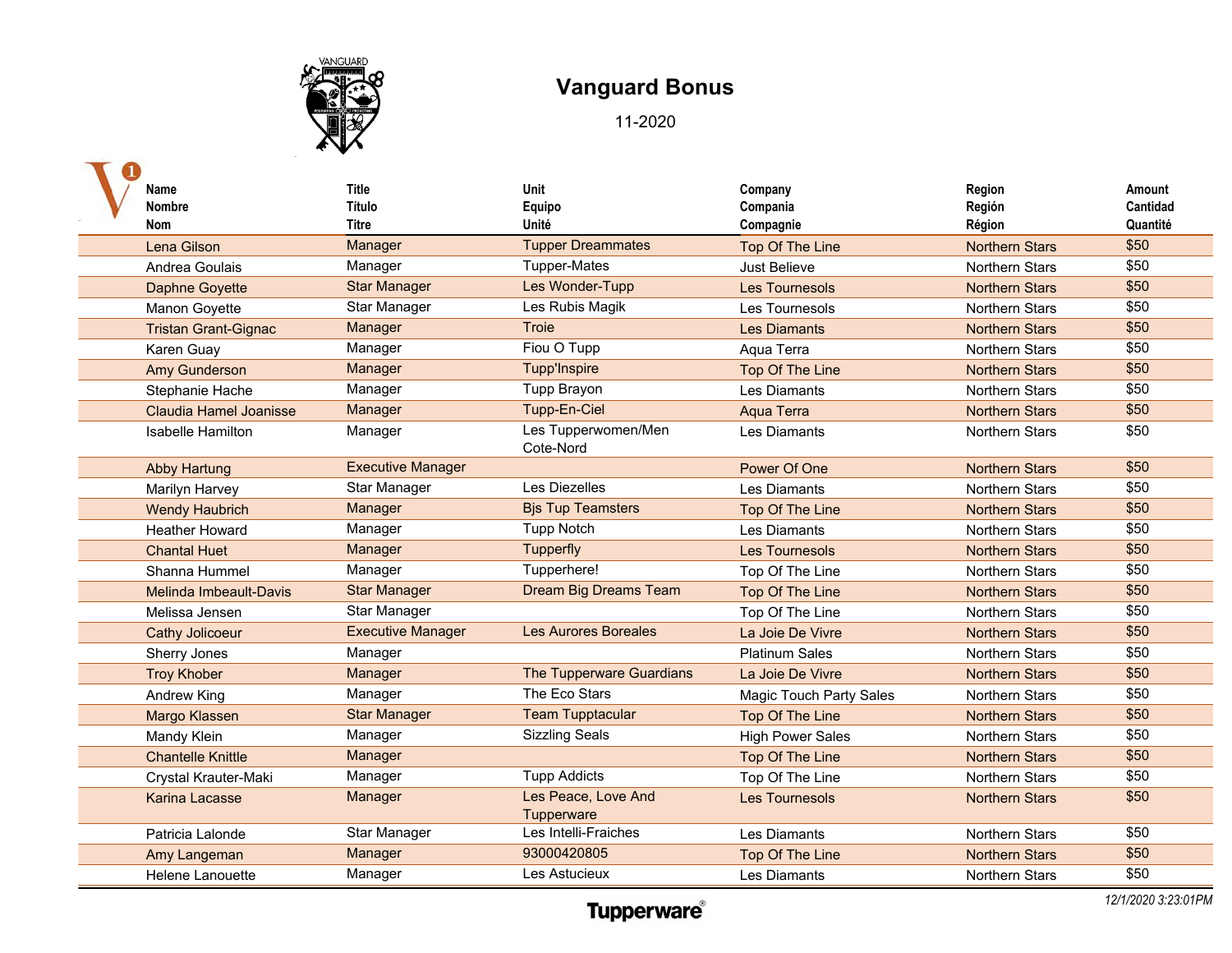

| Name                       | <b>Title</b>             | Unit                                        | Company                       | Region                | Amount   |
|----------------------------|--------------------------|---------------------------------------------|-------------------------------|-----------------------|----------|
| <b>Nombre</b>              | Título                   | Equipo                                      | Compania                      | Región                | Cantidad |
| <b>Nom</b>                 | <b>Titre</b>             | Unité                                       | Compagnie                     | Région                | Quantité |
| <b>Cynthia Larocque</b>    | <b>Star Manager</b>      | <b>Tupp Mod'Elles</b>                       | <b>Les Tournesols</b>         | <b>Northern Stars</b> | \$50     |
| Maude Lavoie               | Manager                  | Les Emeraudes                               | Les Tournesols                | <b>Northern Stars</b> | \$50     |
| <b>Myrna Law</b>           | Manager                  |                                             | <b>Creating Stars</b>         | <b>Northern Stars</b> | \$50     |
| Christiane Lefebvre        | Manager                  | Les Determines                              | Les Diamants                  | <b>Northern Stars</b> | \$50     |
| <b>Cynthia Lefebvre</b>    | Manager                  | Inspiraction                                | <b>Les Diamants</b>           | <b>Northern Stars</b> | \$50     |
| <b>Christiane Levesque</b> | Manager                  | Les Victorieuses                            | La Joie De Vivre              | <b>Northern Stars</b> | \$50     |
| Sandra Livingstone         | Manager                  | <b>Simplifying Kitchen Life</b><br>Together | Top Of The Line               | <b>Northern Stars</b> | \$50     |
| Glenda Macdonald           | Manager                  | Tupperstrong                                | Top Of The Line               | <b>Northern Stars</b> | \$50     |
| <b>Becky Mackinnon</b>     | Manager                  | <b>Tupper Farmers</b>                       | Top Of The Line               | <b>Northern Stars</b> | \$50     |
| Jeanette Macmullin         | Manager                  |                                             | <b>Stand Tall Party Sales</b> | <b>Northern Stars</b> | \$50     |
| <b>Isabelle Mahar</b>      | Manager                  | <b>Tupp Quebec (Miss</b><br>Tupperware)     | <b>Les Diamants</b>           | <b>Northern Stars</b> | \$50     |
| Sondra Marsh               | Manager                  | Tupp Of The Hill                            | Top Of The Line               | <b>Northern Stars</b> | \$50     |
| <b>Nathalie McDuff</b>     | <b>Executive Manager</b> | Momentum                                    | <b>Les Diamants</b>           | <b>Northern Stars</b> | \$50     |
| Marni McGregor-Adashynski  | Manager                  | Hustle And Heart                            | Party On Purpose              | <b>Northern Stars</b> | \$50     |
| <b>Alice Miller</b>        | <b>Executive Manager</b> | <b>Timeless Tupperware</b>                  | <b>Top Of The Line</b>        | <b>Northern Stars</b> | \$50     |
| <b>Judy Mjolsness</b>      | Star Manager             |                                             | <b>Resonate Sales</b>         | <b>Northern Stars</b> | \$50     |
| <b>Melanie Montpetit</b>   | <b>Star Manager</b>      | <b>Super Stars</b>                          | <b>Les Diamants</b>           | <b>Northern Stars</b> | \$50     |
| Patricia Moore             | Star Manager             | <b>Tupper Heroes</b>                        | Les Diamants                  | <b>Northern Stars</b> | \$50     |
| <b>Patricia Morin</b>      | Manager                  | <b>Vachement Tupp</b>                       | <b>Les Diamants</b>           | <b>Northern Stars</b> | \$50     |
| Denise Newlands            | Manager                  |                                             | Mega Awesome Sales            | <b>Northern Stars</b> | \$50     |
| <b>Deborah Nicholson</b>   | Manager                  |                                             | <b>Crown Jewels</b>           | <b>Northern Stars</b> | \$50     |
| Alexandria Nickson         | Manager                  | Tuppchefs                                   | Top Of The Line               | Northern Stars        | \$50     |
| <b>Annick Noel</b>         | Manager                  | Inspiraction                                | <b>Les Diamants</b>           | <b>Northern Stars</b> | \$50     |
| Diane O'Hara               | <b>Executive Manager</b> | Ccchatupp                                   | Top Of The Line               | <b>Northern Stars</b> | \$50     |
| <b>Beverly Oxford</b>      | <b>Star Manager</b>      | <b>Tupp Tupp And Away!</b>                  | Top Of The Line               | <b>Northern Stars</b> | \$50     |
| Melanie-Cynthia Pelletier  | <b>Executive Manager</b> | Fruit De La Passion                         | Les Diamants                  | <b>Northern Stars</b> | \$50     |
| <b>Judy Peters</b>         | Manager                  | <b>Tupp Together</b>                        | Top Of The Line               | <b>Northern Stars</b> | \$50     |
| Yvette Plourde             | Star Manager             | Tup C'Est Capital                           | Les Diamants                  | Northern Stars        | \$50     |
| Noemie Poire-Fortin        | Manager                  | <b>Les Alchimistes</b>                      | <b>Les Diamants</b>           | <b>Northern Stars</b> | \$50     |
| Joanne Potel               | Manager                  | Les Etoiles Dynamiques                      | Les Diamants                  | <b>Northern Stars</b> | \$50     |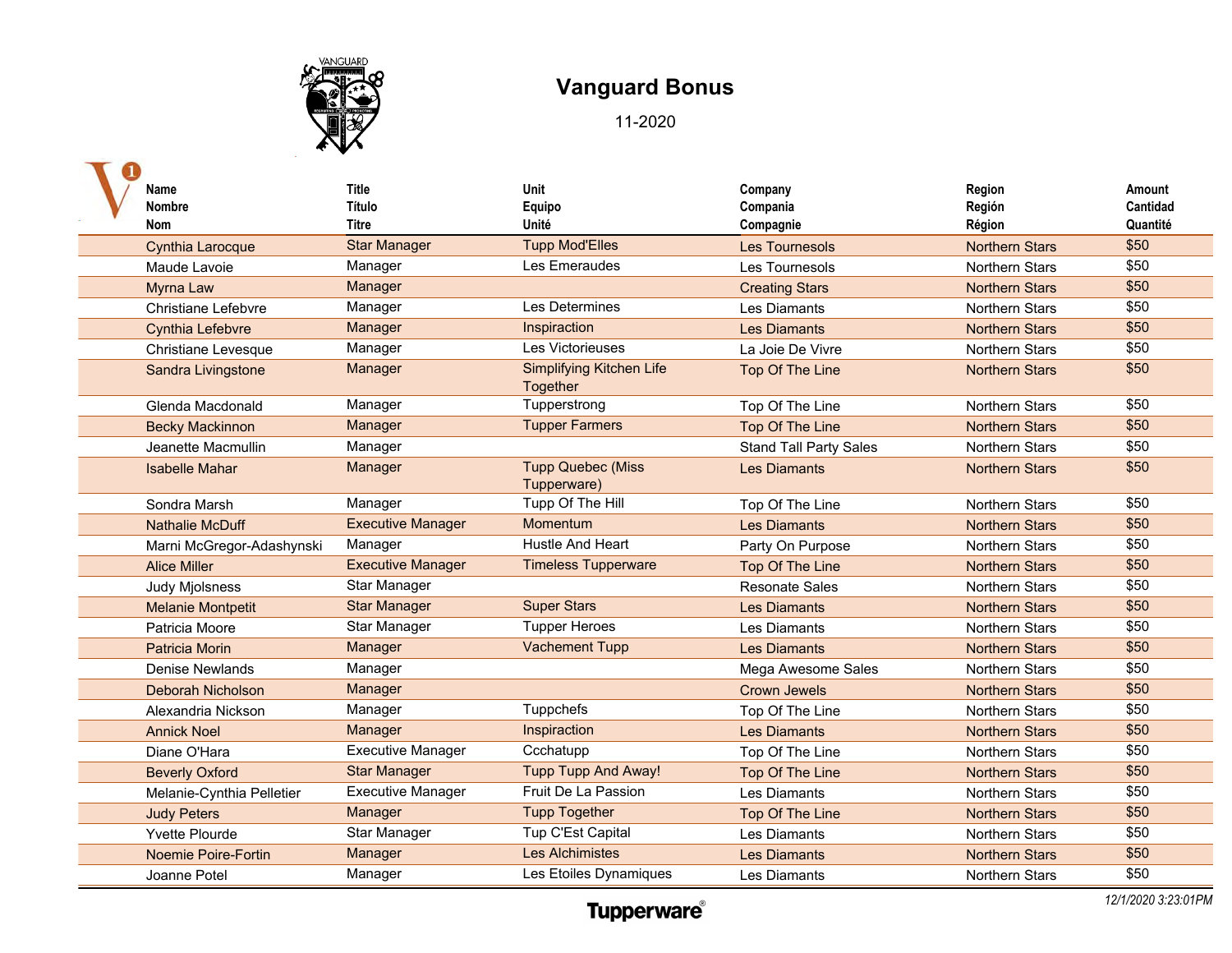

| Name<br><b>Nombre</b><br>Nom | <b>Title</b><br>Título<br>Titre | Unit<br>Equipo<br>Unité         | Company<br>Compania<br>Compagnie | Region<br>Región<br>Région | Amount<br>Cantidad<br>Quantité |
|------------------------------|---------------------------------|---------------------------------|----------------------------------|----------------------------|--------------------------------|
| <b>Colette Pritchard</b>     | Manager                         | Pair-A-Dice Sales               | Power Of One                     | <b>Northern Stars</b>      | \$50                           |
| Pamela Prsa                  | Manager                         | Over The Top Sales              | <b>Platinum Sales</b>            | <b>Northern Stars</b>      | \$50                           |
| <b>Melanie Prudhomme</b>     | <b>Executive Manager</b>        | <b>Burp And Seal Tupp Stars</b> | Top Of The Line                  | <b>Northern Stars</b>      | \$50                           |
| <b>Roxanne Remillard</b>     | Manager                         | Rubifeux                        | Les Diamants                     | <b>Northern Stars</b>      | \$50                           |
| Pam Reyno                    | Manager                         | Tuppertunity                    | Top Of The Line                  | <b>Northern Stars</b>      | \$50                           |
| Cinthia Ricard-Cote          | Star Manager                    | <b>Les Addictives</b>           | Les Diamants                     | <b>Northern Stars</b>      | \$50                           |
| Patricia Roberge             | Manager                         | <b>Tupper Active</b>            | <b>Les Diamants</b>              | <b>Northern Stars</b>      | \$50                           |
| Lisa Robichaud               | Manager                         | Team Tupperitaville             | Top Of The Line                  | <b>Northern Stars</b>      | \$50                           |
| Marc-Andre Ross              | Manager                         | Les Etoiles Du Phare            | <b>Les Diamants</b>              | <b>Northern Stars</b>      | \$50                           |
| Susanna Rumbolt              | Manager                         | Its Tuppertime                  | Top Of The Line                  | <b>Northern Stars</b>      | \$50                           |
| Donna Sacrey                 | <b>Star Manager</b>             | <b>The Rock'In Tuppers</b>      | Power Of One                     | <b>Northern Stars</b>      | \$50                           |
| <b>Tammy Saunders</b>        | <b>Executive Manager</b>        | Seal The Deal                   | Top Of The Line                  | <b>Northern Stars</b>      | \$50                           |
| <b>Melanie Schulz</b>        | <b>Star Manager</b>             | Koalas In The Kitchen           | <b>Les Diamants</b>              | <b>Northern Stars</b>      | \$50                           |
| Karina Sebastiano            | Star Manager                    | Les Intelli-Gens                | Les Diamants                     | Northern Stars             | \$50                           |
| Jennifer Snider              | <b>Executive Manager</b>        | <b>Tupp In The Valley</b>       | Top Of The Line                  | <b>Northern Stars</b>      | \$50                           |
| Jessica Stephens             | Manager                         | Party Planners                  | <b>Extraordinary Sales</b>       | <b>Northern Stars</b>      | \$50                           |
| <b>Jolene Stewart</b>        | Manager                         |                                 | Power Of One                     | <b>Northern Stars</b>      | \$50                           |
| Kim Stewart                  | Manager                         | Team Tupperella                 | Top Of The Line                  | <b>Northern Stars</b>      | \$50                           |
| <b>Vicky Stewart</b>         | Manager                         | <b>Dream It Tupp</b>            | Top Of The Line                  | <b>Northern Stars</b>      | \$50                           |
| Marie-Soleil Surprenant      | Manager                         | Les Tupps Dreamers              | Les Diamants                     | <b>Northern Stars</b>      | \$50                           |
| <b>Wanda Tesch</b>           | <b>Star Manager</b>             | <b>Tupping Ovation</b>          | Top Of The Line                  | <b>Northern Stars</b>      | \$50                           |
| <b>Stephanie Theroux</b>     | Star Manager                    | Sorel Tupp Power                | Les Diamants                     | <b>Northern Stars</b>      | \$50                           |
| <b>Nettie Thiessen</b>       | Manager                         |                                 | <b>Resonate Sales</b>            | <b>Northern Stars</b>      | \$50                           |
| Vanessa Thompson             | Manager                         | Pinklionness                    | Aqua Terra                       | <b>Northern Stars</b>      | \$50                           |
| <b>Annie Tremblay</b>        | Manager                         | Les Emeraudes                   | <b>Les Diamants</b>              | <b>Northern Stars</b>      | \$50                           |
| <b>Melanie Tremblay</b>      | Star Manager                    | Les Tupp Du Lac                 | Aqua Terra                       | <b>Northern Stars</b>      | \$50                           |
| Sabrina Tremblay             | <b>Star Manager</b>             | Les Waretupp                    | <b>Les Fonceurs</b>              | <b>Northern Stars</b>      | \$50                           |
| Valerie Tremblay             | Manager                         | Les Non's-Tupp                  | Aqua Terra                       | Northern Stars             | \$50                           |
| <b>Cassi Tremblett</b>       | <b>Executive Manager</b>        | <b>Talk The Tupp</b>            | Top Of The Line                  | <b>Northern Stars</b>      | \$50                           |
| Vanny Troeung                | Manager                         | Les Alchimistes                 | Les Diamants                     | Northern Stars             | \$50                           |
| <b>Krystal Vanderstelt</b>   | Manager                         |                                 | <b>Top Of The Line</b>           | <b>Northern Stars</b>      | \$50                           |